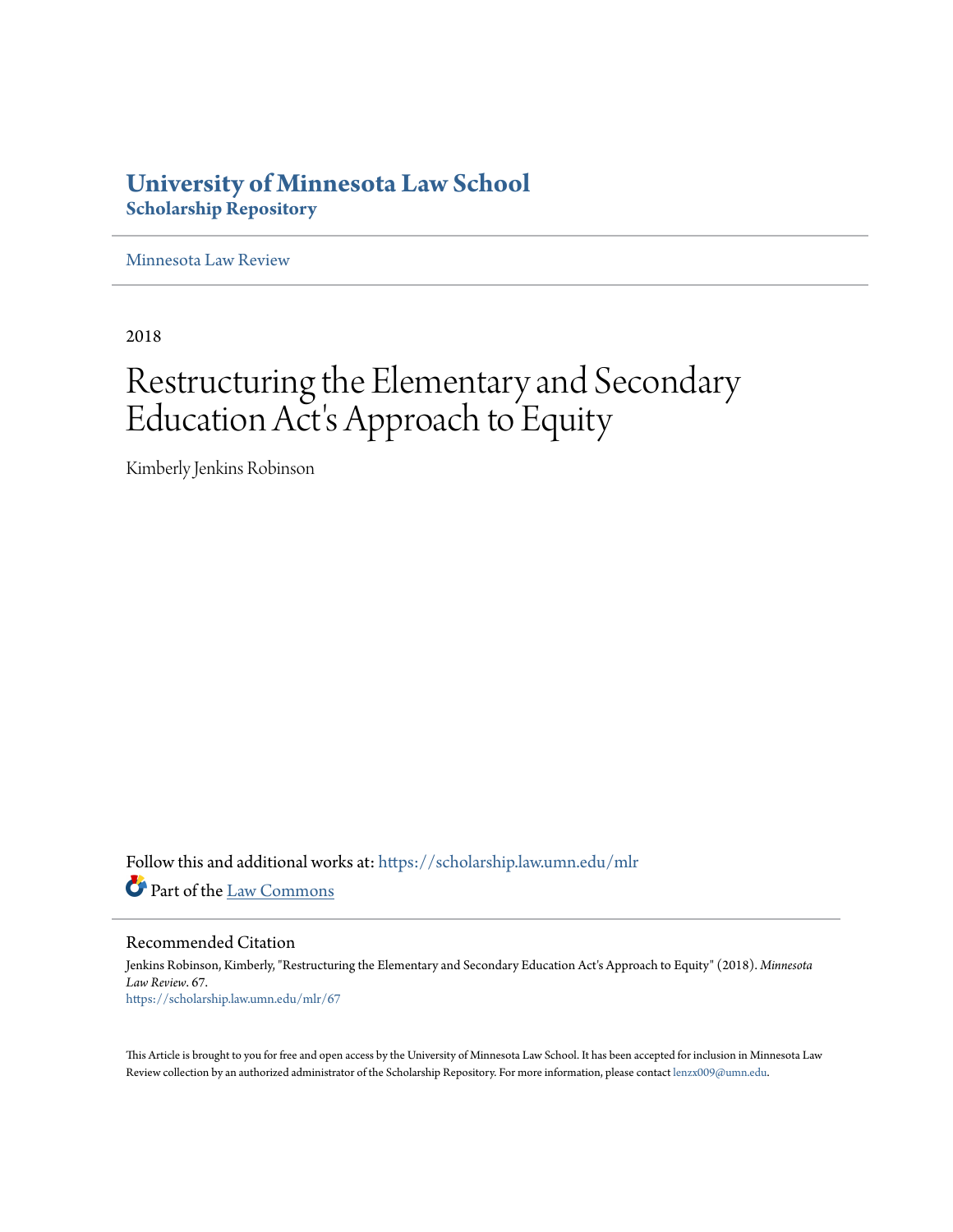### **Article**

# **Restructuring the Elementary and Secondary Education Act's Approach to Equity**

## **Kimberly Jenkins Robinson†**

| 1. |    | Understanding the Every Student Succeeds Act  926       |  |
|----|----|---------------------------------------------------------|--|
|    |    | A. The No Child Left Behind Act of 2001  928            |  |
|    |    |                                                         |  |
|    |    | 1.                                                      |  |
|    |    | $2_{-}$                                                 |  |
|    |    | ESSA on Resource Equity, Teacher Quality, and<br>3.     |  |
|    |    |                                                         |  |
|    |    |                                                         |  |
|    |    |                                                         |  |
|    |    | 1. The Challenge of Inequitable Funding and             |  |
|    |    |                                                         |  |
|    |    | 2. Why ESSA Will Fail to Meet This Challenge  946       |  |
|    |    | B. An Equitable Distribution of Effective Teachers  950 |  |
|    |    | The Challenge of the Inequitable Distribution of<br>1.  |  |
|    |    | Effective Teachers and Why It Matters  951              |  |
|    |    | Why ESSA Will Fail to Meet This Challenge  954<br>2.    |  |
|    |    | C. High Quality PreK-12 Opportunities to Learn  958     |  |
|    |    | The Challenge of Disparities in PreK-12<br>$1_{\cdot}$  |  |
|    |    | Opportunities to Learn and Why It Matters  960          |  |
|    |    | Why ESSA Will Fail to Meet This Challenge  964<br>2.    |  |
|    | D. |                                                         |  |

915

<sup>†</sup> Austin E. Owen Faculty Research Scholar, Professor of Law, University of Richmond School of Law. I am thankful for the insightful comments of Hank Chambers, Chris Cotropia, Meredith Harbach, Joyce Janto, Kristen Osenga, and Jack Preis. I am grateful for the excellent research assistance of Tom Dorsey, Judson Peverall, Anna Rennich, and Becca Thompson as well as the library support of Joyce Janto and the staff of the library at the University of Virgina School of Law. Copyright © 2018 by Kimberly Jenkins Robinson.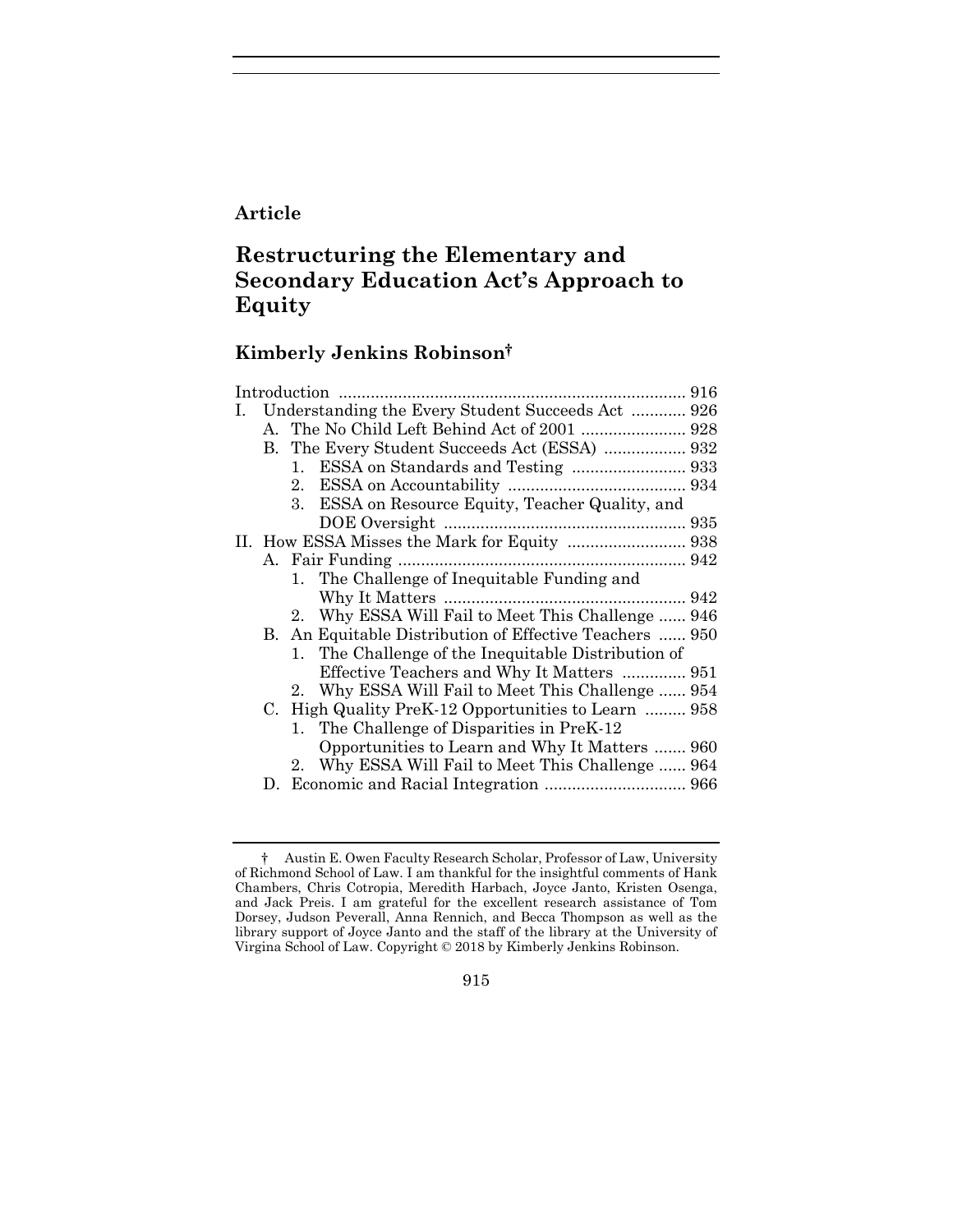916 *MINNESOTA LAW REVIEW* [103:915

|                                                 |  | 1. The Challenge of Economic and Racial Segregation     |  |  |  |  |
|-------------------------------------------------|--|---------------------------------------------------------|--|--|--|--|
|                                                 |  |                                                         |  |  |  |  |
|                                                 |  | 2. Why ESSA Will Fail to Meet This Challenge  972       |  |  |  |  |
| III. Restructuring the Elementary and Secondary |  |                                                         |  |  |  |  |
|                                                 |  |                                                         |  |  |  |  |
|                                                 |  |                                                         |  |  |  |  |
|                                                 |  |                                                         |  |  |  |  |
|                                                 |  | 2. Compelling (But Not Unconstitutionally               |  |  |  |  |
|                                                 |  |                                                         |  |  |  |  |
|                                                 |  |                                                         |  |  |  |  |
|                                                 |  | 4. Opposition to the No Quick Fix Approach  983         |  |  |  |  |
|                                                 |  |                                                         |  |  |  |  |
|                                                 |  | C. An Equitable Distribution of Effective Teachers  988 |  |  |  |  |
| $D_{\tau}$                                      |  | High-Quality PreK-12 Opportunities to Learn  992        |  |  |  |  |
|                                                 |  |                                                         |  |  |  |  |
|                                                 |  |                                                         |  |  |  |  |
|                                                 |  |                                                         |  |  |  |  |

What the best and wisest parent wants for his own child, that must the community want for all of its children. Any other ideal for our schools is narrow and unlovely; acted upon, it destroys our democracy.<sup>1</sup>

— John Dewey

#### <span id="page-2-1"></span><span id="page-2-0"></span>INTRODUCTION

The United States stands at a crossroads regarding educational equity. On one road, the Every Student Succeeds Act (ESSA),<sup>2</sup> the current reauthorization of the Elementary and Secondary Education Act (ESEA), greatly reduced federal involvement in education and returned control to state and local governments that had repeatedly criticized the prescriptive nature of the No Child Left Behind Act of 2001.<sup>3</sup> In the wake of this federal retreat, state and local control of education without effective federal oversight creates grave concerns for those who advocate for economically disadvantaged and minority students,

<sup>1.</sup> THE SAGUARO SEMINAR: CIVIC ENGAGEMENT IN AM., HARVARD KEN-NEDY SCH. OF GOV'T, CLOSING THE OPPORTUNITY GAP 36 (2015) [hereinafter CLOSING THE OPPORTUNITY GAP] (quoting John Dewey, *The School and Social Progress*, *in* THE SCHOOL AND SOCIETY (Univ. of Chi. Press ed., 1907)).

<sup>2.</sup> Every Student Succeeds Act, Pub. L. No. 114-95, 129 Stat. 1802 (2015).

<sup>3.</sup> No Child Left Behind Act of 2001, Pub. L. No. 107-100, 115 Stat. 1425 (2002). For a critique of ESSA that contends that the federal government has essentially abandoned its role in education, see Derek W. Black, *Abandoning the Federal Role in Education: The Every Student Succeeds Act*, 105 CAL. L. REV. 1309, 1340–61 (2017).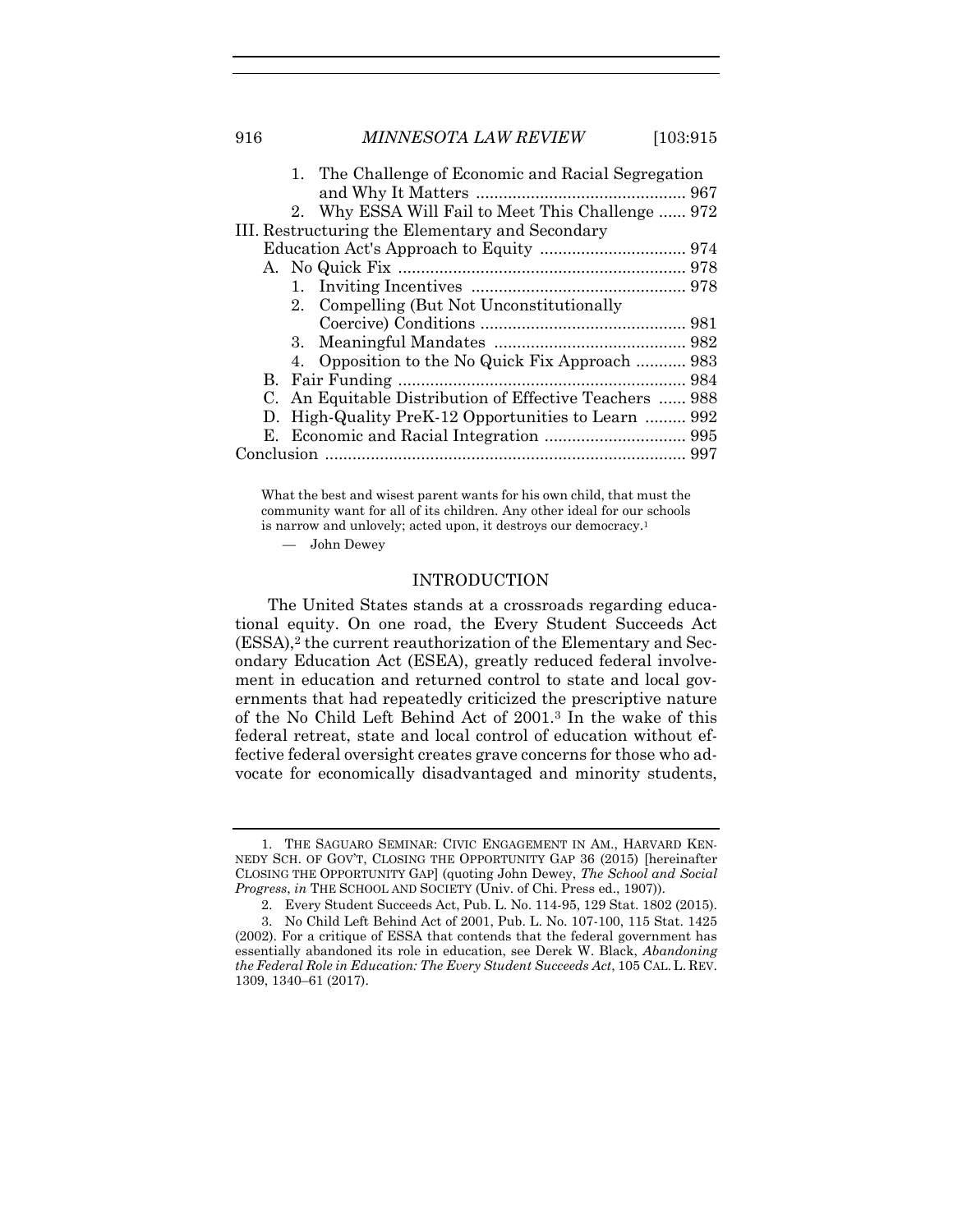including many civil rights groups.<sup>4</sup> History confirms that states and localities have repeatedly neglected the needs of these students and provided them inferior educational opportunities.<sup>5</sup>

<span id="page-3-2"></span><span id="page-3-1"></span>On the other road stands a national commitment to equity. Federal education law and policy has long included equity as one of its chief aims.<sup>6</sup> The principle of equal opportunity is a shared ideal that has transcended ideological and partisan divisions throughout U.S. history.<sup>7</sup> New evidence of a national commitment to equity can be found in a statement issued after state education chiefs gathered in 2017 under the leadership of the Council of Chief State School Officers and the Aspen Institute in which state chiefs committed to a set of recommendations regarding equity. <sup>8</sup> Some skeptics might dismiss this statement as mere political posturing.<sup>9</sup> However, it is worth remembering that the states and a handful of professional associations initiated the standards and accountability reform movement that all states eventually embraced.<sup>10</sup> After a 1989 summit of the nation's governors in Charlottesville, Virginia, the governors released a statement that supported national performance goals that would

6. Charles Barone & Elizabeth DeBray, *Education Policy in Congress: Perspectives from Inside and Out*, *in* CARROTS, STICKS, AND THE BULLY PULPIT: LESSONS FROM A HALF-CENTURY OF FEDERAL EFFORTS TO IMPROVE AMERICA'S SCHOOLS 61, 63 (Frederick M. Hess & Andrew P. Kelly eds., 2011).

7. *See* CLOSING THE OPPORTUNITY GAP, *supra* note [1,](#page-2-0) at 8.

8. *See* THE ASPEN INST. EDUC. & SOC'Y PROGRAM & THE COUNCIL OF CHIEF STATE SCH. OFFICERS, LEADING FOR EQUITY: OPPORTUNITIES FOR STATE EDUCATION CHIEFS (2017), https://ccsso.org/sites/default/files/2018-01/Leading %20for%20Equity\_011618.pdf (highlighting commitments state chiefs can implement to create equity plans); Daarel Burnette II, *State Chiefs at Conference Tout Equity Policies in ESSA Plans*, EDUC. WK.: POL. K–12, (Feb. 16, 2018, 5:52 PM), http://blogs.edweek.org/edweek/state\_edwatch/2018/02/state\_chiefs\_tout\_ equity policies in essa plans.html. Work on the recommendations preceded the 2016 election and represents the work of not only state chiefs but also district leaders and civil rights advocates. Alyson Klein, *See How States Plan to Approach Equity*, EDUC. WK.: POL. K–12, (Feb. 2, 2017, 7:02 AM), https://blogs .edweek.org/edweek/campaign-k-12/2017/02/states\_plan\_approach\_equity\_ ESSA.html.

9. *See* Burnette II, *supra* not[e 8](#page-3-0) (reporting civil rights and advocacy groups skepticism of state implementation of ESSA plans).

10. *See infra* note [11.](#page-4-0)

<span id="page-3-0"></span><sup>4.</sup> Julie Hirschfeld Davis, *President Obama Signs into Law a Rewrite of No Child Left Behind*, N.Y. TIMES (Dec. 10, 2015), https://www.nytimes.com/ 2015/12/11/us/politics/president-obama-signs-into-law-a-rewrite-of-no-child -left-behind.html.

<sup>5.</sup> Chad Aldeman, *The Case Against ESSA: A Very Limited Law*, *in* THE EVERY STUDENT SUCCEEDS ACT: WHAT IT MEANS FOR SCHOOLS, SYSTEMS AND STATES 91, 92 (Frederick M. Hess & Max Eden eds., 2017) [hereinafter THE EVERY STUDENT SUCCEEDS ACT].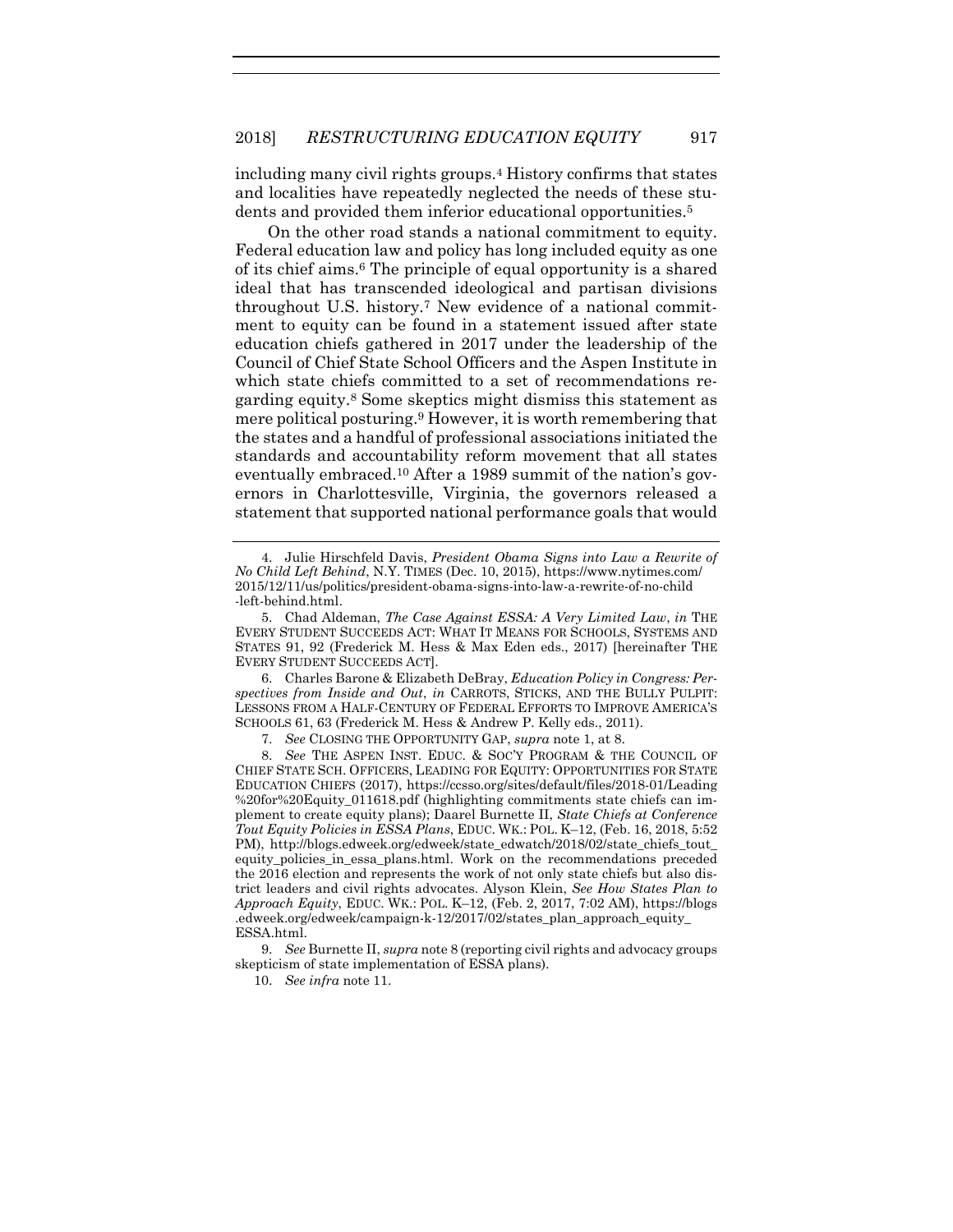<span id="page-4-0"></span>increase U.S. competitiveness.<sup>11</sup> Federal legislation in the form of the Improving America's School Act and No Child Left Behind built on what began merely as a widespread expression of state support.<sup>12</sup> Furthermore, history teaches us that state and local experiments that spread horizontally often become embedded in federal policy.<sup>13</sup>

Indeed, despite its reduction in the federal role in education, the bipartisan ESSA retains equity as one of its goals. ESSA's purpose emphasizes this equity aim in noting that the law seeks "to provide all children significant opportunity to receive a fair, equitable, and high-quality education, and to close educational achievement gaps."<sup>14</sup> ESSA also requires states and districts to measure and close achievement gaps.<sup>15</sup> Districts must intervene in the lowest performing schools as well as when subgroups of students are underperforming.<sup>16</sup> In fact, congressional Democrats insisted that equity requirements be included in ESSA to garner their support for the bill.<sup>17</sup>

<span id="page-4-2"></span><span id="page-4-1"></span>Equity concerns also undergird the numerous recent teacher strikes that have occurred throughout the country. Teachers undoubtedly want increases in their salaries in light of falling teacher pay during the recent recession. <sup>18</sup> Yet, many of the strikes also seek to address the lackluster funding of schools in many states, particularly the reduction in funding since the 2008 recession.<sup>19</sup> Although nationally, combined state and local funding in actual dollars returned to pre-recession levels by 2016,

- 15. *Id.* § 6311(b)(2)(B), 6311(c)(4)(A).
- 16. *Id.* § 6311(c)(4)(D), 6311(d)(2)(A)–(B).

17. Alyson Klein, *How ESSA Passed: The Inside Scoop*, *in* THE EVERY STU-DENT SUCCEEDS ACT, *supra* note [5,](#page-3-1) at 43, 54–57.

18. *See* Robert Gebeloff, *The Numbers That Explain Why Teachers Are in Revolt*, N.Y. TIMES: UPSHOT (June 6, 2018), https://nytimes.com/2018/06/04/ upshot/school-funding-still-lags-after-recession-ended.html (discussing how education spending cuts have decreased teacher salaries).

19. *See* Moria Ballingit, *Arizona Teachers, Among the Nation's Lowest Paid, Threaten to Strike*, WASH. POST (Mar. 29, 2018), https://washingtonpost.com/ news/education/wp/2018/03/29/arizona-teachers-among-the-nations-lowest -paid-threaten-to-strike/?utm\_term=.5e00650ad401 (noting that Arizona teachers were demanding a raise and restoration of school funding to pre-recession

<sup>11.</sup> DAVID K. COHEN & SUSAN L. MOFFITT, THE ORDEAL OF EQUALITY: DID FEDERAL REGULATION FIX THE SCHOOLS? 124 (2009); PATRICK J. MCGUINN, NO CHILD LEFT BEHIND AND THE TRANSFORMATION OF FEDERAL EDUCATION POL-ICY, 1965–2005, at 60–63 (2006).

<sup>12.</sup> COHEN & MOFFITT, *supra* not[e 11,](#page-4-0) at 9–11.

<sup>13.</sup> *See* CLOSING THE OPPORTUNITY GAP, *supra* not[e 1,](#page-2-0) at 10.

<sup>14.</sup> 20 U.S.C. § 6301 (2016).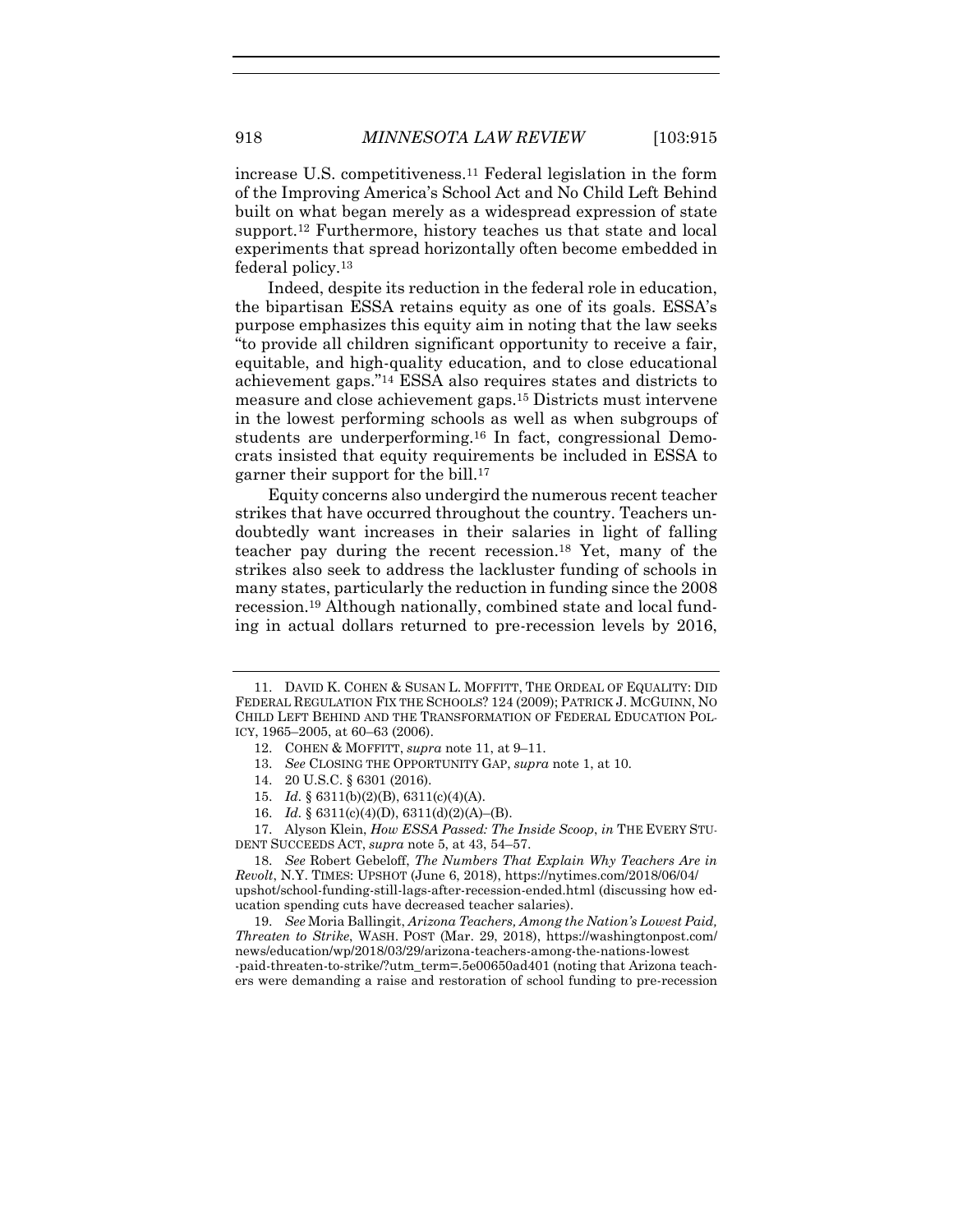school funding has shifted slightly to a greater reliance on local funding, which raises concerns regarding equity because of the disparities in funding based on local property taxes. <sup>20</sup> In addition, numerous states are funding schools well below pre-recession levels, with Florida and Arizona providing approximately 23% less funding, and Alabama, Georgia, Idaho, Nevada, North Carolina, and Oklahoma spending more than 10% less on education. <sup>21</sup> Teachers are experiencing the effects of less funding, both in their lower salaries as well as in the physical condition of their schools.<sup>22</sup>

The passage of ESSA and these events raise a critical question regarding how ESSA will impact educational equity: does ESSA allow states to use their new flexibility to stay on the welltrodden road that leaves disadvantaged and minority students behind,<sup>23</sup> or will ESSA help to guide states in advancing equity

20. Michael Leachman, *New Census Data Show Persistent State School Funding Cuts*, CTR. ON BUDGET & POL'Y PRIORITIES: OFF THE CHARTS (May 22, 2018, 2:15 PM), https://cbpp.org/blog/new-census-data-show-persistent-state -school-funding-cuts.

21. *See id.*

<span id="page-5-0"></span>levels); Dana Goldstein, *Teachers in Oklahoma and Kentucky Walk Out: 'It Really Is a Wildfire'*, N.Y. TIMES (Apr. 2, 2018), https://nytimes.com/2018/04/02/us/ teacher-strikes-oklahoma-kentucky.html ("Thousands of teachers in Oklahoma and Kentucky walked off the job Monday morning, shutting down school districts as they protested cuts in pay, benefits and school funding in a movement that has spread rapidly since igniting in West Virginia this year."); Anita Snow & Terry Tang, *Arizona Teachers End Walkout After Governor Signs Off on 20 Percent Raise*, CHI. TRIB. (May 3, 2018), http://chicagotribune.com/news/ nationworld/ct-arizona-teacher-protests-20180503-story.html (quoting the President of the Arizona Education Association regarding the need for continued campaigning from teachers for additional funding despite their increase in

salary); Kalia White et al., '*Tired of Begging': Teacher Rebellion Shuts Down Oklahoma, Kentucky Schools*, USA TODAY (Apr. 2, 2018), https://usatoday.com/ story/news/nation/2018/04/02/teacher-strikes-shut-down-schools-across -oklahoma-kentucky/478102002 (noting that teachers were striking in Okla-

homa to restore over \$100 million in school funding that had been cut over the last ten years despite a pay raise).

<sup>22.</sup> *See* Gebeloff, *supra* note [18](#page-4-1) (explaining the ramifications of education spending cuts, including teacher layoffs); Josephine Sedgwick, *25-Year-Old Textbooks and Holes in the Ceilings: Inside America's Public Schools*, N.Y. TIMES (Apr. 16, 2018), https://nytimes.com/2018/04/16/reader-center/us-public -schools-conditions.html (summarizing teachers' descriptions of the poor conditions in their schools, including such comments as "[t]here are holes in the ceiling, skylights don't work, the walls need to be painted" and "I had six laptops for 42 fifth-grade students (in one classroom) with many broken keys and chargers").

<sup>23.</sup> *See* Cynthia G. Brown, *From ESEA to ESSA: Progress or Regress?*, *in* THE EVERY STUDENT SUCCEEDS ACT, *supra* note [5,](#page-3-1) at 153, 164 (arguing that ESSA does not support disadvantaged students).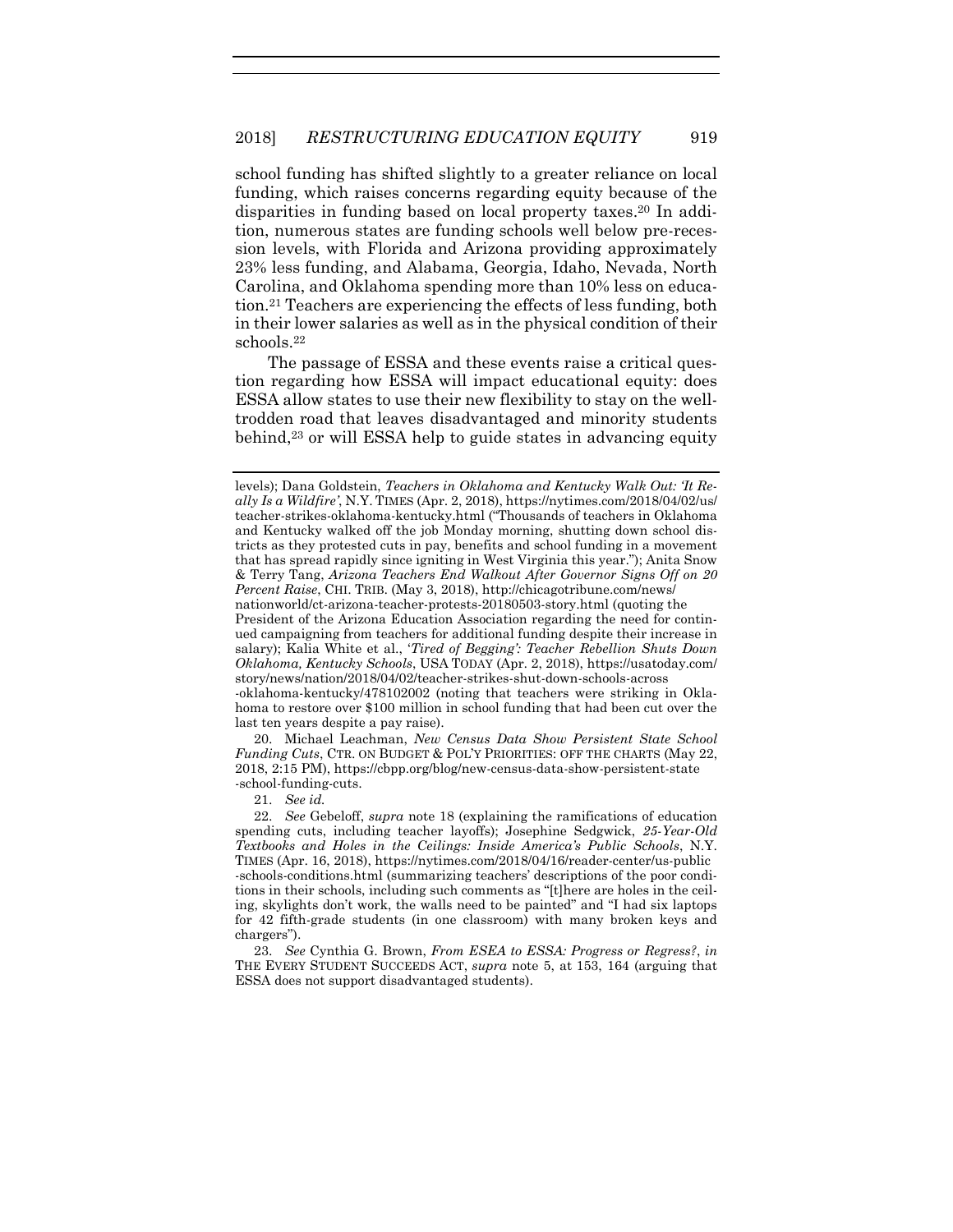for all students? Congress undeniably succeeded in designing ESSA to reduce federal involvement in education.<sup>24</sup> This Article examines whether Congress also effectively designed ESSA to advance its equity goals as well as how Congress can reauthorize the law to more effectively advance equity. It engages with the ongoing scholarly debate about the potential impact of ESSA on equity in which some argue that ESSA can and should be used as a vehicle to advance equity and innovation,<sup>25</sup> while others express great skepticism about ESSA's ability to promote equity.<sup>26</sup>

<span id="page-6-0"></span>To begin to answer if ESSA will effectively promote equity, I must first define equity. Equity in education requires educational opportunities to be distributed based on students' needs rather than their race, national origin, zip code, or parental income levels. <sup>27</sup> Our nation's diverse students need a fair allocation of opportunities and resources tailored to students' strengths, challenges, and vulnerabilities. Equity recognizes and responds to these differences rather than administers a one-size-

26. *See* Aldeman, *supra* note [5,](#page-3-1) at 91, 96 ("Under ESSA, states have the option to identify only the absolute bottom 5 percent of schools receiving federal funds, leaving the remaining 95 percent of schools without any pressure to improve."); Black, *supra* not[e 3,](#page-2-1) at 1346–57 (contending that ESSA does not effectively require equality in inputs or outputs); Brown, *supra* note [23,](#page-5-0) at 153, 164 ("While ESSA offers some improvements, it's mostly a missed opportunity. It's weak on the training/assigning of quality teachers, . . . and financing public schools equitably nationwide.").

<sup>24.</sup> *See* Black, *supra* not[e 3,](#page-2-1) at 1340–61; Michael Heise, *From No Child Left Behind to Every Student Succeeds: Back to a Future for Education Federalism*, 117 COLUM. L. REV. 1859, 1872–75 (2017) (describing the limitations placed on the federal government by ESSA).

<sup>25.</sup> CHANNA M. COOK-HARVEY ET AL., LEARNING POL'Y INST., EQUITY AND ESSA: LEVERAGING EDUCATIONAL OPPORTUNITY THROUGH THE EVERY STU-DENT SUCCEEDS ACT v (2016) ("[T]he recent passage of the Every Student Succeeds Act . . . represents an opportunity for the federal government, states, districts, and schools to equitably design education systems to ensure that the students who have historically been underserved by these same education systems receive an education that prepares them for the demands of the 21st century."); Martin R. West, *The Case for ESSA: A Proper Balance*, *in* THE EVERY STUDENT SUCCEEDS ACT, *supra* note [5](#page-3-1), at 75, 76 ("Far from a retreat from the federal government's long-standing commitment to support America's most vulnerable children, ESSA represents a new vision for fulfilling that commitment in light of the capacity and resources at its disposal.").

<sup>27.</sup> *See* JAMES E. RYAN, FIVE MILES AWAY, A WORLD APART: ONE CITY, TWO SCHOOLS, AND THE STORY OF EDUCATIONAL OPPORTUNITY IN MODERN AMERICA 1 (2010) (noting that educational opportunities in this nation "too often depend on where students live, on how much money their parents earn, or the color of their skin"); U.S. COMM'N ON CIVIL RIGHTS, PUBLIC EDUCATION FUNDING INEQ-UITY IN AN ERA OF INCREASING CONCENTRATION OF POVERTY AND RESEGREGA-TION 10 (2018) (recommending "that the federal government must take bold action" to combat educational funding inequities in the United States).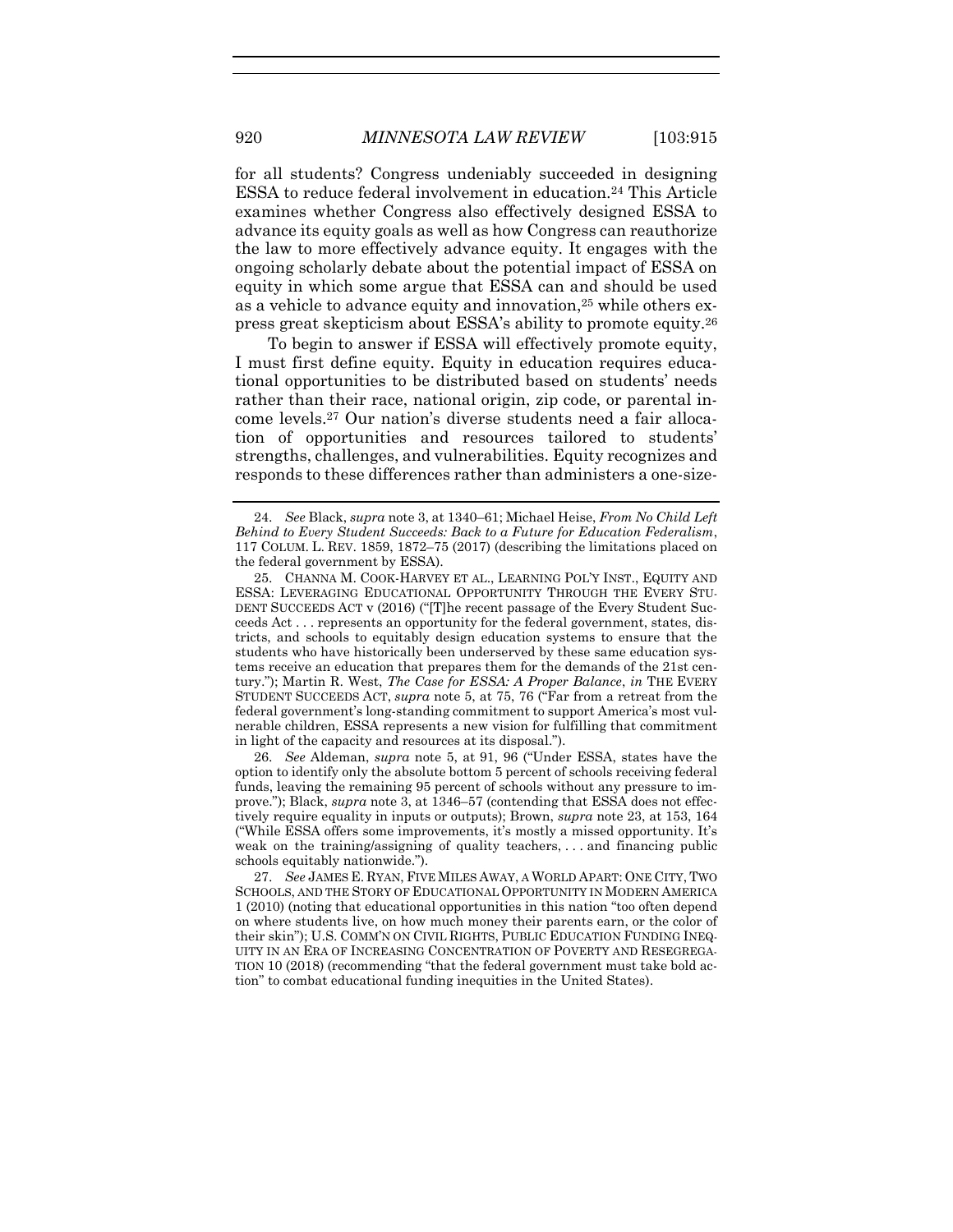fits-all model.<sup>28</sup> It grants additional resources to the students with the greatest disadvantages and aims for differences in outcomes to be based on ability. <sup>29</sup> Equity also seeks excellence in the educational opportunities for all children, rather than accepting a leveling down to reduce disparities. Although I primarily use equity to encompass this definition, I also use the phrase "equal opportunity" as synonymous with equity.

Equity has been and should remain a national priority in education for many reasons. Equity provides one of the primary historical and modern justifications for federal involvement in education.<sup>30</sup> The last half-century reveals that Congress intervenes to advance equity when a constituency within U.S. society has been denied equal educational opportunity and when the states and districts show either an unwillingness or an inability to address these inequities.<sup>31</sup>

<span id="page-7-0"></span>Research confirms that today many economically disadvantaged and minority students too often receive less funding, inferior teachers, less rigorous courses, and fewer resources, to name a few of the disparities.<sup>32</sup> These opportunity gaps undermine the

<sup>28.</sup> *See* Janice Petrovich, *The Shifting Terrain of Educational Policy: Why We Must Bring Equity Back*, *in* BRINGING EQUITY BACK: RESEARCH FOR A NEW ERA IN AMERICAN EDUCATIONAL POLICY 3, 4 (Janice Petrovich & Amy Stuart Wells eds., 2005) (discussing the differences between equity-based reforms and excellence-based reforms). Thus, I am explicitly rejecting the definition of equity that provides all students with the exact same resources. *See* BENJAMIN M. SU-PERFINE, EQUALITY IN EDUCATION LAW AND POLICY, 1954–2010, at 25 (2013) (noting that equity can be defined to include all students receiving the same resources and as all students being given the resources needed to achieve the same outcome).

<sup>29.</sup> U.S. COMM'N ON CIVIL RIGHTS, *supra* not[e 27,](#page-6-0) at 51.

<sup>30.</sup> *See* MCGUINN, *supra* note [11,](#page-4-0) at 25, 31, 33–34 (noting historical and modern examples of federal intervention to advance equity in education); Barone & DeBray, *supra* not[e 6,](#page-3-2) at 61, 63 (highlighting increased congressional involvement in education to address denials of equal educational opportunity).

<sup>31.</sup> Barone & DeBray, *supra* note [6,](#page-3-2) at 61, 63.

<sup>32.</sup> *See* BRUCE D. BAKER ET AL., EDUC. LAW CTR., IS SCHOOL FUNDING FAIR?: A NATIONAL REPORT CARD 9 (7th ed. 2018) (showing funding gaps for high-poverty districts); IVY MORGAN & ARY AMERIKANER, THE EDUC.TR., FUND-ING GAPS 2018: AN ANALYSIS OF FUNDING EQUITY ACROSS THE U.S. AND WITHIN EACH STATE 6, 10 (2018) (finding funding gaps for low-income and minority students); U.S. COMM'N ON CIVIL RIGHTS, *supra* note [27,](#page-6-0) at 5, 9-10 (confirming lower funding and inferior opportunities for poor and minority schoolchildren); Linda Darling-Hammond, *Inequality and School Resources: What It Will Take to Close the Opportunity Gap*, *in* CLOSING THE OPPORTUNITY GAP: WHAT AMER-ICA MUST DO TO GIVE EVERY CHILD AN EVEN CHANCE 77, 84–87 (Prudence L. Carter & Kevin G. Welner eds., 2013) [hereinafter CLOSING THE OPPORTUNITY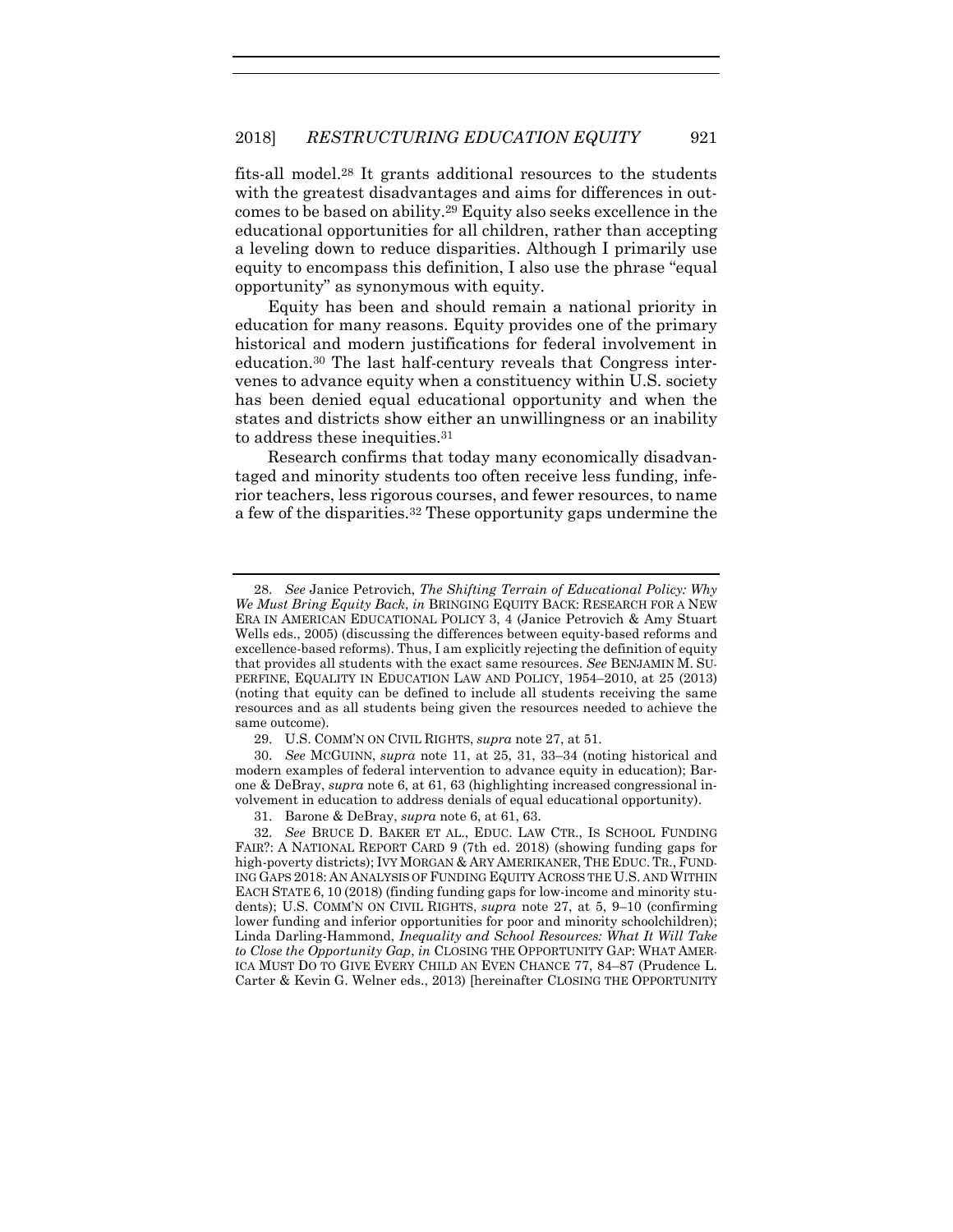ability of many poor and minority students to be prepared for colleges and careers. <sup>33</sup> This longstanding inequitable distribution of high-quality educational resources is undermining successful academic outcomes for poor and minority children.<sup>34</sup> The National Assessment for Education Progress (NAEP), also known as the Nation's Report Card, provides a comparison of students across the United States, in contrast to state tests that vary between states in rigor and cut scores. This data confirms the "very large" racial achievement gap and the even larger socioeconomic achievement gap.<sup>35</sup> These gaps, on average, constitute approximately one and a half years of schooling.<sup>36</sup>

Longstanding opportunity and achievement gaps along lines of race, national origin, and class harm our national interests in

36. *See* Michael Hansen et al., *Have We Made Progress on Achievement Gaps? Looking at Evidence from the New NAEP Results*, BROOKINGS INST.: BROWN CTR. CHALKBOARD (Apr. 17, 2018), https://brookings.edu/blog/brown -center-chalkboard/2018/04/17/have-we-made-progress-on-achievement-gaps -looking-at-evidence-from-the-new-naep-results.

GAP: WHAT AMERICA MUST DO] (noting that minority and disadvantaged students receive inferior teachers, fewer resources, and reduced access to highquality curricula).

<sup>33.</sup> *See* Kevin G. Welner & Prudence L. Carter, *Achievement Gaps Arise from Opportunity Gaps*, *in* CLOSING THE OPPORTUNITY GAP: WHAT AMERICA MUST DO, *supra* not[e 32,](#page-7-0) at 1, 2–5.

<sup>34.</sup> *Id.* at 1, 3.

<sup>35.</sup> *See* Sean F. Reardon, *The Widening Academic Achievement Gap Between the Rich and the Poor: New Evidence and Possible Explanations, in*  WHITHER OPPORTUNITY?: RISING INEQUALITY, SCHOOLS, AND CHILDREN'S LIFE CHANCES 91, 93 (Greg J. Duncan & Richard J. Murnane eds., 2011); EDUC. OP-PORTUNITY MONITORING PROJECT, STANFORD CTR. FOR EDUC. POLICY ANALY-SIS, RACIAL AND ETHNIC ACHIEVEMENT GAPS, http://cepa.stanford.edu/ educational-opportunity-monitoring-project/achievement-gaps/race/#first (last visited Oct. 27, 2018); NAT'L CTR. FOR EDUC. STATISTICS, U.S. DEP'T OF EDUC., THE NATION'S REPORT CARD, NAEP READING REPORT CARD: NATIONAL STU-DENT GROUP SCORES AND SCORE GAPS (2017), https://nationsreportcard.gov/ reading\_2017/#nation/gaps?grade=8; NAT'L CTR. FOR EDUC. STATISTICS, U.S. DEP'T OF EDUC., THE NATION'S REPORT CARD, NAEP MATHEMATICS REPORT CARD: NATIONAL STUDENT GROUP SCORES AND SCORE GAPS (2017), https:// nationsreportcard.gov/math\_2017/#nation/gaps?grade=8; NAT'L CTR. FOR EDUC. STATISTICS, U.S. DEP'T OF EDUC., THE NATION'S REPORT CARD, NAEP MATHEMATICS REPORT CARD: NATIONAL STUDENT GROUP SCORES AND SCORE GAPS (2017), https://nationsreportcard.gov/math\_2017/#nation/gaps?grade=4; NAT'L CTR. FOR EDUC. STATISTICS, U.S. DEP'T OF EDUC., THE NATION'S REPORT CARD, NAEP READING REPORT CARD: NATIONAL STUDENT GROUP SCORES AND SCORE GAPS (2017), https://nationsreportcard.gov/reading\_2017/#/nation/gaps? grade=4; NAT'L CTR. FOR EDUC. STATISTICS, U.S. DEP'T OF EDUC., THE NATION'S REPORT CARD, 2015 MATHEMATICS AND READING AT GRADE 12: NATIONAL SCORE GAPS (2015), https://nationsreportcard.gov/reading\_math\_g12\_2015/ #reading/gaps.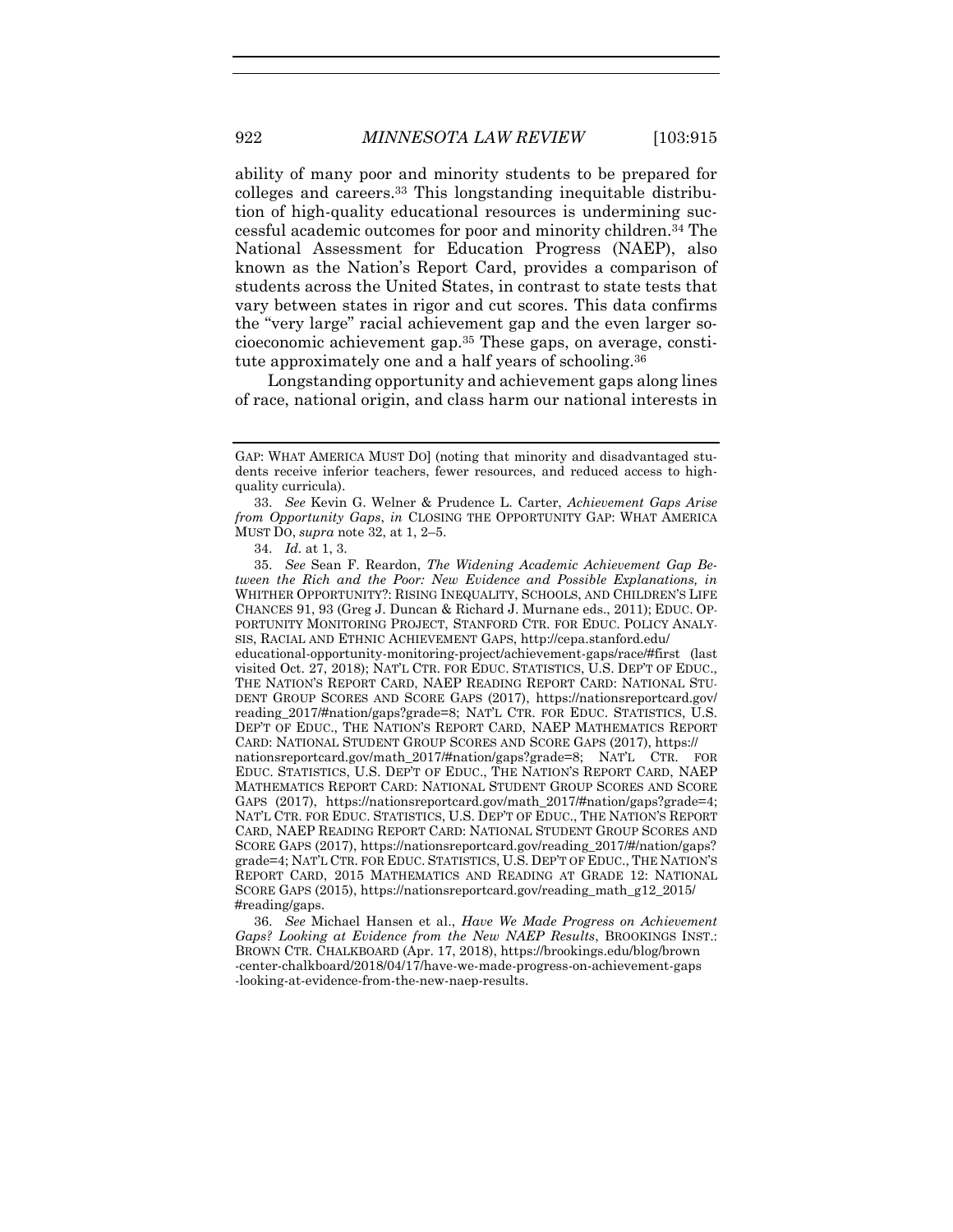<span id="page-9-0"></span>an educated democracy, a robust economy, and a just society.<sup>37</sup> It is axiomatic that the citizenry must be educated to govern effectively in a democracy.<sup>38</sup> Economic estimates of the impact of the opportunity gap note that the failure of the United States to invest in economically disadvantaged children will cost the country approximately five trillion dollars over the course of their lives. <sup>39</sup> This accounts for additional health care costs, criminal justice experiences, and the cost of failing to take full advantage of the talents of these children.<sup>40</sup> In addition, if the graduation rate of students of color could be raised to 90%, the United States would add \$6.6 billion *annually* to the economy.<sup>41</sup> The 2018 report from the U.S. Commission on Civil Rights confirms that high-poverty communities, who are frequently communities of color, often do not possess the financial means to provide quality schools and opportunities.<sup>42</sup> Most importantly, students living in low-income households and students of color constitute *more than half* of all public school students.<sup>43</sup> Therefore, the future of

<sup>37.</sup> *See* CLOSING THE OPPORTUNITY GAP, *supra* not[e 1,](#page-2-0) at 6–8 (arguing that growing education gaps threaten the economic and societal health of the United States).

<sup>38.</sup> *See* EQUITY & EXCELLENCE COMM'N, A REPORT TO THE U.S. SECRETARY OF EDUCATION, FOR EACH AND EVERY CHILD: A STRATEGY FOR EDUCATION EQ-UITY AND EXCELLENCE 12 (2013) (discussing the contributions of a strong education system to a healthy democracy).

<sup>39.</sup> CLOSING THE OPPORTUNITY GAP, *supra* not[e 1,](#page-2-0) at 7.

<sup>40.</sup> *See id.* at 7–8.

<sup>41.</sup> EQUITY & EXCELLENCE COMM'N, *supra* note [38,](#page-9-0) at 13–14. The 2016 graduation rates were: African American 76.4%; Hispanic 79.3%; White 88.3%; American Indian/Alaska Native 71.9%; and, economically disadvantaged students 77.6%. The graduation rate for Asian/Pacific Islander was not available for this year. U.S. DEP'T OF EDUC., NAT'L CTR. FOR EDUC. STATISTICS, PUBLIC HIGH SCHOOL 4-YEAR ADJUSTED COHORT GRADUATION RATE (ACGR), BY RACE/ETHNICITY AND SELECTED DEMOGRAPHIC CHARACTERISTICS FOR THE UNITED STATES, THE 50 STATES, AND THE DISTRICT OF COLUMBIA: SCHOOL YEAR 2015–16, https://nces.ed.gov/ccd/tables/ACGR\_RE\_and\_characteristics\_2015 -16.asp.

<sup>42.</sup> U.S. COMM'N ON CIVIL RIGHTS, *supra* not[e 27,](#page-6-0) at 5.

<sup>43.</sup> *See* STEVE SUITTS, S. EDUC. FOUND., NEW MAJORITY RESEARCH BULLE-TIN: LOW-INCOME STUDENTS NOW A MAJORITY IN THE NATION'S PUBLIC SCHOOLS (2015), http://southerneducation.org/our-strategies/research-and -publications/new-majority-diverse-majority-report-series/a-new-majority-2015 -update-low-income-students-now (reporting that economically disadvantaged students are a majority in American public schools); Lesli A. Maxwell, *U.S. School Enrollment Hits Majority-Minority Milestone*, EDUC. WK. (Aug. 19, 2014), https://edweek.org/ew/articles/2014/08/20/01demographics.h34.html (reporting that students of color now constitute the majority of students in public schools).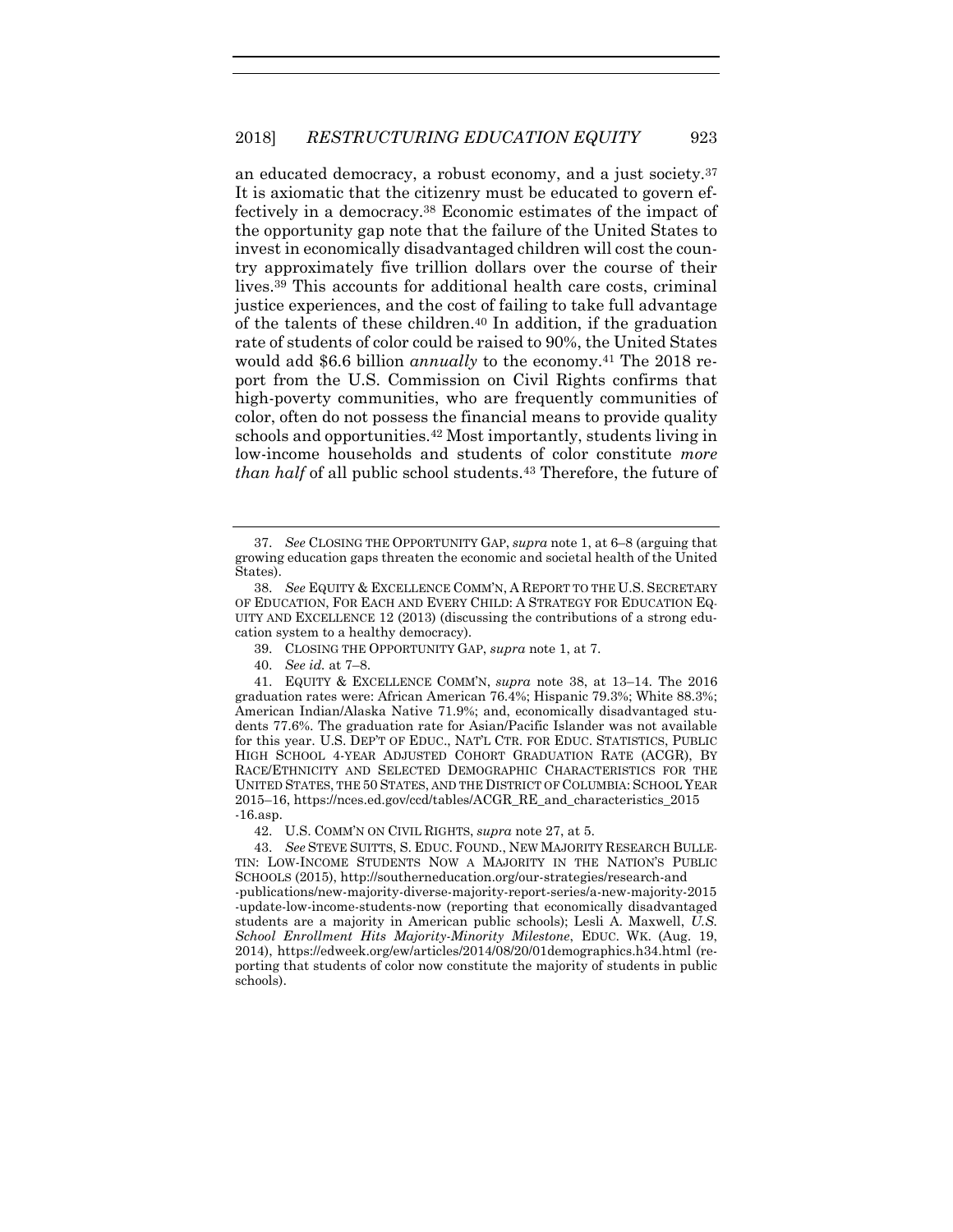the nation depends upon fully developing the talents and abilities of poor and minority students.

This Article offers my model for institutional design to achieve an equitable education. This model embraces four elements: fair funding for schools, an equitable distribution of effective teachers, equitable access to high-quality preK-12 learning opportunities, and integrated school settings. <sup>44</sup> These elements are drawn from research regarding the critical components of effective education reform as well as my experience in education law and policy for over two decades. My model embraces the premise that the best model for equity must incorporate research on impactful education reform while acknowledging political and practical feasibility and parsimony. As discussed in detail below, these elements work synergistically to advance educational equity.

This Article shows that even though ESEA was passed in part to bridge the opportunity and achievement gaps for disadvantaged and minority students and to support improvements to education,<sup>45</sup> ESSA will not provide sufficient support and incentives for states to achieve these goals. Fortunately, ESSA only provides appropriations through fiscal year 2020,<sup>46</sup> and thus, lawmakers will soon begin to examine the law's effectiveness and possible reforms as reauthorization approaches. Indeed, lawmakers are already keeping very close tabs on ESSA as evidenced by the numerous hearings about implementation<sup>47</sup> and

46. 20 U.S.C. § 6301 (2016).

<sup>44.</sup> Research on the benefits of each of these building blocks is provided in Part II.

<sup>45.</sup> MCGUINN, *supra* note [11](#page-4-0), at 31 ("ESEA was premised on the idea that the federal government should intervene in . . . an educational crisis among poor and minority children.").

<sup>47.</sup> Congress has held eleven hearings on ESSA implementation since its passage in December 2015. *Every Student Succeeds Act: States Leading the Way: Hearing Before the S. Comm. on Health, Educ., Labor, & Pensions*, 115th Cong. (2018); *ESSA Implementation: Exploring State and Local Reform Efforts: Hearing Before the H. Comm. on Educ. & the Workforce*, 115th Cong. (2017); *Supplanting the Law and Local Education Authority through Regulatory Fiat: Hearing Before the Subcomm. on Early Childhood, Elementary, & Secondary Educ. of the H. Comm. on Educ. & the Workforce*, 114th Cong. (2016); *ESSA Implementation: Perspectives from Education Stakeholders on Proposed Regulations*: *Hearing Before the S. Comm. on Health, Educ. Labor, & Pensions*, 114th Cong. (2016); *ESSA Implementation: Update from the U.S. Secretary of Education on Proposed Regulations: Hearing Before the S. Comm. on Health, Educ., Labor & Pensions*, 114th Cong. (2016); *Next Steps in K-12 Education: Examining Recent Efforts to Implement the Every Student Succeeds Act: Hearing Before the H. Comm. on Educ. & the Workforce*, 114th Cong. (2016); *ESSA Implementation: Perspectives from Education Stakeholders: Hearing Before the S. Comm. on*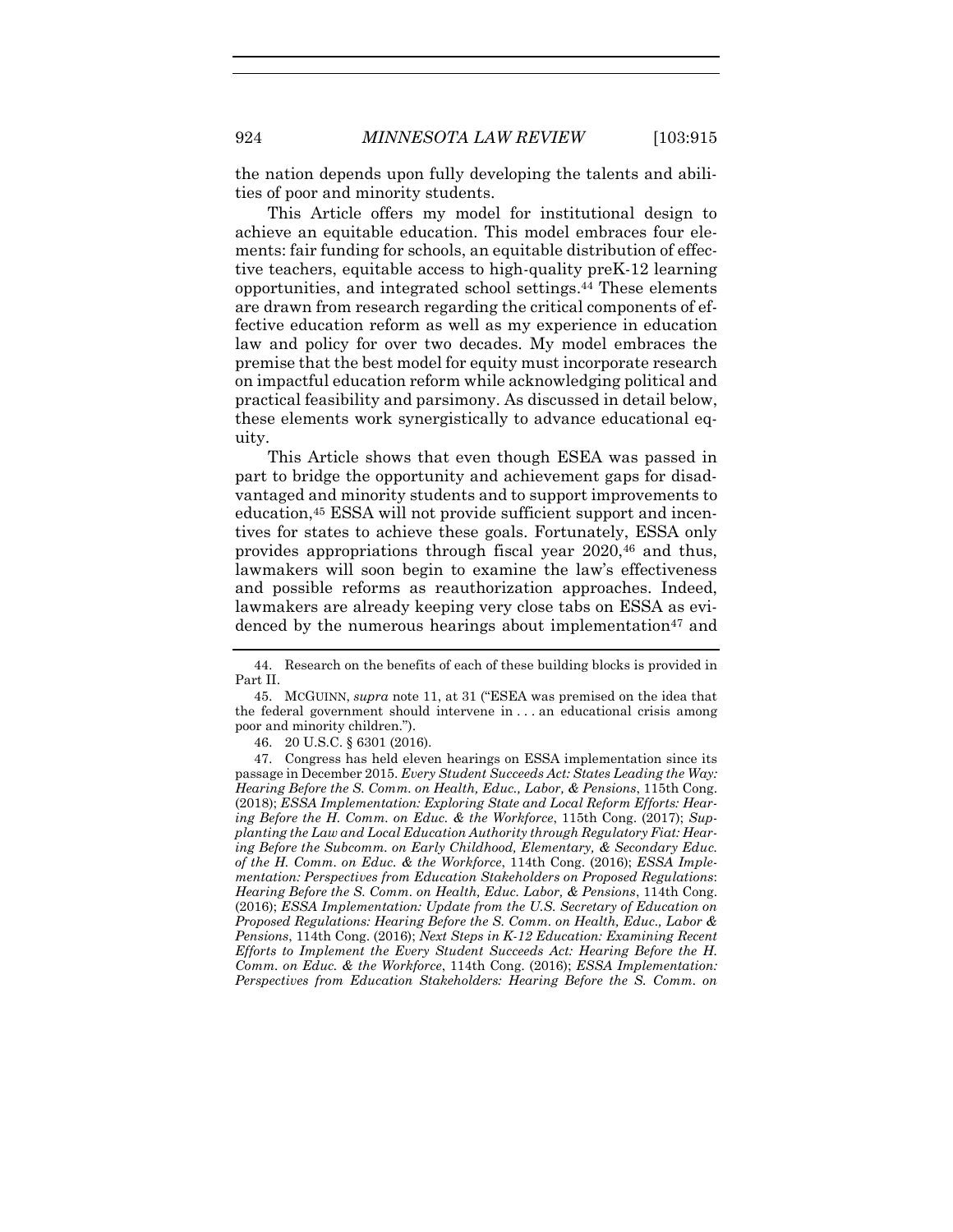Congress's decision to disapprove the U.S. Department of Education's (DOE) final regulations for the law.<sup>48</sup> Therefore, this Article proposes a timely, comprehensive plan to guide the rapidly approaching reauthorization.

<span id="page-11-1"></span>This Article also contends that when Congress reauthorizes ESEA, it should adopt an incremental approach for reform that incentivizes and supports states in providing the essential elements of an equitable education.<sup>49</sup> This incremental approach involves gradual shifts to education federalism that would ultimately result in a more balanced federal-state partnership for education that would expand state and local education capacity for education reform. <sup>50</sup> This partnership would embrace the federal government as the final guarantor of equitable access to an excellent education, while giving states and localities significant latitude on how equity should be implemented at the state and local levels.<sup>51</sup> These incremental reforms would disrupt ESSA's anemic approach to equity.

<span id="page-11-0"></span>This Article builds upon my past scholarship in two principal ways. First, it assumes that a restructuring of education federalism will be necessary to advance equitable access to an excellent education.<sup>52</sup> As I have demonstrated in prior work,

48. Congressional Disapproval of Department of Education Rule, Pub. L. No. 115-13, 131 Stat. 77 (2017); 81 Fed. Reg. 86,076 (Nov. 29, 2016).

49. I recently proposed policy reforms for school funding that enact incremental shifts to education federalism. Kimberly Jenkins Robinson, *No Quick Fix for Equity and Excellence: The Virtues of Incremental Shifts in Education Federalism*, 27 STAN. L. & POL'Y REV. 201 (2016).

50. *See* Kimberly Jenkins Robinson, *Disrupting Education Federalism*, 92 WASH. U. L. REV. 959, 1004–05, 1015 (2015).

51. *Id.* at 1005, 1015 (arguing that education federalism would expand the capacity of states to implement equitable policies). I apply my theory of education federalism from *Disrupting Education Federalism* in Kimberly Jenkins Robinson, Fisher's *Cautionary Tale and the Urgent Need for Equal Access to an Excellent Education*, 130 HARV. L. REV. 185, 223–38 (2016).

52. Robinson, *supra* note [50,](#page-11-0) at 983–1017.

*Health, Educ., Labor, & Pensions*, 114th Cong. (2016); *ESSA Implementation in States and School Districts: Perspectives from the U.S. Secretary of Education: Hearing Before the S. Comm. on Health, Educ., Labor, & Pensions*, 114th Cong. (2016); *Next Steps for K-12 Education: Upholding the Letter and Intent of the Every Student Succeeds Act: Hearing Before the H. Comm. on Educ. & the Workforce*, 114th Cong. (2016); *ESSA Implementation in States and School Districts: Perspectives from Education Leaders: Hearing Before the S. Comm. on Health, Educ., Labor, & Pensions*, 114th Cong. (2016); *Next Steps for K-12 Education: Implementing the Promise to Restore State and Local Control: Hearing Before the Subcomm. on Early Childhood, Elementary, & Secondary Educ. of the H. Comm. on Educ. & the Workforce*, 114th Cong. (2016).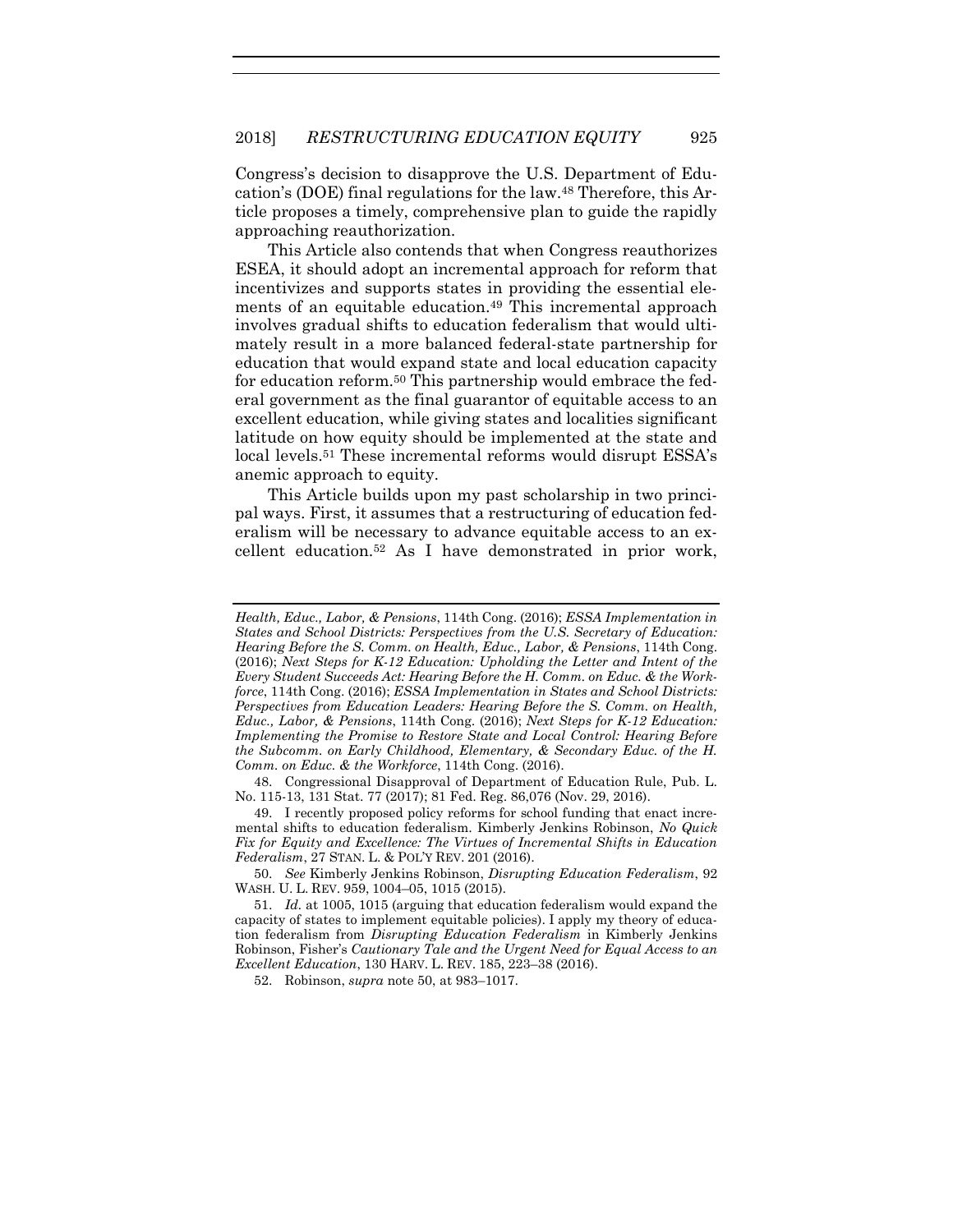federalism has served as a roadblock to equal educational opportunity and must be restructured to achieve greater equity and excellence in education.<sup>53</sup> Second, I build on my prior proposal for an incremental restructuring of education federalism that would gradually shift the balance of federal-state power over education to embrace federal policymaking strengths while retaining primary state and local control over education.<sup>54</sup>

Federal leadership, law, and policy will be necessary to enable states to fulfill their recent pledge to make educational equity a reality for all schoolchildren.<sup>55</sup> My emphasis on the need for an incremental restructuring of education federalism distinguishes my work from other ESSA scholarship. I recommend a unique combination of law and policy levers that strategically employ federal incentives, conditions, and mandates. This is in contrast to most proposals for ESEA reauthorization that solely focus on new conditions for federal education funds. Also, this Article presents my model for institutional design for educational equity that draws together a substantial body of research on the key components of an equitable and excellent education.

Part I describes ESSA with an emphasis on its approach to equity and contrasts it with its predecessor, No Child Left Behind. Part II analyzes why ESSA's approach to equity will prove ineffective. Part III recommends how ESEA should be reauthorized by incrementally restructuring education federalism in ways that would promote equitable access to an excellent education for all children.

#### I. UNDERSTANDING THE EVERY STUDENT SUCCEEDS ACT

President Johnson signed ESEA into law in 1965 as part of his broader "war on poverty" because he viewed education as an essential ingredient for mobility, and he acknowledged that many schools did not have adequate resources to provide essential skills to children from low-income families. <sup>56</sup> Title I of ESEA directs additional funding to disadvantaged students and was

<sup>53.</sup> *Id.* at 972–83; Kimberly Jenkins Robinson, *The High Cost of Education Federalism*, 48 WAKE FOREST L. REV. 287, 293–305, 307–14, 322–30 (2013).

<sup>54.</sup> Robinson, *supra* note [49,](#page-11-1) at 220–37.

<sup>55.</sup> *See* THE ASPEN INST. EDUC. & SOC'Y PROGRAM, *supra* note [8](#page-3-0) (discussing state implementation strategies to promote educational equity); Burnette II, *supra* note [8](#page-3-0) (reporting the meeting of state education chiefs to strategize policies regarding educational equity).

<sup>56.</sup> MCGUINN, *supra* not[e 11,](#page-4-0) at 29.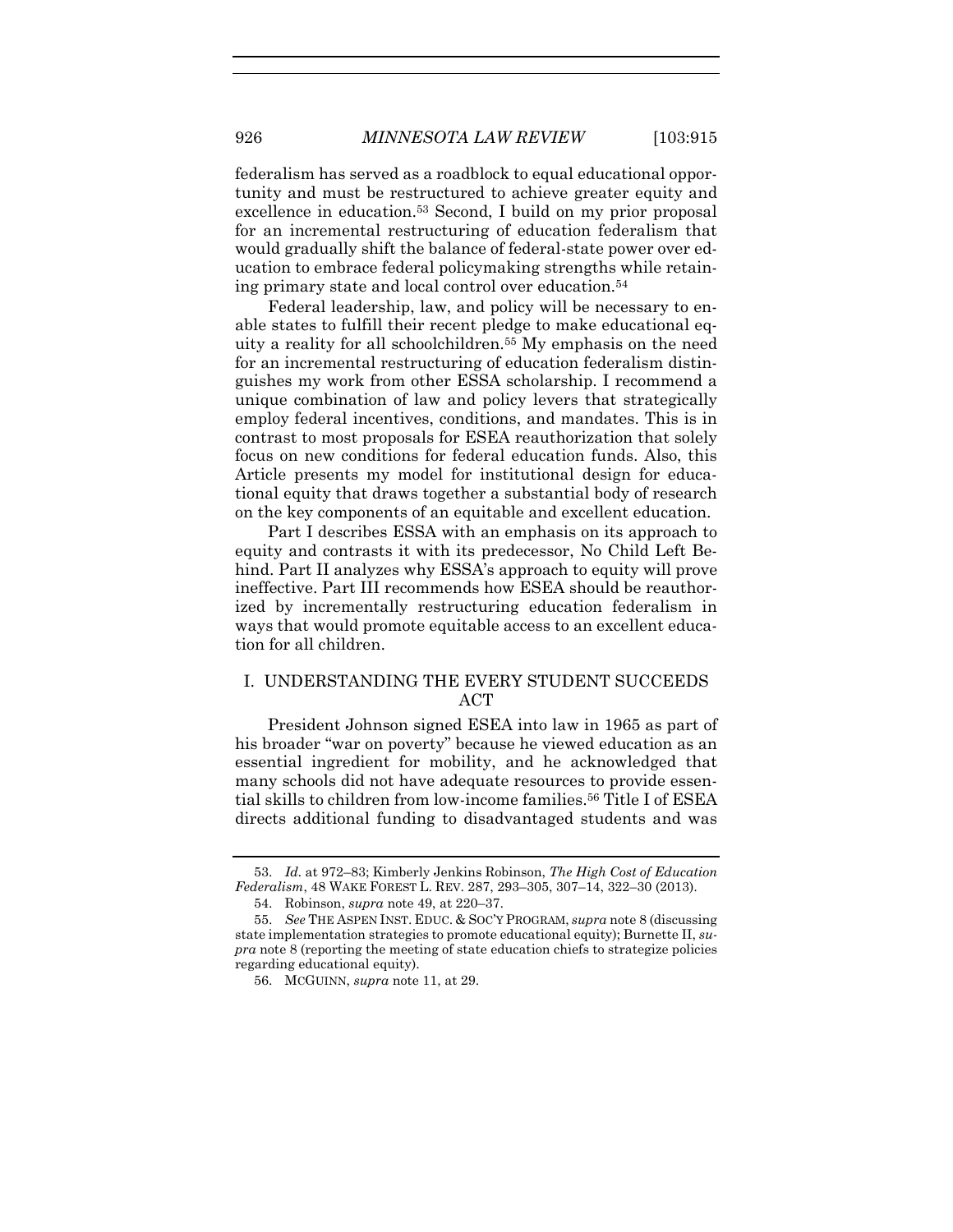included as the primary vehicle to address the needs of these students.<sup>57</sup> With the passage of the Improving America's Schools Act of 1994, the aim of the legislation broadened to include high achievement for all students, and this expansion ushered in federal support for the standards and accountability movement.<sup>58</sup> Both No Child Left Behind and ESSA embraced this broader focus.<sup>59</sup>

<span id="page-13-1"></span><span id="page-13-0"></span>Despite this larger aim, funding under ESEA, particularly under Title I, still aims to reduce the adverse effects of poverty on educational opportunities and outcomes. Title I is the centerpiece of the law and serves as the largest federal education aid to communities with substantial numbers of schoolchildren living in poverty, even as the broader goal of improved achievement for all students has gained ascendancy.<sup>60</sup> For instance, ESSA, like No Child Left Behind, requires test scores to be disaggregated by economic status and race<sup>61</sup> to shine a spotlight on whether schools, districts, and states are meeting the needs of poor and minority students. Also like its predecessor, ESSA obliges districts to intervene when these students are performing poorly and to institute efforts to close the achievement gap between these students and their more affluent peers.<sup>62</sup> Therefore, even though ESSA increases state autonomy for education reform under ESEA, it remains worthwhile to assess the effectiveness of ESSA in improving the education of disadvantaged

<sup>57.</sup> *See id.* at 31.

<sup>58.</sup> *See id.* at 95–97.

<sup>59.</sup> *See id.* at 179; Charles Barone, *What ESSA Says: Continuities and Departures*, *in* THE EVERY STUDENT SUCCEEDS ACT, *supra* note [5,](#page-3-1) at 59–66.

<sup>60.</sup> *See* STEPHEN Q. CORNMAN ET AL., NAT'L CTR. FOR EDUC. STATISTICS, REVENUES AND EXPENDITURES FOR PUBLIC ELEMENTARY AND SECONDARY ED-UCATION: SCHOOL YEAR 2014–15 (FISCAL YEAR 2015) 18–19 (2018); Eloise Pasachoff, *Conditional Spending After* NFIB v. Sebelius*: The Example of Federal Education Law*, 62 AM. U. L. REV. 577, 614, 623 (2013). *But see* Derek Black, *Leveraging Funding for Equity and Integration*, *in* THE ENDURING LEGACY OF *RODRIGUEZ*: CREATING NEW PATHWAYS TO EQUAL EDUCATIONAL OPPORTUNITY 227, 229–31 (Charles J. Ogletree, Jr. & Kimberly Jenkins Robinson eds., 2015) [hereinafter Black, *Leveraging Funding*] [hereinafter THE ENDURING LEGACY OF RODRIGUEZ] (observing that a gradual shift in focus towards general educational reform has made Title I funds "no longer targeted or conditional in any meaningful sense").

<sup>61.</sup> No Child Left Behind, 20 U.S.C. § 6311 (b)(3)(C)(xiii) (2012) (repealed 2015); Every Student Succeeds Act, 20 U.S.C.  $\S$  6311 (b)(2)(B)(xi)(I) & (II) (2016).

<sup>62.</sup> No Child Left Behind, 20 U.S.C. § 6316 (b)(1)(A), (3–5), (7), (8) (2012) (repealed 2015); Every Student Succeeds Act, 20 U.S.C. § 6311 (d)(2)(B) (2016).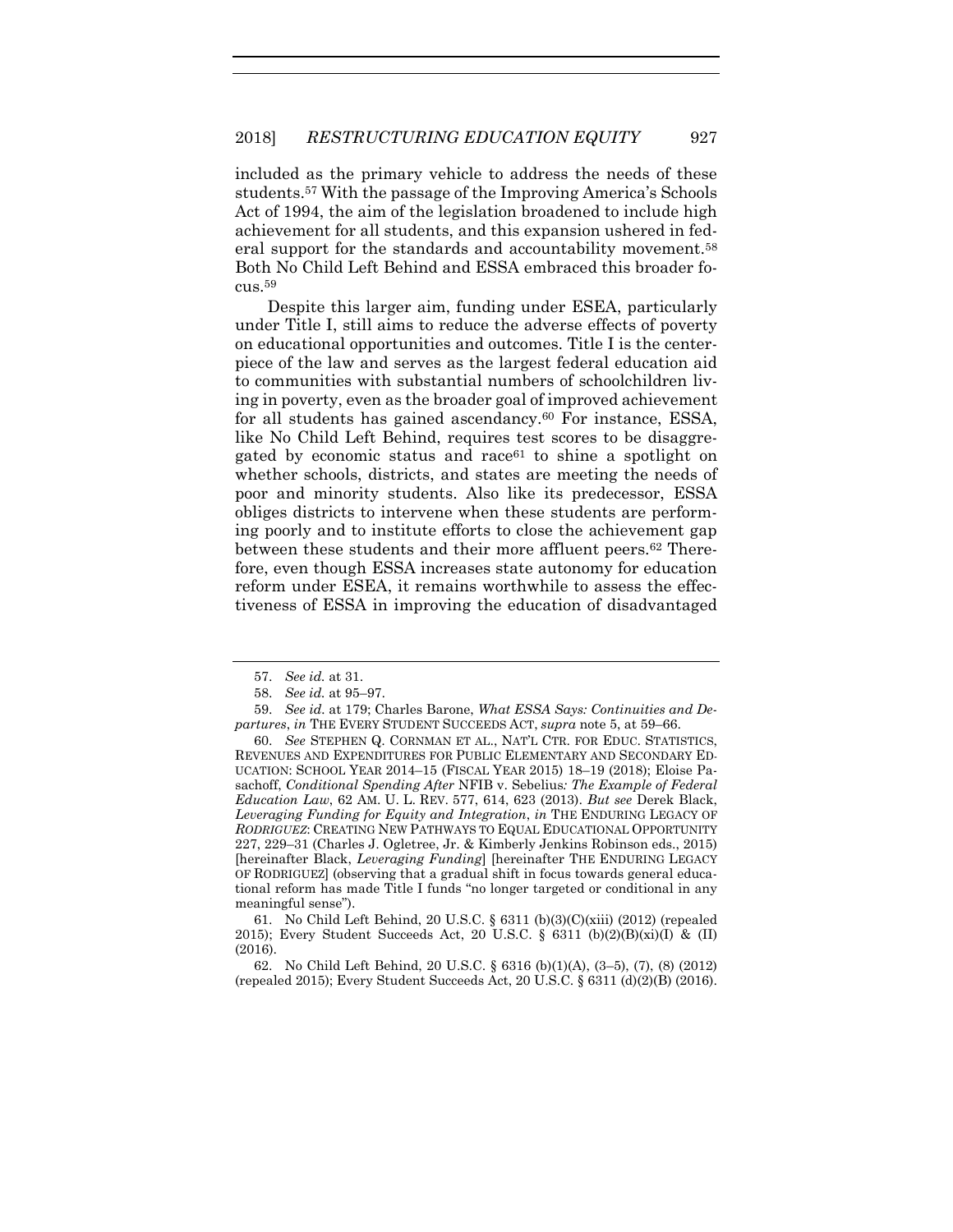and minority students because this aim remains a goal of this bipartisan law.

ESEA is comprised of many programs with a wide variety of aims, including programs to support neglected<sup>63</sup> and migrant children, $64$  language instruction for English learners, $65$  and support for the education of Native American children.<sup>66</sup> Title I is the largest program within ESEA, contains the major requirements of the law, and aims to support education of the disadvantaged.<sup>67</sup> Title I includes 59% of ESEA's funding at \$16.4 billion per year for fiscal year 2018.<sup>68</sup>

This Part briefly summarizes the key components of No Child Left Behind before describing ESSA's key requirements. Understanding No Child Left Behind is essential for understanding ESSA because ESSA retains some of the same conditions as No Child Left Behind. Section A also highlights some of the strengths and challenges that No Child Left Behind encountered. This research helps readers better understand ESSA. Section B explains the key requirements for ESSA.

#### A. THE NO CHILD LEFT BEHIND ACT OF 2001

No Child Left Behind ushered in the largest increase in federal involvement in the public schools in the nation's history.<sup>69</sup> No Child Left Behind aimed to reduce both achievement and opportunity gaps. <sup>70</sup> The focus of No Child Left Behind's accountability structures included the condition that states must implement "challenging" academic standards in math, reading, and

<sup>63.</sup> Every Student Succeeds Act, 20 U.S.C. § 6421 (2016).

<sup>64.</sup> *Id.* § 6391.

<sup>65.</sup> *Id.*

<sup>66.</sup> *Id.* § 7401. Although many of the students in each of these programs are also poor or minorities, examination of the effectiveness of ESEA to help address the specific needs of these student groups is beyond the scope of this Article.

<sup>67.</sup> *See* Barone, *supra* note [59,](#page-13-0) at 59–60; Pasachoff, *supra* not[e 60,](#page-13-1) at 614.

<sup>68.</sup> *See* U.S. DEP'T OF EDUC., DEPARTMENT OF EDUCATION FISCAL YEAR 2018 CONGRESSIONAL ACTION (2018), https://www2.ed.gov/about/overview/ budget/budget18/18action.pdf.

<sup>69.</sup> *See* MCGUINN, *supra* note [11,](#page-4-0) at 194–95.

<sup>70.</sup> *See* No Child Left Behind Act of 2001, Pub. L. No. 107-110, § 1001, 115 Stat. 1425, 1439 (2002) (noting that No Child Left Behind seeks "to close the achievement gap with accountability, flexibility, and choice, so that no child is left behind" and "to ensure that all children have a fair, equal, and significant opportunity to obtain a high-quality education and reach, at a minimum, proficiency on challenging State academic achievement standards and state academic assessments").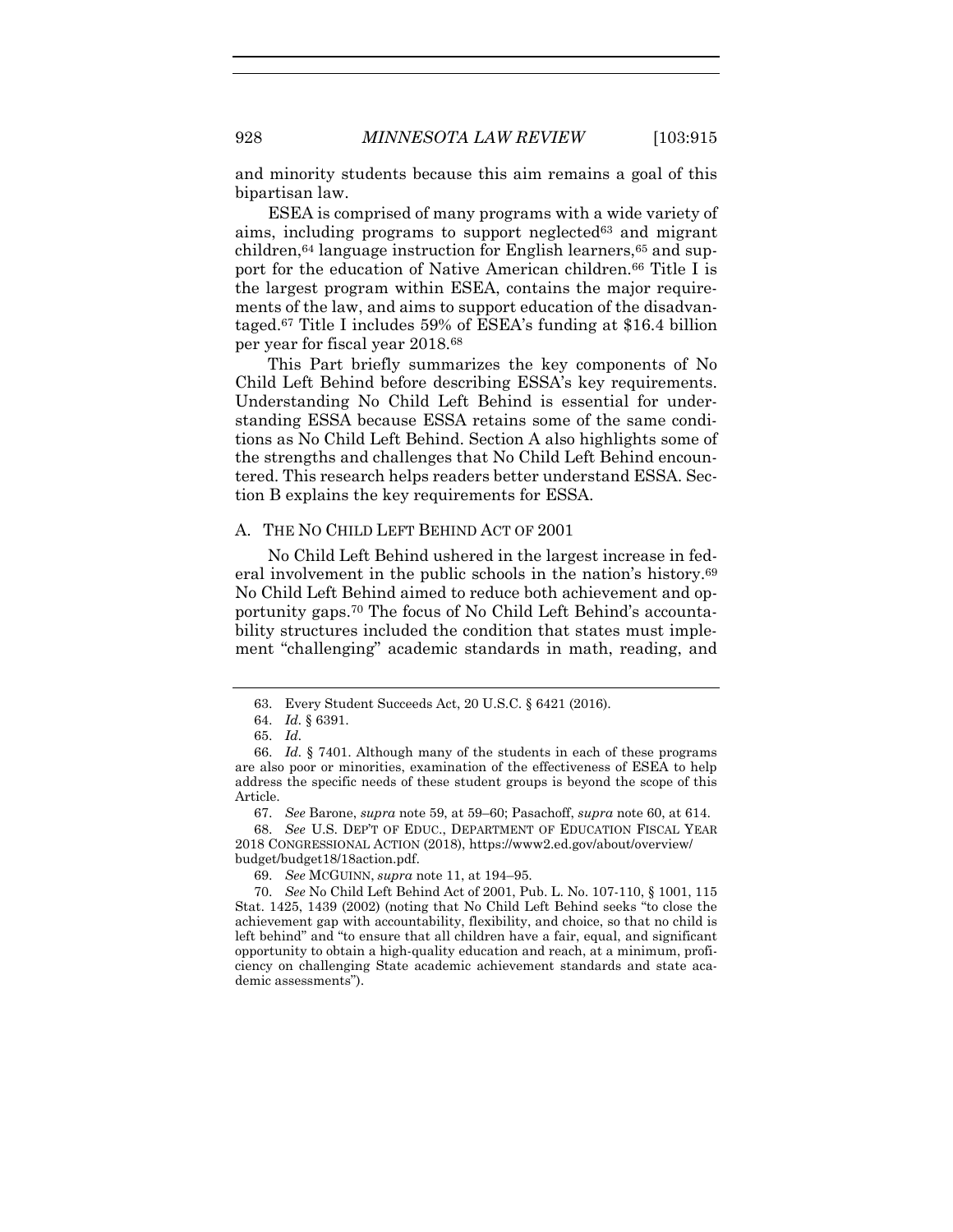<span id="page-15-0"></span>science for all students.<sup>71</sup> All schools, not just schools that received Title I funding,<sup>72</sup> were required to administer annual math and reading tests aligned to these standards beginning in the 2005–06 school year for third through eighth grade and once in tenth through twelfth grades.<sup>73</sup> Science testing began in the 2007–08 school year and occurred three times in third through twelfth grades.<sup>74</sup> Each state determined a proficient score and published an annual state report card with proficiency scores disaggregated by student economic disadvantage, gender, major racial and ethnic groups, disabled students, and English language learners. <sup>75</sup> Schools and districts also had to publish whether students were making adequate yearly progress toward the goal of proficiency for all students by 2014. <sup>76</sup> States exercised complete discretion over the standards because No Child Left Behind prohibited any requirement that states submit state standards to the Secretary of Education. 77

Schools that received Title I funding were subject to accountability measures that became increasingly interventionist as the number of years increased that the school did not achieve adequate yearly progress. Schools were identified as in need of improvement and provided with technical assistance after missing adequate yearly progress for any group of students for one year; then students received the ability to transfer to another school within the district after two consecutive years of the school failing to make adequate yearly progress; and, after three consecutive years of not making adequate yearly progress students could receive tutoring. Finally, a school had to undertake corrective action after four consecutive years of failing to make adequate yearly progress and underwent restructuring after five consecutive years of failing to make adequate yearly progress.<sup>78</sup>

<sup>71.</sup> *See* No Child Left Behind, 20 U.S.C. § 6311(b)(1)(A)–(C) (2012) (repealed 2015).

<sup>72.</sup> *See* James E. Ryan, *The Perverse Incentives of the No Child Left Behind Act*, 79 N.Y.U. L. REV. 932, 942 (2004).

<sup>73.</sup> *See* No Child Left Behind, 20 U.S.C. § 6311(b)(3)(A)–(C) (2012) (repealed 2015).

<sup>74.</sup> Science testing occurred once in third through fifth grade, once in sixth to ninth grade, and once in tenth through twelfth grades. *See* No Child Left Behind, 20 U.S.C. § 6311(b)(3)(C)(v)(II) (2012) (repealed 2015).

<sup>75.</sup> *See id.* § 6311(b)(3)(C)(xiii) (2012) (repealed 2015).

<sup>76.</sup> *See id.* § 6311(b)(2)(F), (h)(1)(C)(v) (2012) (repealed 2015).

<sup>77.</sup> *See id.* § 6311(b)(1)(A) (2012) (repealed 2015).

<sup>78.</sup> *See* 20 U.S.C. § 6316(b)(1)(A) (2012) (repealed 2015); *id.* § 6316(a)(1), (b)(1)(A), (5), (7), (8) (one year requirements); *id.* § 6316(b)(7)(C) (two year requirements); *id.* § 6316(b)(5) (three year requirements); *id.* § 6316(b)(7) (four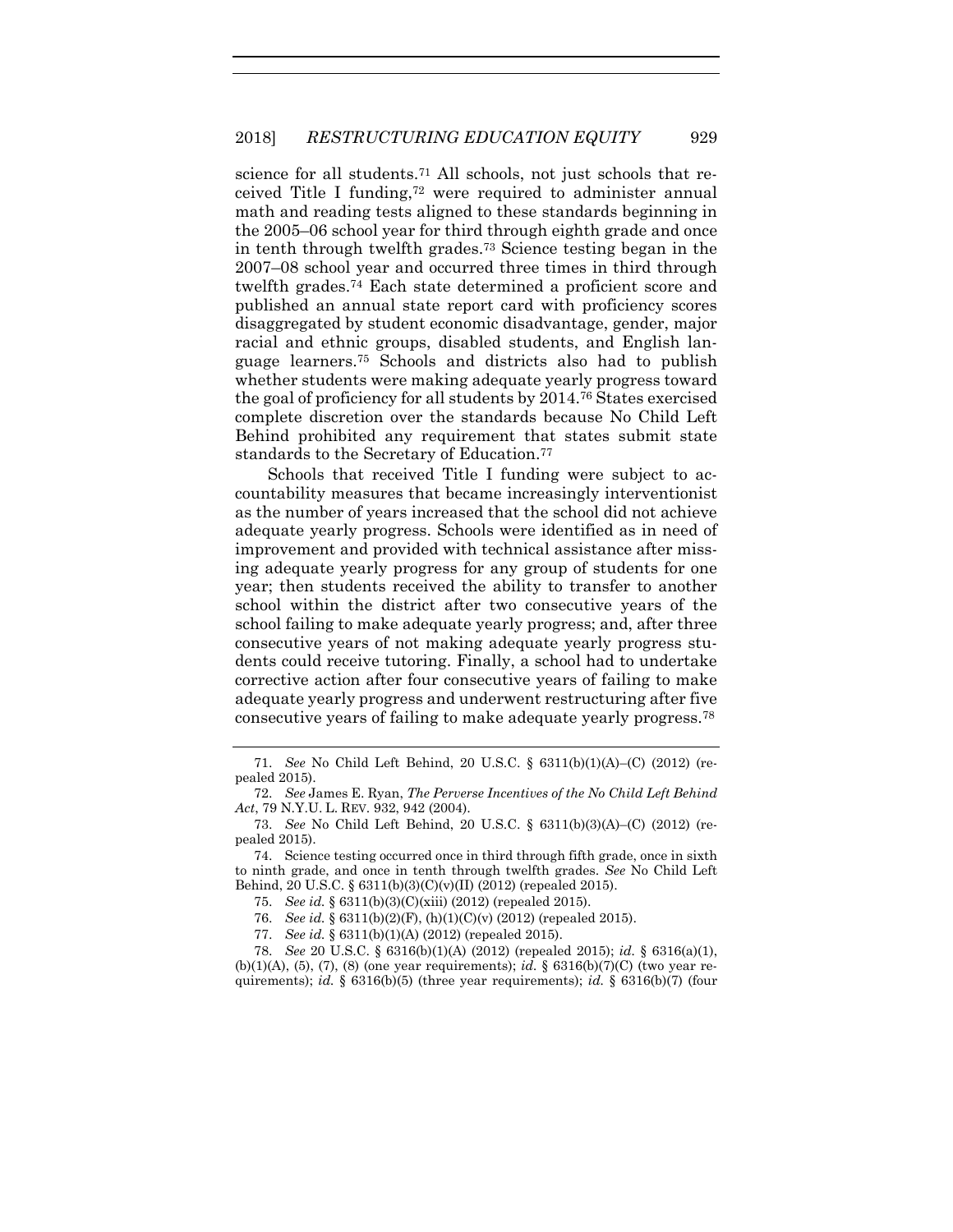No Child Left Behind sought to close an opportunity gap by requiring that Title I schools employ highly qualified teachers for all subjects by 2005–06.<sup>79</sup> For non-Title I schools, teachers of "core academic subjects" were required to be highly qualified by 2005–06.<sup>80</sup> A highly qualified teacher was required to have earned a bachelor's degree, possess subject matter competency, and either have state certification or have passed a state licensing exam that provided a license to teach. <sup>81</sup> States had to ensure that inexperienced, unqualified, or out-of-field teachers did not teach poor and minority schoolchildren at higher rates than other children.<sup>82</sup>

Although many criticize No Child Left Behind as being misguided federal education policy,<sup>83</sup> it did spark some important improvements to education. The law included a significant increase in federal funding for education: in 2002 spending was at \$56.2 billion, which was a \$14.1 billion increase from 2001.<sup>84</sup> All states now have standards and assessments aligned to state standards.<sup>85</sup> Although most states had standards and tests before No Child Left Behind, only thirteen tested reading and math annually and even fewer had robust approaches to accountability.<sup>86</sup> The goal for all students to achieve proficiency on state tests by 2014 was unattainable due to disparities in opportunities to learn as well as student ability. <sup>87</sup> However, No Child Left Behind succeeded in ensuring that states adopted an assessment regime that informed parents and the public about how *students and subgroups of students* were performing in every public

year requirements); *id.* § 6316(b)(8) (five year requirements).

<sup>79.</sup> *See id.* § 6319(a) (2012) (repealed 2015).

<sup>80.</sup> *See id.* § 6319(a)(2) (2012) (repealed 2015). "Core academic subjects" include a wide range of subjects including math, science, reading, language arts, foreign languages, government, history, arts, and geography. *See* Improving the Academic Achievement of the Disadvantaged, 34 C.F.R. § 200.55 (2003).

<sup>81.</sup> *See* No Child Left Behind, 20 U.S.C. § 7801(23)(A)–(C) (2012) (repealed 2015).

<sup>82.</sup> *See id.* § 6311(b)(8)(C) (2012) (repealed 2015).

<sup>83.</sup> *See, e.g.*, David L. Kirp, *Why the New Education Law Is Good for Children Left Behind*, N.Y. TIMES (Dec. 10, 2015), https://www.nytimes.com/2015/ 12/10/opinion/why-the-new-education-law-is-good-for-children-left-behind .html.

<sup>84.</sup> Patrick McGuinn, *From ESEA to NCLB: The Growth of the Federal Role and the Shift to Accountability*, *in* THE EVERY STUDENT SUCCEEDS ACT, *supra* not[e 5,](#page-3-1) at 13, 25.

<sup>85.</sup> *See* RYAN, *supra* note [27,](#page-6-0) at 244.

<sup>86.</sup> *See* MCGUINN, *supra* note [11,](#page-4-0) at 182.

<sup>87.</sup> *See* Black, *supra* note [3,](#page-2-1) at 1324–26.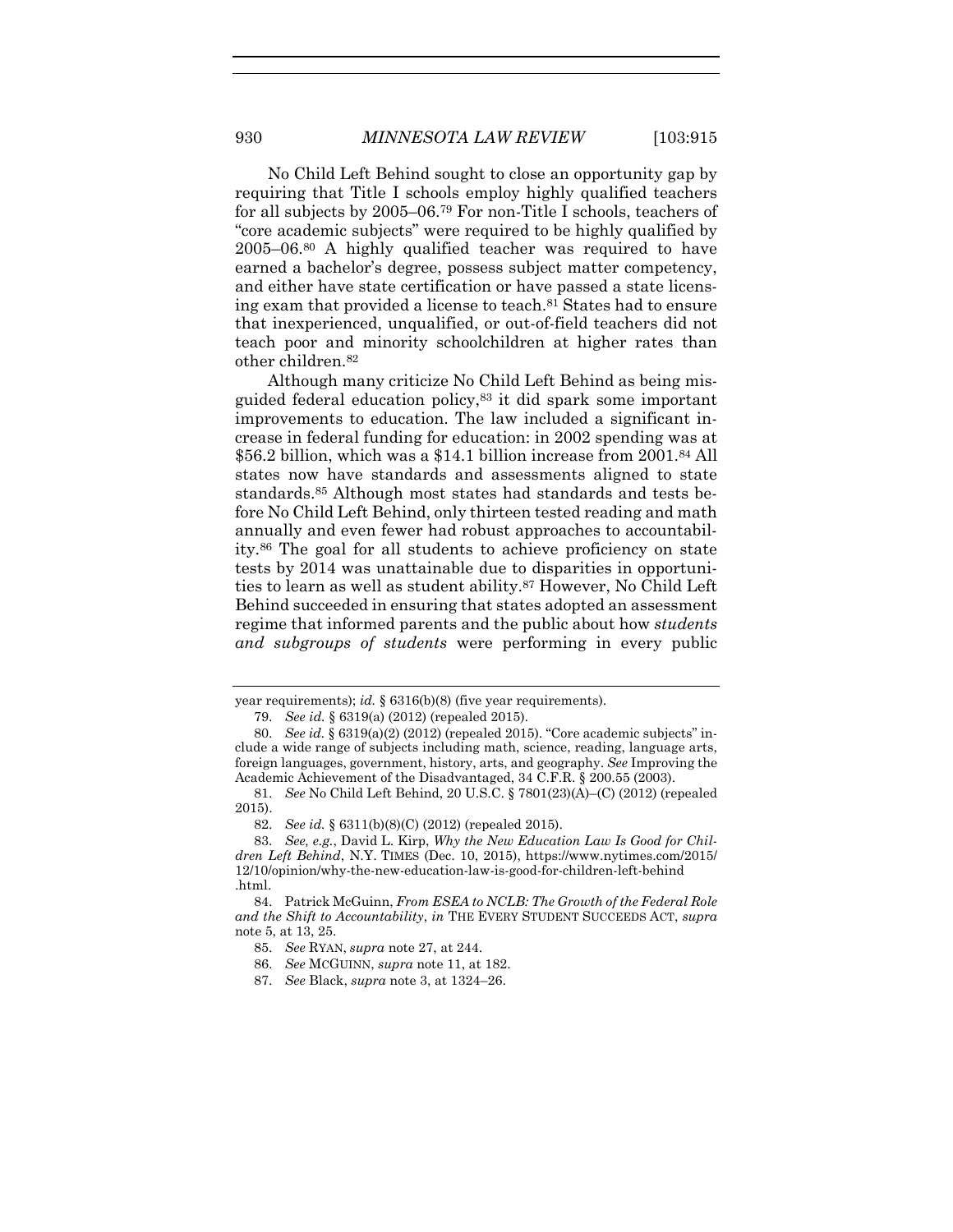school. This information had not previously been available. Furthermore, while many schools and districts had learned to tolerate low student performance, by attaching consequences to low performance, No Child Left Behind required educators to take focused action to raise student achievement.<sup>88</sup>

<span id="page-17-1"></span>Nevertheless, No Child Left Behind fell short of many of its aims. It attempted to provide alternative school options for those schools that did not make adequate yearly progress. However, parents rarely exercised their school choice options because some parents did not know of, or were not interested in, other schools and some districts did not have enough successful schools to offer.<sup>89</sup> Although some expected that No Child Left Behind's sanctions would fall primarily on urban schools, as time went on, growing numbers of middle class, mostly white suburban schools were identified as in need of improvement.<sup>90</sup> In addition, those states with strong standards had higher rates of school failure, while those with lower standards had fewer failures.<sup>91</sup> This created perverse incentives to lower cut scores and standards.<sup>92</sup>

<span id="page-17-0"></span>Eventually, as more and more schools entered improvement and it was clear that the 2014 proficiency goal was unattainable, states began to request waivers from No Child Left Behind's conditions from the DOE. <sup>93</sup> To receive a waiver, states were required to adopt college and career ready standards and to measure student growth on high-quality assessments at least once in grades three to eight and once in high school for math and reading.<sup>94</sup>

<sup>88.</sup> No Child Left Behind, 20 U.S.C. § 6311 (b)(2)(A)(iii) (2012) (repealed 2015) ("Each state plan shall . . . include sanctions and rewards, such as bonuses and recognition, the State will use to hold local educational agencies and public elementary schools and secondary schools accountable for student achievement and for ensuring that they make adequate yearly progress."); *see also* REBECCA R. SKINNER & LEAH ROSENSTIEL, CONG. RESEARCH SERV., R44898, HISTORY OF THE ESEA TITLE I-A FORMULAS 41 (2017) (summarizing changes No Child Left Behind made to grant funding and state accountability requirements, and new requirements, including for the qualifications of teachers).

<sup>89.</sup> *See* RYAN, *supra* not[e 27,](#page-6-0) at 191.

<sup>90.</sup> *See* Jeffrey R. Henig et al., *From NCLB to ESSA: Lessons Learned or Politics Reaffirmed?*, *in* THE EVERY STUDENT SUCCEEDS ACT, *supra* note [5,](#page-3-1) at 29, 33.

<sup>91.</sup> *See id.*

<sup>92.</sup> Ryan, *supra* not[e 72,](#page-15-0) at 934.

<sup>93.</sup> *See* Patrick McGuinn, *Incentives and Inducements: The Feds Fight Federalism*, *in* BUSH-OBAMA SCHOOL REFORM: LESSONS LEARNED 51, 59–61 (Frederick M. Hess & Michael Q. McShane eds., 2018).

<sup>94.</sup> *See* U.S. DEP'T OF EDUC., ESEA FLEXIBILITY 1 (2012), https://www2.ed .gov/policy/elsec/guid/esea-flexibility/index.html.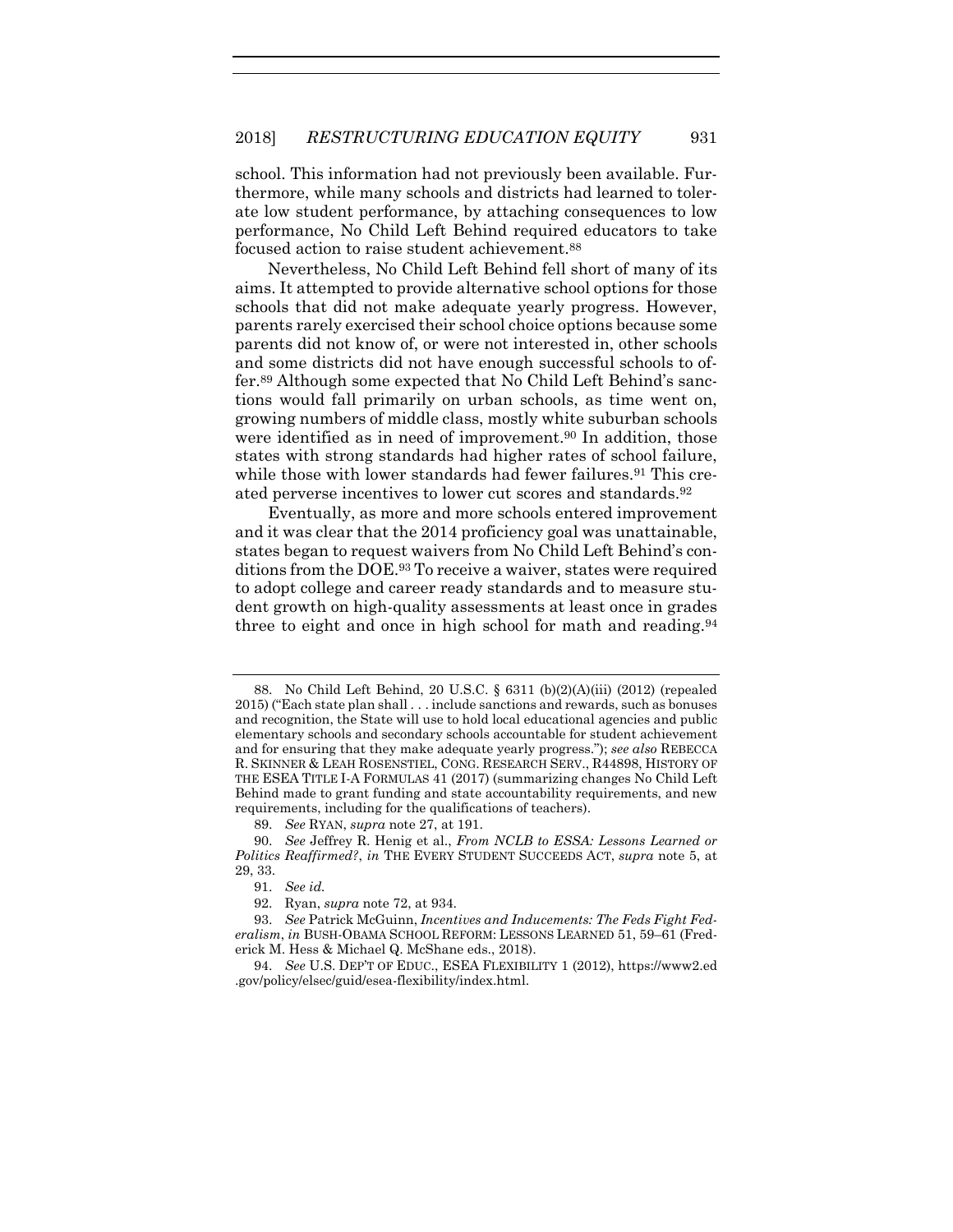<span id="page-18-0"></span>The standards requirement for waivers was viewed as an unwelcome federal push toward the Common Core Standards, which are a set of rigorous standards developed by academics and assessment specialists in response to a request from the National Governors Association and the Council of Chief State School Officers.<sup>95</sup> DOE permitted states to set new "ambitious but achievable . . . annual measurable objectives" that would guide school improvement efforts and to publish performance on school report cards.<sup>96</sup> The waivers released states from the interventions prescribed in No Child Left Behind, but states were required to intervene in the bottom 5% of schools.<sup>97</sup> The waivers also released districts from having to employ highly qualified teachers, and instead, states were required to evaluate teachers based in part on student growth on assessments. <sup>98</sup> The waivers retained the requirement that states ensure that poorly qualified teachers did not teach low-income and minority students at higher rates than other children. <sup>99</sup> Forty-three states, the District of Columbia, and Puerto Rico received waivers from No Child Left Behind.<sup>100</sup> ESEA waivers ultimately sowed seeds of discontent on the left and the right, and it was this widespread discontentment that led to passage of ESSA.<sup>101</sup>

#### B. THE EVERY STUDENT SUCCEEDS ACT

When President Obama signed the Every Student Succeeds Act (ESSA) into law, lawmakers on both sides of the political spectrum as well as state leaders and educators celebrated the passage of a bipartisan law.<sup>102</sup> ESEA was more than seven years

- 97. *See id.* at 1, 6.
- 98. *See id.* at 2.
- 99. *See id.*
- 100. *See id.* at 1–2.

101. Henig et al., *supra* note [90,](#page-17-0) at 29, 39–40. On the right, Republicans charged the Obama administration with federal overreach into an area of state and local control. On the left, the administration's emphasis on school choice and the rapid implementation of the Common Core standards by some states as their chosen method for implementing college- and career-ready standards led many teachers unions to oppose No Child Left Behind and the waivers. *See id.*

102. *See* Hess & Eden, *supra* note [95,](#page-18-0) at 1; Klein, *supra* note [17,](#page-4-2) at 43, 57.

<sup>95.</sup> *See* Frederick M. Hess & Max Eden, *Introduction*, *in* THE EVERY STU-DENT SUCCEEDS ACT, *supra* note [5,](#page-3-1) at 1, 7; Elaine McArdle, *What Happened to the Common Core?*, HARV. EDUC. MAG (Sept. 3, 2014), https://gse.harvard.edu/ news/ed/14/09/what-happened-common-core; *Frequently Asked Questions*, COM-MON CORE ST. STANDARDS INITIATIVE, http://corestandards.org/about-the -standards/frequently-asked-questions (last visited Oct. 27, 2018).

<sup>96.</sup> *See* U.S. DEP'T OF EDUC., ESEA FLEXIBILITY 1–2 (2012), https://www2 .ed.gov/policy/elsec/guid/esea-flexibility/index.html.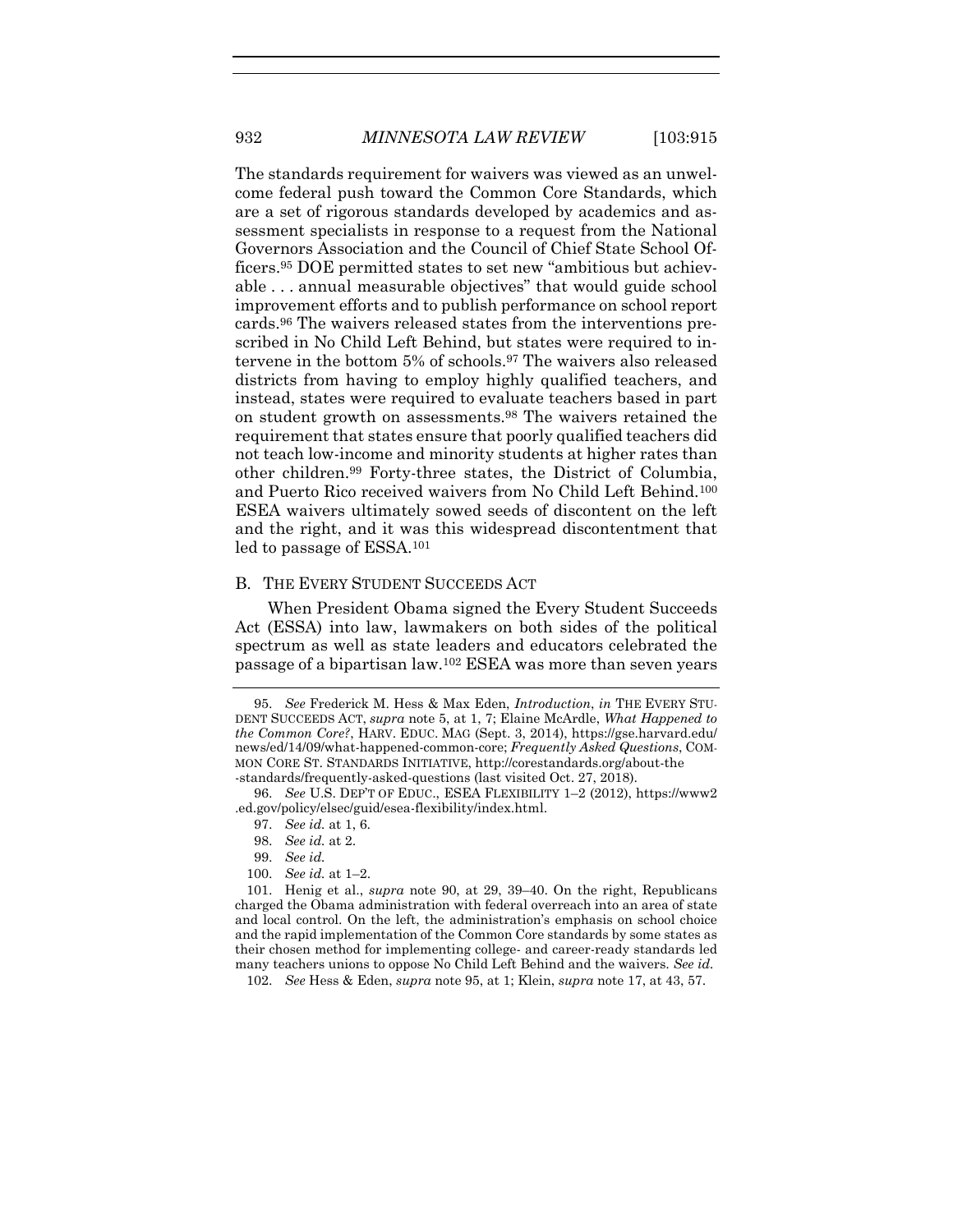overdue for reauthorization, and ESSA escaped the partisan gridlock that had blocked other legislation.<sup>103</sup> Republicans heralded the substantial reduction in federal involvement in education, while Democrats emphasized the guardrails that limited state and district discretion and kept a civil rights emphasis on the needs of disadvantaged and minority students.<sup>104</sup> This Section notes the key requirements for ESSA with an emphasis on its requirements relating to equity.

At the outset, it is worth noting that ESSA sometimes merely requires disclosure of important data that might reveal an opportunity or achievement gap and at other times it requires both disclosure and that the gap be addressed. Part II analyzes why neither approach is successful in ESSA.

#### 1. ESSA on Standards and Testing

ESSA requires states to maintain "challenging" academic content standards that are aligned to the requirements to enter colleges as well as career and technical education in the state.<sup>105</sup> ESSA retains the No Child Left Behind testing regime for math, reading, and science.<sup>106</sup> The results of the assessments must be disaggregated at the school, district, and state level by major racial and ethnic groups, economic disadvantage, disability, English proficiency status, gender, and migrant status.<sup>107</sup>

ESSA provides states the flexibility to establish their own long-term goals that include student proficiency on state tests, English language proficiency, and high school graduation rates.<sup>108</sup> States must choose four indicators for the accountability system, including three academic indicators: proficiency on state tests, proficiency in English, and student growth in elementary and middle schools or graduation rates in high schools.<sup>109</sup> These indicators in aggregate must weigh much more

<sup>103.</sup> *See* Klein, *supra* note [17,](#page-4-2) at 43, 57.

<sup>104.</sup> *See id.* at 54–55, 57.

<sup>105.</sup> *See* 20 U.S.C. § 6311(b)(1)(A), (D) (2016).

<sup>106.</sup> The math and reading assessments must be administered annually in grades three to eight and once in high school, while the science assessments must be administered at least once in grades three to five, six to nine, and ten through twelve.  $Id. \S 6311(b)(2)(B)$ .

<sup>107.</sup> *See id.* § 6311(b)(2)(B)(xi). ESSA allows States to administer alternative assessments to students with severe disabilities as long as the percentage of students taking such assessments does not exceed 1%. *Id.* § 6311(b)(2)(D)(i).

<sup>108.</sup> *See id.* § 6311(c)(4)(A).

<sup>109.</sup> ESSA adopted new standards for English language learners that are aimed to help them attain English proficiency. *See* 20 U.S.C. § 6311 (c)(4)(B) (Supp. IV 2016); Barone, *supra* not[e 59,](#page-13-0) at 61.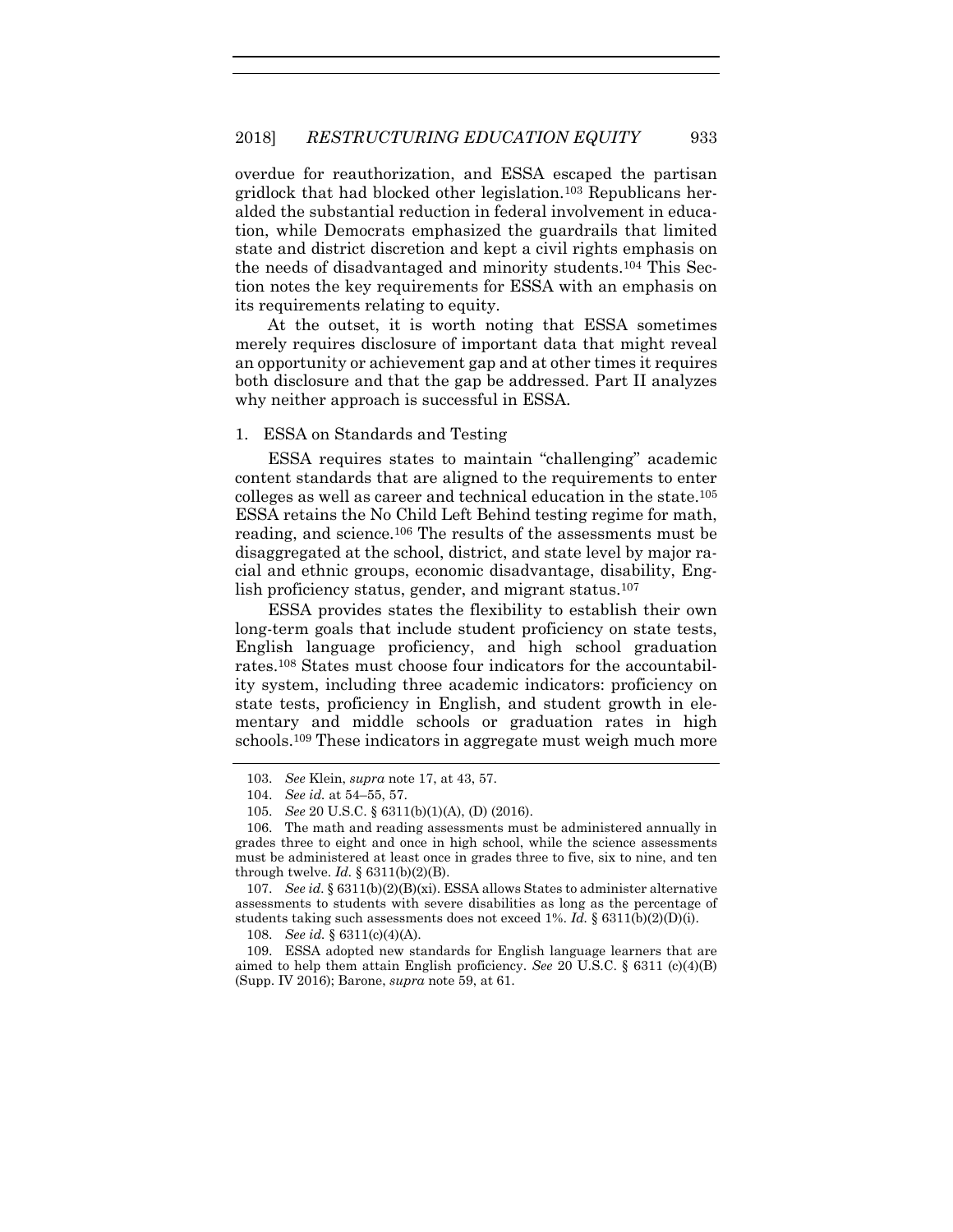than the fourth indicator.<sup>110</sup> The fourth indicator assesses "school quality or student success" and can include such factors as the engagement of students or educators, the opportunity to attend and completion of advanced courses, readiness for postsecondary opportunities, and school safety and climate.<sup>111</sup> All results from state assessments must be shared in a comprehensive review of academic performance for each school and district that is concise and comprehensible by the public.<sup>112</sup> In addition, individual student report cards must include a student's performance on state assessments and the report cards must allow parents, teachers, and school leaders to understand a student's academic performance and assess the needs of the student. 113

#### 2. ESSA on Accountability

ESSA identifies four categories of schools for intervention. Beginning at least once every three school years after the 2017– 18 school year, a state must identify schools for "comprehensive support and improvement" if they are among the lowest 5% on performance in the state of those that receive ESSA funding or are a public high school in which one third or more of the students fail to graduate. <sup>114</sup> When a subgroup of students at a school consistently underperforms as defined by each state, ESSA requires states to identify the school for targeted support and improvement. <sup>115</sup> ESSA requires additional targeted support and improvement when a subgroup of students tests in the bottom 5% of students.<sup>116</sup>

ESSA eliminated the school interventions required by No Child Left Behind. In their place, ESSA requires that when a school is in need of comprehensive support and improvement, the district must partner with stakeholders to develop a plan to improve performance on state indicators that responds to an assessment of needs in the school; adopts "evidence-based interventions;" <sup>117</sup> and, identifies any inequities in resources that the

117. Although the requirement that interventions be "evidence-based" could strengthen the quality of school interventions, education law scholar Eloise Pasachoff provides a compelling analysis of why this requirement may not achieve

<sup>110.</sup> 20 U.S.C. § 6311(c)(4)(B), (C)(ii) (2016).

<sup>111.</sup> *Id.*  $§ 6311(c)(4)(B)(v)(I) - (II).$ 

<sup>112.</sup> *Id.* § 6311(h)(1)(A)–(B).

<sup>113.</sup> *Id.* § 6311(b)(2)(B)(x).

<sup>114.</sup> *Id.* § 6311(c)(4)(D).

<sup>115.</sup> *Id.* § 6311(d)(2)(A), (B).

<sup>116.</sup> *Id.* § 6311(d)(2)(C).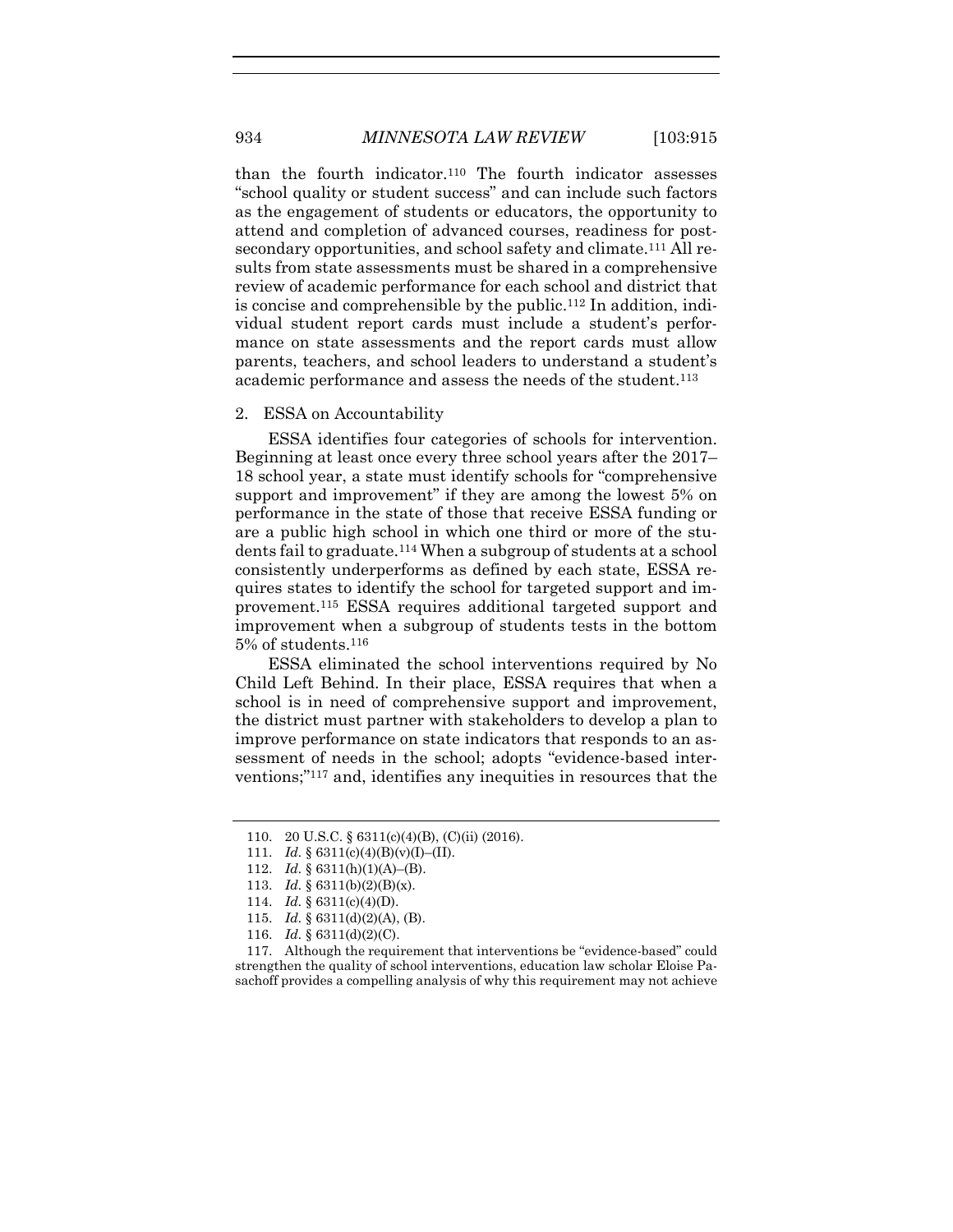plan will address.<sup>118</sup> The school, district, and state must approve the plan and the state must periodically monitor and review the plan.<sup>119</sup> If, in no more than four years, the school has not met state-defined criteria for progress, the state must intervene with "more rigorous . . . action" that may involve changing operations at the school level. <sup>120</sup> When a school is identified for targeted support and improvement or additional targeted support and intervention due to a low-performing subgroup, the school must develop a plan that meets similar criteria and that is approved and monitored by the district.<sup>121</sup> The district must follow up with additional action if improvement is not made in the timeframe set by the state.<sup>122</sup>

3. ESSA on Resource Equity, Teacher Quality, and DOE Oversight

ESSA contains numerous requirements that Congress included to shine a light on disparities in educational opportunity. For example, ESSA requires reporting on disparities in funding.<sup>123</sup> In state report cards, state plans must include, for each district and school, per-pupil spending of federal, state, and local funds, including actual personnel spending, by source of funds.<sup>124</sup> Districts also must publish per-pupil spending by school.<sup>125</sup>

ESSA also requires districts and states to report the number and percentage of students enrolled in early childhood programs, dual enrollment programs, as well as advanced coursework that

- 120. *Id.* § 6311(d)(3)(A).
- 121. *Id.* § 6311(d)(2)(B).
- 122. *Id.* § 6311(d)(2)(B)(v), (C).
- 123. *Id.* § 6311(h)(1)(C)(x).
- 124. *Id.*

125. *Id.* § 6311(h)(2)(C). These provisions will not take effect until the report cards for the 2018–19 school year due to a one-year extension on compliance from the DOE. *Jason Botel*, U.S. DEP'T OF EDUC.: OFFICE OF ELEMENTARY & SECONDARY EDUC. (June 28, 2017), https://www.ed.gov/policy/elsec/leg/essa/ perpupilreqltr.pdf.

the hoped-for results. In short, she contends that the evidence-based requirements in ESSA do not significantly constrain policy choices, underestimate implementation challenges, and overlook the significant disagreements on what to do. Eloise Pasachoff, *Two Cheers for Evidence: Law, Research, and Values in Education Policymaking and Beyond*, 117 COLUM. L. REV. 1933, 1936–37 (2017).

<sup>118.</sup> 20 U.S.C. § 6311(d)(1)(B) (2016).

<sup>119.</sup> *Id.* § 6311(d)(1)(B)(v)–(vi).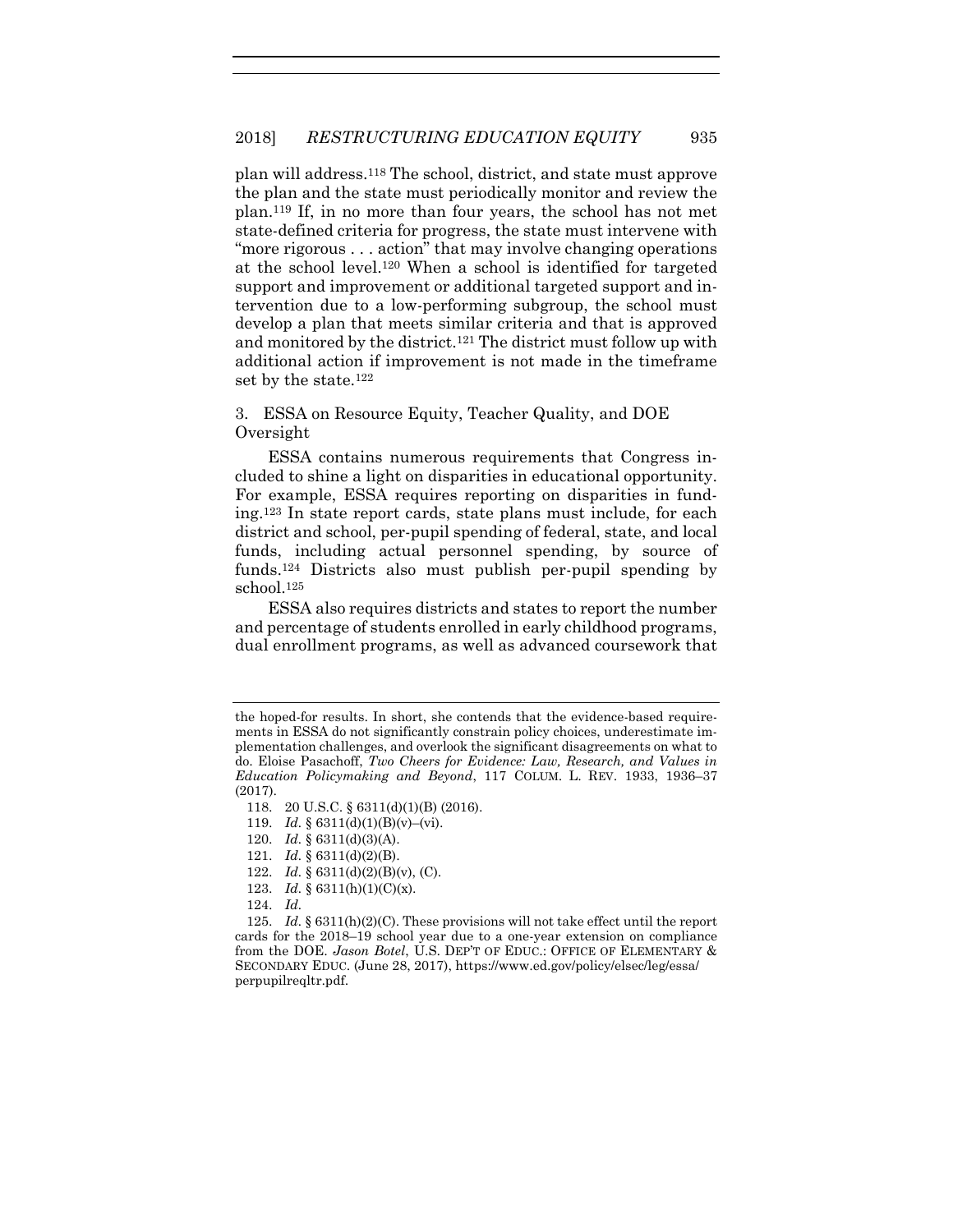earns college credit while in high school. <sup>126</sup> In addition, states and districts must publish data on school climate measures such as in-school and out-of-school suspensions, school-related arrests, and incidents of bullying, harassment, and violence.<sup>127</sup>

ESSA maintains the prior Title I funding formulas.<sup>128</sup> ESSA retained the longstanding requirement that Title I and non-Title I schools must maintain comparable resources.<sup>129</sup> ESSA made only minor adjustments to the supplement-not-supplant requirement that prohibits federal funds from supplanting rather than supplementing state and local funds and the maintenance of effort requirement that attempts to prevent states and districts from lowering support for public schools.<sup>130</sup>

ESSA requires that states both disclose inequities in the qualifications of teachers as well as remedy these inequities. 131 ESSA eliminates the No Child Left Behind requirement that all schools must employ highly qualified teachers and does not require states to evaluate teachers based on student performance as the No Child Left Behind waivers demanded. <sup>132</sup> Instead, ESSA merely requires that teachers be certified as defined by state standards.<sup>133</sup> States and districts must publicly report the qualifications of teachers, including disaggregating this data by high- and low-poverty schools, as well as the number and per-

129. 20 U.S.C. § 6321(c)(1)(B) (2016).

130. *Id.* § 6321(b); *see* SKINNER & ROSENSTIEL, *supra* not[e 88,](#page-17-1) at 45 & n.273; Black, *supra* note [3,](#page-2-1) at 1339; Michael Casserly, *ESSA and Urban Public Schools: Ambivalence and Opportunity*, *in* THE EVERY STUDENT SUCCEEDS ACT, *supra* note [5,](#page-3-1) at 137, 142.

131. 20 U.S.C. § 6311(h)(1)(C)(ix).

133. 20 U.S.C. § 6311(g)(2)(J) (2016).

<sup>126.</sup> 20 U.S.C. § 6311(h)(1)(C)(viii)(II) (2016).

<sup>127.</sup> *Id.* § 6311(h)(1)(C)(viii)(I).

<sup>128.</sup> *Id.* §§ 6333–39. ESSA does direct additional funds to rural schools through Title II. *See* SKINNER & ROSENSTIEL, *supra* not[e 88](#page-17-1), at 45 ("[A]lmost all of the changes to the Title I-A formulas were removed in conference. One notable change made by the ESSA was an increase in the set-aside for the Bureau of Indian Education (BIE) and Outlying Areas from 1.0% to 1.1%, provided the total amount available for state grants would not be less than the amount available in FY2016.").

<sup>132.</sup> Every Student Succeeds Act, Pub. L. No. 114-95, § 1001(1), 129 Stat. 1802, 1814 (2015) (repealing 20 U.S.C. § 6319(a)); *see* U.S. DEP'T OF EDUC., ESEA FLEXIBILITY, [https://ed.gov/policy/elsec/guid/esea-flexibility/index.html](https://www2.ed.gov/policy/elsec/guid/esea-flexibility/index.html) (last modified May 12, 2018) (describing the waiver process under NCLB); Ashley Jochim, *ESSA and State Policy: What's Next for Education Policy?*, *in* THE EVERY STUDENT SUCCEEDS ACT, *supra* note [5,](#page-3-1) at 121, 131.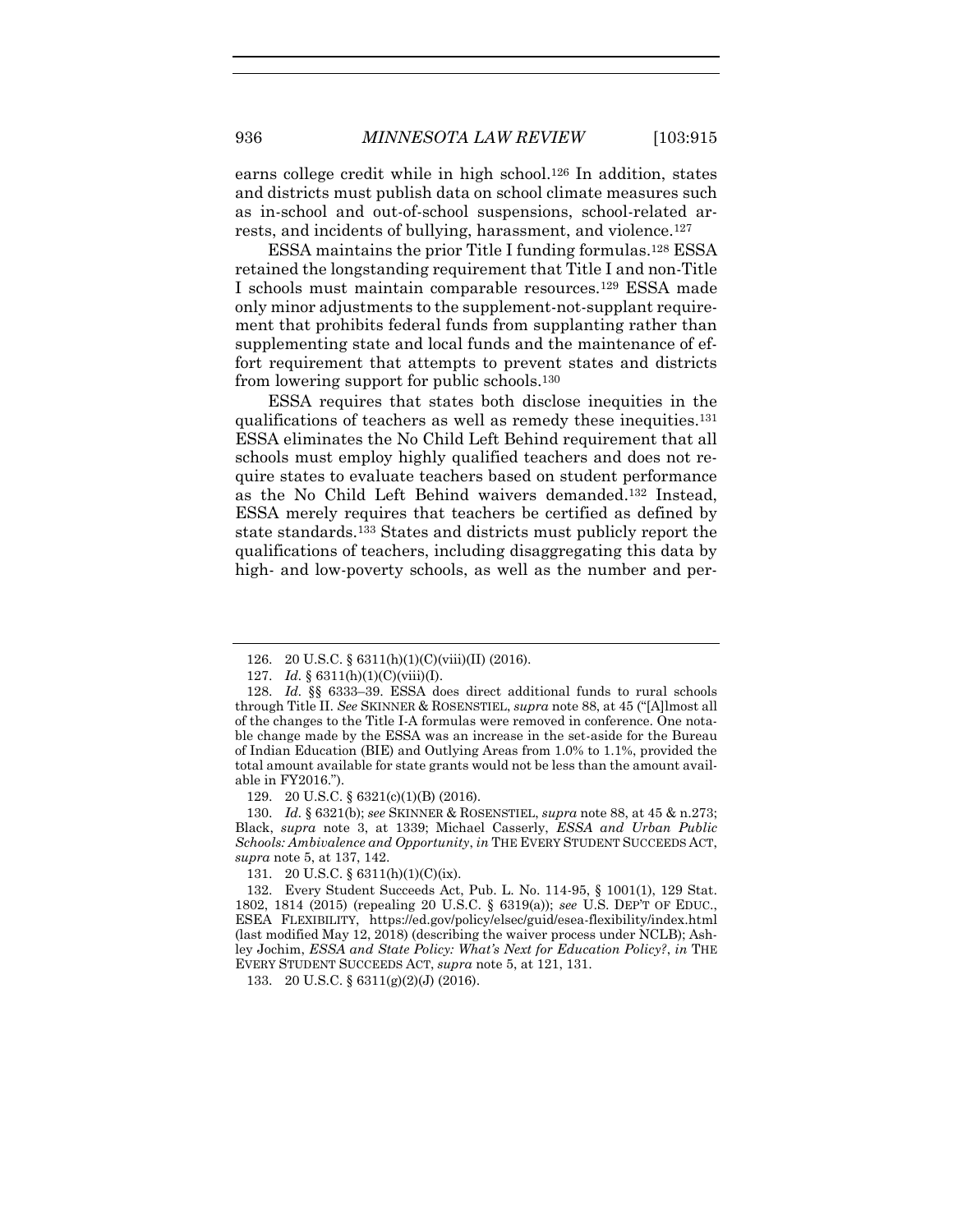centage of teachers who are inexperienced, teaching with provisional or emergency credentials, and out-of-field teachers.<sup>134</sup> ESSA also requires states to implement plans to ensure that lowincome and minority students are not disproportionately taught by "ineffective, out-of-field, or inexperienced teachers." <sup>135</sup> This provision requires the state plan to identify how it will evaluate and report to the public its progress on achieving this goal.<sup>136</sup> No Child Left Behind included a similar provision.<sup>137</sup>

Title II of ESSA provides grants to states to raise the quality of teachers, principals, and school leaders and their effectiveness at improving student achievement, as well as to improve the equitable distribution of teachers.<sup>138</sup> Most of the funding is passed directly to districts and the DOE also receives funds under Title II.<sup>139</sup> The state grants may support a wide range of activities to improve teacher quality, including reforming teacher certification, licensure or tenure requirements; supporting districts in designing teacher and principal evaluation systems that include student growth; and, improving the equitable distribution of effective teachers, among other activities.<sup>140</sup>

ESSA explicitly limits the authority of the Secretary of Education in response to concerns that Secretary Arne Duncan overreached when he issued waivers to No Child Left Behind that contained numerous terms that sought to accomplish President Obama's education agenda.<sup>141</sup> For instance, ESSA automatically approves state plans unless the Secretary notifies a

137. No Child Left Behind, 20 U.S.C. § 6311(b)(8)(C) (2012) (repealed 2015). 138. *See id.* § 6601.

141. *Id.* § 6311(e)(1)(B); Henig et al., *supra* note [90,](#page-17-0) at 38–39. For an argument that Secretary Duncan exceeded his authority in issuing the waivers,

<sup>134.</sup> *Id.* § 6311(h)(1)(C)(ix).

<sup>135.</sup> *Id.* § 6311(g)(1)(B).

<sup>136.</sup> *Id.*; § 6311(b)(8)(C) (noting that state plans must include "the specific steps the State educational agency will take to ensure that both schoolwide programs and targeted assistance schools provide instruction by highly qualified instructional staff as required by sections  $6314(b)(1)(C)$  and  $6315(c)(1)(E)$  of this title, including steps that the State educational agency will take to ensure that poor and minority children are not taught at higher rates than other children by inexperienced, unqualified, or out-of-field teachers, and the measures that the State educational agency will use to evaluate and publicly report the progress of the State educational agency with respect to such steps");

<sup>139.</sup> *See id.* § 6603(a)–(b) (authorizing appropriations to states and local education agencies and then national activities); Alyson Klein et al., *A Guide to State ESSA Plans: Goals, Teacher Quality, and More*, EDUC. WK. (Oct. 2, 2017), https://edweek.org/ew/section/multimedia/a-guide-to-state-essa-plans-goals -teacher-quality.html.

<sup>140.</sup> *See* 20 U.S.C. § 6611(c)(4)(B)(i)–(iii) (2016).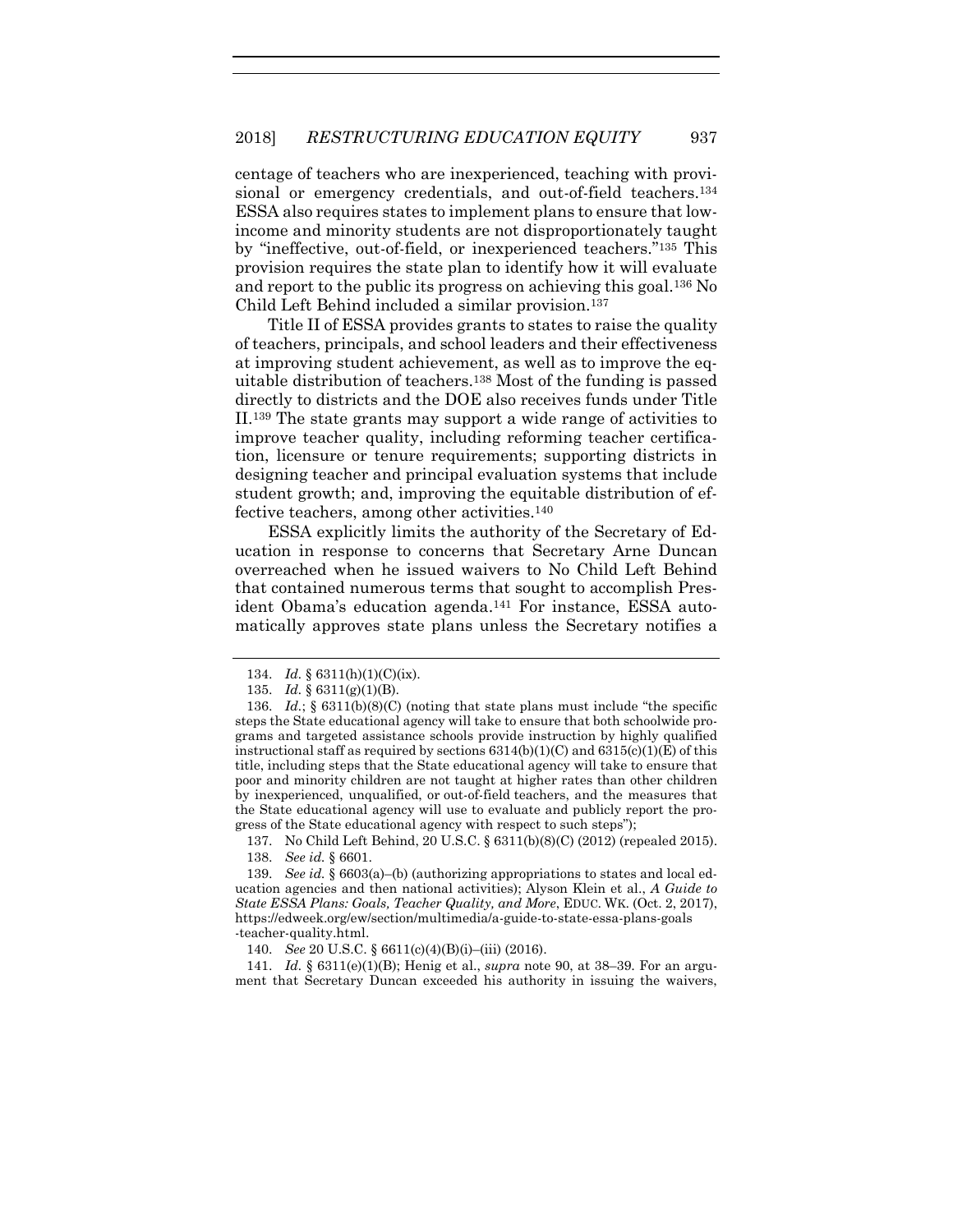state within 120 days of submission of the plan that the plan is not in compliance with the law.<sup>142</sup> The Secretary also is prohibited from influencing states to adopt the Common Core Standards,<sup>143</sup> directing or controlling a school's curriculum or program of instruction,<sup>144</sup> or providing support for the development of a national test in reading, math or any other subject, including a test aligned to the Common Core.<sup>145</sup>

Despite the broad aims of ESSA and its desire to increase state autonomy for implementing education reforms, it retains the goal of improving outcomes for economically disadvantaged and minority students as well as greater equity in education within the aims of the law.<sup>146</sup> The next Part presents my model for the institutional design of equitable schools, which includes four building blocks for meeting the needs of disadvantaged and minority students. It then analyzes how ESSA will fall short of achieving its aims for enhancing outcomes for these students and promoting equity because it does not provide states and districts the appropriate incentives and supports to provide these building blocks.

#### II. HOW ESSA MISSES THE MARK FOR EQUITY

The United States today is creating, tolerating, and reinforcing growing opportunity gaps. Children from different socioeconomic statuses and races too often live in separate and unequal worlds.<sup>147</sup> The most powerful federal response to educational inequities, ESEA, will not be the catalyst that is needed to guide states in remedying these disparities. ESSA is not effectively designed to provide states the incentives that are needed to ensure that they provide disadvantaged and minority students equitable access to an excellent education.

This Part provides my model for institutional design of an equitable education, which aims to provide excellent educational opportunities for all students. It includes four building blocks for meeting the needs of disadvantaged and minority students: fair

please see Derek W. Black, *Federalizing Education by Waiver?*, 68 VAND. L. REV. 607 (2015).

<sup>142.</sup> 20 U.S.C. §§ 6311(a)(4)(A)(v), 7871(a) (2016).

<sup>143.</sup> *Id.* §§ 6311(j), 7906a(a).

<sup>144.</sup> *Id.* § 7907(a).

<sup>145.</sup> *Id.* § 7909.

<sup>146.</sup> *Id.* § 6301.

<sup>147.</sup> CLOSING THE OPPORTUNITY GAP, *supra* not[e 1,](#page-2-0) at 3–4; U.S. COMM'N ON CIVIL RIGHTS, *supra* not[e 27,](#page-6-0) at 5.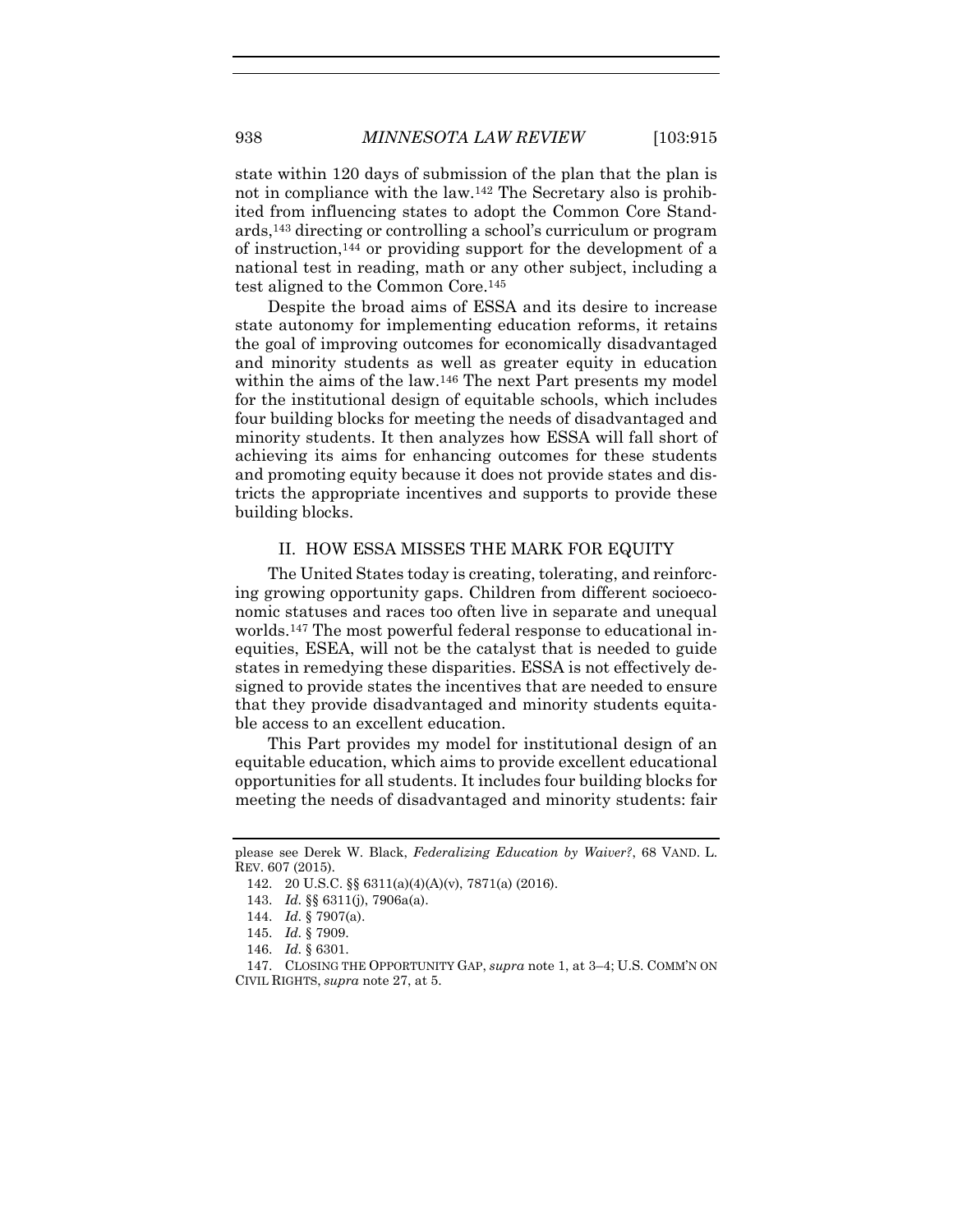funding, an equitable distribution of effective teachers, highquality preK-12 opportunities to learn, and economic and racial integration. Disparities within each of these building blocks substantially contribute to opportunity gaps.<sup>148</sup> Each Section begins with research showing that these building blocks are not being provided and why this matters to the success of disadvantaged students. Each Section then critiques how ESSA fails to offer sufficient incentives and support for providing these critical building blocks.

My model for institutional design for equity differs from ESSA's approach to equity in numerous ways. My model seeks to remedy the root causes of the opportunity gaps that lead to achievement gaps in ways that ESSA does not. Rather than including conditions that insist that states address such essential foundations for equity as fair funding and high-quality preK-12 resources, ESSA mostly focuses on exposing achievement gaps and telling states to fix these symptoms of the broken foundation of our education system. <sup>149</sup> When ESSA does attempt to remedy aspects of the opportunity gap, such as teacher quality or disparities in resources, the flawed design and limited enforcement ability of the DOE will make these requirements ineffectual. 150

My model also offers a comprehensive approach to education reforms to achieve educational equity that ESSA lacks. Instead of taking on the critical design flaws of the nation's education system, ESSA tinkers at the margins of reform in ways that will not ignite lasting change. Unlike ESSA, my model identifies the essential components of reform necessary to achieve educational equity while leaving substantial flexibility for states and districts to tailor these components to their needs. It includes the ability to advance equity through a variety of reforms such as innovative teacher training programs, on-line learning, and school choice, including magnet and charter schools. My model also creates a synergy among multiple reforms that is greater than each single reform.

My model recognizes that the implementation of No Child Left Behind revealed that states and districts do not always pos-

<sup>148.</sup> *See generally* CLOSING THE OPPORTUNITY GAP, *supra* not[e 1](#page-2-0) (discussing the scope and causes of educational opportunity gaps).

<sup>149.</sup> *See* Aldeman, *supra* note [5,](#page-3-1) at 91, 94–98.

<sup>150.</sup> For an analysis of ESSA's flawed approach to remedying opportunity gaps requirements, see *infra* Parts II.B (teacher quality) and II.C (resource inequities).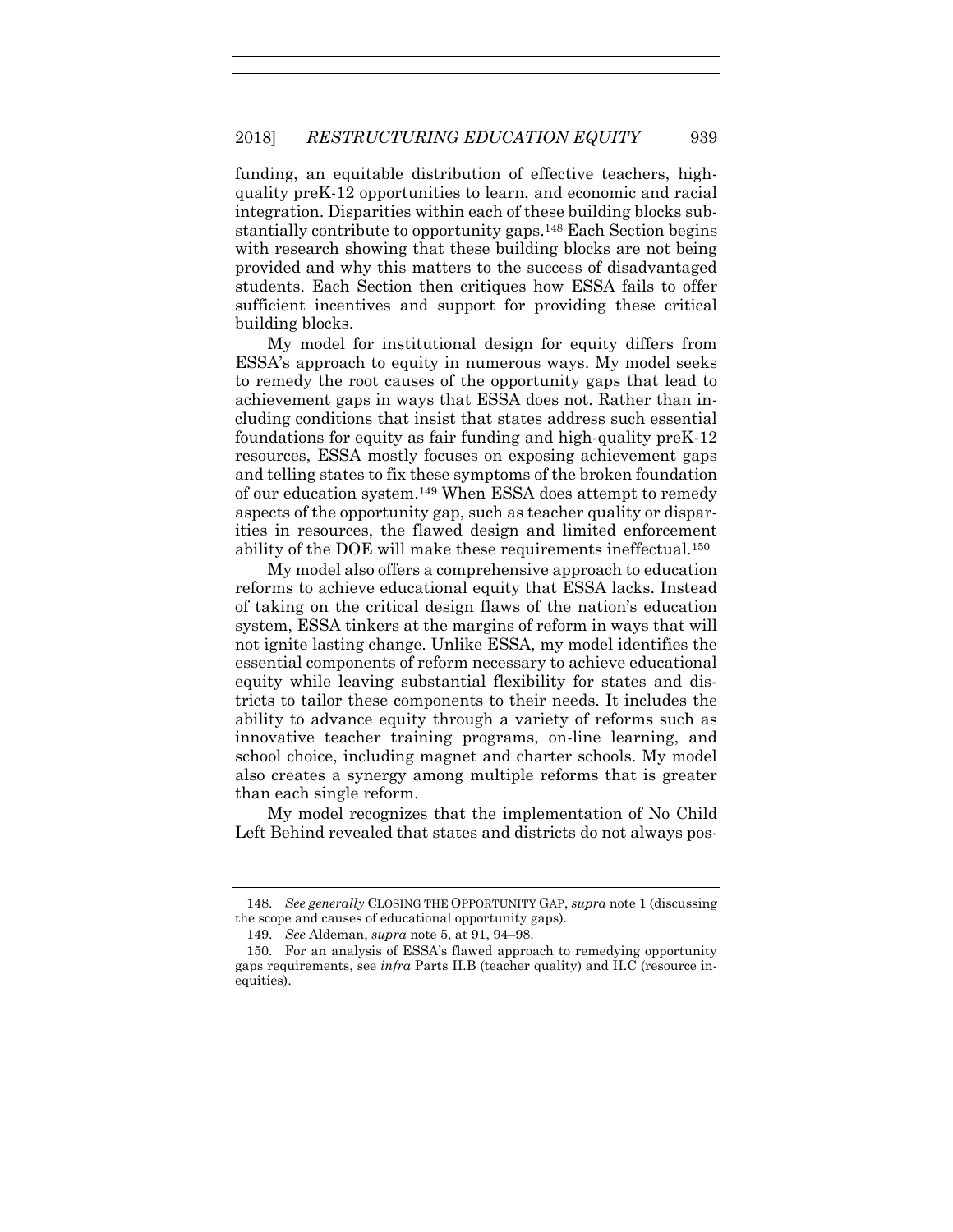sess the knowledge and capacity needed to design and implement effective reforms.<sup>151</sup> For instance, when districts had to implement corrective action or the restructuring of schools under No Child Left Behind, which were intended to be the most systemic reforms, these efforts prompted some changes to schools "but fell short of what a lay observer might have considered dramatic reforms."<sup>152</sup> Many state departments of education also lacked the expertise and capacity to guide reform under No Child Left Behind.<sup>153</sup> States similarly have reported under ESSA that they set low criteria to identify schools for improvement because they have concerns about their capacity to offer support to a substantial number of schools.<sup>154</sup> Lastly, while ESSA will result in a reduction in real per-pupil federal education spending<sup>155</sup> and federal education spending is expected to decrease in real dollars over the next ten years,<sup>156</sup> my model calls for an increase in the federal investment in education to support comprehensive and lasting reform that advances educational equity. This increase in federal education funding would expand the capacities of states and districts to implement reforms.

<span id="page-26-0"></span>When assessing whether ESSA will enhance or undermine equity, it is important to understand that the initial reviews of state ESSA plans show that states have not prioritized equity.<sup>157</sup> For instance, the Education Trust's 2017 review of ESSA plans found that "[f]or all of the talk about equity surrounding ESSA,

156. JULIA B. ISAACS ET AL., URBAN INST., KIDS' SHARE 2018: REPORT ON FEDERAL EXPENDITURES ON CHILDREN THROUGH 2017 AND FUTURE PROJEC-TIONS 52 (2018). Although federal education funding has increased from 2016 to 2017, a study of the trend of this funding finds that it will decline both in real dollars and as a percentage of the gross domestic product over the next decade. *Id.* at 14, 52.

157. As discussed in greater detail in Part II.B *infra,* an analysis of state plans to implement ESSA's requirements on the equitable distribution of teachers found that states generally have evaded these requirements. *See* Elizabeth Ross, *State ESSA Plans Fail to Adequately Address Educator Inequities*, REALCLEAREDUCATION (Nov. 14, 2017), https://realcleareducation.com/articles/ 2017/11/14/state\_essa\_plans\_fail\_to\_adequately\_address\_educator\_inequities .html.

<sup>151.</sup> *See* PAUL MANNA, COLLISION COURSE: FEDERAL EDUCATION POLICY MEETS STATE AND LOCAL REALITIES 49, 83–85 (2011).

<sup>152.</sup> *Id.* at 83.

<sup>153.</sup> *See id.* at 49.

<sup>154.</sup> *See* NATASHA USHOMIRSKY ET AL., THE EDUC. TR., TRENDS IN STATE ESSA PLANS: EQUITY ADVOCATES STILL HAVE WORK TO DO 8–9 (2017).

<sup>155.</sup> Aldeman, *supra* note [5](#page-3-1), at 103 (explaining that ESSA's 7.8% increase for Title I over four years will not keep pace with the 8.2% increase that would be required for ESSA to keep pace with a modest inflation adjustment).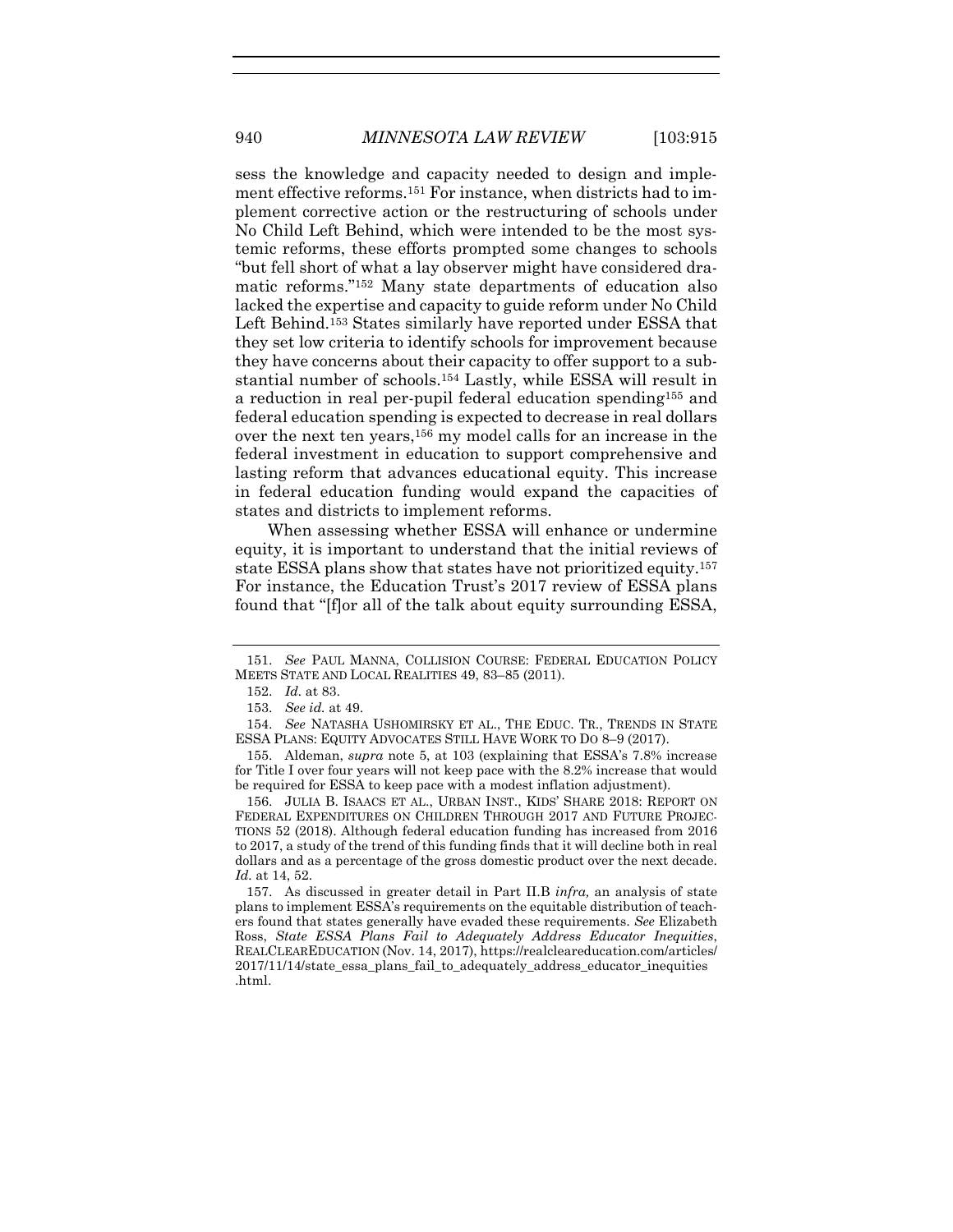too many state leaders have taken a pass on clearly naming and acting on schools' underperformance for low-income students, students of color, students with disabilities, and English learners."<sup>158</sup> In addition, "the vast majority of states" will determine school ratings based entirely or mostly on the average schoolwide performance thereby ignoring student subgroup performance when rating schools.<sup>159</sup> Some states, such as Washington and Indiana, are providing ratings for subgroups, but these subgroup ratings typically do not influence a school's rating and thus are unlikely to spark improvements for, and investments in, improving subgroup performance.<sup>160</sup> Ultimately, the decision by states to base school ratings on averages will allow many schools to receive high ratings even though many historically disadvantaged students are showing minimal or no improvement.<sup>161</sup>

In addition, states must identify a school for targeted support and improvement if a subgroup is "consistently underperforming" as defined entirely by the state. <sup>162</sup> States exercised their discretion to set low performance expectations for the performance of subgroups.<sup>163</sup> For instance, states such as Washington and New Mexico are only defining underperformance as performance in the bottom 5% of all students.<sup>164</sup> This approach conflates two distinct categories that were intended for improvement under ESSA—targeted support for "consistently underperforming" subgroups and additional targeted support and improvement for a subgroup that is performing as poorly as the bottom 5% of all students.<sup>165</sup> This lackluster commitment to closing achievement gaps reveals that states are already not living up to their recent public commitment to prioritize equity.

<sup>158.</sup> USHOMIRSKY ET AL., *supra* note [154,](#page-26-0) at 2.

<sup>159.</sup> *Id.* at 5.

<sup>160.</sup> *Id.* at 6.

<sup>161.</sup> *See id.* at 6–7.

<sup>162.</sup> 20 U.S.C. § 6311(d)(2)(A) (2016).

<sup>163.</sup> USHOMIRSKY ET AL., *supra* not[e 154,](#page-26-0) at 8.

<sup>164.</sup> *Id.* 

<sup>165.</sup> *Compare* 20 U.S.C. § 6311(d)(2)(B) (requiring states to identify a school for targeted support and improvement if a subgroup of students consistently underperforms as defined by the state), *with id.*  $\S 6311(d)(2)(C)$  (requiring additional targeted support and improvement when a subgroup of students tests in the bottom 5% of all students).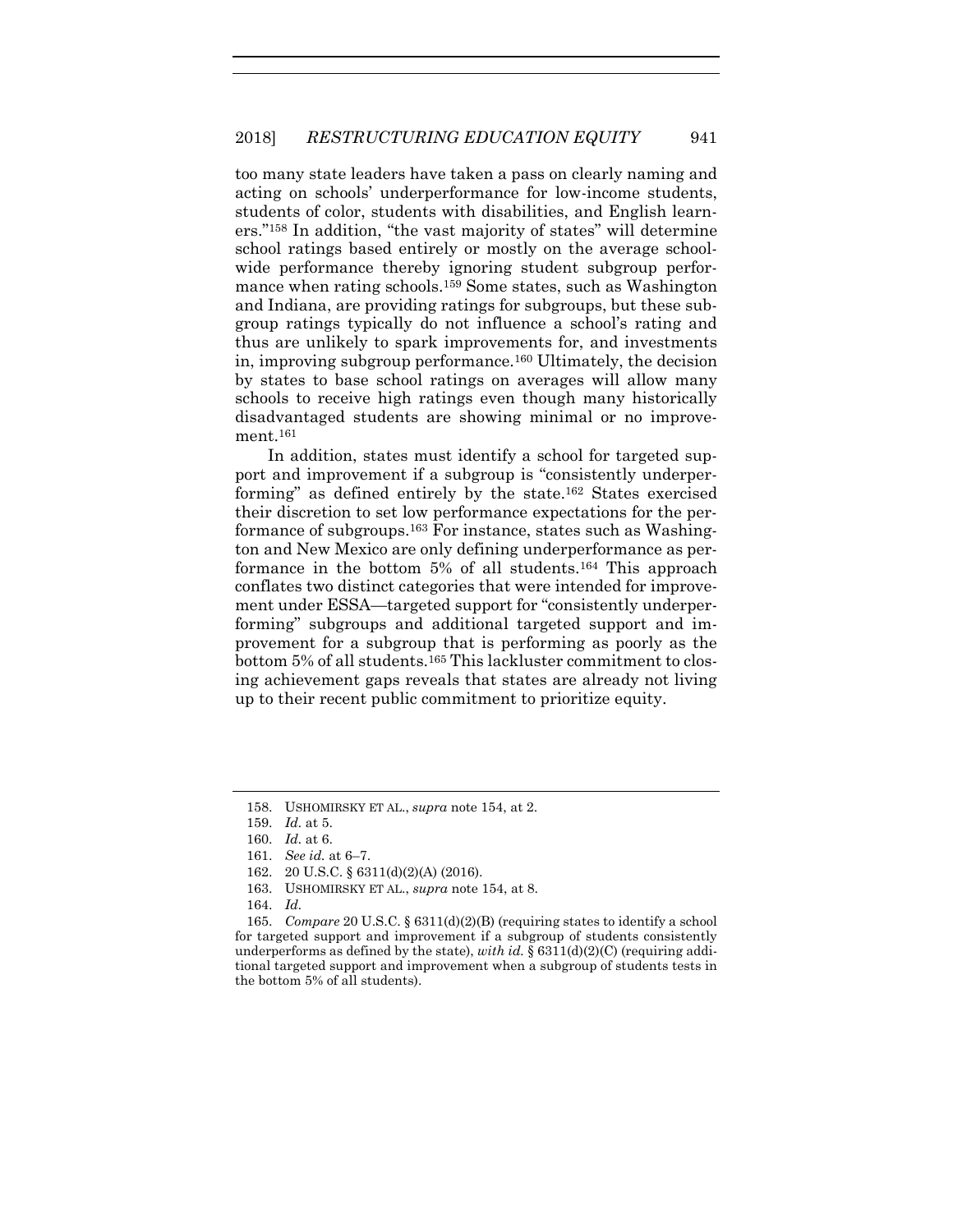#### A. FAIR FUNDING

1. The Challenge of Inequitable Funding and Why It Matters

Funding provides the foundation upon which education systems are built. Three funding sources support schools: state, local, and federal funding. The most recent data indicates that states provide 46.2% of funding, districts provide 45%, and the federal government provides 8.7%. <sup>166</sup> The percentage of the state contribution varies widely by state, with a high of 89.8% in Vermont and a low of 26% in Illinois.<sup>167</sup> Districts primarily raise their contribution through property taxes, which contributes to funding disparities due to the wealth differences between communities.<sup>168</sup>

<span id="page-28-0"></span>Research has long confirmed that disadvantaged students require more resources for them to be competitive with their non-disadvantaged peers.<sup>169</sup> A conservative estimate is that disadvantaged students need 40% more resources than other students, a figure that is based on the Title I funding formula,<sup>170</sup> but some scholars contend that this is an underestimate of the additional costs of successfully educating these students.<sup>171</sup> For instance, one study estimates that it costs at least twice as much to educate a disadvantaged child to be as successful as his or her peers.<sup>172</sup> Additional funding for these students can provide ac-

<sup>166.</sup> U.S. Dep't of Educ., Nat'l Ctr. for Educ. Statistics, DIG. EDUC. STAT. Table 235.10 (July 2016), https://nces.ed.gov/programs/digest/d16/tables/dt16\_ 235.10.asp.

<sup>167.</sup> U.S. Dep't of Educ., Nat'l Ctr. for Educ. Statistics, DIG. EDUC. STAT. Table 235.20 (July 2016), https://nces.ed.gov/programs/digest/d16/tables/dt16\_ 235.20.asp.

<sup>168.</sup> Sean P. Corcoran, *The Role of Local Revenues in Funding Disparities Across School Districts*, *in* BRUCE D. BAKER & SEAN P. CORCORAN, CTR. FOR AM. PROGRESS, THE STEALTH INEQUITIES OF SCHOOL FUNDING: HOW STATE AND LO-CAL SCHOOL FINANCE SYSTEMS PERPETUATE INEQUITABLE STUDENT SPENDING 55, 85 (2012); BETTY COX ET AL., THE COSTS OF EDUCATION: REVENUE AND SPENDING IN PUBLIC, PRIVATE AND CHARTER SCHOOLS 34 (2013).

<sup>169.</sup> JACK JENNINGS, PRESIDENTS, CONGRESS, AND THE PUBLIC SCHOOLS: THE POLITICS OF EDUCATION REFORM 179 (2015); Richard Rothstein, *Why Children from Lower Socioeconomic Classes, on Average, Have Lower Academic Achievement than Middle Class Children*, *in* CLOSING THE OPPORTUNITY GAP: WHAT AMERICA MUST DO, *supra* not[e 32,](#page-7-0) at 61, 61–69.

<sup>170.</sup> MORGAN & AMERIKANER, *supra* note [32,](#page-7-0) at 7.

<sup>171.</sup> *E.g.* BAKER ET AL., *supra* note [32,](#page-7-0) at 4–5.

<sup>172.</sup> *See* William D. Duncombe & John Yinger, *How Much More Does a Disadvantaged Student Cost?* 17 (Ctr. for Policy Research at Syracuse Univ., Working Paper No. 60, 2004) (finding that the weights for disadvantaged or limited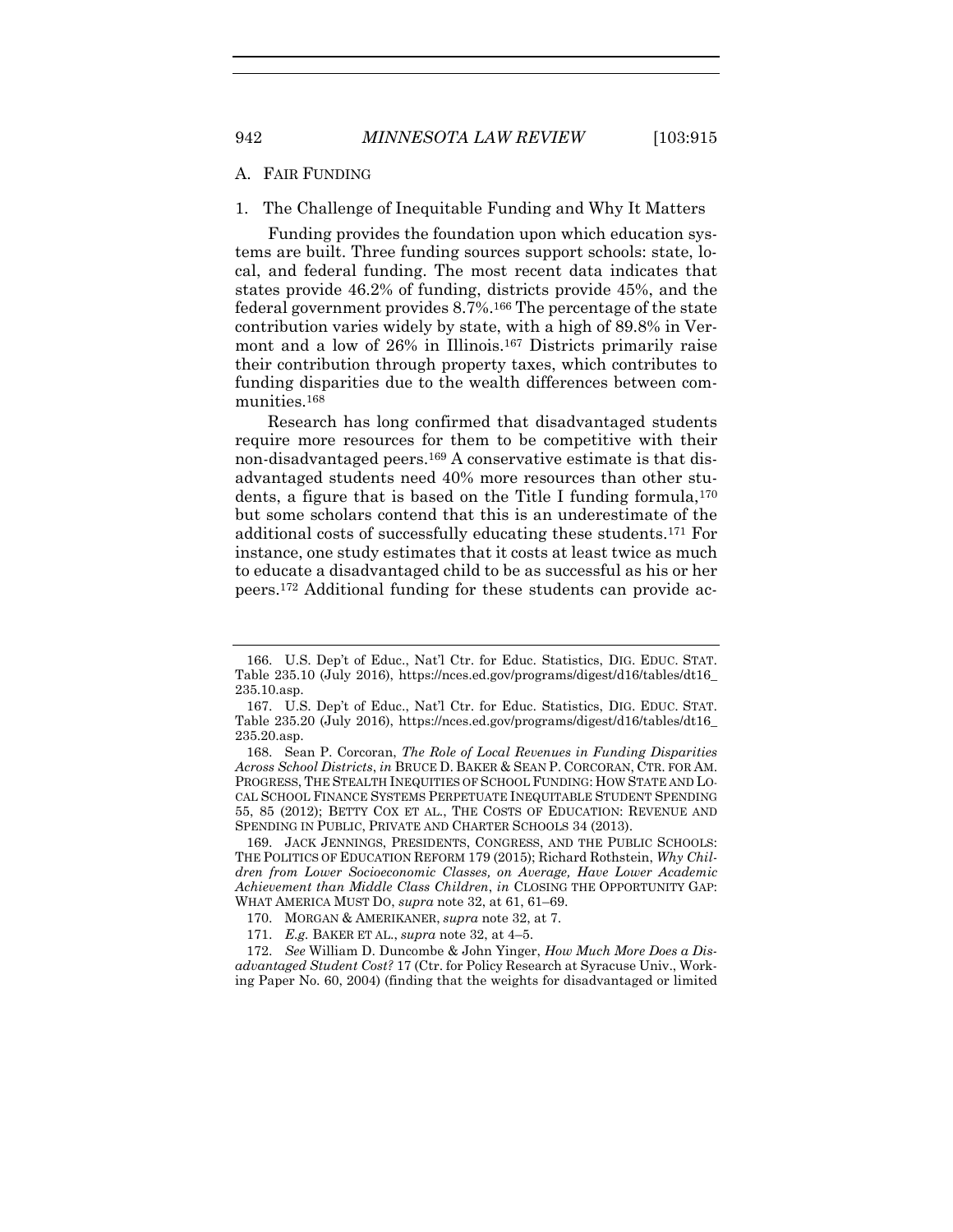cess to a high-quality curriculum and supportive curricular resources; more learning time, such as strong after-school and summer programs, as well as high-quality early childhood education; and, partnerships with outside providers, such as the foster care system or health care providers. 173

<span id="page-29-0"></span>Research also reveals that although the overwhelming majority of states do provide significant levels of additional state funding to students from low-income families, the highest poverty districts typically receive less total state and local funding. <sup>174</sup> Indeed, when federal funding for poor students is removed from consideration, studies confirm that poor students oftentimes receive either less or the same funding as their more affluent peers.<sup>175</sup> For example, the 2018 study by the Education Trust of state and local funding found that nationally the districts with the highest poverty receive approximately \$1,000, or 7%, less per student than the lowest poverty districts.<sup>176</sup> For twenty-three states, high and low-poverty districts received about the same funding, while four states provided less funding to high-poverty districts (this pattern is considered regressive).<sup>177</sup> Twenty states gave at least 5% more funding to low-poverty districts and six of those states (Georgia, Minnesota, New Jersey, Ohio, South Dakota, and Utah) provide at least 15% more to the districts with the most poverty.<sup>178</sup> Thus, this study confirms that twenty-seven states do not provide high-poverty districts with the additional funding they need to meet the needs of students in these districts.<sup>179</sup> In addition, when this study accounted for the additional needs of disadvantaged students, it found even greater inequities in spending patterns. 180

English proficient students should be between 111% and 215%).

<sup>173.</sup> NATASHA USHOMIRSKY & DAVID WILLIAMS, THE EDUC. TR., FUNDING GAPS 2015: TOO MANY STATES STILL SPEND LESS ON EDUCATING STUDENTS WHO NEED IT MOST 4 (2015); Darling-Hammond, *supra* note [32,](#page-7-0) at 77, 88–90; Rothstein, *supra* note [169,](#page-28-0) at 62, 70.

<sup>174.</sup> MORGAN & AMERIKANER, *supra* not[e 32,](#page-7-0) at 6, 9.

<sup>175.</sup> *See* BAKER ET AL., *supra* not[e 32,](#page-7-0) at 9; EQUITY & EXCELLENCE COMM'N, *supra* note [38](#page-9-0), at 18 ("The majority of states do not provide additional funding for students living in high concentrations of poverty.").

<sup>176.</sup> MORGAN & AMERIKANER, *supra* not[e 32,](#page-7-0) at 6.

<sup>177.</sup> *Id.*

<sup>178.</sup> *Id.*

<sup>179.</sup> *Id.* at 2.

<sup>180.</sup> After this adjustment, high-poverty districts received \$2,000 or 16% less funding. Twenty rather than four states were regressive and seven rather than twenty states provided more funding to high-poverty districts. *Id.* at 7.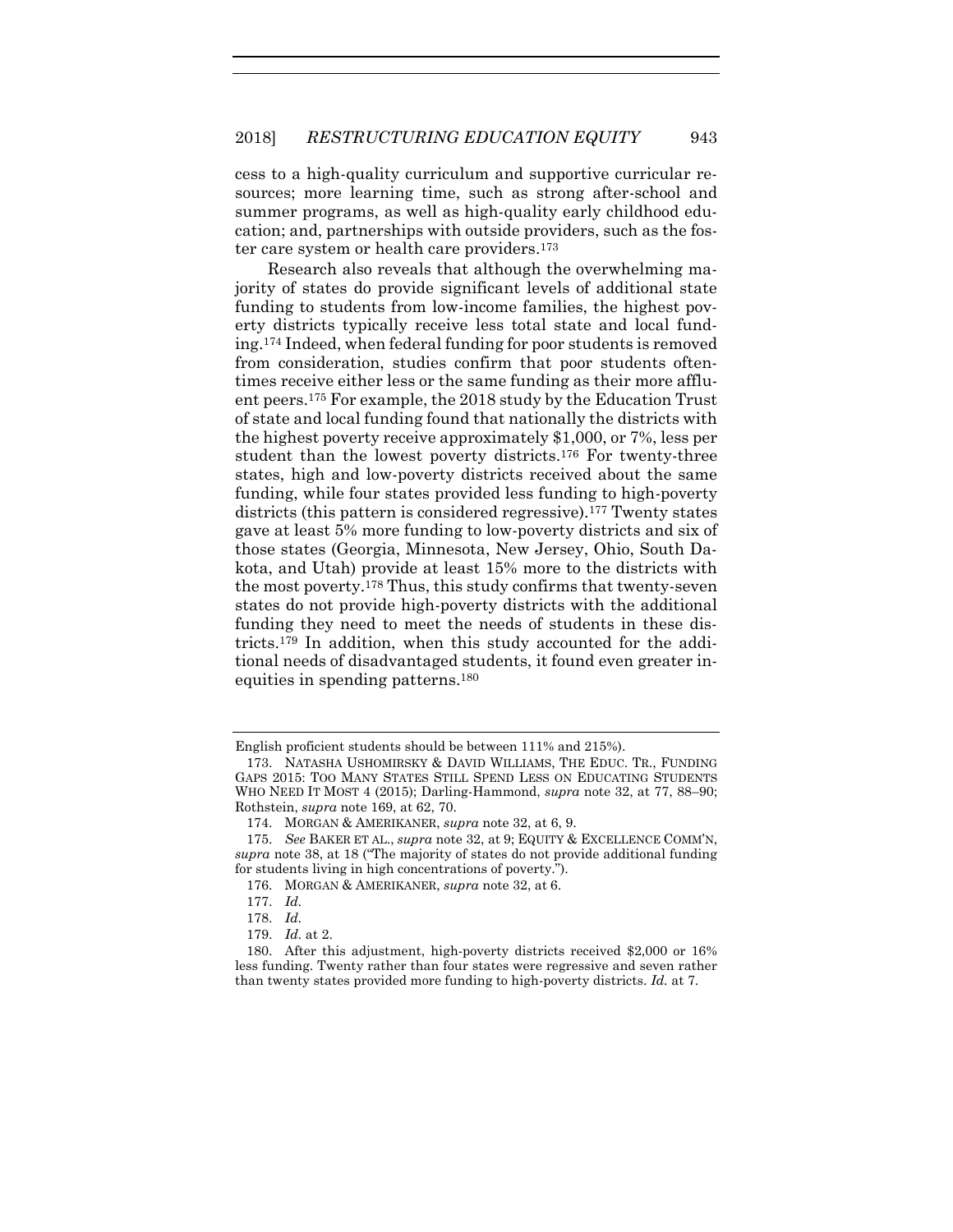A 2018 study by the Education Law Center similarly found that a majority of states do not provide high-poverty districts with more state and local funding than low-poverty districts, with thirty-seven states providing less (seventeen states) or the same (twenty states) funding to high-poverty districts. <sup>181</sup> State funding systems also disadvantage many minority students. The districts serving the highest percentages of minority students receive about \$1,800, or 13% less per pupil, than districts with the lowest percentages of students of color. <sup>182</sup> These disparities led the U.S. Commission on Civil Rights to conclude in a 2018 report that "vast funding inequities in our state public education systems render the education available to millions of American public school students profoundly unequal."<sup>183</sup> When these disparities are aggregated among classrooms, schools, and districts, they negatively impact the educational opportunities of disadvantaged and minority schoolchildren.<sup>184</sup>

<span id="page-30-0"></span>Funding disparities are important because the longstanding debate regarding whether money matters has concluded with a consensus that money spent well matters. <sup>185</sup> Compelling research supports this conclusion. For example, states that adopted reforms that aimed to increase the adequacy of school funding between 1990 and 2011 raised student achievement in

<sup>181.</sup> The 2018 report *Is School Funding Fair?* measures the distribution of state and local funding relative to poverty. BAKER ET AL., *supra* note [32,](#page-7-0) at 9. The report finds that seventeen states provide at least 5% or less funding to districts with 30% poverty or more, twenty states provide essentially the same funding to low- and high-poverty districts and only eleven states provide at least 5% more funding to districts with 30% or more students in poverty*. See id.* at 9; *see also* EQUITY & EXCELLENCE COMM'N, *supra* note [38,](#page-9-0) at 17. In 2017, scholars at the Urban Institute conducted a study of the distribution of total funding and found that "poor students in most states attend school districts that are about as well funded as the districts nonpoor students attend in their state." MAT-THEW M. CHINGOS & KRISTIN BLAGG, THE URBAN INST., DO POOR KIDS GET THEIR FAIR SHARE OF SCHOOL FUNDING? 14 (2017). However, when federal dollars that are targeted to poor students are excluded, the study found that even though the state funding of education is largely progressive, "about half of the states in our study still distribute relatively more local and state funding to students not in poverty." *Id.* at 7.

<sup>182.</sup> MORGAN & AMERIKANER, *supra* note [32,](#page-7-0) at 10*.*

<sup>183.</sup> U.S. COMM'N ON CIVIL RIGHTS, *supra* not[e 27,](#page-6-0) at 9.

<sup>184.</sup> *See* USHOMIRSKY & WILLIAMS, *supra* not[e 173,](#page-29-0) at 1.

<sup>185.</sup> BAKER ET AL., *supra* note [32,](#page-7-0) at 1; Darling-Hammond, *supra* note [32,](#page-7-0) at 97; Charles J. Ogletree, Jr. & Kimberly Jenkins Robinson, *Creating New Pathways to Equal Educational Opportunity*, *in* THE ENDURING LEGACY OF RODRI-GUEZ, *supra* note [60,](#page-13-1) at 263, 266.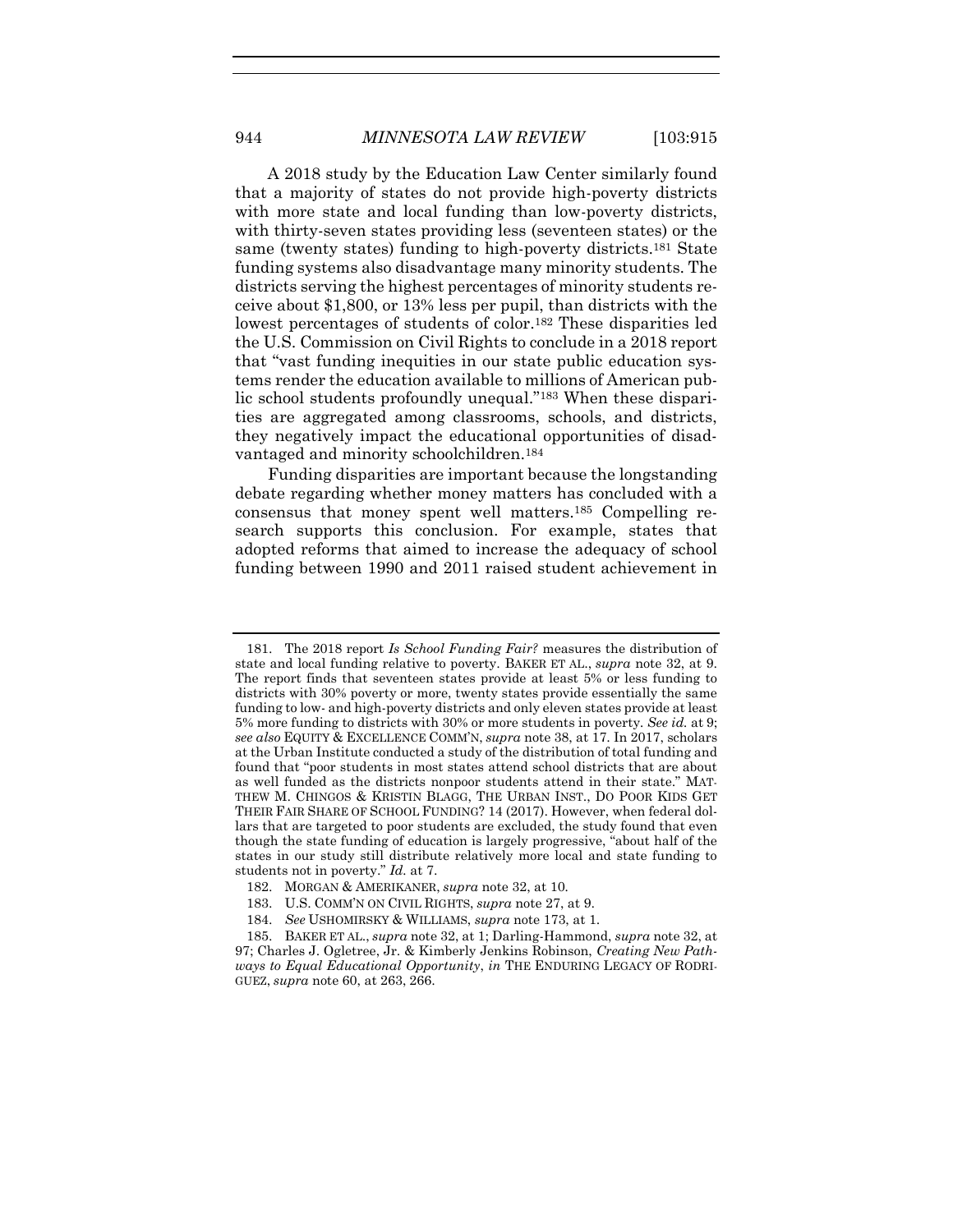low-income districts and decreased achievement gaps.<sup>186</sup> In contrast, the achievement gap increased in states without such reforms.<sup>187</sup> Increased funding has been shown to increase graduation rates.<sup>188</sup> School funding reform also can influence outcomes beyond academic performance. For instance, one study found that a 10% increase in per-pupil funding for twelve years of schooling resulted in a 6% decrease in adult poverty, almost 10% more in adult earnings, and almost half a year of additional schooling. <sup>189</sup> This study suggests that a 25% funding increase during a child's school years could eliminate the disparities in outcomes between disadvantaged students and their peers.<sup>190</sup> Other research confirms that states that effectively target additional resources to higher poverty districts experience improved student achievement and smaller achievement gaps.<sup>191</sup> Yet, the majority of states do not provide sufficient funding for high-poverty children to attain even average levels of achievement.<sup>192</sup>

<span id="page-31-0"></span>My prior research also identifies several shortcomings of school funding systems beyond failing to provide disadvantaged students the additional resources that they need.<sup>193</sup> For instance, state funding systems often are not systematically designed to provide the funding necessary to enable all students to successfully learn the content in state standards.<sup>194</sup> In addition, many states provide low funding levels that are insufficient to provide an adequate education,<sup>195</sup> "with the lowest funded states

<sup>186.</sup> *See* Julien LaFortune et al., *Can School Finance Reforms Improve Student Achievement?*, WASH. CTR. FOR EQUITABLE GROWTH (Mar. 16, 2016), https://equitablegrowth.org/can-school-finance-reforms-improve-student -achievement.

<sup>187.</sup> *See id.*

<sup>188.</sup> *See* C. Kirabo Jackson et al., *How Money Makes a Difference: The Effects of School Finance Reforms on Outcomes for Low Income Students,* STAN. CTR. FOR OPPORTUNITY POL'Y EDUC. (Nov. 2014), https://edpolicy.stanford.edu/sites/ default/files/publications/how-money-makes-difference-effects-school-finance -reforms-outcomes-low-income-students.pdf.

<sup>189.</sup> *See* C. Kirabo Jackson et al., *The Effects of School Spending on Educational and Economic Outcomes: Evidence from School Finance Reforms*, 131 Q.J. ECON. 157, 160 (2016).

<sup>190.</sup> *See id.* 

<sup>191.</sup> *See* BAKER ET AL., *supra* note [32,](#page-7-0) at 28.

<sup>192.</sup> *See id.* 

<sup>193.</sup> Kimberly Jenkins Robinson, *How Reconstructing Education Federalism Could Fulfill the Aims of* Rodriguez, *in* THE ENDURING LEGACY OF RODRI-GUEZ, *supra* not[e 60,](#page-13-1) at 213–20.

<sup>194.</sup> *See id.* at 214; EQUITY & EXCELLENCE COMM'N, *supra* not[e 38,](#page-9-0) at 17.

<sup>195.</sup> *See* Robinson, *supra* note [193,](#page-31-0) at 216.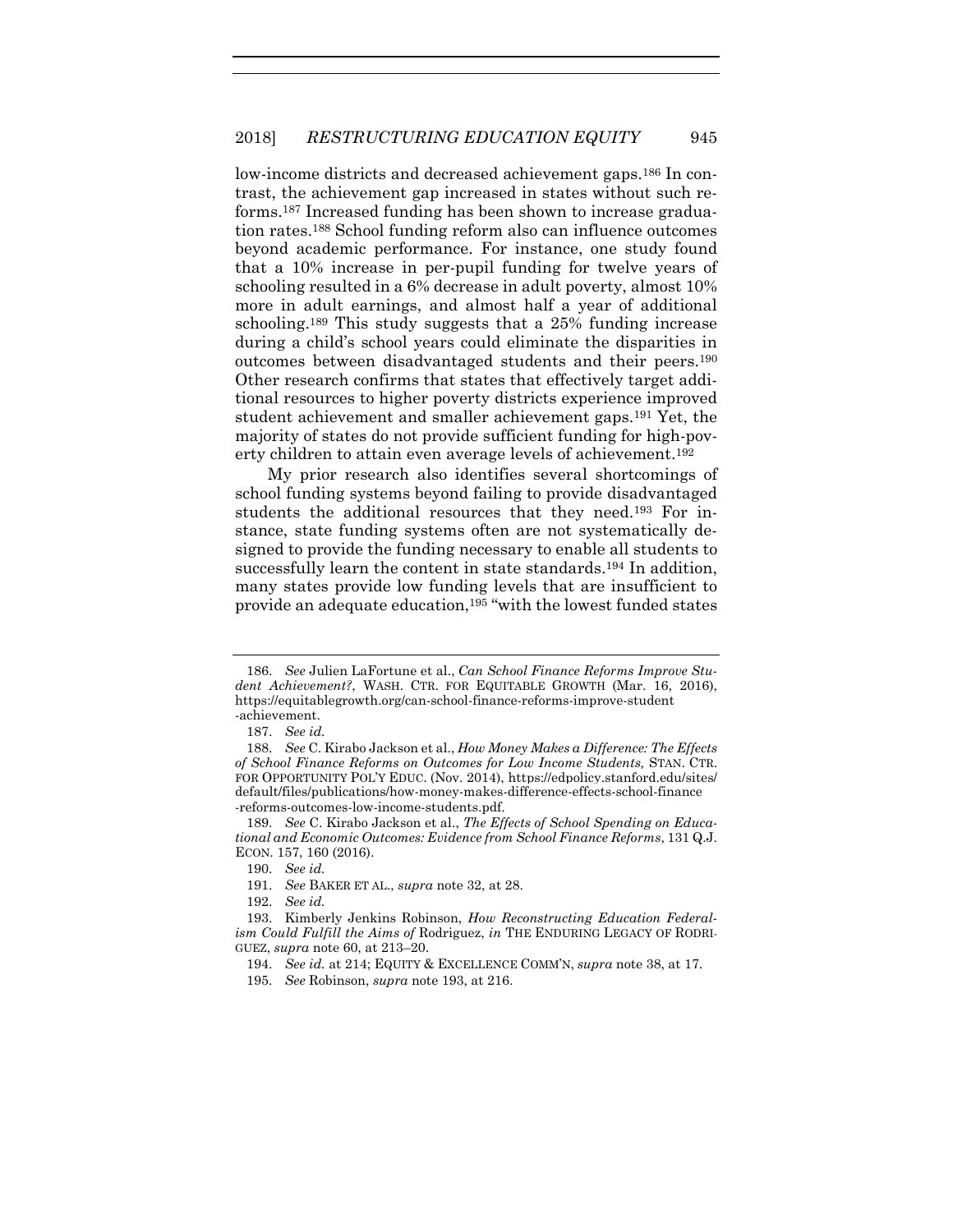providing less than a third of what the highest funded states provide their schools."<sup>196</sup> Unfortunately, most states have failed to adopt school funding systems that effectively address the needs of the full complement of students, especially those who experience the greatest disadvantage due to disability, poverty, or limited English proficiency.<sup>197</sup> States also have not developed effective accountability mechanisms to ensure that the funding provided is used efficiently to improve student achievement and attain other educational goals. <sup>198</sup> These shortcomings compound the damage done by the broken foundation of inequitable funding.

#### 2. Why ESSA Will Fail to Meet This Challenge

ESSA generally retains the same Title I funding formulas as well as the comparability, supplement-not-supplant, and maintenance of effort requirements from No Child Left Behind, and scholarly commentary on No Child Left Behind has established why these provisions will not result in fair funding. For instance, scholars have shown how Title I funds are spread too thinly and the formulas do not effectively acknowledge the adverse effects of concentrated poverty, among other concerns.<sup>199</sup> ESSA will mean a decline in actual, per-pupil spending because the 7.8% increase for Title I will provide less than the 8.2% increase that would be required to keep funding constant when adjustments are considered for a modest increase in inflation and student enrollment.<sup>200</sup> Similarly, despite the requirement that Title I schools be comparable to non-Title I schools, the U.S. Commission on Civil Rights noted in a 2018 report that "more than 40 percent of Title I schools spent less on personnel perpupil than non-Title I schools at the same grade level and that are within the same school district."<sup>201</sup> Congress failed to revise this provision despite the fact that the provision's comparability requirement is illusory given a regulatory loophole that merely requires "substantial comparability," exempts teacher salaries,

<sup>196.</sup> BAKER ET AL., *supra* not[e 32,](#page-7-0) at 28.

<sup>197.</sup> *See id.* at 1.

<sup>198.</sup> *See* Robinson, *supra* note [193,](#page-31-0) at 216.

<sup>199.</sup> Aldeman, *supra* not[e 5,](#page-3-1) at 102; Black, *supra* note [3,](#page-2-1) at 1339; Black, *Leveraging Funding*, *supra* note [60,](#page-13-1) at 233–41; Goodwin Liu, *Improving Title I Funding Equity Across States, Districts, and Schools*, 93 IOWA L. REV. 973, 981 (2008).

<sup>200.</sup> *See* Aldeman, *supra* note [5,](#page-3-1) at 103.

<sup>201.</sup> U.S. COMM'N ON CIVIL RIGHTS, *supra* not[e 27,](#page-6-0) at 9.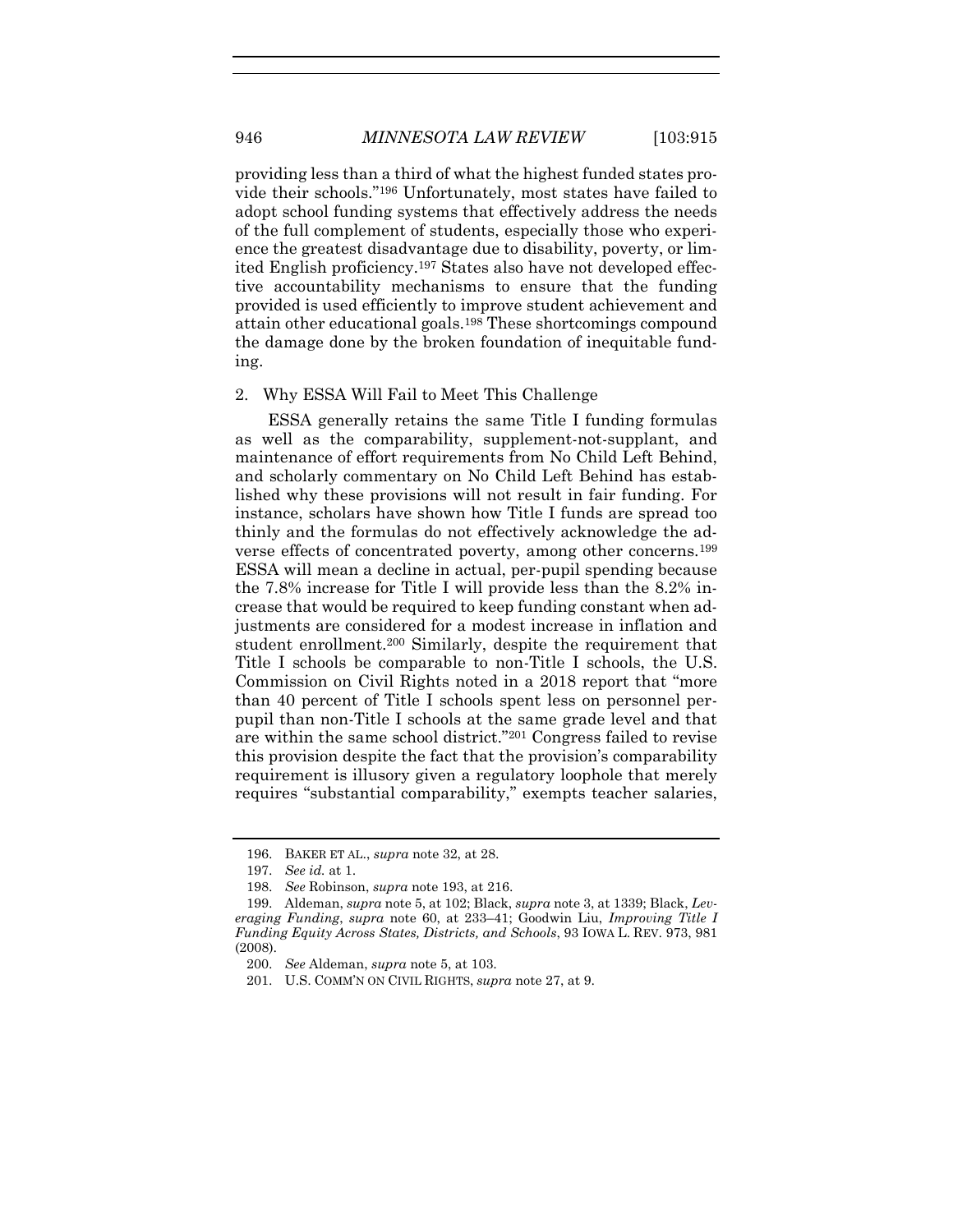and has left such wide discretion in interpretation that enforcement has been essentially impossible.<sup>202</sup>

The DOE attempted to strengthen the supplement-not-supplant provision through its ESSA regulations, but Congress met this possibility with great hostility. Former U.S. Secretary of Education John King proposed a regulatory change to the supplement-not-supplant requirement that would have addressed the fact that an estimated 5,750 Title I schools received about \$440,000 less from their states and districts annually than non-Title I schools. <sup>203</sup> The requirement would have required districts to establish that they spent roughly the same amount of money, including teachers' salaries, on Title I schools and non-Title I schools.<sup>204</sup> Congress and interest groups, including the Council of Chief State School Officers, expressed strong opposition to this proposed regulatory revision.<sup>205</sup> The DOE eventually withdrew its proposal in early 2017 due to this strenuous opposition.<sup>206</sup>

206. *See* Klein, *supra* note [205.](#page-33-0)

<span id="page-33-0"></span><sup>202.</sup> Aldeman, *supra* not[e 5,](#page-3-1) at 102; Black, *supra* note [3,](#page-2-1) at 1339; Black, *Leveraging Funding*, *supra* note [60,](#page-13-1) at 231, 239; Derek W. Black, *The Congressional Failure to Enforce Equal Protection Through the Elementary and Secondary Education Act*, 90 B.U. L. REV. 313, 315–16 (2010).

<sup>203.</sup> *See Fact Sheet: Supplement-not-Supplant Under Title I of the Every Student Succeeds Act*, U.S. DEP'T EDUC. (Aug. 31, 2016), https://ed.gov/news/press -releases/fact-sheet-supplement-not-supplant-under-title-i-every-student -succeeds-act.

<sup>204.</sup> *See id.*

<sup>205.</sup> *See Next Steps in K-12 Education: Examining Recent Efforts to Implement the Every Student Succeeds Act: Hearing Before the H. Comm. on Educ. & the Workforce*, 114th Cong. 2 (2016) (Statement of John Kline, Congressman) ("The second troubling sign surrounds the long standing policy that Federal funds are a supplement and do not supplant State and local resources . . . . Last year, Congress decided the rule would be enforced equally across all schools. Now school districts must simply show that funds are distributed fairly, without prescribing a specific approach or outcome. The law explicitly prohibits the Secretary from interfering, yet that is precisely what you are proposing to do. What the Department is proposing would be both illegal and harmful to students and communities."); *ESSA Implementation in States and School Districts Perspectives from the U.S. Secretary of Education: Hearing Before the S. Comm. on Health, Educ., Labor, & Pensions,* 114th Cong 2 (2016) (statement of Lamar Alexander, Sen.) ("Mr. Secretary, not only is what you're doing against the law, but the way you're trying to do it is against another provision in the law. To accomplish your goals on comparability, you are using the so-called "supplement not supplant" provision that is supposed to keep local school districts from using Federal title I dollars as a replacement for State and local dollars in low-income schools. . . . We included specific prohibitions in the so-called "supplement not supplant" provision that would prohibit you from doing the very things you are proposing to do."); Alyson Klein, *Education Department Withdraws Controversial ESSA Spending Proposal*, EDUC. WK. (Jan. 18, 2017), http://blogs.edweek .org/edweek/campaign-k-12/2017/01/essa\_john\_b\_king\_jr\_withdraws\_.html.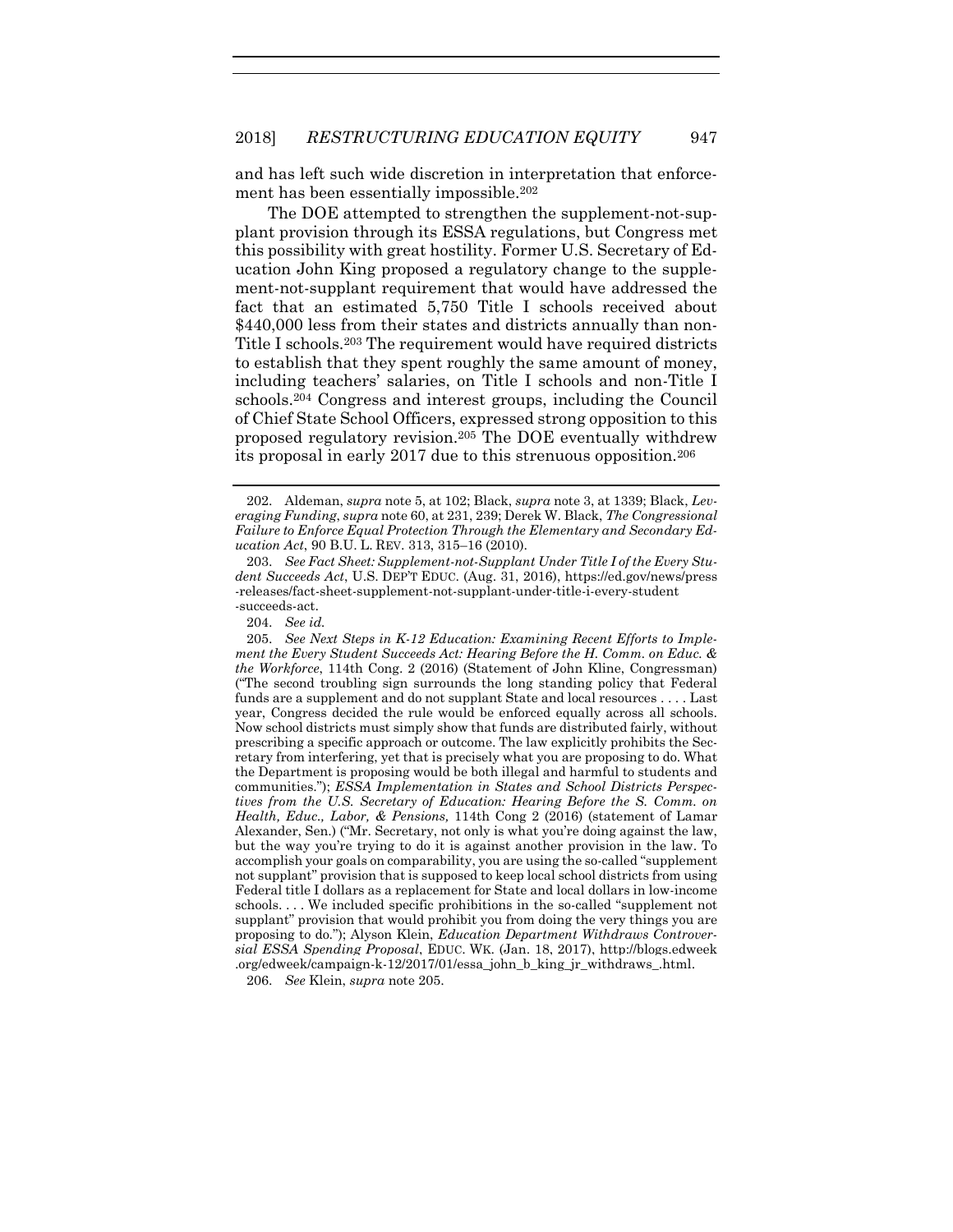Given that ESSA maintains the status quo on provisions that directly influence Title I funding, the greatest potential for ESSA to improve the fairness of school funding is its requirement that districts must publish per-pupil spending data for each school and states must report this information for each district and school. This and other ESSA provisions are intended to offer the public better information and enable it to advance equity in student access to resources. <sup>207</sup> Education scholar Marguerite Roza predicts that making these inequities public will create a "sunlight effect" that will initially spark outrage and ultimately reform in communities where schools for low-income and minority children are provided less funding.<sup>208</sup> Others also note that this data will put powerful information into the hands of local advocates, including those litigating school funding disputes.<sup>209</sup>

I agree that this new data in the hands of parents, scholars, policymakers, and reformers will spark new conversations about funding inequities and what should be done about them. However, I predict that this requirement will not have as dramatic an impact on reducing funding inequities as some hope for several reasons. First, ESSA does not require states or districts to take any action when funding disparities are revealed. Thus, states and districts will still receive millions in federal funding without addressing funding inequities.

Second, many who are outraged about the prevalent disparities will lack a judicial forum to challenge them. The Supreme Court closed the courthouse door to federal claims for a right to education that might have remedied inequitable funding disparities in *San Antonio Independent School District v. Rodriguez* when it held that the U.S. Constitution does not recognize an explicit or implicit right to education.<sup>210</sup> In at least nineteen states, plaintiffs have never prevailed in school funding litigation.<sup>211</sup> One of these states is Virginia, where in the 1994 decision *Scott v. Commonwealth*, the Virginia Supreme Court held that the Commonwealth's constitutional provisions requiring

<sup>207.</sup> S. REP. NO. 114-231, at 29 (2016).

<sup>208.</sup> Marguerite Roza, *The Sunlight Effect: More Equitable Spending on Its Way Regardless of Rulemaking*, BROOKINGS BROWN CTR. CHALKBOARD (Apr. 27, 2016), https://brookings.edu/blog/brown-center-chalkboard/2016/04/27/the -sunlight-effect-more-equitable-spending-on-its-way-regardless-of-rulemaking.

<sup>209.</sup> Aldeman, *supra* not[e 5,](#page-3-1) at 103.

<sup>210.</sup> *See* San Antonio Indep. Sch. Dist. v. Rodriguez, 411 U.S. 1, 35 (1973); Ogletree & Robinson, *supra* not[e 185,](#page-30-0) at 264.

<sup>211.</sup> *See* Ogletree & Robinson, *supra* note [185,](#page-30-0) at 277.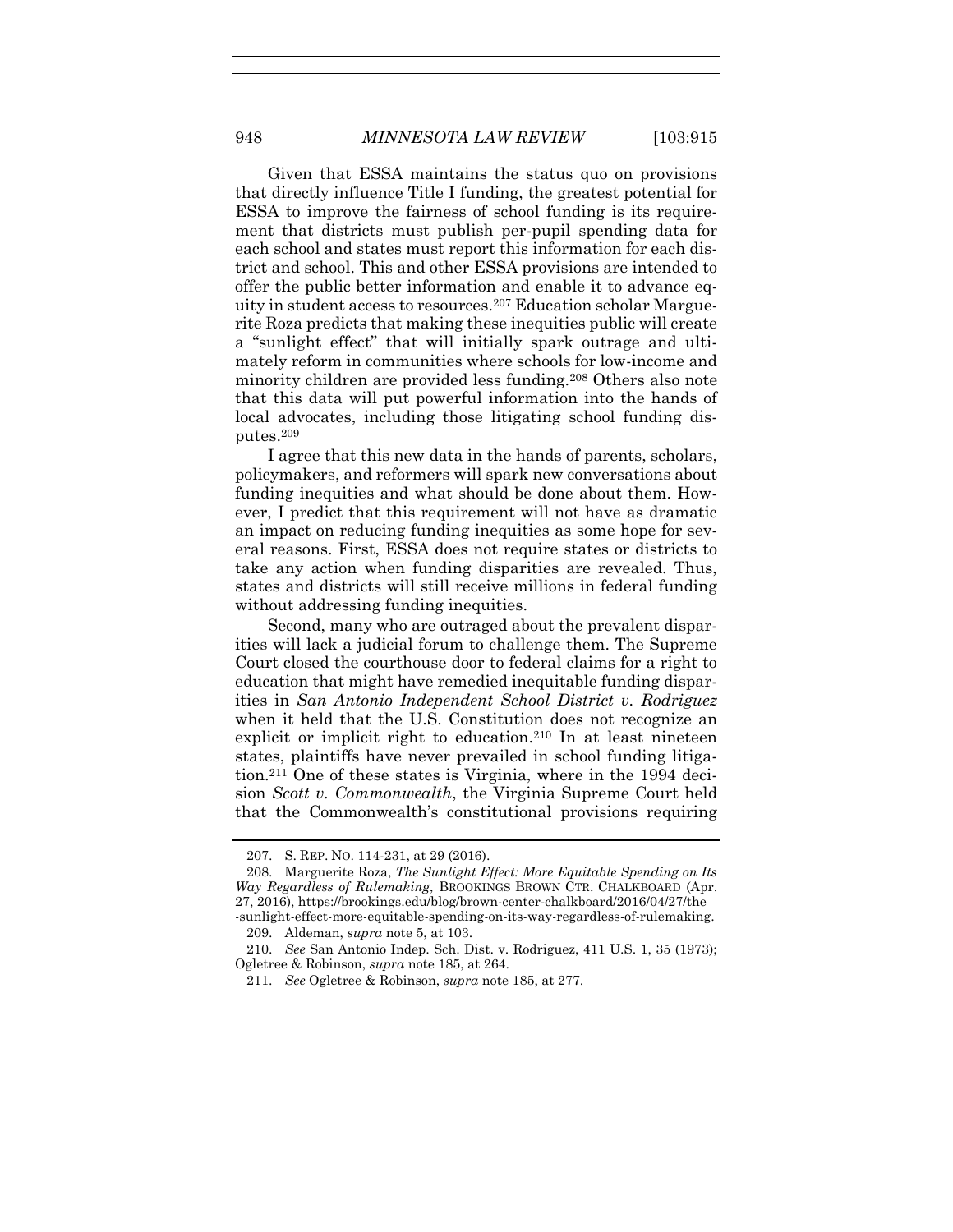the legislature to maintain public schools and "to seek to ensure" that they provide high-quality education did not require "substantial equality" in public school spending between or within school districts.<sup>212</sup> Instead, the Virginia Constitution entrusted the quality of the public schools to the sole province of the legislature.<sup>213</sup> Other states also have concluded that school funding remains within the exclusive and unreviewable purview of the legislature.<sup>214</sup> In addition, even where plaintiffs have been successful in school funding litigation, reforms have been very slow to secure and maintain, as many state legislatures frequently resisted enacting the necessary reforms, particularly when predominantly minority districts prevailed in court. <sup>215</sup> Even those who have brought successful school funding litigation support the development of a federal forum for funding litigation because state courts do not provide adequate protection for disadvantaged students. 216

<span id="page-35-0"></span>Third, poor and minority communities possess limited political power and influence to secure equitable reform through state legislatures and local school boards.<sup>217</sup> Most state legislatures are not interested in increasing educational equity.<sup>218</sup> State legislatures have long had access to the data that shows enduring inequities, yet education scholar and reformer Cynthia Brown has noted that "despite this ready access to information that can and does reveal inequities, state efforts to correct even glaring problems are rare."<sup>219</sup> Similarly, many local governments will not provide effective avenues for reform. Local participation in school governance is quite low with no more than 10–

215. RYAN, *supra* note [27,](#page-6-0) at 153, 171; David G. Sciarra & Danielle Farrie, *From* Rodriguez *to* Abbott*: New Jersey's Standards-Linked School Funding Reform*, *in* THE ENDURING LEGACY OF RODRIGUEZ, *supra* note [60,](#page-13-1) at 119, 125–33.

219. *See id.*

<sup>212.</sup> *See* Scott v. Commonwealth, 443 S.E.2d 138, 142 (Va. 1994).

<sup>213.</sup> *See id.*

<sup>214.</sup> *See, e.g.*, Comm. for Educ. Rights v. Edgar, 672 N.E.2d 1178, 1186 (Ill. 1996) ("The framers of the 1970 Constitution embraced this limited construction that the constitutional efficiency requirement authorized judicial review of school district boundaries, but they did not intend to otherwise limit legislative discretion.").

<sup>216.</sup> Michael A. Rebell, Rodriguez *Past, Present, and Future*, *in* THE ENDUR-ING LEGACY OF RODRIGUEZ, *supra* not[e 60,](#page-13-1) at 65, 72–75; Sciarra & Farrie, *supra* not[e 215,](#page-35-0) at 133–39.

<sup>217.</sup> Erika K. Wilson, *Leveling Localism and Racial Inequality in Education Through the No Child Left Behind Act Public Choice Provision*, 44 U. MICH. J.L. REFORM 625, 633 (2011).

<sup>218.</sup> Brown, *supra* note [23,](#page-5-0) at 166.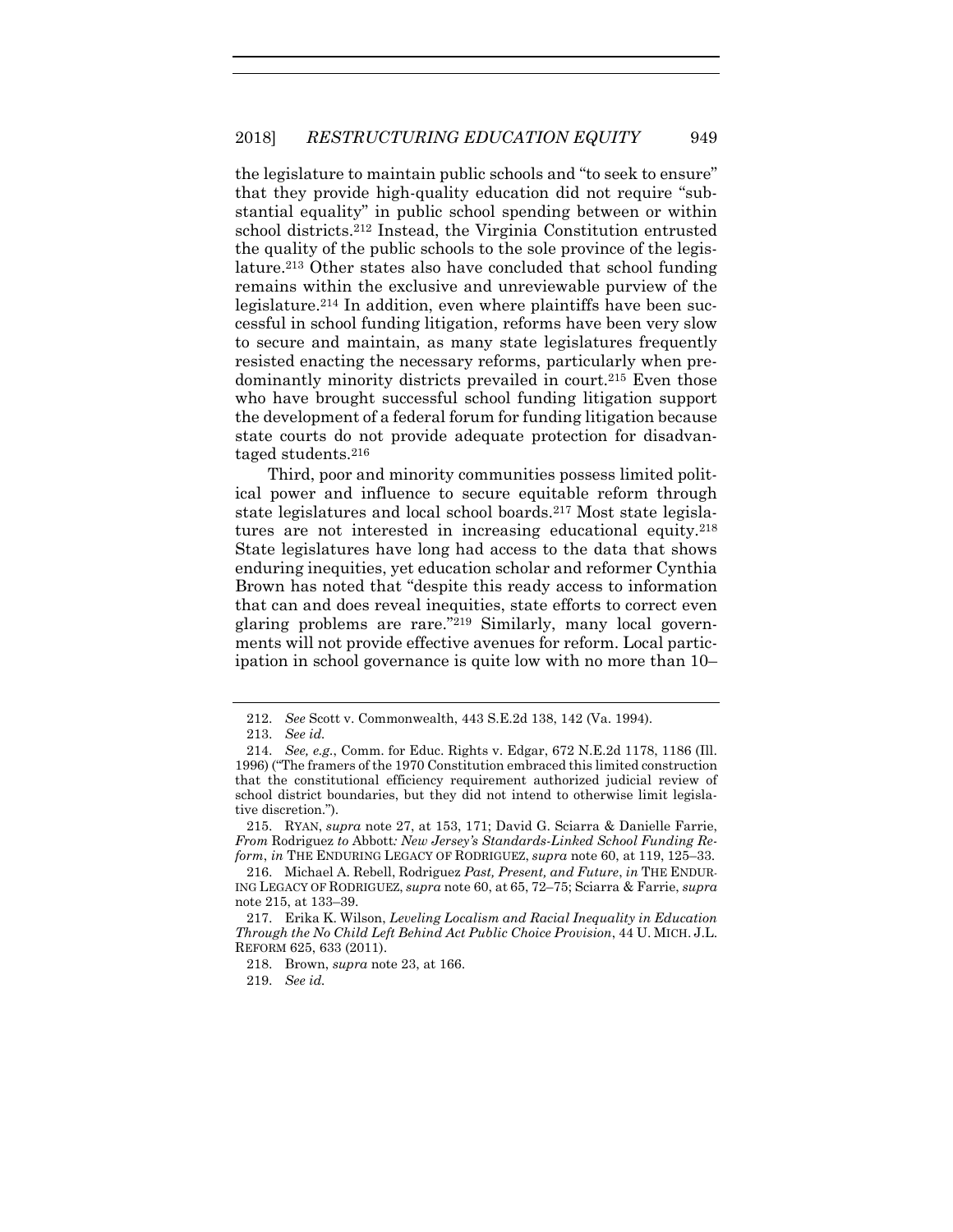15% of voters participating in school board elections.<sup>220</sup> Many local school boards limit the discussion of citizens at public meetings and the discussions often do not influence districts' decisions. <sup>221</sup> The limited political influence of many disadvantaged and minority communities suggests that they may lack the leverage to demand change.

<span id="page-36-1"></span>Finally, the impacts of funding disparities have been plain for all to see for generations, including in New York Times bestselling books by such authors as Jonathan Kozol beginning in the 1990s and Robert Putnam in 2015.<sup>222</sup> These disparities are also in plain view in just a short drive from many cities to their surrounding suburbs.<sup>223</sup> The pervasiveness and consistency of these disparities reveals that the nation has decided to tolerate and even embrace these disparities. Therefore, while ESSA's requirements to publish per-pupil funding data could spark some reform, it is more likely that only limited reform will occur when citizens, advocacy groups, and state and local governments provide the catalyst for reform. History suggests that federal incentives and conditions that support funding reform will be necessary for states and localities to initiate and sustain comprehensive funding reform that provides fair funding.

### B. AN EQUITABLE DISTRIBUTION OF EFFECTIVE TEACHERS

<span id="page-36-0"></span>Scholars concur that access to high-quality teachers is the most important resource for student success, particularly for the success of disadvantaged students.<sup>224</sup> Achieving this goal requires, among other reforms, recruiting and retaining high-quality teachers for disadvantaged and minority students, offering impactful professional development and feedback as well as in-

<sup>220.</sup> *See* Michael W. Kirst, *Turning Points: A History of American School Governance*, *in* WHO'S IN CHARGE HERE? THE TANGLED WEB OF SCHOOL GOV-ERNANCE AND POLICY 14, 38 (Noel Epstein ed., 2004).

<sup>221.</sup> *See* Wilson, *supra* not[e 217,](#page-35-0) at 633.

<sup>222.</sup> *See* JONATHAN KOZOL, SAVAGE INEQUALITIES: CHILDREN IN AMERICA'S SCHOOLS (1992); JONATHAN KOZOL, THE SHAME OF THE NATION: THE RESTORA-TION OF APARTHEID SCHOOLING IN AMERICA (2005); ROBERT D. PUTNAM, OUR KIDS: THE AMERICAN DREAM IN CRISIS (2015).

<sup>223.</sup> *See* RYAN, *supra* not[e 27,](#page-6-0) at 1, 3.

<sup>224.</sup> *See* CLOSING THE OPPORTUNITY GAP, *supra* note [1,](#page-2-0) at 38; LINDA DAR-LING-HAMMOND, THE FLAT WORLD AND EDUCATION: HOW AMERICA'S COMMIT-MENT TO EQUITY WILL DETERMINE OUR FUTURE 40, 43 (James A. Banks ed., 2010); Michael A. Rebell, *Mandating Truly "Highly Qualified" Teachers for the Future of Education*, *in* TEACHERS OF THE FUTURE, SCHOOLS OF THE FUTURE 69–70 (2007).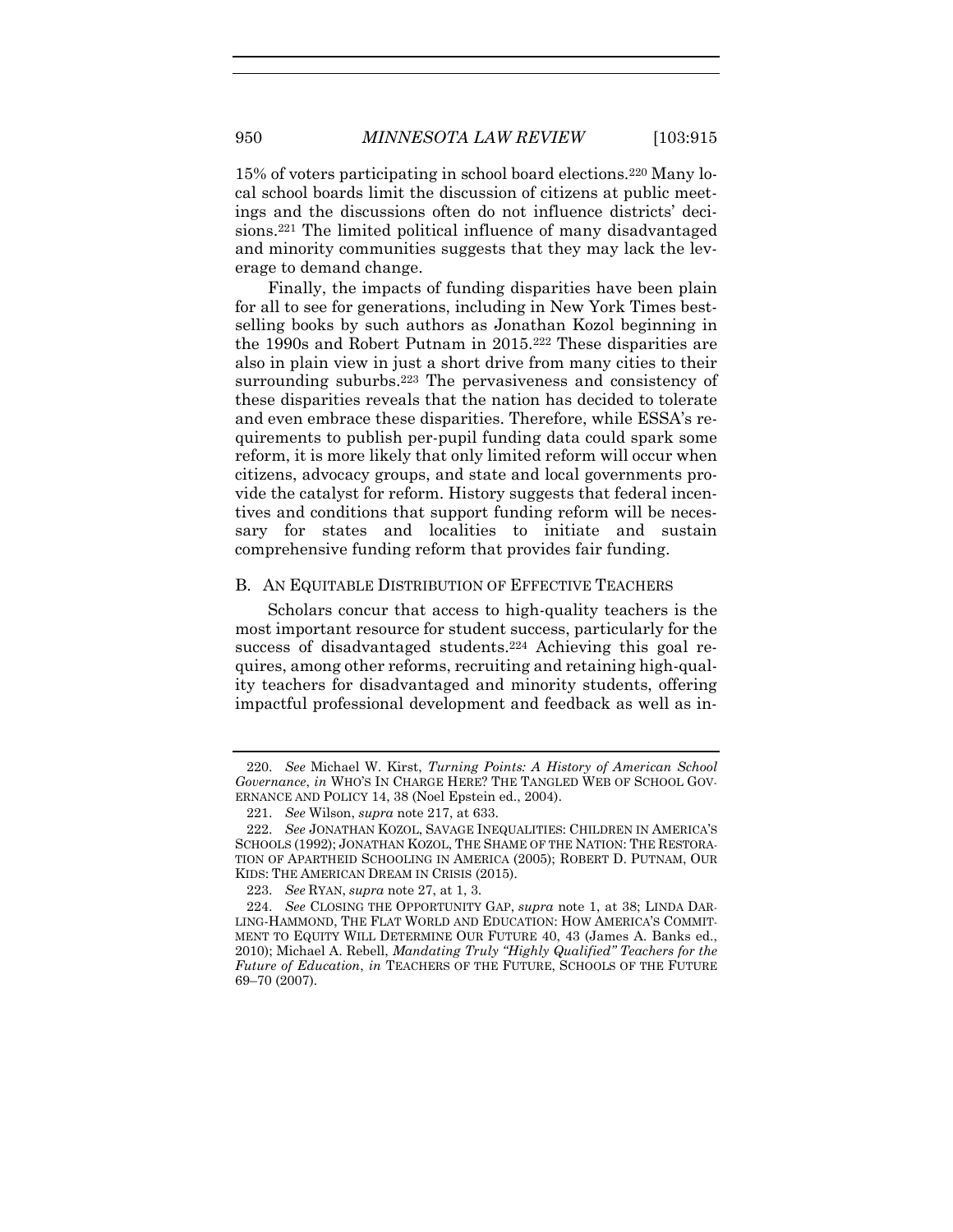creasing the selectivity of teacher hiring and retention decisions. <sup>225</sup> The research described below establishes that disadvantaged and minority students are consistently provided lower quality teachers and that the inequitable distribution of teachers has an adverse effect on their success. I also analyze why ESSA will not provide adequate support for ensuring the equitable distribution of effective teachers.

# 1. The Challenge of the Inequitable Distribution of Effective Teachers and Why It Matters

<span id="page-37-0"></span>Research confirms that low-income and minority students are educated by significantly less experienced and less qualified teachers, which harms their academic outcomes.<sup>226</sup> These inequities occur just as often within schools as between schools.<sup>227</sup> Indeed, leading education expert Linda Darling-Hammond has noted that "[b]y every measure of qualifications—certification, subject matter background, pedagogical training, selectivity of college attended, test scores, or experience—less qualified teachers are found in schools serving greater numbers of low-income

<sup>225.</sup> *See* CLOSING THE OPPORTUNITY GAP, *supra* not[e 1,](#page-2-0) at 38–39.

<sup>226.</sup> *See* Frank Adamson & Linda Darling-Hammond, *Funding Disparities and the Inequitable Distribution of Teachers: Evaluating Sources and Solutions*, 20 EDUC. POL'Y ANALYSIS ARCHIVES 1, 5 (2012) ("[L]ow-salary districts serve students with higher needs, offer poorer working conditions, and hire teachers with significantly lower qualifications, who typically exhibit higher turnover. We find that districts serving the highest proportions of minority and low-income students have about twice as many uncredentialed and inexperienced teachers as do those serving the fewest."); Goldhaber et al., *Uneven Playing Field? Assessing the Teacher Quality Gap Between Advantaged and Disadvantaged Students*, 44 EDUC. RESEARCHER 293, 293 (2015) ("We demonstrate that in elementary school, middle school, and high school classrooms, virtually every measure of teacher quality we examine—experience, licensure exam scores, and value added—is inequitably distributed across every indicator of student disadvantage—free/reduced-price lunch status, underrepresented minority, and low prior academic performance."); Glenda L. Partee, *Attaining Equitable Distribution of Effective Teachers in Public Schools*, CTR. FOR AM. PROGRESS 5 (2014), https://americanprogress.org/issues/education-k-12/reports/2014/04/11

<sup>/87695/</sup>attaining-equitable-distribution-of-effective-teachers-in-public-schools ("There are near-unanimous findings that the best teachers—those capable of improving student achievement—are not equitably distributed across the spectrum of schools with concentrations of high- and low-poverty students and schools with high and low concentrations of students of color."). High-poverty schools experience higher rates of teacher turnover, particularly when the school educates high concentrations of minority students. Benjamin Scafidi et al., *Race, Poverty, and Teacher Mobility*, 26 ECON. EDUC. REV. 145, 145 (2007).

<sup>227.</sup> *See* Partee, *supra* note [226,](#page-37-0) at 5.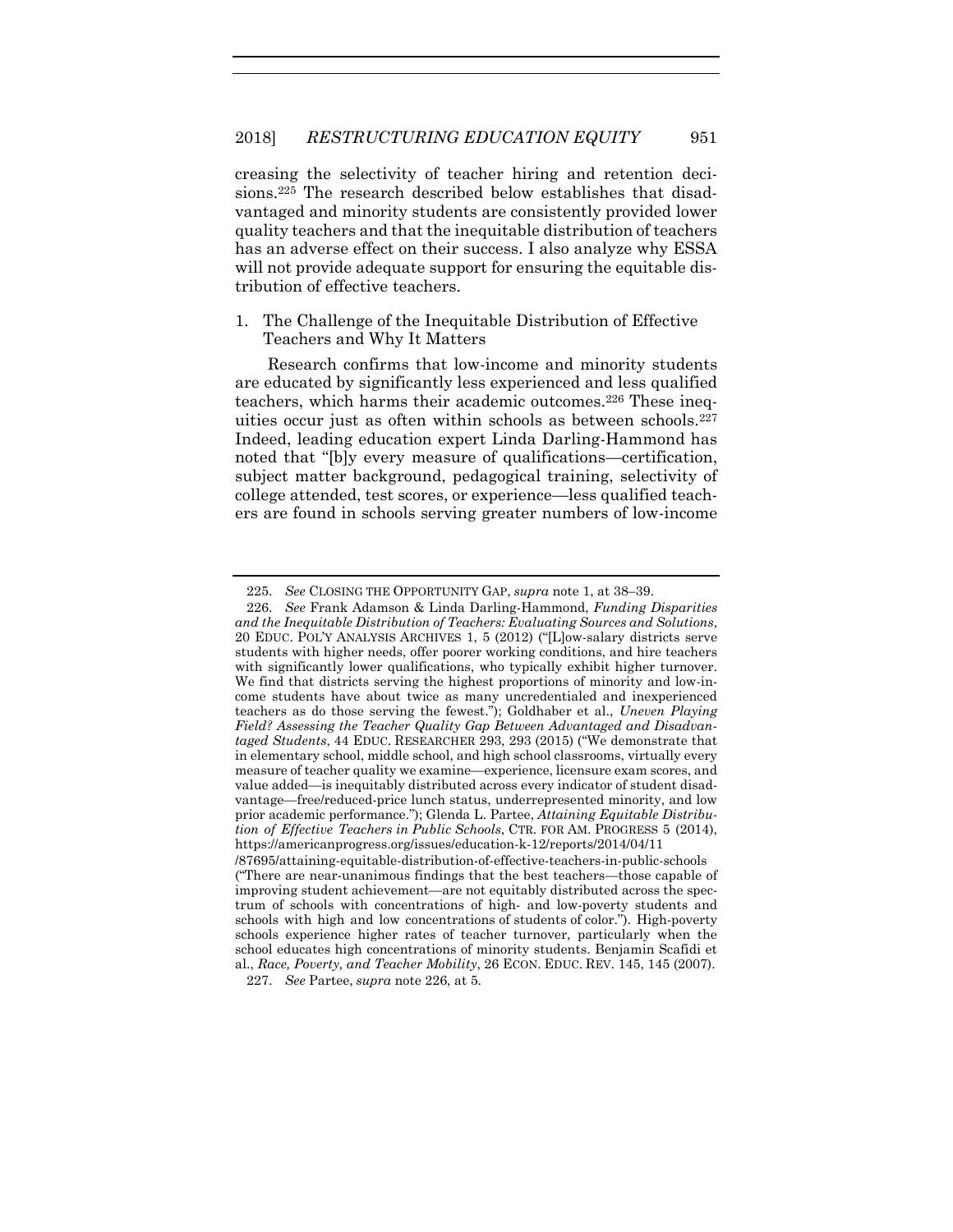and minority students."<sup>228</sup> The fact that disadvantaged and minority students typically receive less effective teachers across multiple measures<sup>229</sup> confirms the deeply entrenched nature of this problem throughout the United States.

<span id="page-38-1"></span><span id="page-38-0"></span>Studies of students, schools, districts, and states confirm that the background, preparation, certification, and experience of teachers exerts a substantial influence on student achievement.<sup>230</sup> As the proportion of teachers who are uncertified, inexperienced, and underprepared increases, student achievement decreases.<sup>231</sup> Teacher knowledge impacts student outcomes, particularly in mathematics, yet disadvantaged students are less likely than children from high-income families to be taught by teachers with high knowledge levels.<sup>232</sup> High-poverty schools are less likely than low-poverty schools to have a math or science teacher who is teaching in her or his field.<sup>233</sup> High-poverty schools also have significantly fewer teachers with a master's degree than those in low-poverty schools.<sup>234</sup> Some research indicates that teachers who have taught for at least two years or more are more effective than teachers with one year or less of teaching experience.<sup>235</sup> Children from disadvantaged households have less access to teachers with at least two years of experience.<sup>236</sup> In addition, novice science and math teachers are more common in high-poverty schools than low-poverty schools, and are more common in high-minority schools than low-minority schools.<sup>237</sup>

Research also shows that instructional quality strongly influences the amount students learn and confirms the impact of

<sup>228.</sup> *See* Darling-Hammond, *supra* note [32,](#page-7-0) at 87.

<sup>229.</sup> *See* CLOSING THE OPPORTUNITY GAP, *supra* note [1](#page-2-0), at 38 ("[N]o matter what the measure, [disadvantaged students] get *less*-effective teachers compared to higher-income students."); Goldhaber et al., *supra* note [226,](#page-37-0) at 304 ("[A]cross nearly every combination of school level, student disadvantage indicator, and indicator of low teacher quality, disadvantaged students have lowerquality teachers compared to advantaged students, on average.").

<sup>230.</sup> *See* DARLING-HAMMOND, *supra* note [224,](#page-36-0) at 87.

<sup>231.</sup> *See id.* at 89.

<sup>232.</sup> *See* Stephen W. Raudenbush, *The* Brown *Legacy and the O'Connor Challenge: Transforming Schools in the Images of Children's Potential*, 38 EDUC. RESEARCHER 169, 175 (2009) (citations omitted).

<sup>233.</sup> *See* NAT'L SCI. FOUND., SCIENCE AND ENGINEERING INDICATORS 2012 1-26 app. tbl. 1-19 (2012).

<sup>234.</sup> *See id.* at 1-22, appendix table 1-11.

<sup>235.</sup> *See* Raudenbush, *supra* note [232,](#page-38-0) at 175 (citations omitted).

<sup>236.</sup> *See id.*

<sup>237.</sup> *See* NAT'L SCI. FOUND., *supra* note [233,](#page-38-1) at 1-25.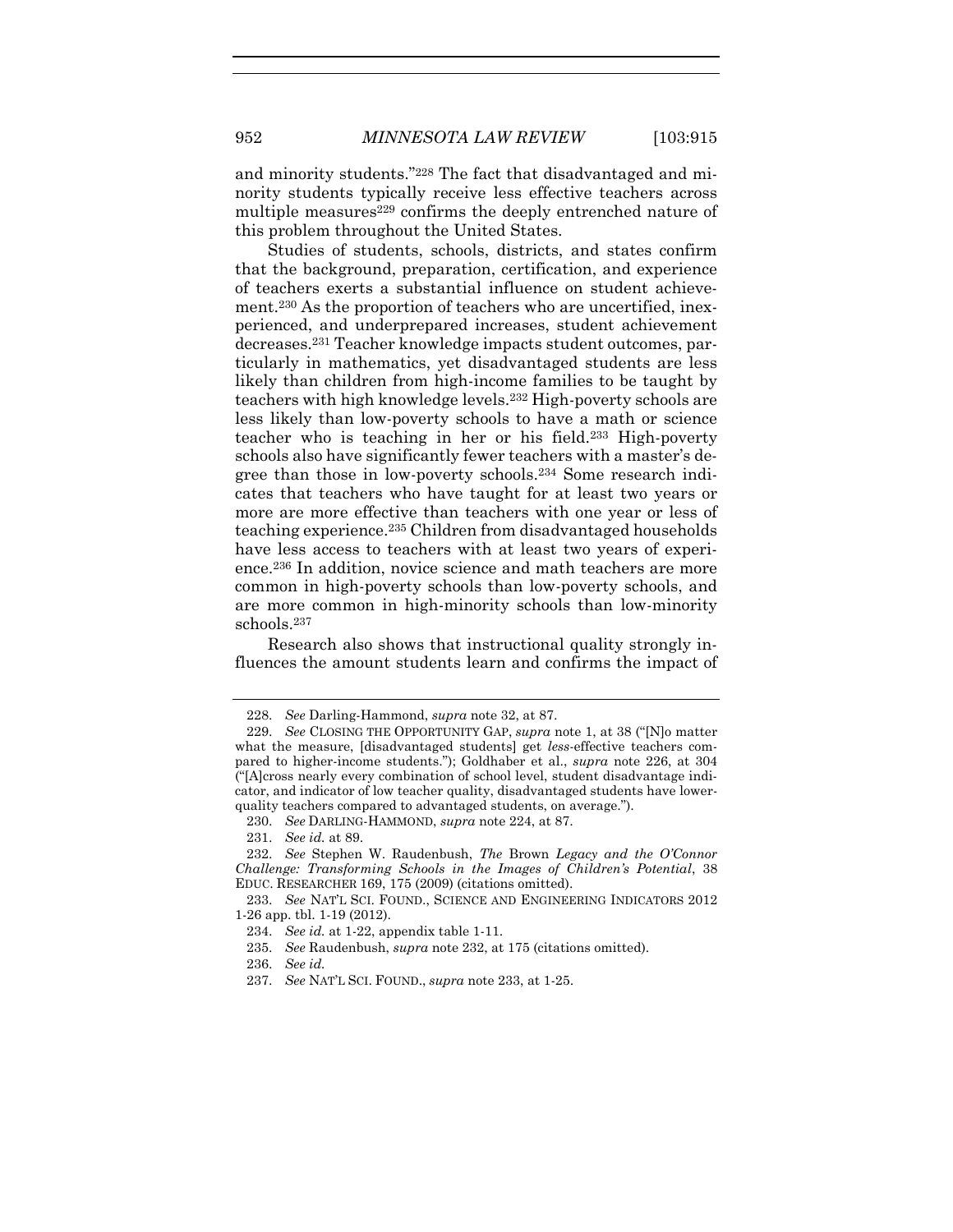such instructional factors as adequate instructional time, a robust curriculum, and aligning instruction to the abilities of students. Children of different races with similar abilities perform similarly when they receive the same quality of instruction. 238 Schools with high concentrations of low-income and minority students experience more teacher turnover than other schools<sup>239</sup> and "the constant staff churn consigns a large share of children in high-need schools to a parade of relatively ineffective teachers, leading to higher rates of remediation, grade retention, and dropping out."<sup>240</sup> When states invest resources in initiatives like smaller classes in high-poverty districts and competitive salaries, these states experience higher academic achievement for disadvantaged children and a smaller achievement gap between disadvantaged students and their more affluent peers. <sup>241</sup> In addition, some research has found that teacher qualifications can exert more influence on achievement than the race of a child or their parents' education.<sup>242</sup>

Given the influential nature of teachers on student learning, the equitable distribution of effective teachers works in synergy with the other building blocks of my model. For instance, equitably distributing effective teachers is dependent on fair funding that appropriately recognizes the additional challenges teachers face in struggling communities. Teachers also will be reluctant to teach and remain in resource-starved working environments. Families will not choose to send their children to schools with low-quality teachers, and thus, integration is dependent on teachers being equitably distributed.

<sup>238.</sup> *See* Darling-Hammond, *supra* not[e 32,](#page-7-0) at 90 (citation omitted); Roger D. Goddard & Wayne K. Hoy, *Collective Teacher Efficacy: Its Meaning, Measure, and Impact on Student Achievement*, 37 AM. EDUC. RES. J. 479, 479 (2000) (finding that "collective teacher efficacy was positively associated with differences between schools in student-level achievement in both reading and mathematics"); *see also* Lindsay Clare Matsumura et al., *Measuring Instructional Quality in Accountability Systems: Classroom Assignments and Student Achievement*, 8 EDUC. ASSESSMENT 207, 226–27 (2002) (finding that for secondary students "higher quality teachers' assignments were associated with higher quality student work" and that "the quality of teachers' assignments predicted students' scores on the reading and language portions of the Stanford 9, even after controlling for students' backgrounds and prior level of achievement").

<sup>239.</sup> *See* NAT'L SCI. FOUND., *supra* note [233,](#page-38-1) at 1-29.

<sup>240.</sup> *See* Darling-Hammond, *supra* note [32,](#page-7-0) at 89.

<sup>241.</sup> *See* BRUCE D. BAKER ET AL., MIND THE GAP: 20 YEARS OF PROGRESS AND RETRENCHMENT IN SCHOOL FUNDING AND ACHIEVEMENT GAPS, EDUCATIONAL TESTING SERVICE RESEARCH REPORT NO. RR-16-15 at 27–28 (2016).

<sup>242.</sup> *See* Darling-Hammond, *supra* note [32,](#page-7-0) at 87.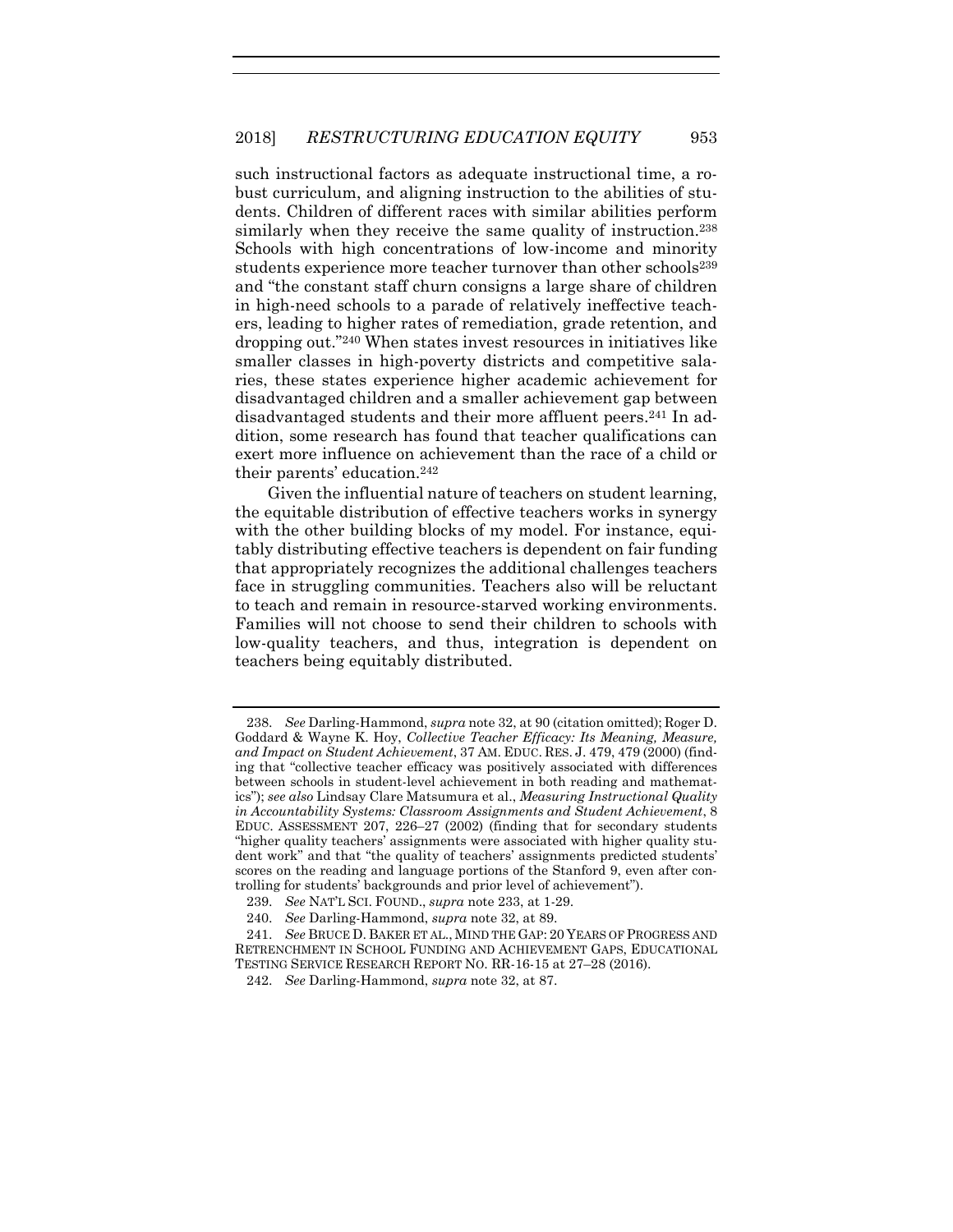### 2. Why ESSA Will Fail to Meet This Challenge

Despite its requirement that states must ensure that lowincome and minority students are not disproportionately taught by inexperienced, out-of-field, or ineffective teachers, 243 ESSA will not have a significant impact on the equitable distribution of effective teachers for several reasons. Research and data confirm that the quality and qualifications of teachers remain inequitably distributed in spite of the No Child Left Behind requirement that states ensure that inexperienced, out-of-field, or ineffective teachers do not disproportionately teach disadvantaged and minority students and that state plans identify how states will evaluate and report to the public progress on achieving this goal. <sup>244</sup> A DOE study of teacher quality found that although the overwhelming majority of teachers were highly qualified by 2006–07, teachers who were not highly qualified were more likely to teach in a high-poverty school than a low-poverty school (5% of teachers not highly qualified versus 1% respectively), and more likely to teach in a school with more than 75% minority students than a school with less than 25% minority students (4% of teachers not highly qualified versus 1% respectively). <sup>245</sup> Even among highly qualified teachers, high-poverty schools were significantly more likely to employ teachers with less than three years of experience (14% of teachers with less than three years of experience versus 8% respectively), and such teachers were more than twice as likely to teach in a school with more than 75% minority students than a school with less than 25% minority students (15% of teachers with less than three years of experience versus 7% respectively). <sup>246</sup> Highly qualified secondary teachers of English and math were less likely to possess a degree in the field if they taught in high-poverty schools than in low-poverty schools (40% versus 59%), while the percentages of such teachers in high- and low-minority schools was comparable. <sup>247</sup> ESSA retains and does not make improvements to

<span id="page-40-0"></span><sup>243.</sup> 20 U.S.C. § 6311(g)(1)(B) (2016).

<sup>244.</sup> *Id.*

<sup>245.</sup> *See* U.S. DEP'T OF EDUC., STATE AND LOCAL IMPLEMENTATION OF THE NO CHILD LEFT BEHIND ACT, VOLUME VIII—TEACHER QUALITY UNDER NCLB: FINAL REPORT 51 (2009), https://www2.ed.gov/rschstat/eval/teaching/nclb -final/report.pdf. This report generally defined a high-poverty school as a school with 75% or more students in poverty based on Census data and a low-poverty school as one in which less than 25% of students were living in poverty. *See id.* at app. A 149.

<sup>246.</sup> *See id.* at 53.

<sup>247.</sup> *See id.* at 53–54.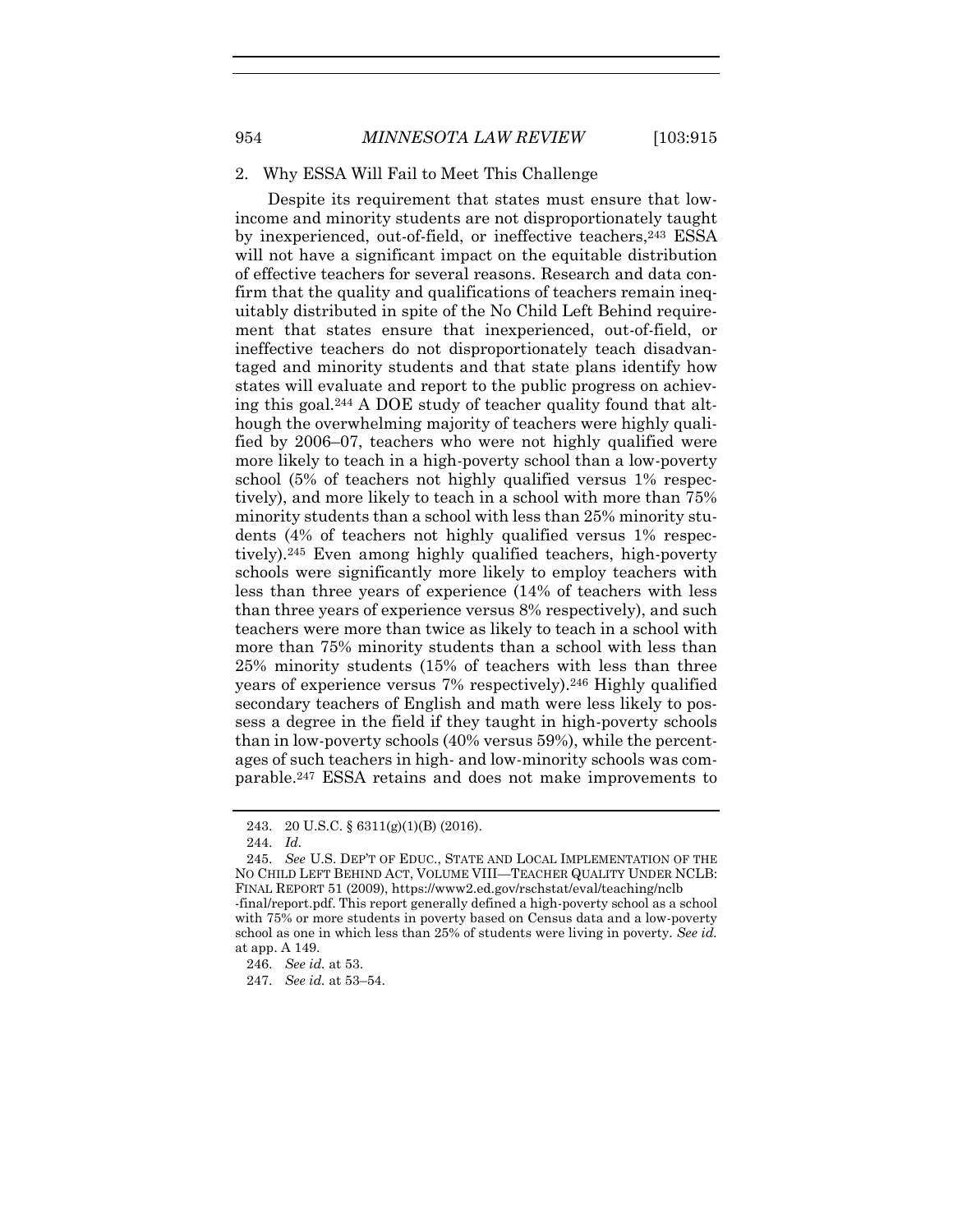the No Child Left Behind requirements on the distribution of teachers that have allowed these disparities to persist.

When the DOE possessed real power to hold states accountable for compliance under No Child Left Behind, it paid minimal attention to the requirement that disadvantaged and minority students should not be disproportionately taught by unqualified teachers.<sup>248</sup> Early implementation efforts did not require states to address this requirement and instead emphasized accountability and assessment requirements.<sup>249</sup> Despite the fact that it contradicted No Child Left Behind, DOE did not require states to report the percentage of highly qualified teachers in schools with low concentrations of poverty. This allowed states to mask differences in teacher quality between high- and low- poverty schools because these differences are typically larger than the difference between the state averages and high-poverty schools. 250

In addition, the ESSA requirement that poor and minority students must not disproportionately be taught by inexperienced, ineffective, and out-of-field teachers lacks an accountability provision to ensure enforcement.<sup>251</sup> Given the fact that DOE did not enforce this provision under No Child Left Behind and the many limits on the Secretary of Education's authority to enforce ESSA, the hands-off approach of ESSA is unlikely to spark significant state reform. In addition, ESSA notes that states are not required "to develop or implement a teacher, principal, or other school leader evaluation system."<sup>252</sup> This caveat suggests that states should rely on existing teacher evaluation systems to define an "ineffective" and "inexperienced" teacher despite the fact that these systems may not have been designed to assist in fostering the equitable distribution of effective and experienced teachers. States determine how an ineffective and inexperienced teacher is defined, <sup>253</sup> and thus, they have the flexibility to set a low bar for teacher effectiveness, just as they set low standards for a highly qualified teacher under No Child Left Behind.<sup>254</sup> Furthermore, the requirement to report the qualifications of

<sup>248.</sup> *See* GAIL L. SUNDERMAN & JIMMY KIM, TEACHER QUALITY: EQUALIZING EDUCATIONAL OPPORTUNITIES AND OUTCOMES 26 (2005).

<sup>249.</sup> *See id.*

<sup>250.</sup> *See id.*

<sup>251.</sup> Aldeman, *supra* not[e 5,](#page-3-0) at 92.

<sup>252.</sup> 20 U.S.C. § 6311(g)(1)(B) (2016).

<sup>253.</sup> *See* Jochim, *supra* not[e 132,](#page-22-0) at 131.

<sup>254.</sup> BENJAMIN MICHAEL SUPERFINE, THE COURTS AND STANDARDS-BASED EDUCATION REFORM 52 (2008).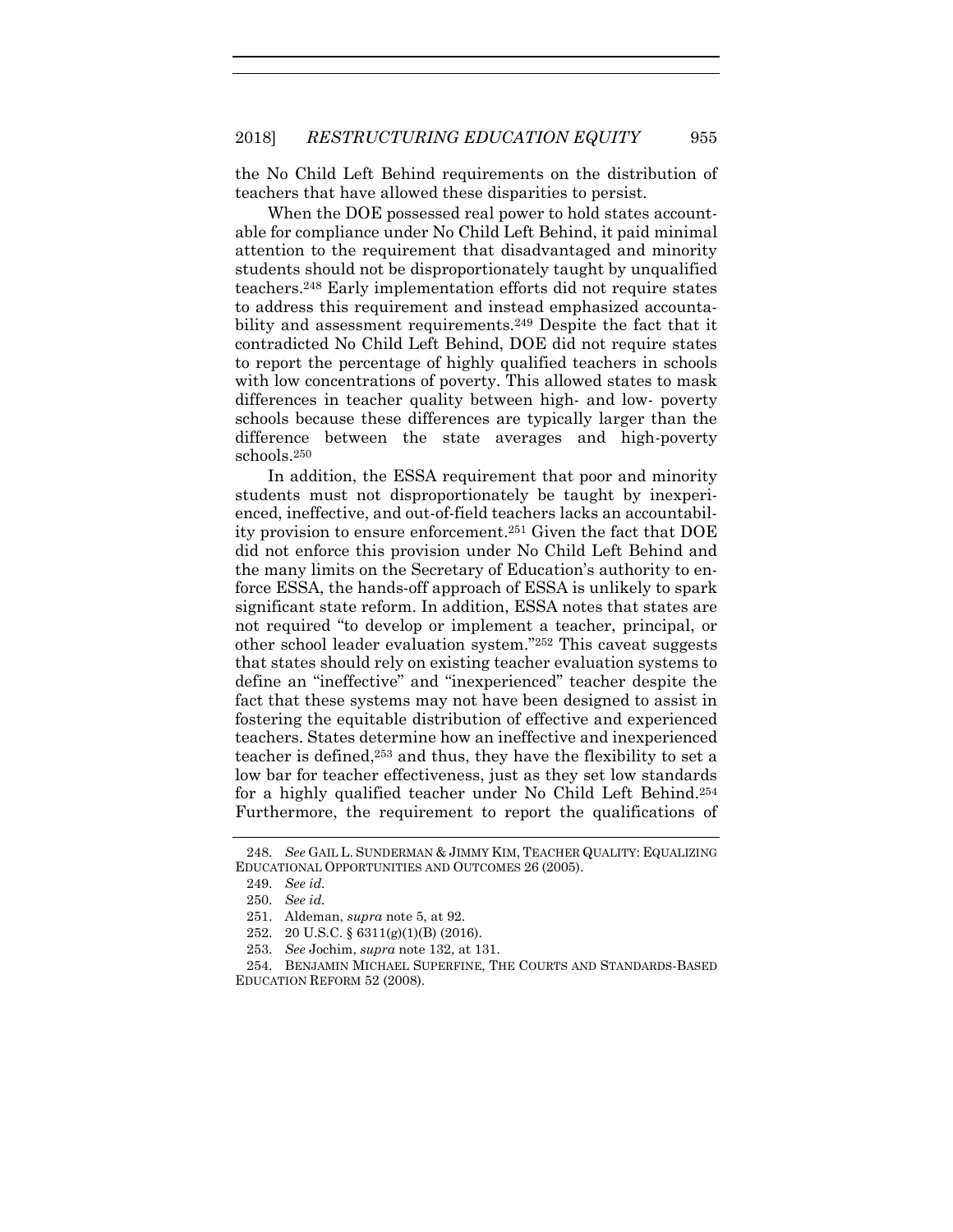teachers based on school poverty will only lead to impactful reforms to the extent that local constituents have the ability to hold districts accountable for redistributing teachers. Thus, like the requirement to publish per-pupil spending, the impact of this provision will be circumscribed by the limited influence of socioeconomically disadvantaged and minority local constituents.

ESSA also requires that teachers be state certified.<sup>255</sup> Since all states already have a certification system, this minimal requirement allows states to decide not to improve teacher quality at all. This approach retains some of the same flaws of No Child Left Behind's highly qualified teacher requirement because it similarly establishes a low standard to qualify as a teacher. No Child Left Behind required teachers to possess a bachelor's degree, state certification and subject matter knowledge. <sup>256</sup> The highly qualified teacher requirement did have some positive impacts. More content-focused professional development was provided to teachers in elementary schools with high concentrations of disadvantaged and minority students. <sup>257</sup> Principals reported an increase in firing or transferring teachers who were not highly qualified during No Child Left Behind implementation, with principals at high-poverty schools, high-minority schools, and schools selected for improvement reporting a greater likelihood of teacher firing or transfer.<sup>258</sup> Research also confirms that the percentage of teachers who were highly qualified increased in the years following No Child Left Behind.<sup>259</sup>

<span id="page-42-0"></span>However, No Child Left Behind's highly qualified teacher requirements did not significantly raise the bar for teacher quality beyond the same basic teacher qualification standards that had been around for decades.<sup>260</sup> Many state and district officials have confirmed that the No Child Left Behind highly qualified requirements had little to no impact on teacher effectiveness.<sup>261</sup>

258. *See id.* at xxvii–xxviii.

<sup>255.</sup> *See* 20 U.S.C. § 6311(h)(1)(C)(ix)(III) (2016); Black, *supra* note [3,](#page-2-1) at 1336.

<sup>256.</sup> 20 U.S.C. §§ 6319(a)(1), 7801(23)(A–C) (2012) (repealed 2015).

<sup>257.</sup> *See* U.S. DEP'T OF EDUC., *supra* note [245,](#page-40-0) at xxx.

<sup>259.</sup> A review of data by the Congressional Research Service (CRS) found that 84.5% of teachers possessed a bachelor's degree and state certification before No Child Left Behind was passed and that a steady increase in the number of highly qualified teachers was found with 96.7% of teachers meeting the requirement by 2009–10. *See* JEFFREY J. KUENZI, CONG. RESEARCH SERV., TEACHER QUALITY ISSUES IN THE ELEMENTARY AND SECONDARY EDUCATION ACT 10–11 (2012).

<sup>260.</sup> Rebell, *supra* not[e 216,](#page-35-1) at 69.

<sup>261.</sup> *See* JENNIFER MCMURRER, CTR. ON EDUC. POLICY, IMPLEMENTING THE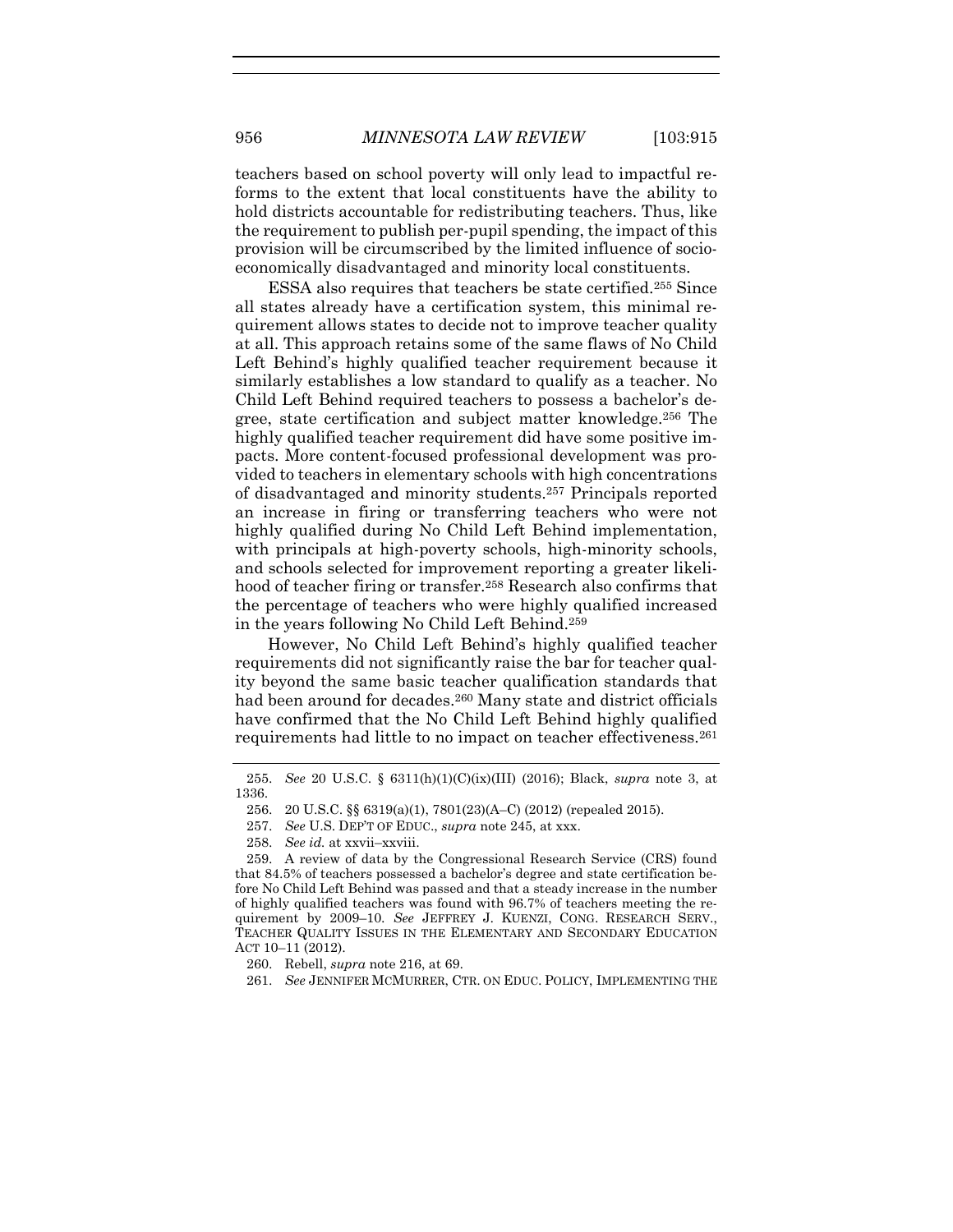Defining high quality with such a low bar does not address the many ways that students in high-poverty and high-minority schools are disadvantaged by disparities in teachers' experience, test scores, subject matter knowledge, out-of-field teaching and pedagogical training. <sup>262</sup> In fact, DOE itself acknowledged in a 2009 report on teacher quality under No Child Left Behind that "the designation of being highly qualified is not a guarantee that students will be taught by teachers with similar skills and knowledge, and the differences among teachers continued to disadvantage the students who were most in need."<sup>263</sup> Instead, inequities endured in the distribution of teacher qualifications, such as experience and course preparation, even when teachers satisfied the highly qualified teacher requirements.<sup>264</sup>

Furthermore, DOE did not enforce the highly qualified teacher provision, even when the Secretary had real authority to enforce the law against recalcitrant states, just as it did not enforce the requirement to not disproportionately burden disadvantaged and minority students with less qualified teachers.<sup>265</sup> Secretary of Education Margaret Spellings acknowledged in a July 2007 letter that the 2005–06 highly qualified teacher deadline passed without a single state meeting it.<sup>266</sup> She also provided greater flexibility beyond 2007 for state compliance.<sup>267</sup> Ultimately, "the existence of plans, improved data collection, and detectable progress toward meeting the highly qualified teacher goal, rather than accomplishing the goal itself, became the department's expectation." <sup>268</sup> Therefore, there is no reason to think

268. *See id.*

NO CHILD LEFT BEHIND TEACHER REQUIREMENTS 1 (2007) ("More than onethird (38%) of responding states and almost three-quarters (74%) of districts reported that these requirements have had minimal or no impact on the effectiveness of the teacher workforce. Only 8% of states and 6% of districts said that these requirements have improved teacher effectiveness to a great extent.").

<sup>262.</sup> *See* NAT'L SCI. FOUND., *supra* note [233,](#page-38-1) at 1-22–1-22; Darling-Hammond, *supra* note [32,](#page-7-0) at 87.

<sup>263.</sup> *See* U.S. DEP'T OF EDUC., *supra* not[e 245,](#page-40-0) at 59.

<sup>264.</sup> *See id.* at 53, 140; *see also* MANNA, *supra* note [151,](#page-26-0) at 102–05; Michael A. Rebell & Molly A. Hunter, *"Highly Qualified" Teachers: Pretense or Legal Requirement?*, 85 PHI DELTA KAPPAN 690, 691 (2004). The CRS data showed a smaller gap on the percentage of highly qualified teachers in high- and lowpoverty schools. *See* KUENZI, *supra* not[e 259,](#page-42-0) at 10.

<sup>265.</sup> *See* MANNA*, supra* note [151,](#page-26-0) at 58.

<sup>266.</sup> *See id.*

<sup>267.</sup> *See id.*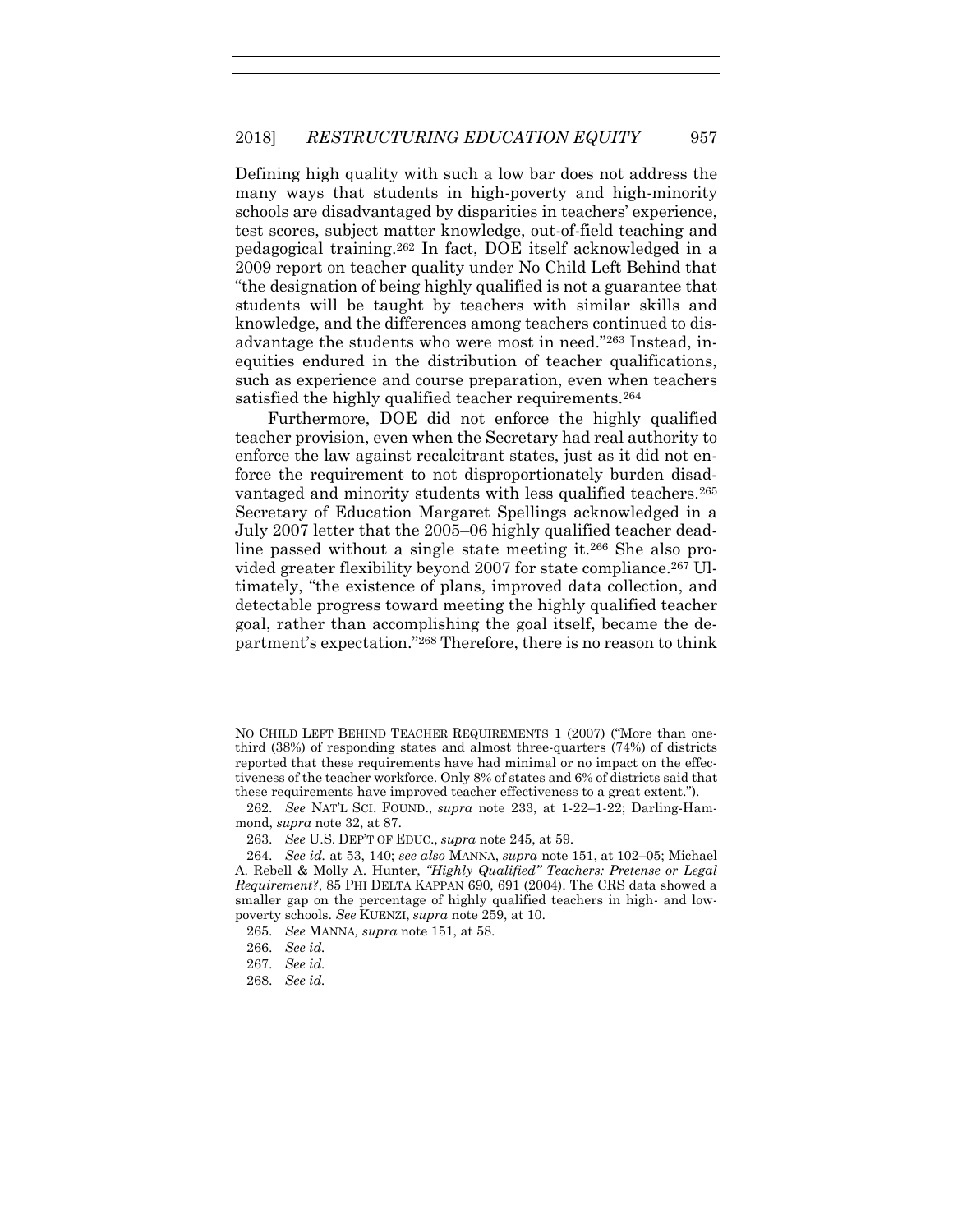that ESSA's limited provisions to improve the quality and distribution of teachers will bring about meaningful change in teacher quality.

An early analysis of the implementation of ESSA's requirements on teacher quality indicates that states are not planning to implement these requirements in ways that will drive equity. The National Council on Teacher Quality's review of the ESSA plans for fifty states and the District of Columbia found that states have mostly evaded their obligation to adopt strong accountability plans for ensuring that students of color and lowincome students receive equitable opportunities to be educated by strong teachers.<sup>269</sup> Thirty-five states do not publicly report data that assesses whether low-income and minority students are disproportionately taught by ineffective, out-of-field, or inexperienced teachers. <sup>270</sup> To eliminate teacher equity gaps, states need to provide clear and purposeful timelines and goals for ending equity gaps. However, only seven states provide this information.<sup>271</sup> This review indicates that additional federal efforts are needed beyond ESSA for states to make firm commitments to teacher equity.

#### C. HIGH QUALITY PREK-12 OPPORTUNITIES TO LEARN

The opportunity to learn encompasses a broad array of educational experiences, including exposure to a rigorous curriculum, the instructional materials needed to deliver the curriculum, facilities that support student engagement, and strong extracurricular offerings.<sup>272</sup> The opportunity to learn also includes the supports students need to reach their full potential, such as effective guidance counselors and tutors. <sup>273</sup> To understand why providing high-quality preK-12 opportunities to learn is critical for closing the opportunity gap, it is essential to recognize that standards measuring the opportunity to learn were a key component of the standards and accountability movement. <sup>274</sup> Opportunity to learn standards were introduced with content standards to ensure that students receive equal access

<sup>269.</sup> Ross, *supra* note [157.](#page-26-1)

<sup>270.</sup> ELIZABETH ROSS ET AL., NAT'L COUNCIL ON TEACHER QUALITY, 2017 STATE TEACHER POLICY YEARBOOK: NATIONAL SUMMARY 4 (2017).

<sup>271.</sup> *See* Ross, *supra* note [157.](#page-26-1)

<sup>272.</sup> *See* CLOSING THE OPPORTUNITY GAP, *supra* not[e 1,](#page-2-0) at 39–42.

<sup>273.</sup> *See id.* 

<sup>274.</sup> *See* Barone & DeBray, *supra* note [6,](#page-3-1) at 73–74. For further analysis of how opportunity to learn standards could be developed and prove politically feasible, see Robinson, *supra* note [50,](#page-11-0) at 988–97.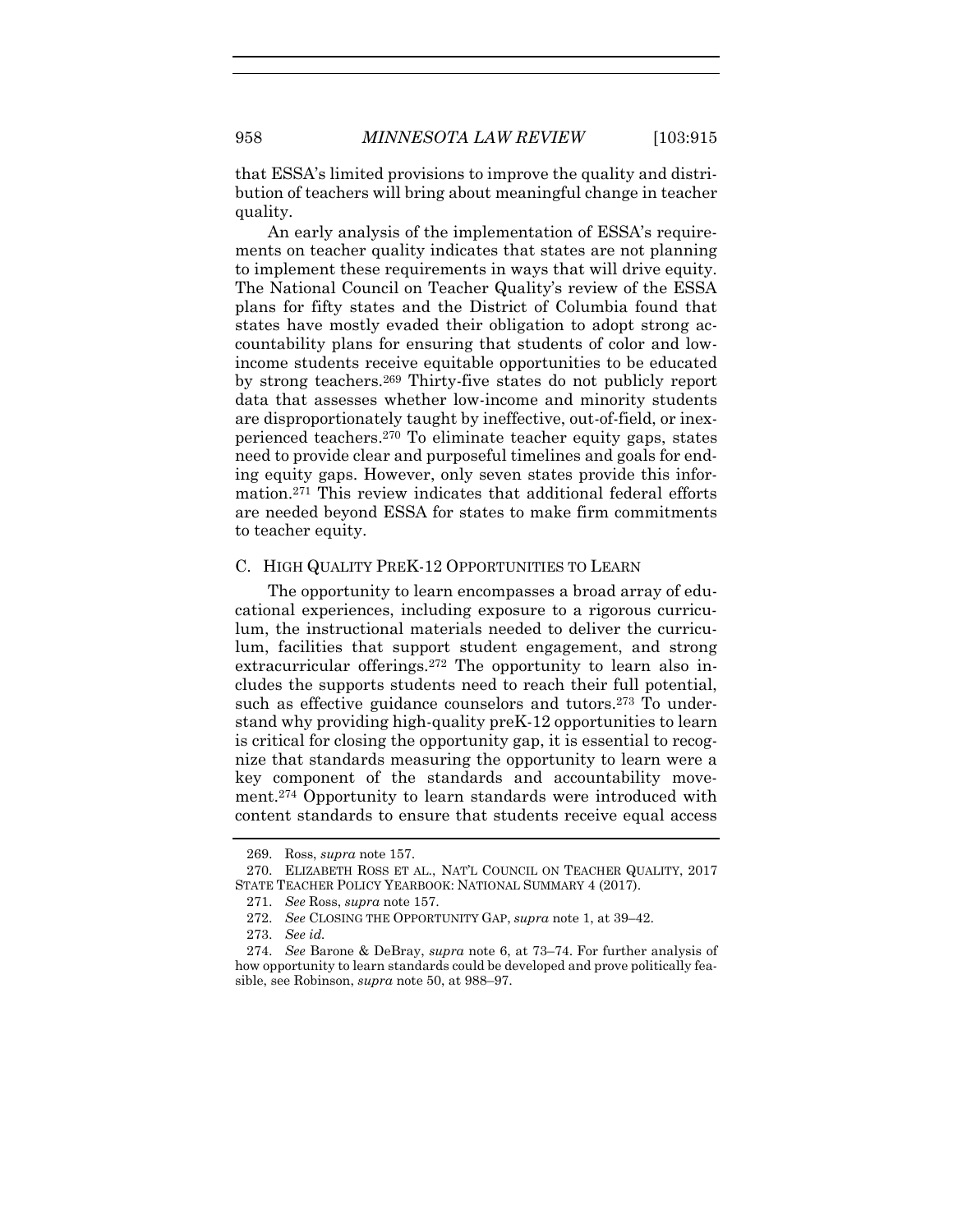to the resources that they need to successfully learn the content of challenging academic standards.<sup>275</sup> However, the avenues for states to adopt opportunity to learn standards included in Goals 2000<sup>276</sup> and the Improving America's Schools Act of 1994<sup>277</sup> were repealed once a Republican majority took control of Congress.<sup>278</sup>

Under both Goals 2000 and the Improving America's Schools Act, state opportunity to learn standards were voluntary and "states had little appetite to tackle inequitable resource issues."<sup>279</sup> State resistance to addressing inequities in the opportunity to learn remains as strong now as it was then.<sup>280</sup> Even with the growing abundance of data that reveals inequities in the distribution of school resources, states rarely address these inequities in a comprehensive fashion.<sup>281</sup> Yet, oftentimes what you measure is what matters, <sup>282</sup> so the rationale behind measuring opportunity to learn remains sound.

Today, many minority and disadvantaged students receive opportunities to learn that are significantly inferior in quality to the opportunities that are provided to their peers.<sup>283</sup> This occurs in substantial part due to the widespread nature of inequitable funding practices discussed in Part II.A. This Section highlights some of the important opportunity gaps. It then analyzes why ESSA is not structured to ensure equitable access to high-quality opportunities to learn.

<sup>275.</sup> *See* DARLING-HAMMOND, *supra* note [224,](#page-36-0) at 73–74.

<sup>276.</sup> *See* Goals 2000: Educate America Act § 212, 213(c)–(d) (1994). Goals 2000 allowed states to develop their own opportunity to learn standards and it created the National Education Standards and Improvement Council to write voluntary opportunity to learn standards for states. *Id.*

<sup>277.</sup> *See* Improving America's Schools Act of 1994, Pub. L. No. 103-382, § 1111(b)(8), 108 Stat. 3518, 3523 (codified as amended in scattered sections of 20 U.S.C.). The Improving America's Schools Act required states to explain how they would assist schools and districts in developing the capacity to enable students to achieve high standards, which could include opportunity to learn standards. *Id.*

<sup>278.</sup> *See* Robinson, *supra* not[e 50,](#page-11-0) at 992–93 (summarizing the federal legislation that included opportunity to learn standards).

<sup>279.</sup> *See* Brown, *supra* not[e 23,](#page-5-0) at 159.

<sup>280.</sup> *See id.*

<sup>281.</sup> *See id.* at 165.

<sup>282.</sup> *See* Welner & Carter, *supra* not[e 33,](#page-8-0) at 2–4 (explaining that the emphasis on measuring and remedying achievement gaps has overlooked the need to close educational opportunity gaps).

<sup>283.</sup> *See* U.S. COMM'N ON CIVIL RIGHTS, *supra* not[e 27,](#page-6-0) at 5, 9.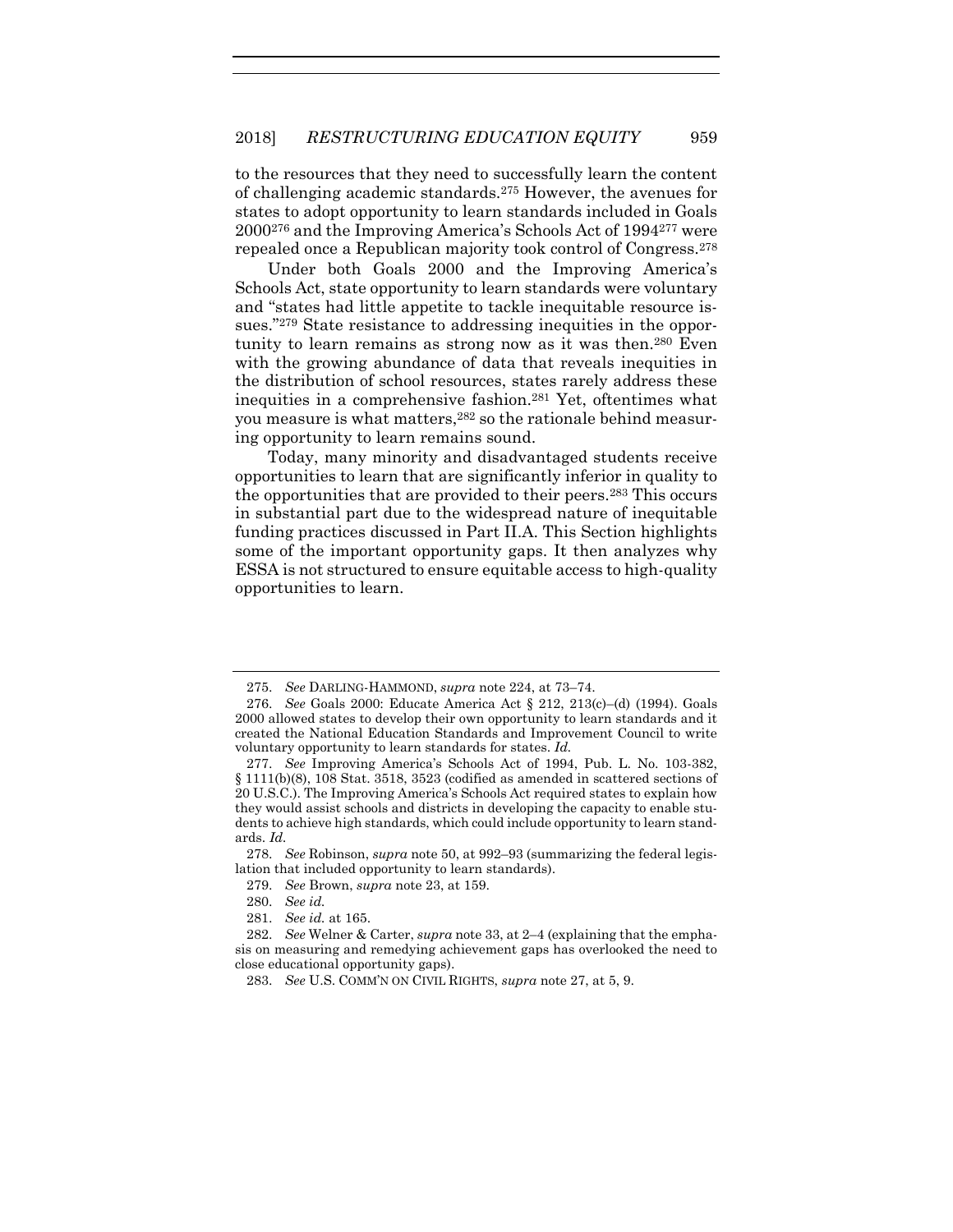1. The Challenge of Disparities in PreK-12 Opportunities to Learn and Why It Matters

The opportunity gap begins very early in the lives of children in the United States.<sup>284</sup> For instance, a collaborative study of the opportunity gap by leading scholars led by Robert D. Putnam noted such profound differences as:

Rich kids enter kindergarten over a full year ahead of bottom-third kids, having had almost 1400 more hours of developmental time with their parents (think *Good Night Moon* or paddy cake time), having experienced more personalized daycare or the presence of stay-at-home moms, having received \$5,700 more of annual parental expenditures on categories like musical instruments or books or summer camp or trips to Paris, and having heard 30 million more words than their poorer counterparts.<sup>285</sup>

Most developed countries invest more in children under five than the United States.<sup>286</sup> Despite compelling evidence of the benefits of high-quality early childhood education, in the great majority of states within the United States, disadvantaged and minority children are significantly less likely to attend early childhood education programs than their peers.<sup>287</sup>

Disparities in educational opportunity among children from different socioeconomic backgrounds and racial groups continue throughout their elementary and secondary education. Public schools are exacerbating the challenges that disadvantaged and minority students bring to classrooms by giving them less of the essential tools that are needed to succeed. <sup>288</sup> For instance, schools serving higher concentrations of poor and minority students (except Asian students) have less access to advanced and gifted course offerings and college preparatory curricula than schools serving mostly white and middle class students.<sup>289</sup> Students in poor schools often lack access to foreign language

<sup>284.</sup> *See* CLOSING THE OPPORTUNITY GAP, *supra* note [1,](#page-2-0) at 24.

<sup>285.</sup> *See id.* at 4.

<sup>286.</sup> *See id.* at 24–25.

<sup>287.</sup> *See* BAKER ET AL., *supra* not[e 32,](#page-7-0) at 23; U.S. DEP'T OF EDUC., A MATTER OF EQUITY: PRESCHOOL IN AMERICA 5 (2015), https://www2.ed.gov/documents/ early-learning/matter-equity-preschool-america.pdf. For benefits of high-quality care, *see* Meredith J. Harbach, *Childcare Market Failure*, 2015 UTAH L. REV. 659, 679–84 (2015); Meredith J. Harbach, *Nudging Parents*, 19 J. GENDER RACE & JUST. 73, 78–81 (2016).

<sup>288.</sup> EQUITY & EXCELLENCE COMM'N, *supra* not[e 38,](#page-9-0) at 14.

<sup>289.</sup> U.S. DEP'T OF EDUC., NAT'L CTR. FOR EDUC. STAT., HIGHER EDUCATION: GAPS IN ACCESS AND PERSISTENCE STUDY 45 (2012), https://nces.ed.gov/ pubs2012/2012046.pdf; CHRISTINA THEOKAS & REID SAARIS, FINDING AMER-ICA'S MISSING AP AND IB STUDENTS 3–4 (2013), [https://edtrust.org/wp-content/](https://edtrust.org/wp-content/uploads/2013/10/Missing_Students.pdf)

[uploads/2013/10/Missing\\_Students.pdf](https://edtrust.org/wp-content/uploads/2013/10/Missing_Students.pdf) ("Low-income students (15 percent)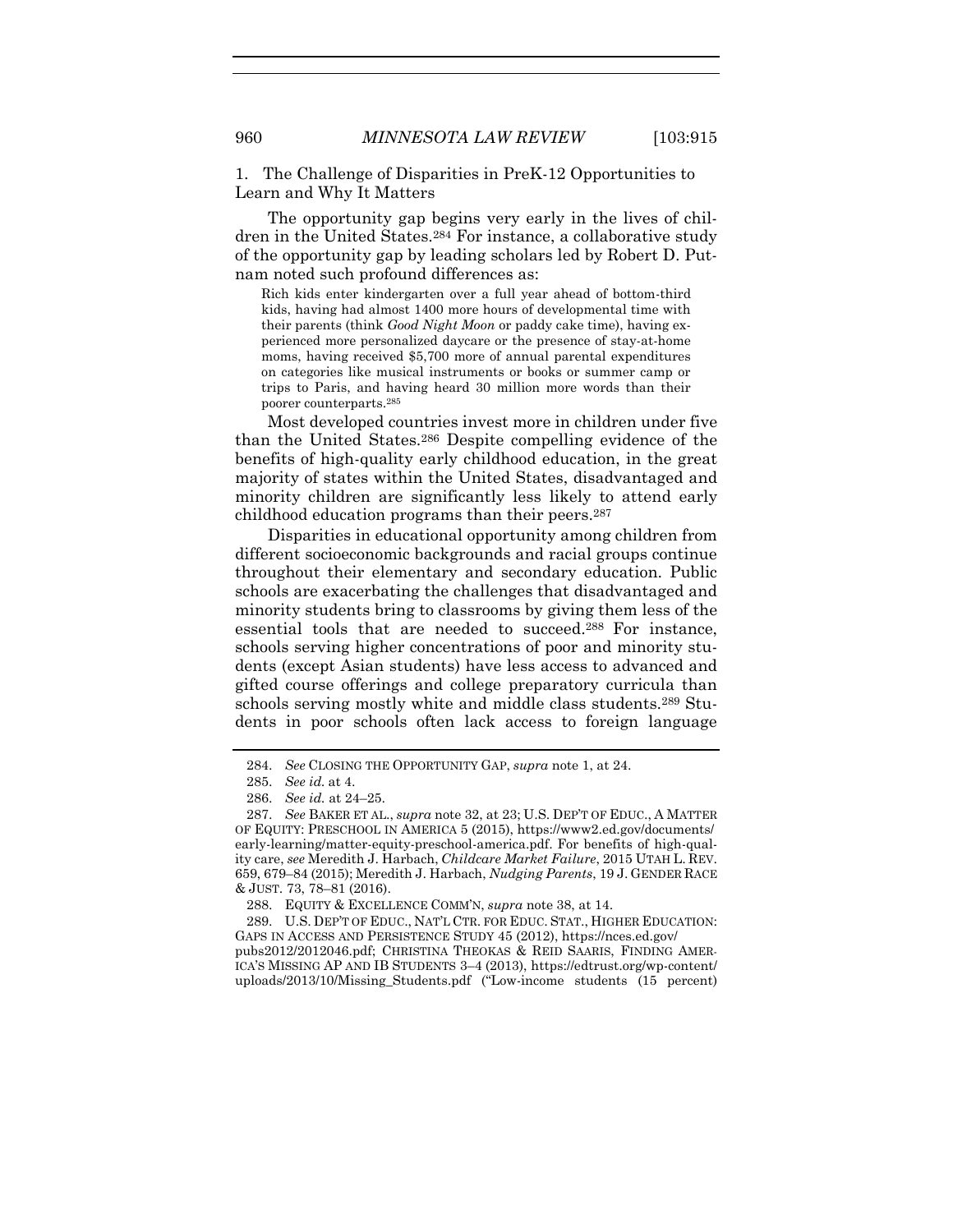courses in high school, while wealthier schools oftentimes offer these courses in elementary school. <sup>290</sup> A study of opportunities to learn across all fifty states found that approximately one-third or more of low-income and most minority students attend lowperforming, poorly-resourced schools while 15% of white students and 21% of Asian American students attend such schools.<sup>291</sup> This rate of attendance at substandard schools is too high for all subgroups, but particularly egregious for poor and most minority communities.

Many low-income and minority students are educated in schools with instructional materials, technology, and essential facilities that are of lower quality than those of their peers.<sup>292</sup> More minority and low-income children attend school in buildings of substandard physical quality than their white and more affluent peers.<sup>293</sup> Research also confirms that students in substandard facilities perform below their peers who attend school in more functional and newer buildings.<sup>294</sup> Children from lowincome backgrounds also participate in fewer extracurricular activities.<sup>295</sup> Small disadvantages in educational opportunity that are repeated on an annual basis can compound and become influential gaps by the time children complete school.<sup>296</sup>

<span id="page-47-0"></span>Disparities in learning opportunities that occur throughout childhood influence lifelong outcomes. Cognitive, social, and emotional skill deficits of young children are harbingers of adult gaps in educational achievement and success in the labor market.<sup>297</sup> Early disadvantages also make it more difficult to close achievement gaps as the child matures.<sup>298</sup> Therefore, childhood,

were almost twice as likely as other students (8 percent) to attend a school without the full complement of [Advanced Placement] courses. Similarly, American-Indian (18 percent) and black (15 percent) students were far more likely than white (9 percent) students to have more limited course options.").

<sup>290.</sup> *See* Darling-Hammond, *supra* note [32,](#page-7-0) at 90.

<sup>291.</sup> SCHOTT FOUND. FOR PUB. EDUC., LOST OPPORTUNITY: A 50 STATE RE-PORT ON THE OPPORTUNITY TO LEARN IN AMERICA: NATIONAL SUMMARY RE-PORT 8 (2009).

<sup>292.</sup> U.S. COMM'N ON CIVIL RIGHTS, *supra* not[e 27,](#page-6-0) at 4–5.

<sup>293.</sup> COUNCIL OF THE GREAT CITY SCH., REVERSING THE CYCLE OF DETERI-ORATION IN THE NATION'S PUBLIC SCHOOL BUILDINGS 5 (2014).

<sup>294.</sup> *See id.*; Sapna Cheryan et al., *Designing Classrooms to Maximize Student Achievement,* 1 POL'Y INSIGHTS FROM BEHAV. & BRAIN SCI. 4, 6 (2014).

<sup>295.</sup> *See* PUTNAM, *supra* not[e 222,](#page-36-1) at 176.

<sup>296.</sup> *See* CLOSING THE OPPORTUNITY GAP, *supra* not[e 1,](#page-2-0) at 37.

<sup>297.</sup> *See id.* at 26.

<sup>298.</sup> *See id.* at 25.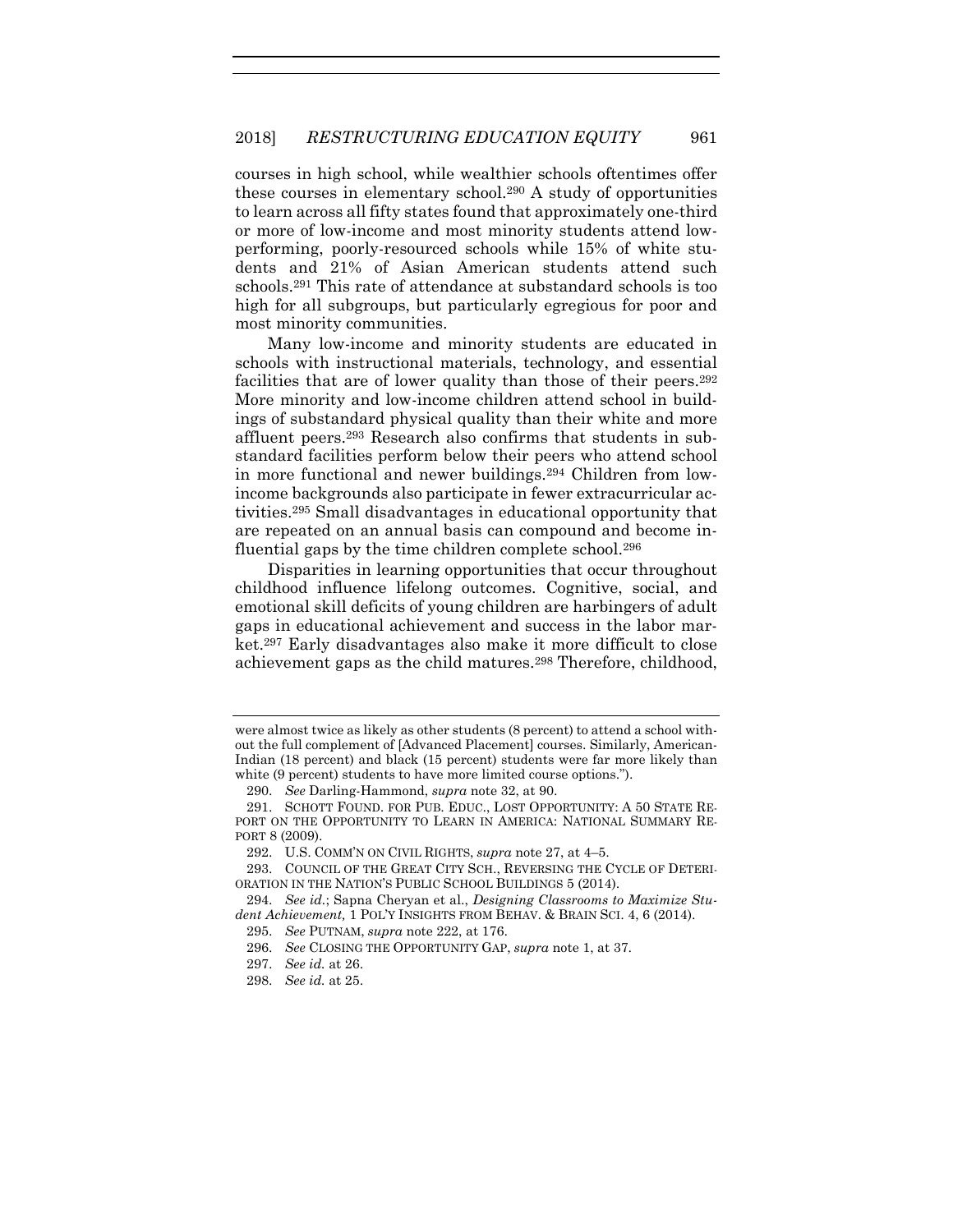particularly early childhood, is an essential time to prevent educational inequalities. 299

The good news is that early investments in children matter a great deal because the brain development of children as well as an array of skills, such as language, social-emotional, cognitive, and behavioral skills, are quite responsive in young children.<sup>300</sup> New research is finding that investments at the earliest ages—infants and toddlers—can help to prevent disparities in achievement outcomes.<sup>301</sup> Research confirms that early childhood is the most promising time to invest in children, with some studies finding that early investments sometimes not only resulted in substantial impacts but also "paid for themselves several times over."<sup>302</sup> High-quality early childhood education can help disadvantaged and minority children enter school more ready to acquire the knowledge and skills provided in their schools. <sup>303</sup> High-quality early education also can improve high

303. *See* FARAH Z. AHMAD & KATIE HAMM, CTR. FOR AM. PROGRESS, THE SCHOOL-READINESS GAP AND PRESCHOOL BENEFITS FOR CHILDREN OF COLOR 1 (2013) (noting the school readiness benefits of high-quality preschool for children of color); CLOSING THE OPPORTUNITY GAP, *supra* note [1,](#page-2-0) at 28 (noting the benefits of high-quality early childhood education, particularly for disadvantaged students); DIONNE DOBBINS ET AL., ROBERT WOOD JOHNSON FOUND., UN-EQUAL ACCESS: BARRIERS TO EARLY CHILDHOOD EDUCATION FOR BOYS OF COLOR 6 (2016) (noting that high-quality early education reaps educational and societal benefits for low-income children of color); U.S. DEP'T OF HEALTH & HU-MAN SERV., ADMIN. FOR CHILDREN & FAMILIES, HEAD START IMPACT STUDY FI-NAL REPORT xxxvi (2010) (finding that African American children who participated in Head Start beginning at age four reported improved relationships with teachers, less inattentiveness, and fewer difficulties with peer interactions and structured learning by the end of kindergarten); Heckman, *supra* note [302,](#page-48-0) at 310 fig.17 (finding higher graduation rates, fewer arrests, higher earnings and less participation in welfare for adults who participated in the Perry Preschool Program).

<span id="page-48-0"></span><sup>299.</sup> *See id.* at 26.

<sup>300.</sup> *See id.* at 24.

<sup>301.</sup> *See id.* at 30.

<sup>302.</sup> *Id.* at 28; *see also* COMM. FOR ECON. DEV., THE ECONOMIC PROMISE OF INVESTING IN HIGH-QUALITY PRESCHOOL: USING EARLY EDUCATION TO IM-PROVE ECONOMIC GROWTH AND THE FISCAL SUSTAINABILITY OF STATES AND THE NATION 25 (2006) (noting research that finds that every dollar invested in preschool programs for disadvantaged students yields between \$2 and \$16 in benefits); James J. Heckman, *Schools, Skills, and Synapses*, 46 ECON. INQUIRY 289, 314 (2008) (noting that social policy should be directed to investment in a child's early years and that late interventions are not as effective or efficient).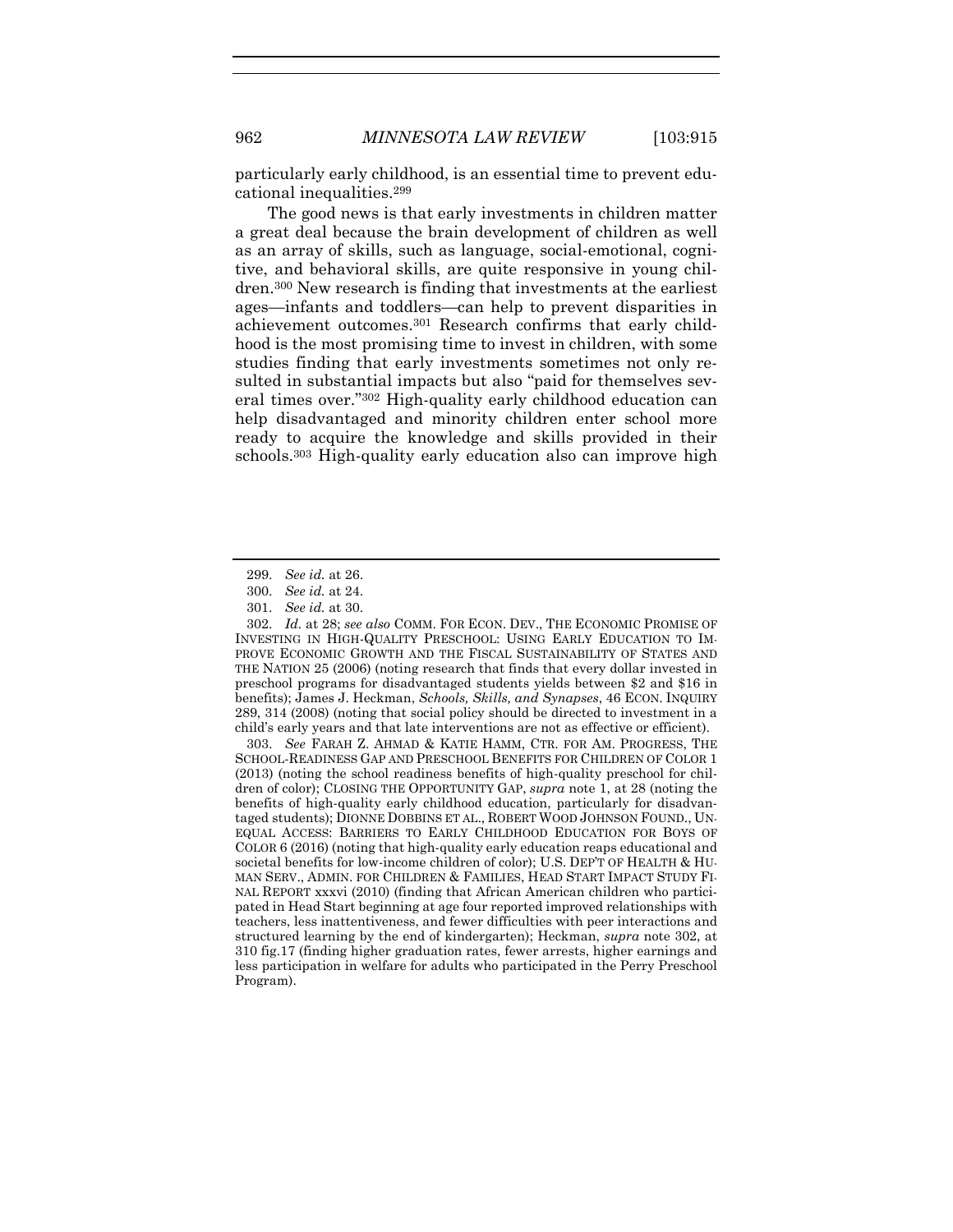school graduation rates, lower incarceration rates, improve outcomes in the labor market, and enhance health even when test score gains dissipate over time. 304

Research also establishes that high-quality opportunities to learn in elementary and secondary school can improve student outcomes and help to reduce achievement gaps between disadvantaged students and their peers as well as between minority students and their peers. For instance, studies find that the achievement of both minority and economically disadvantaged students improves in small classes even though these children are more likely to be in large classes.<sup>305</sup> In addition, research confirms that disadvantaged and minority students benefit academically from such inputs as expanded learning opportunities, including after-school and summer programs, and adequate structural facilities that provide sufficient lighting, air quality, and heating. <sup>306</sup> A study of achievement of minority children in high-quality charter schools found that "providing high-quality schools to children who live in low-quality environments can significantly increase their achievement."<sup>307</sup> In contrast, the study found that improving the social environment in which the children were raised did *not* result in a significant increase in achievement, and thus, it concluded that "it may not take a village to increase the achievement of the poorest minority students, just a high-quality school."<sup>308</sup>

Disadvantaged and minority students benefit from access to a robust and engaging curriculum that includes an early emphasis on math and literacy, incorporates higher order thinking, and

<sup>304.</sup> *See* CLOSING THE OPPORTUNITY GAP, *supra* not[e 1,](#page-2-0) at 28; Heckman, *supra* note [302](#page-48-0) (presenting evidence of long-term gains).

<sup>305.</sup> *See* WILLIAM J. MATHIS, RESEARCH-BASED OPTIONS FOR EDUCATION POLICYMAKING: THE EFFECTIVENESS OF CLASS SIZE REDUCTION 1; *see also* Kenneth Leithwood & Doris Jantzi*, A Review of Empirical Evidence About School Size Effects: A Policy Perspective*, 79 REV. EDUC. RES. 464, 470, 484 (2009) (showing that socially and economically disadvantaged students benefit from small schools).

<sup>306.</sup> *See* HOWARD T. EVERSON & ROGER E. MILLSAP, COLL. BD., EVERYONE GAINS: EXTRACURRICULAR ACTIVITIES IN HIGH SCHOOL AND HIGHER SAT SCORES 1 (2005); MARGO GARDNER ET AL., CAMPAIGN FOR EDUC. EQUITY, EQ-UITY MATTERS: RES. REV. NO. 4: CAN AFTER-SCHOOL PROGRAMS HELP LEVEL THE ACADEMIC PLAYING FIELD FOR DISADVANTAGED YOUTH? 5 (2009); Cheryan et al., *supra* note [294,](#page-47-0) at 9; Michael A. Rebell & Jessica R. Wolff, *Educational Opportunity Is Achievable and Affordable*, 93 PHI DELTA KAPPAN 62–63 (2012).

<sup>307.</sup> Vilsa E. Curto et al., *It May Not Take a Village: Increasing Achievement Among the Poor*, *in* WHITHER OPPORTUNITY?, *supra* note [35,](#page-8-1) at 483, 486. 308. *Id.* at 486.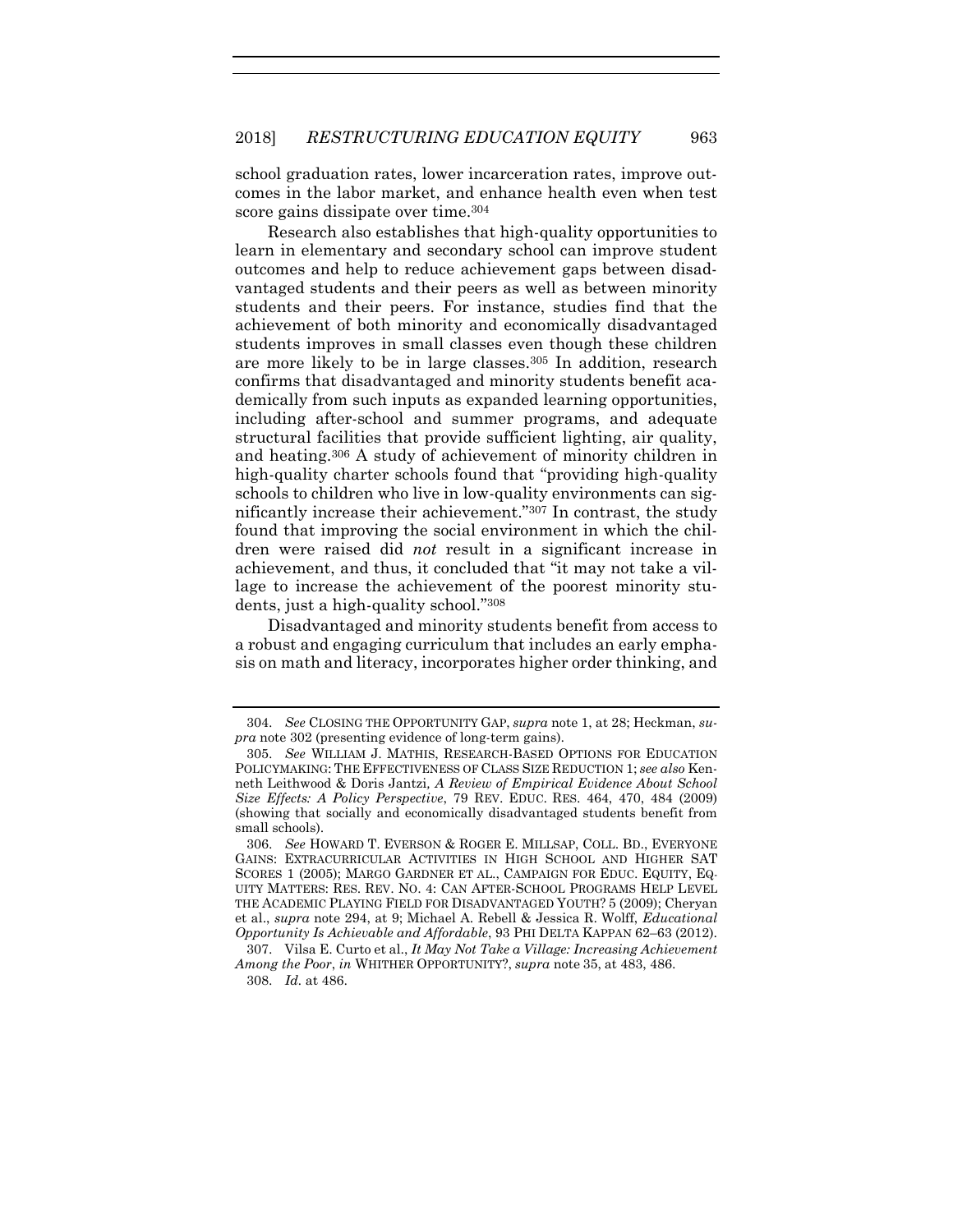embraces subjects like art, music, science and social studies.<sup>309</sup> Extracurricular activities are essential because, even after controlling for the socioeconomic background of the child's family, these activities are associated with beneficial outcomes, such as a "higher grade-point averages, lower dropout rates, lower truancy, better work habits, higher educational aspirations, lower delinquency rates, greater self-esteem, more psychological resilience, less risky behavior, more civic engagement (like voting and volunteering), and higher future wages and occupational attainment."<sup>310</sup> High-quality learning opportunities benefit all students, but they are particularly important for disadvantaged students because they help to mitigate the adverse effects of poverty.

# 2. Why ESSA Will Fail to Meet This Challenge

ESSA will not provide sufficient incentives for most states to close opportunity gaps for several reasons. ESSA requires districts with schools in the bottom 5% of the state to "identif[y] resource inequities" that are "to be addressed through implementation of [the] comprehensive support and improvement plan."<sup>311</sup> This provision is unlikely to guide districts to reduce opportunity gaps. ESSA does not specify which resource inequities should or must be studied, thereby allowing districts to come up with a relatively short list of resources to reduce their compliance burden. Although the provision notes that districts *may* consider school level budgeting,<sup>312</sup> even this basic metric is not required in the identification of resource inequities. This provision will also overlook the larger inequalities between districts within a state.<sup>313</sup>

<sup>309.</sup> *See* CLOSING THE OPPORTUNITY GAP, *supra* not[e 1,](#page-2-0) at 39; Darling-Hammond, *supra* note [32,](#page-7-0) at 89–91.

<sup>310.</sup> PUTNAM, *supra* note [222,](#page-36-1) at 174–75 (citations omitted); *see also* DEBO-RAH LOWE VANDELL ET AL., OUTCOMES LINKED TO HIGH-QUALITY AFTER-SCHOOL PROGRAMS: LONGITUDINAL FINDINGS FROM THE STUDY OF PROMISING AFTERSCHOOL PROGRAMS (2007)[, https://files.eric.ed.gov/fulltext/ED499113.pdf](https://files.eric.ed.gov/fulltext/ED499113.pdf) ("A new study by researchers at the University of California, Irvine, the University of Wisconsin-Madison and Policy Studies Associates, Inc. finds that regular participation in high-quality afterschool programs is linked to significant gains in standardized test scores and work habits as well as reductions in behavior problems among disadvantaged students.").

<sup>311.</sup> 20 U.S.C. § 6311(d)(1)(B)(iv) (2016).

<sup>312.</sup> *Id.*

<sup>313.</sup> Black, *supra* note [3,](#page-2-1) at 1352–53 (noting that districts may even expand funding inequalities and deficits).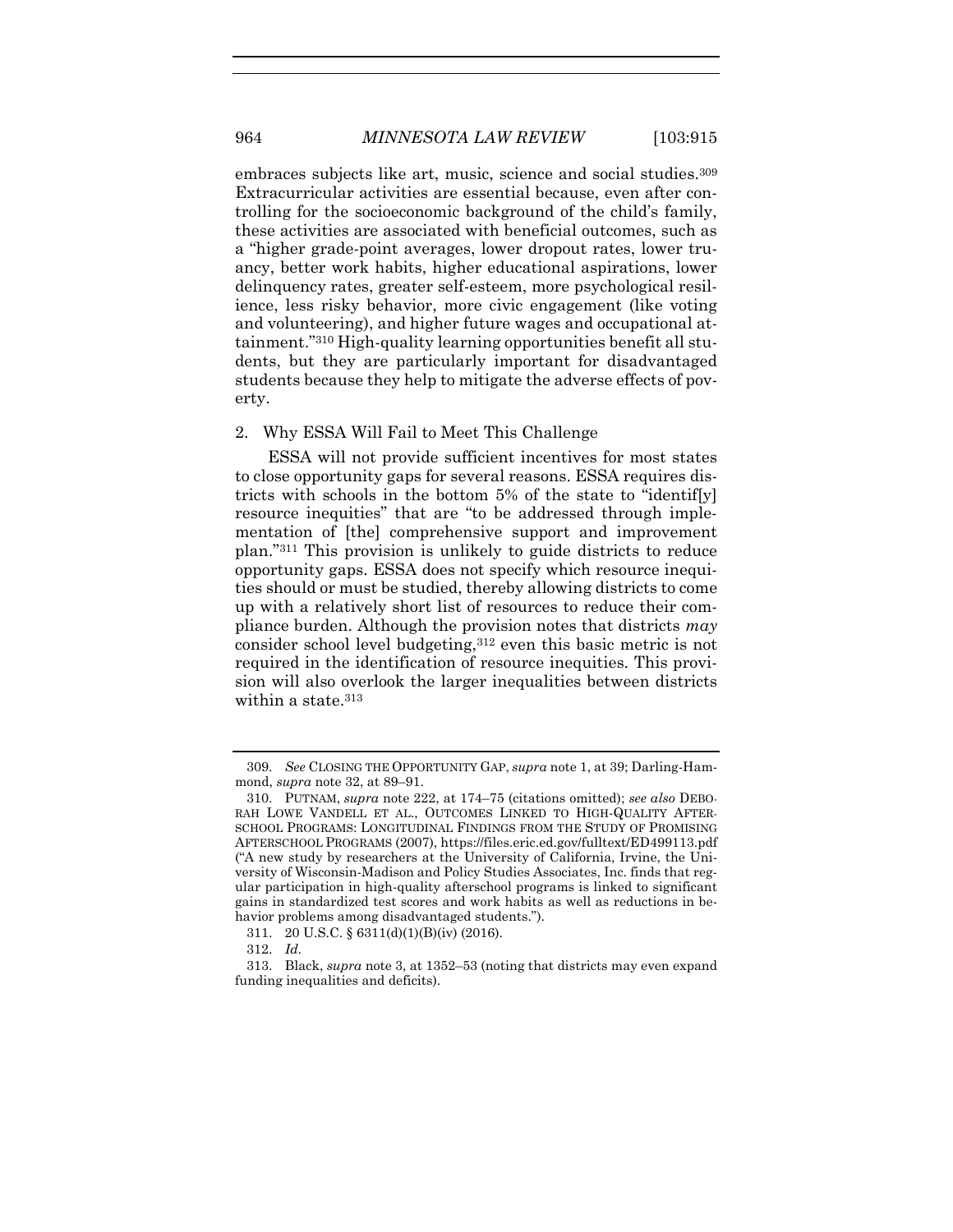In addition, the provision is ambiguous about what "address" means. Anything from tinkering at the margins of inequities to eradicating them could fall within the definition of "address" because the provision does not specify that inequities must be addressed in a meaningful and comprehensive manner. Given that districts can claim compliance with minimal interventions, this provision is unlikely to yield significant reductions in longstanding opportunity gaps. Most importantly, this provision will prove ineffective because the district that created and tolerated the inequities is charged with addressing them. This approach resembles the nation's approach to school desegregation that left the remedy to those who created the harmful practice.<sup>314</sup> That approach proved unsuccessful then<sup>315</sup> and it is unlikely to work now.

ESSA also continues the central flaw in the standards and accountability movement: it does not hold states, districts, and schools accountable for providing unequal access to the highquality learning opportunities that would help to reduce achievement gaps. <sup>316</sup> The educational opportunity gap between disadvantaged students and their more affluent peers fuels most of the achievement gap.<sup>317</sup> Yet, it is the achievement gap that receives the lion's share of attention from ESSA with the limited ineffectual exception noted above and the requirement regarding the equitable distribution of teachers critiqued in Part II.B.2.

Furthermore, ESSA's continued heavy emphasis on using testing results to identify low-performing schools may help to perpetuate inferior learning opportunities for students in disadvantaged and minority schools. Being identified as a school in the bottom 5% of schools in a district or state is likely to have the same impact that the label "in need of improvement" had on

<sup>314.</sup> *See* Kimberly Jenkins Robinson, *Resurrecting the Promise of* Brown*: Understanding and Remedying How the Supreme Court Reconstitutionalized Segregated Schools*, 88 N.C. L. REV. 787, 798 (2010) (noting that *Brown II* "placed those most invested in forestalling desegregation in charge of implementation").

<sup>315.</sup> *See id.* at 800–04 (noting that southern districts adopted measures that resulted in little to no desegregation).

<sup>316.</sup> *See* Black, *supra* note [3,](#page-2-1) at 1351–53; Welner & Carter, *supra* note [33,](#page-8-0) at 4 (noting that the increase in high standards "never took the next crucial step: holding policy makers accountable for ensuring the conditions and resources necessary to create and maintain a system of excellence that offers universal opportunity").

<sup>317.</sup> Kevin G. Welner & Prudence L. Carter, *Building Opportunities to Achieve*, *in* CLOSING THE OPPORTUNITY GAP: WHAT AMERICA MUST DO, *supra* not[e 32,](#page-7-0) at 217–19.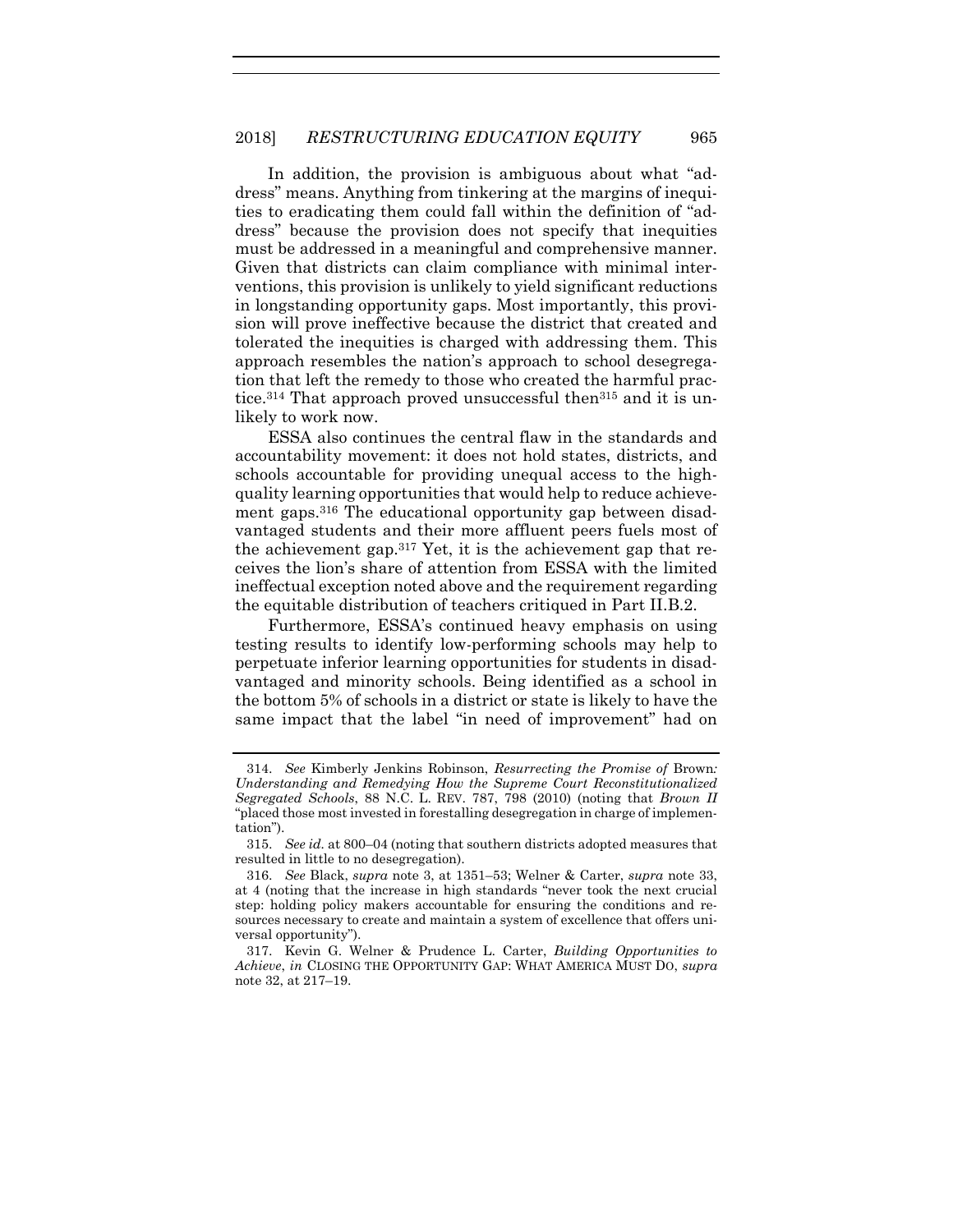schools under No Child Left Behind. Such schools were labeled as failures and this label sometimes caused an array of negative interventions, such as teaching to the test and repetitive practice tests that rely on memorization rather than a deep understanding of course material.<sup>318</sup> Given that many high-poverty and high-minority schools will be the schools that are identified, this approach can deprive these students of a much-needed rich curriculum that embraces higher order thinking and a range of academic subjects beyond math and reading, including art and music. <sup>319</sup> In addition, the continued heavy emphasis on test results can cause schools to devalue the importance of other activities that improve outcomes for children, such as extracurricular activities that can increase graduation rates and help students learn teamwork, interpersonal communication, and grit.<sup>320</sup> ESSA's ineffectual approaches to funding and the equitable distribution of teachers also will permit states and districts to maintain the funding and teacher distribution practices that exacerbate opportunity gaps. For these reasons, ESSA will not effectively guide states in closing longstanding opportunity gaps.

## D. ECONOMIC AND RACIAL INTEGRATION

<span id="page-52-0"></span>Substantial racial and economic isolation of students are well-documented causes of the opportunity gap.<sup>321</sup> Both concentrated poverty and racial isolation are growing within the public schools in the United States.<sup>322</sup> The challenges of economic segregation are often compounded by racial segregation.<sup>323</sup> This Section summarizes the research on the challenges that increasing socioeconomic and racial segregation cause and their impact on student achievement. This Section then shows how ESSA missed a critical opportunity to encourage states and districts to promote integration.

<sup>318.</sup> *See* Linda Darling-Hammond, *Evaluating No Child Left Behind: The Problems and Promises of Bush's Education Policy*, NATION (May 2, 2007), [https://thenation.com/article/evaluating-no-child-left-behind/;](https://www.thenation.com/article/evaluating-no-child-left-behind) Peter Schrag, *High Stakes Are for Tomatoes*, ATLANTIC (Aug. 2000), [http://theatlantic.com/](http://www.theatlantic.com/magazine/archive/2000/08/high-stakes-are-for-tomatoes/378306) [magazine/archive/2000/08/high-stakes-are-for-tomatoes/378306.](http://www.theatlantic.com/magazine/archive/2000/08/high-stakes-are-for-tomatoes/378306)

<sup>319.</sup> *See* CLOSING THE OPPORTUNITY GAP, *supra* not[e 1,](#page-2-0) at 39.

<sup>320.</sup> *See id.* at 40.

<sup>321.</sup> *See* U.S. COMM'N ON CIVIL RIGHTS, *supra* note [27,](#page-6-0) at 5; CLOSING THE OPPORTUNITY GAP, *supra* not[e 1](#page-2-0), at 38 ("American segregation is a problem because it leads to and reinforces inequalities in school quality and resources.").

<sup>322.</sup> EQUITY & EXCELLENCE COMM'N, *supra* note [38,](#page-9-0) at 18; GARY ORFIELD ET AL., UCLA CIVIL RIGHTS PROJECT, BROWN AT 62: SCHOOL SEGREGATION BY RACE, POVERTY AND STATE 1 (2016).

<sup>323.</sup> *See* U.S. COMM'N ON CIVIL RIGHTS, *supra* note [27,](#page-6-0) at 13.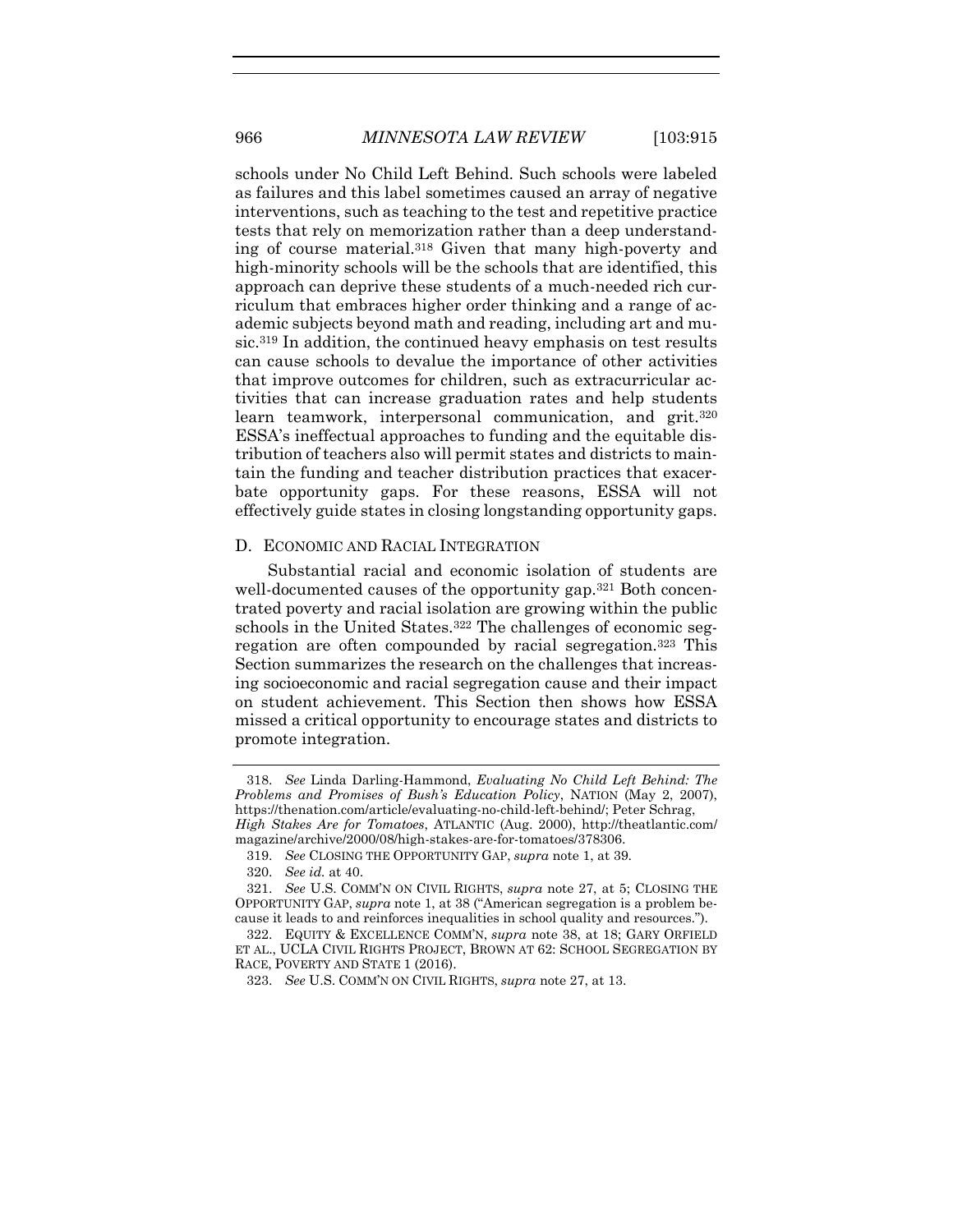1. The Challenge of Economic and Racial Segregation and Why It Matters

Socioeconomic and racial segregation in schools are on the rise in the United States. The percentage of public schools that are both poor and predominantly African American or Hispanic is increasing. These schools share a host of disadvantages, including fewer science, math, and college preparatory courses. 324 As the U.S. Commission on Civil Rights confirmed in its 2018 report: "[R]acial, ethnic, and economic segregation remain a reality all across the U.S."<sup>325</sup>

These conditions exist today due in part to increasing poverty rates and the failure of law and policy to address increasing racial and socioeconomic segregation. In 2015, one in five of the approximately 73.6 million children under the age of eighteen living in the United States lived in poverty, with children zero to five experiencing the highest likelihood of living in poverty.<sup>326</sup> Schools reflect this high poverty rate and are experiencing increasing poverty levels. While the average low-income public school enrollment in 1993 was approximately 25%, by 2013 it had risen to just over 50%.<sup>327</sup> The average student from a lowincome background attended a school that was just over 50% students from low-income backgrounds in 1993, and by 2013 she or he attended a school that was composed of approximately 67% students from low-income backgrounds.<sup>328</sup> The concentration of poverty in schools has increased for all races, with African American students experiencing the greatest increase (31%) while whites and Latinos also saw a dramatic increase (22%) over this time period.<sup>329</sup> By 2013, the average African American and Latino student attended a school that was about 68% low-income students, while whites and Asians attended a school that was 40% low-income students. 330

Concentrated poverty has an independent adverse impact on student outcomes beyond the socioeconomic background of

<sup>324.</sup> *See* GEN. ACCOUNTING OFFICE, BETTER USE OF INFORMATION COULD HELP AGENCIES IDENTIFY DISPARITIES AND ADDRESS RACIAL DISCRIMINATION (2016).

<sup>325.</sup> U.S. COMM'N ON CIVIL RIGHTS, *supra* not[e 27,](#page-6-0) at 5.

<sup>326.</sup> *See* FED. INTERAGENCY FORUM ON CHILD & FAMILY STATISTICS, AMER-ICA'S CHILDREN: KEY NATIONAL INDICATORS OF WELL-BEING 2017 viii, 14, 116 tbl.ECON1.A (2017).

<sup>327.</sup> *See* ORFIELD ET AL., *supra* note [322,](#page-52-0) at 7 fig.3.

<sup>328.</sup> *See id.* 

<sup>329.</sup> *See id.*

<sup>330.</sup> *See id.*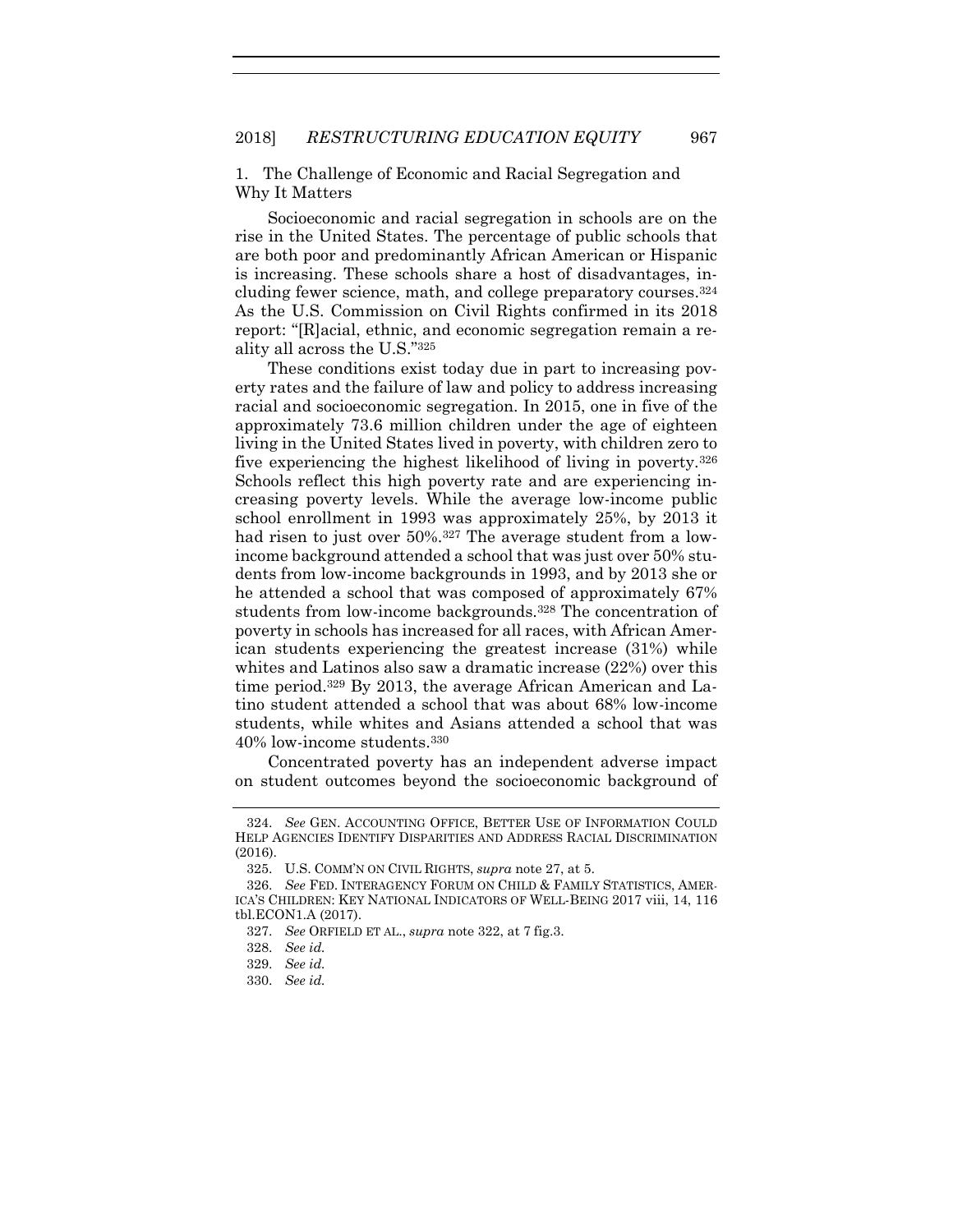the student.<sup>331</sup> Concentrated poverty brings with it a host of educational challenges because it correlates with factors that increase the cost of successfully educating children, including lower educational outcomes, racial isolation, homelessness, and increased student mobility.<sup>332</sup> In addition, schools of concentrated poverty often have less qualified and experienced teachers, fewer educational resources, a narrower curriculum taught at a less rigorous level, and additional safety and health problems.<sup>333</sup> Economic segregation also hinders teaching and learning because "remediation becomes the norm, and teachers have little time to challenge the exceptional students who can overcome the personal, family, and community hardships that typically interfere with learning."<sup>334</sup> Economic segregation also reinforces school resource and quality inequalities.<sup>335</sup>

<span id="page-54-0"></span>Racial segregation also has returned to many schools in the United States. For instance, the percentage of African American students in majority white schools peaked at 43.5% in 1988, but by 2011, it had returned to 23.2%, which is almost the exact same level that it was in 1968 when the Supreme Court announced that racially segregated schools had to convert to "just schools."<sup>336</sup> Between 1988 and 2013, white students decreased in their racial isolation while the percentage of schools that are 90% to 100% minority more than tripled from 5.7% to 18.4%.<sup>337</sup> For the 2013–14 school year, in seventeen states, more than onethird of African American students attended schools that were 90% to 100% minority, with the highest rate for such attendance at 65.8% in New York. <sup>338</sup> For the same school year, in nine states more than one-third of Latino students attended schools that

<sup>331.</sup> Darling-Hammond, *supra* note [32,](#page-7-0) at 82.

<sup>332.</sup> *See* BAKER ET AL., *supra* not[e 32,](#page-7-0) at 3; CLOSING THE OPPORTUNITY GAP, *supra* note [1,](#page-2-0) at 38; Rothstein, *supra* not[e 169,](#page-28-0) at 61–69 (noting the educational challenges associated with concentrated poverty).

<sup>333.</sup> Darling-Hammond, *supra* note [32,](#page-7-0) at 83.

<sup>334.</sup> Rothstein, *supra* note [169,](#page-28-0) at 64.

<sup>335.</sup> *See* CLOSING THE OPPORTUNITY Gap, *supra* note [1,](#page-2-0) at 38.

<sup>336.</sup> Green v. Cty. Sch. Bd. of New Kent Cty., 391 U.S. 430, 442 (1968); GARY ORFIELD ET AL., UCLA CIVIL RIGHTS PROJECT, BROWN AT 60: GREAT PROGRESS, A LONG RETREAT, AND AN UNCERTAIN FUTURE 2, 10 (2014).

<sup>337.</sup> ORFIELD ET AL., *supra* not[e 322,](#page-52-0) at 3.

<sup>338.</sup> *Id.* at 4–5 (listing the 17 states and the rate of African American attendance in schools that are 90% to 100% minority as follows: New York (65.8%), Illinois (59.6%), Maryland (53.7%), New Jersey (49.2%), Michigan (48.7%), California (47.9%), Wisconsin (45.3%), Pennsylvania (45.3%), Mississippi (45.2), Tennessee (44.3%), Texas (43.3%), Georgia (43.1%), Alabama (42.1%), Missouri (41.4%), Ohio (37.8%), Florida (34.4%), and Louisiana (33.2%)).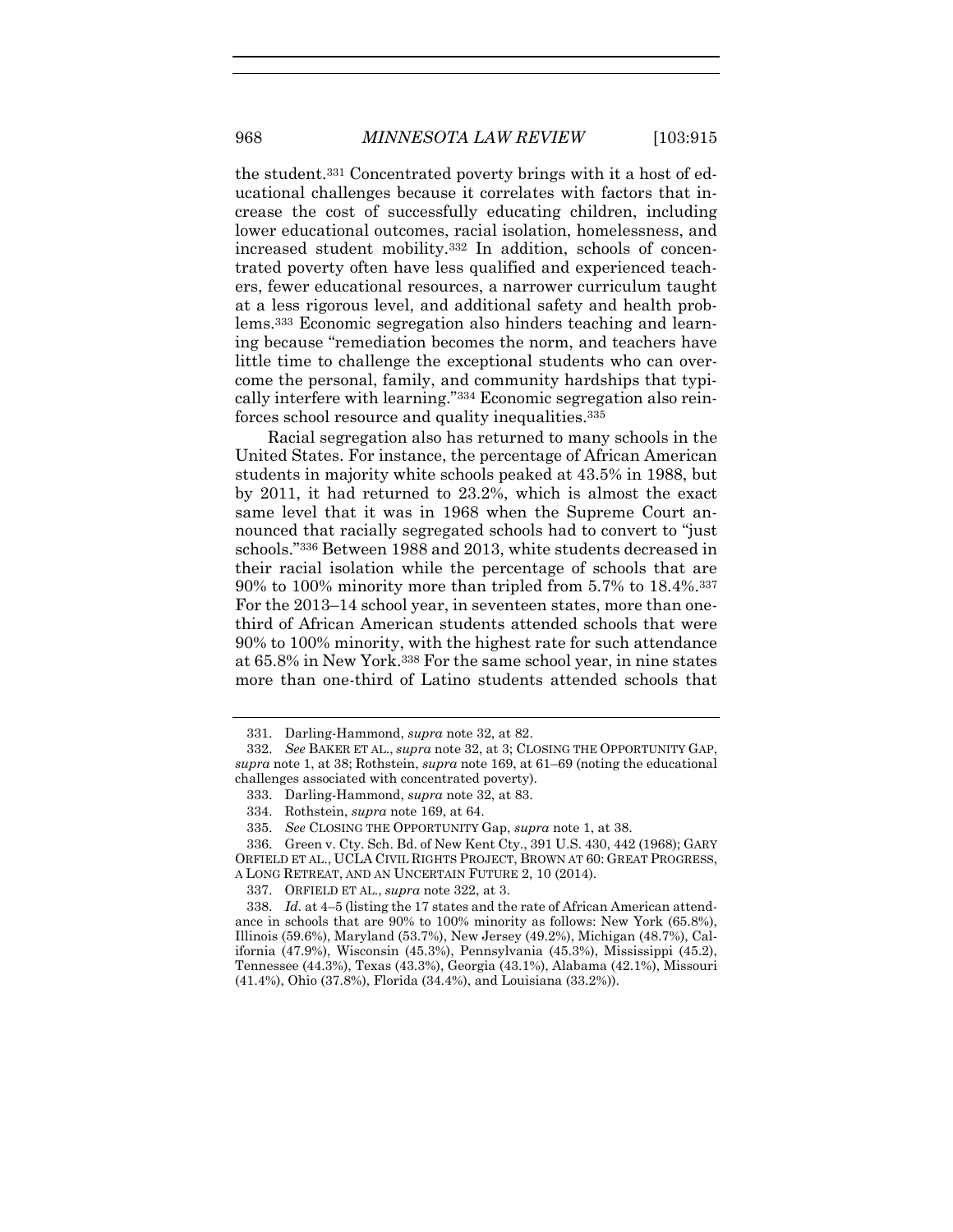were 90% to 100% minority with the highest rate for such attendance at 56.8% in New York. 339

In addition, just under two-thirds of all public school students in the United States attend schools where at least half of their classmates share their race or ethnicity.<sup>340</sup> Whites experience the highest rates of attending school with half of the students of the same race.<sup>341</sup> In 2014, whites attended schools in which more than half of the students were white at the rate of 81%, although this has decreased since 1995 when the rate for whites was 90.5%.<sup>342</sup> Further, 44.1% of black public elementary and secondary school students attended schools where at least half of their classmates also were black, and this rate also has declined since 1995 when it was 51.4%.<sup>343</sup> For Hispanic students, 56.7% attended schools in which more than half of their classmates also were Hispanic.<sup>344</sup> This percentage has risen slightly since 1995 when it was 52.6%.<sup>345</sup>

<span id="page-55-0"></span>Racial segregation by race and class often occurs simultaneously with many African American and Hispanic students attending predominately poor schools while middle class students predominate in the schools attended by many of their white and Asian peers.<sup>346</sup> Racial segregation brings with it a host of harmful effects, including providing inferior educational opportunities and producing substandard educational outcomes, as I have

<sup>339.</sup> *Id.* at 6 (listing the nine states and the rate of Latino attendance in schools that are 90% to 100% minority as follows: New York (56.8%), California (56.5%), Texas (53.7%), Rhode Island (49.5%), Illinois (44.9%), New Jersey (42.5%), Maryland (40.4%), Arizona (40.3%), and New Mexico (34.7%)).

<sup>340.</sup> ABIGAIL GEIGER, MANY MINORITY STUDENTS GO TO SCHOOLS WHERE AT LEAST HALF OF THEIR PEERS ARE THEIR RACE OR ETHNICITY, PEW RES. CTR. (Oct. 25, 2017), http://pewresearch.org/fact-tank/2017/10/25/many-minority -students-go-to-schools-where-at-least-half-of-their-peers-are-their-race-or -ethnicity/ft-17-10-24-raceeducation-nearlytwothirds.

<sup>341.</sup> *Id.*

<sup>342.</sup> *Id.*

<sup>343.</sup> *Id.*

<sup>344.</sup> *Id.*

<sup>345.</sup> *Id.*

<sup>346.</sup> ROSLYN ARLIN MICKELSON, NAT'L COAL. ON SCH. DIVERSITY, SCHOOL INTEGRATION AND K-12 OUTCOMES: AN UPDATED QUICK SYNTHESIS OF THE SO-CIAL SCIENCE EVIDENCE 1, 1 (2016); ORFIELD ET AL., *supra* not[e 336,](#page-54-0) at 2 (noting White and Asian students typically attend middle class schools).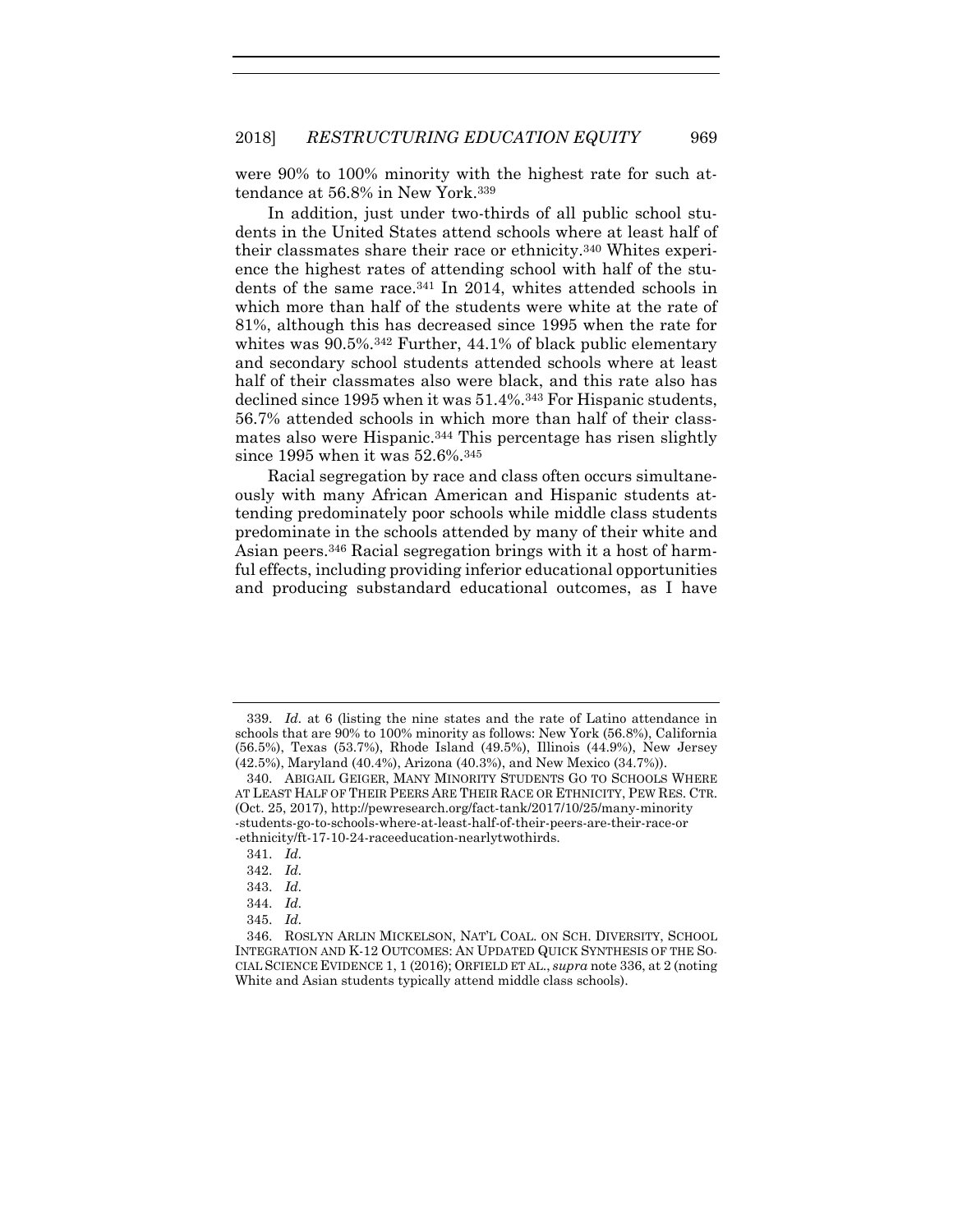summarized in past scholarship<sup>347</sup> and as other research confirms.<sup>348</sup>

<span id="page-56-0"></span>The good news is that increasing socioeconomic integration and racial integration reaps important benefits for students. Research establishes that increasing socioeconomic integration to create predominantly middle class schools can improve the academic achievement of disadvantaged students without reducing the achievement of their middle-income peers as long as the school remains majority middle class.<sup>349</sup> When students from low-income schools attend a middle class school, they can gain several benefits. First, middle class peers are more academically engaged and are less likely to be a behavioral challenge for teachers.<sup>350</sup> Middle class peers can help to socialize and prepare other students for the environments that they will experience in college.<sup>351</sup> Middle class peers also can provide access to the relationships and opportunities that can lead to postsecondary success.<sup>352</sup> Second, more effective teachers with higher expectations teach in middle class schools.<sup>353</sup> Third, middle class parents are more involved in schools and are able to exert more influence over school officials.<sup>354</sup> Fortunately, socioeconomic integration

<sup>347.</sup> Kimberly Jenkins Robinson, *The Constitutional Future of Race-Neutral Efforts to Achieve Diversity and Avoid Racial Isolation in Elementary and Secondary Schools*, 50 B.C. L. REV. 277, 327–36 (2009) (citing Jomills Henry Braddock II & Tamela McNulty Eitle, *The Effects of School Desegregation*, *in* HAND-BOOK OF RESEARCH ON MULTICULTURAL EDUCATION 828 (James A. Banks & Cherry A. McGee Banks eds., 2004)); Janet Ward Schofield, *Fostering Positive Intergroup Relations in Schools*, *in* HANDBOOK OF RESEARCH ON MULTICUL-TURAL EDUCATION, *supra*, at 799; Maureen T. Hallinan, *Diversity Effects on Student Outcomes: Social Science Evidence*, 59 OHIO ST. L.J. 733 (1998); Amy Stuart Wells & Erica Frankenberg, *The Public Schools and the Challenge of the Supreme Court's Integration Decision*, 89 PHI DELTA KAPPAN 178 (2007).

<sup>348.</sup> *See, e.g.*, MICKELSON*, supra* note [346,](#page-55-0) at 1; ORFIELD ET AL., *supra* note [336,](#page-54-0) at 37.

<sup>349.</sup> RYAN, *supra* note [27,](#page-6-0) at 273.

<sup>350.</sup> *See* Richard D. Kahlenberg, *Turnaround Schools and Charter Schools That Work: Moving Beyond Separate but Equal*, *in* THE FUTURE OF SCHOOL IN-TEGRATION: SOCIOECONOMIC DIVERSITY AS AN EDUCATION REFORM STRATEGY 283, 284 (2012) [hereinafter THE FUTURE OF SCHOOL INTEGRATION].

<sup>351.</sup> *See* ORFIELD ET AL., *supra* note [322,](#page-52-0) at 6 (highlighting that when lowincome students socialize only with other low-income students, they are less prepared for college).

<sup>352.</sup> *See id.* at 6 (noting that when low-income students remain segregated, they miss out on better opportunities associated with informal information and contacts).

<sup>353.</sup> *See* Kahlenberg, *supra* not[e 350,](#page-56-0) at 286–87.

<sup>354.</sup> *See id.* at 286.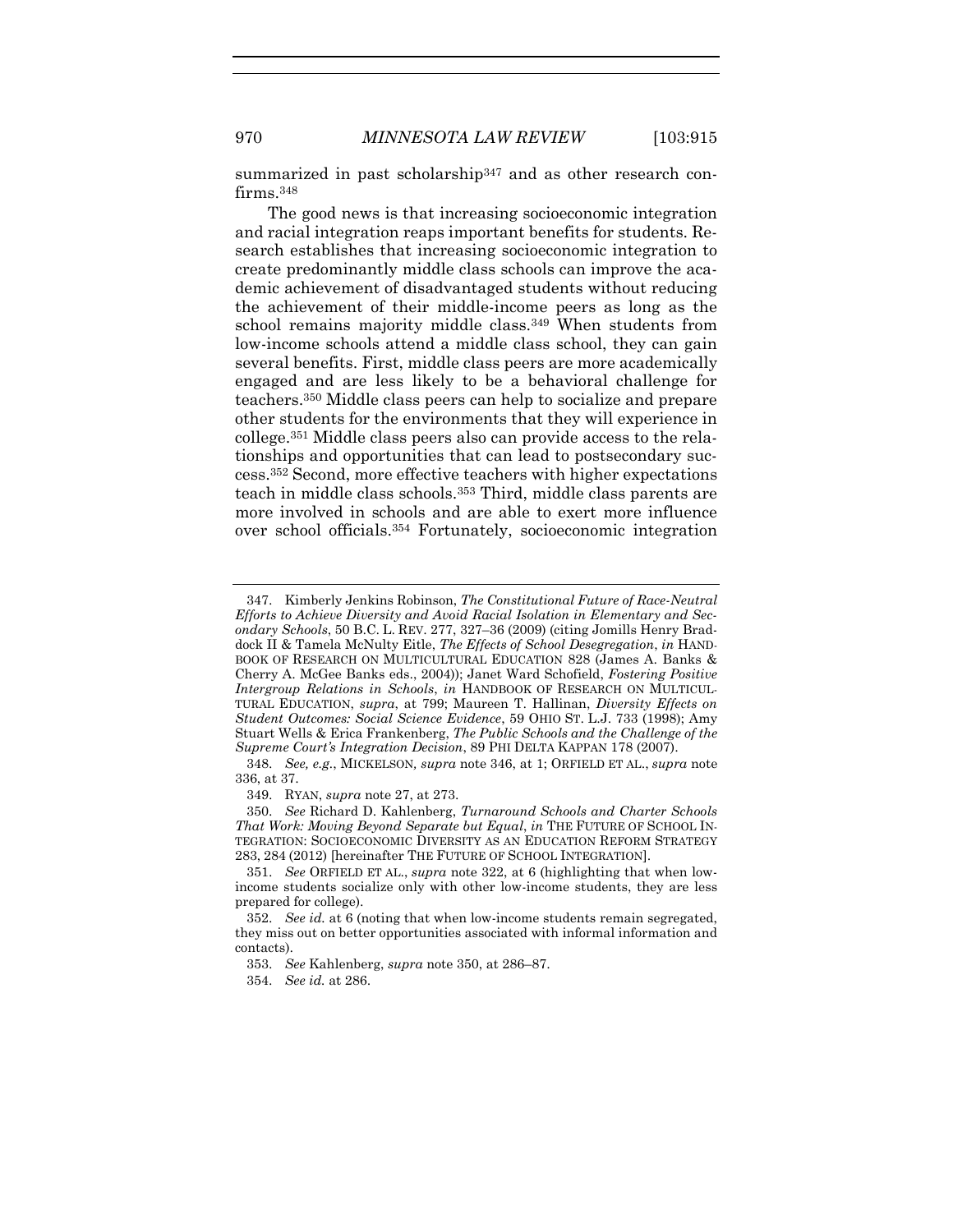can be a particularly cost effective strategy, with one study finding that the public return on investing in socio-economically integrated schools is three times its costs and the total return is more than five times its costs.<sup>355</sup> The only educational investment with a higher investment return is very high-quality early childhood education, an intervention that is discussed in Part II.C.<sup>356</sup>

Students also benefit from racial integration, although the benefit of socioeconomic integration is larger for academic achievement.<sup>357</sup> For example, desegregation helped to reduce the opportunity gaps for black and white students in the South in teacher quality, class size, and per-pupil spending.<sup>358</sup> Students who attended a desegregated school performed at higher academic levels than students in segregated schools and the benefit increased the earlier the student entered a desegregated school.<sup>359</sup> Students who attend racially integrated schools demonstrate a reduction in racial prejudice and stereotypes, an increase in interracial friendships, a more effective ability to navigate multiracial settings, and a greater likelihood to live in integrated neighborhoods.<sup>360</sup> Students, particularly students of color, in integrated schools also show such benefits as "development of critical thinking skills, higher graduation rates, more prominent educational and career goals, greater earnings in the workforce, and even more positive health outcomes."<sup>361</sup>

Students from all racial groups and socioeconomic backgrounds benefit from diversity, but the largest gains are for mi-

<sup>355.</sup> *See* Marco Basile, *The Cost-Effectiveness of Socioeconomic School Integration*, *in* THE FUTURE OF SCHOOL INTEGRATION, *supra* note [350,](#page-56-0) at 127, 128. 356. Richard D. Kahlenberg, *From All Walks of Life: New Hope for School* 

*Integration*, AM. EDUCATOR 2, 7 (Winter 2012–13). 357. *See, e.g.*, RYAN, *supra* not[e 27,](#page-6-0) at 273; AMY STUART WELLS ET AL., CEN-TURY FOUND., HOW RACIALLY DIVERSE SCHOOLS AND CLASSROOMS CAN BENE-FIT ALL STUDENTS 12–15 (2016); U.S. COMM'N ON CIVIL RIGHTS, *supra* note [27,](#page-6-0) at 5.

<sup>358.</sup> Sean F. Reardon & Ann Owens, *60 Years After* Brown: *Trends and Consequences of School Segregation*, 40 ANN. REV. SOC. 199, 210–12 (2014).

<sup>359.</sup> JENNIFER AYSCUE ET AL., NAT'L COAL. ON SCH. DIVERSITY, THE COM-PLEMENTARY BENEFITS OF RACIAL AND SOCIOECONOMIC DIVERSITY IN SCHOOLS 1–2 (2017); *see also* Rucker C. Johnson, *Long-Run Impacts of School Desegregation & School Quality on Adult Attainments* 18 (Nat'l Bureau of Econ. Research, Working Paper No. 16664, 2011) ("Black cohorts with more school-age years of desegregation exposure have higher completed years of education than unexposed cohorts and cohorts with fewer years of exposure.").

<sup>360.</sup> *See* MICKELSON*, supra* note [346,](#page-55-0) at 4.

<sup>361.</sup> U.S. COMM'N ON CIVIL RIGHTS, *supra* not[e 27,](#page-6-0) at 5.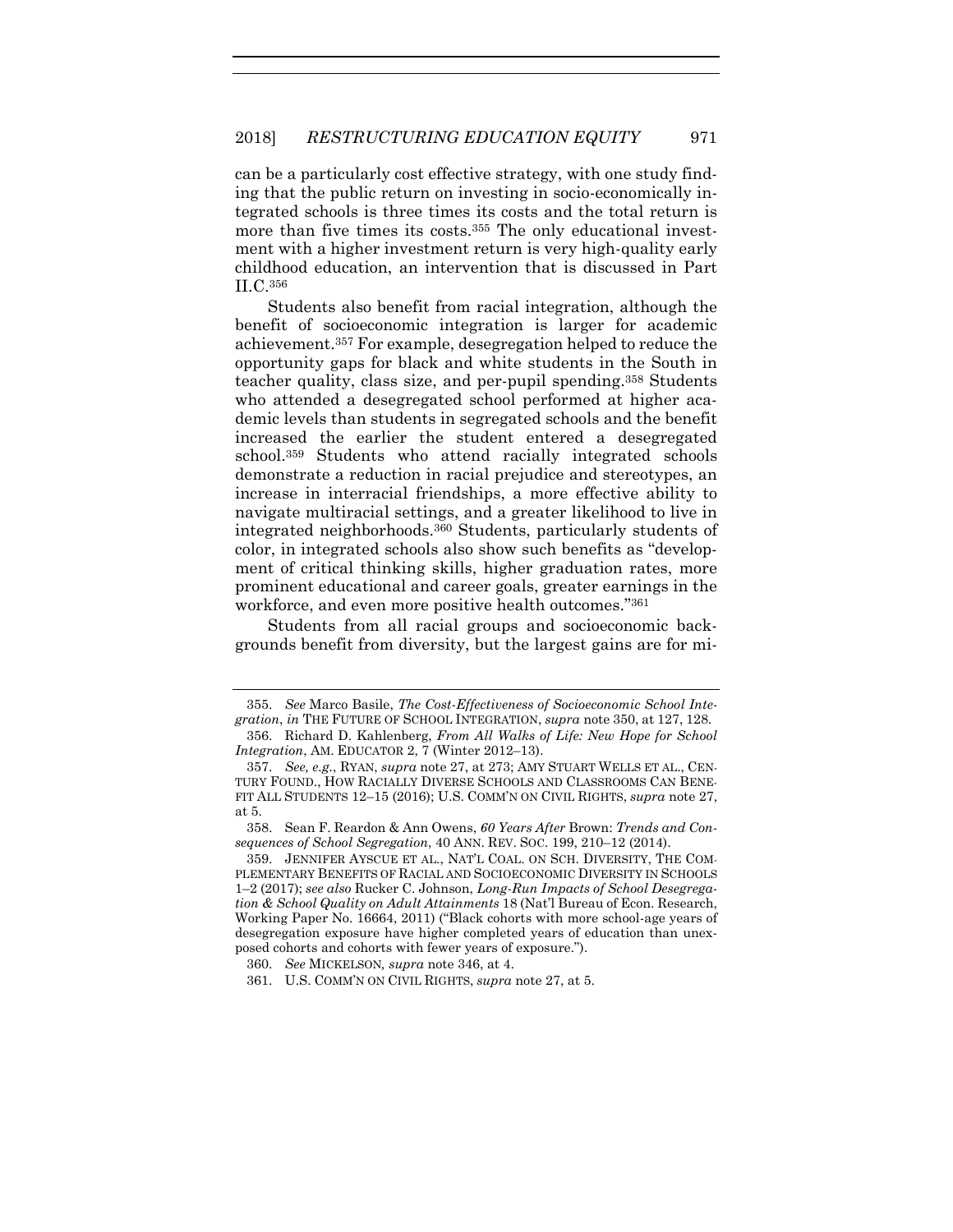nority students from economically disadvantaged backgrounds.<sup>362</sup> Furthermore, it is important to understand that although the gains from socioeconomic and racial diversity overlay, each type of diversity provides "unique effects for learners."<sup>363</sup> Therefore, both socioeconomic and racial integration should remain the aims of policy rather than solely focusing on one of these goals.

## 2. Why ESSA Will Fail to Meet This Challenge

The U.S. Department of Education supports a handful of small grant programs that include economic and racial integration among their goals. For instance, the oldest and largest support for integration is the Magnet Schools Assistance Program, which aims to bring together students from different racial, ethnic, and economic backgrounds.<sup>364</sup> In fiscal year 2017, DOE awarded \$91.7 million to thirty-two grantees in sixteen states, 365 which was down from the \$104 million offered in fiscal year 2009.<sup>366</sup> This program reaches over 2.5 million students.<sup>367</sup> ESSA will increase funding for magnet schools to \$108 million by fiscal year 2020.<sup>368</sup>

364. *See* 20 U.S.C. § 7231 (2016).

365. Office of Innovation & Improvement, *Magnet Schools Assistance Program (MSAP), What's New*, U.S. DEP'T OF EDUC., https://innovation.ed.gov/what -we-do/parental-options/magnet-school-assistance-program-msap (last visited Oct. 27, 2018).

366. Office of Innovation & Improvement, *Magnet Schools Assistance Program (MSAP)*, *Funding and Legislation*, U.S. DEP'T EDUC., https://innovation .ed.gov/what-we-do/parental-options/magnet-school-assistance-program-msap/ funding-and-legislation (last visited Oct. 27, 2018).

367. *See id.*

-secretary-announces-grant-competitions-encourage-diverse-schools. Grantees were permitted to include racial and ethnic integration among their goals. *Id.* However, the Trump administration discontinued this program in 2017. Emma Brown, *Trump's Education Department Nixes Obama-Era Grant Program for* 

<sup>362.</sup> *See* MICKELSON*, supra* note [346,](#page-55-0) at 2.

<sup>363.</sup> *Id.*; *see* Reyn van Ewijk & Peter Sleegers, *The Effect of Peer Socioeconomic Status on Student Achievement: A Meta-Analysis*, 5 EDUC. RES. REV. 134 (2010); Susan E. Mayer, *How Much Does a High School's Racial and Socioeconomic Mix Affect Graduation and Teenage Fertility Rates?*, *in* THE URBAN UN-DERCLASS 321 (Christopher Jencks & Paul Peterson eds., 1991); Gregory J. Palardy, *High School Socioeconomic Segregation and Student Attainment*, 50 AM. EDUC. RES. J. 714 (2013).

<sup>368.</sup> 20 U.S.C. § 7231j (2016). In 2016, the Department of Education announced that the new "Opening Doors, Expanding Opportunities" grant would offer \$12 million for up to twenty districts or consortia of districts to increase socioeconomic diversity and raise academic achievement. *U.S. Education Secretary Announces Grant Competitions to Encourage Diverse Schools*, U.S. DEP'T EDUC. (Dec. 13, 2016), https://ed.gov/news/press-releases/us-education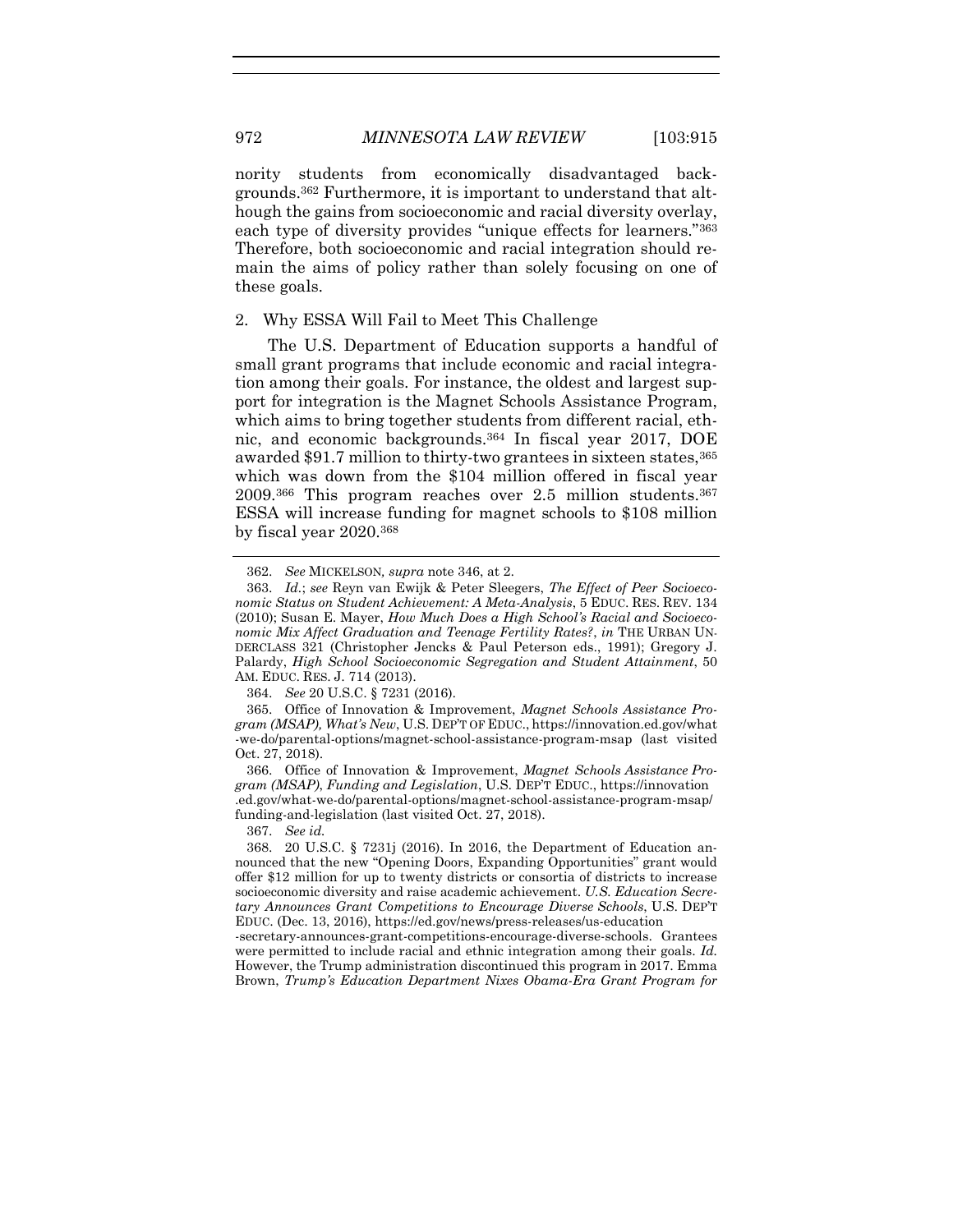Although ESSA did not highlight integration of schools as a policy priority,<sup>369</sup> ESSA included modest requirements to strengthen the Magnet Schools Assistance Program, including requiring grant applicants to note their evidence or rationale for how the magnet school will improve integration.<sup>370</sup> Grantees also must show how they will measure and assess the impact of integration activities on student achievement.<sup>371</sup> Grantees may now use the funds to create inter-district or regional magnet programs.<sup>372</sup> ESSA also allows grant funds to be used to support transportation costs if the transportation is sustainable beyond the grant and is not a substantial portion of the grant funds.<sup>373</sup> Despite these modest improvements, the very small allocation for the Magnet Schools Assistance Program will make magnet schools a low to nonexistent policy priority for most districts and states. States and districts that choose to implement socioeconomic and racial integration programs will do so solely because it is a state or local priority rather than a federal one. 374

The failure to include socioeconomic and racial integration as a policy priority within ESSA is a valuable missed opportunity. Socioeconomic integration provides a cost-effective approach to improving student outcomes while not harming the

369. Christopher A. Suarez, *Reducing Socioeconomic Isolation Through School Innovation Grants*, 3 EDUC. L & POL'Y REV. 90, 92 (2016).

373. 20 U.S.C. § 7231f(a)(9) (2016).

374. Magnet school grantees also must develop magnet schools in light of the research about the challenges that such schools face. For example, magnet schools that are not Title I schools, magnet schools under desegregation plans, and rural magnet schools enjoy greater success in reducing minority group isolation than other magnet schools. MANYA WALTON & ELIZABETH FORD, U.S. DEP'T OF EDUC., MAGNET SCHOOLS ASSISTANCE PROGRAM: GRANTEE DATA ANALYSIS REPORT 37 (2014).

*School Diversity*, WASH. POST (Mar. 29, 2017), https://washingtonpost.com/ news/education/wp/2017/03/29/trumps-education-department-nixes-obama-era -grant-program-for-school-diversity. Other grant programs that support economic integration include the Education Innovation and Research program and the Charter Schools program. *See Charter Schools Program Grants for Replication and Expansion of High-Quality Charter Schools*, U.S. DEP'T EDUC., https:// innovation.ed.gov/what-we-do/charter-schools/charter-schools-program-grants -for-replications-and-expansion-of-high-quality-charter-schools (last visited

Oct. 27, 2018) (noting the program's aim to provide financial assistance for planning, design, and implementation of high-quality public charter schools); *Education Innovation and Research*, U.S. DEP'T EDUC., https://innovation.ed.gov/ what-we-do/innovation/education-innovation-and-research-eir (noting the program's aim to provide funding to support high-need students). Economic integration is merely one possible goal of grantees for these programs.

<sup>370.</sup> *Id.* at 92–93.

<sup>371.</sup> *Id.* at 93.

<sup>372.</sup> *See id.*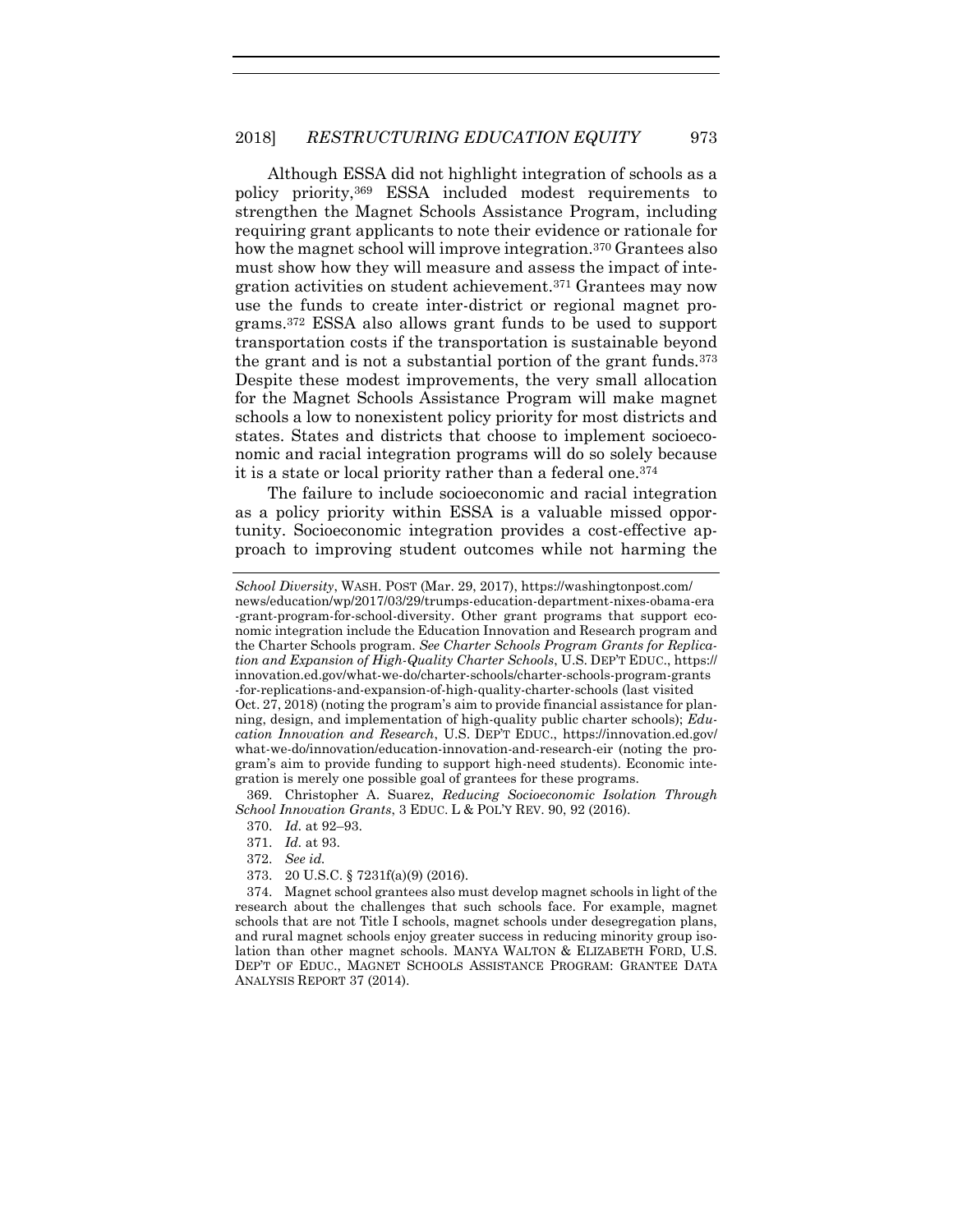achievement of middle class students.<sup>375</sup> Therefore, this reform warrants inclusion within federal education priorities as reformers search for affordable school reforms. These benefits stand in sharp contrast to the many adverse effects of the standards and accountability movement that remain the centerpiece of ESSA, including teaching to the test, testing limited levels of knowledge, and the narrowing of the curriculum to name a few of the adverse effects of this approach under No Child Left Behind.<sup>376</sup> Similarly, racial integration brings benefits that other reforms cannot, including teaching students to work with those unlike themselves and reducing stereotypes.<sup>377</sup> The United States cannot rely on states to urge districts to promote class and race integration.<sup>378</sup> Therefore, the federal government must take the lead on pursuing these critical policy objectives.

In the next Section, I propose how Congress should restructure ESEA to advance educational equity.

## III. RESTRUCTURING ESEA'S APPROACH TO EQUITY

Although state chief school officers have signed a statement supporting equity, early reviews of state plans reveal a minimal commitment to equity by many states and indicate that it will take much more than a state-initiated statement supporting equity to ensure equitable access to excellent educational opportunities for all students. <sup>379</sup> Federal leadership is essential to support and incentivize states to meet the needs of disadvantaged students.<sup>380</sup> Further evidence of the need for federal leadership can be found in the fact that the Council of Chief State School Officers opposed the proposed regulatory revisions to the supplement-not-supplant requirement that would have required districts to spend the same funds, including teacher salaries, on Title I and non-Title I schools.<sup>381</sup> If the states are in fact committed to equity in funding, this provision could have been, and arguably should have been, merely the start of an effort to advance educational equity. Instead, civil rights advocates championed

<sup>375.</sup> *See* RYAN, *supra* note [27,](#page-6-0) at 273.

<sup>376.</sup> *See* MANNA*, supra* note [151,](#page-26-0) at 110–11, 117.

<sup>377.</sup> *See* RYAN, *supra* not[e 27,](#page-6-0) at 273–74.

<sup>378.</sup> *See id.* at 274.

<sup>379.</sup> *See* USHOMIRSKY ET AL., *supra* not[e 154,](#page-26-2) at 2.

<sup>380.</sup> *See* BAKER ET AL., *supra* not[e 32](#page-7-0), at 28 ("[T]o reduce achievement gaps both within and among states, an effective federal policy is needed to boost investments in states to reduce interstate inequality while encouraging states with unrealized capacity to do more to address their own shortfalls.").

<sup>381.</sup> Klein, *supra* not[e 205.](#page-33-0)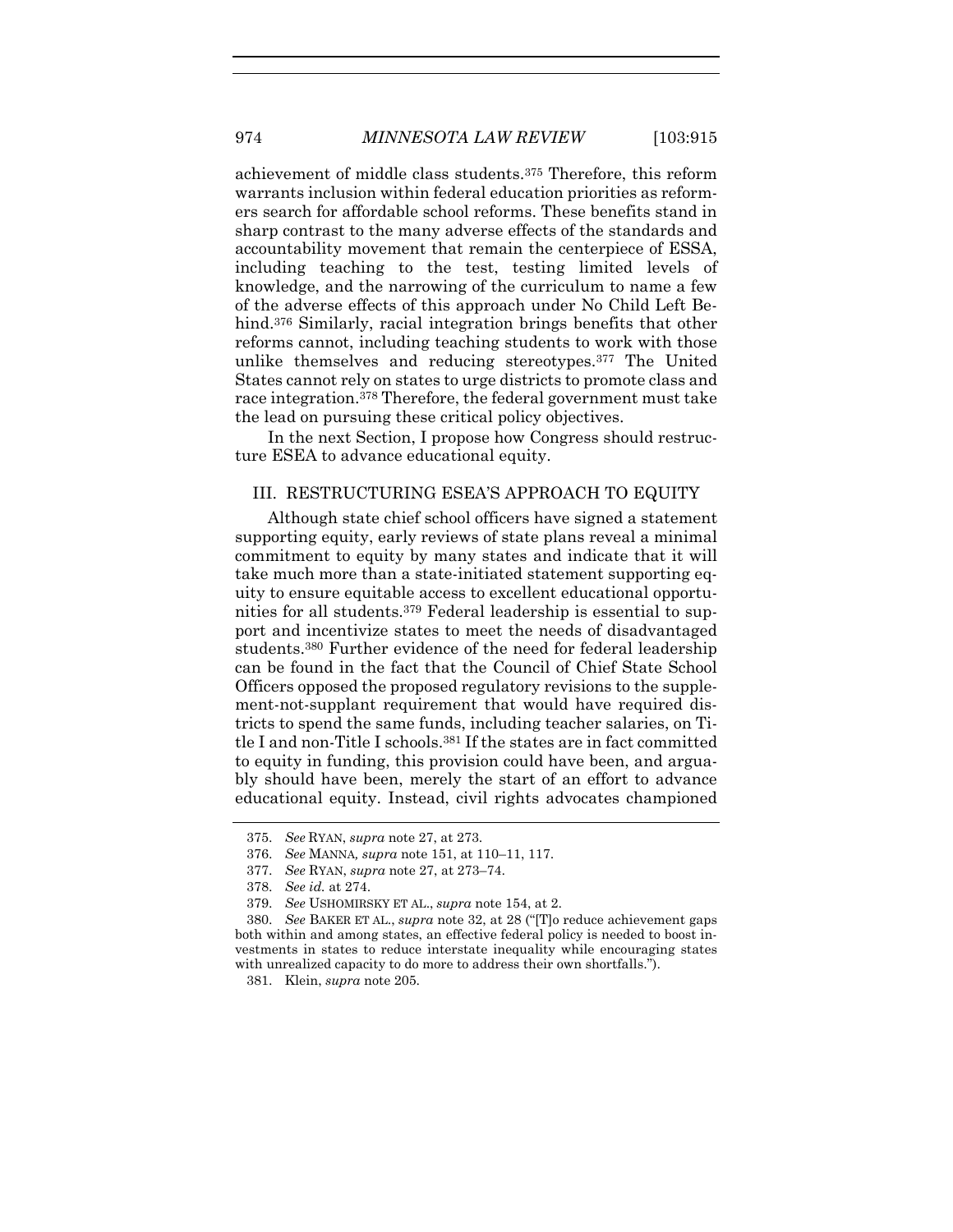the need to give meaning to this toothless requirement and the states opposed it, citing compliance challenges and potential adverse consequences such as forced teacher transfers.<sup>382</sup>

However, ESSA has sparked some positive reforms and federal efforts to advance equity can build on those efforts. For example, when permitted to select an additional indicator of school performance, at least thirty-five states are assessing college and career readiness, including SAT and ACT scores, and access to and passage of International Baccalaureate and Advanced Placement courses.<sup>383</sup> Many states also are assessing if students are on track in middle and high school, which can help to prevent students from lagging behind or dropping out.<sup>384</sup> State inclusion of these measures begins a process that can be nurtured to expand the opportunity to learn and to increase graduation rates.

As I explain below, the federal government should leverage and expand upon the \$550 billion that it spends on public education annually<sup>385</sup> to create a supportive partnership with states that are seeking to meet the needs of all students. It also should incentivize states that are merely paying lip service to equity goals to implement sustained and comprehensive reforms. The regular reauthorization of ESEA provides lawmakers, advocates, and the American people the opportunity to reexamine and restructure how they want to achieve equity.

Other scholars have provided an array of recommendations for reforming ESEA,<sup>386</sup> including Title I.<sup>387</sup> In this Part, I build upon this body of work while emphasizing the incremental approach that I recently proposed in *No Quick Fix for Equity and Excellence: The Virtues of Incremental Shifts in Education Federalism*. <sup>388</sup> In contrast to other scholars that typically propose a single reform or an array of reforms to be implemented in a single piece of legislation or policymaking, in *No Quick Fix* I argue

388. Robinson, *supra* note [49,](#page-11-1) at 201.

<sup>382.</sup> *See id.* 

<sup>383.</sup> *See* Klein et al., *supra* note 139.

<sup>384.</sup> *See* USHOMIRSKY ET AL., *supra* not[e 154,](#page-26-2) at 4.

<sup>385.</sup> U.S. COMM'N ON CIVIL RIGHTS, *supra* not[e 27,](#page-6-0) at 6.

<sup>386.</sup> *See* MANNA, *supra* note [151,](#page-26-0) at 159–63; MICHAEL A. REBELL & JESSICA R. WOLFF, MOVING EVERY CHILD AHEAD: FROM NCLB HYPE TO MEANINGFUL EDUCATIONAL OPPORTUNITY 9–81 (2008).

<sup>387.</sup> *See, e.g.*, Black, *Leveraging Funding*, *supra* not[e 60,](#page-13-0) at 241–47; Cassandra J. Havard, *Funny Money: How Federal Education Funding Hurts Poor and Minority Students*, 19 TEMP. POL. & C.R.L. REV. 123, 127 (2009); Paul T. Hill, *Rethinking the Federal Role in Elementary and Secondary Education*, *in* THE FUTURE OF THE FEDERAL ROLE IN ELEMENTARY AND SECONDARY EDUCATION 46, 49 (2001); Liu, *supra* note [199,](#page-32-0) at 1011–12.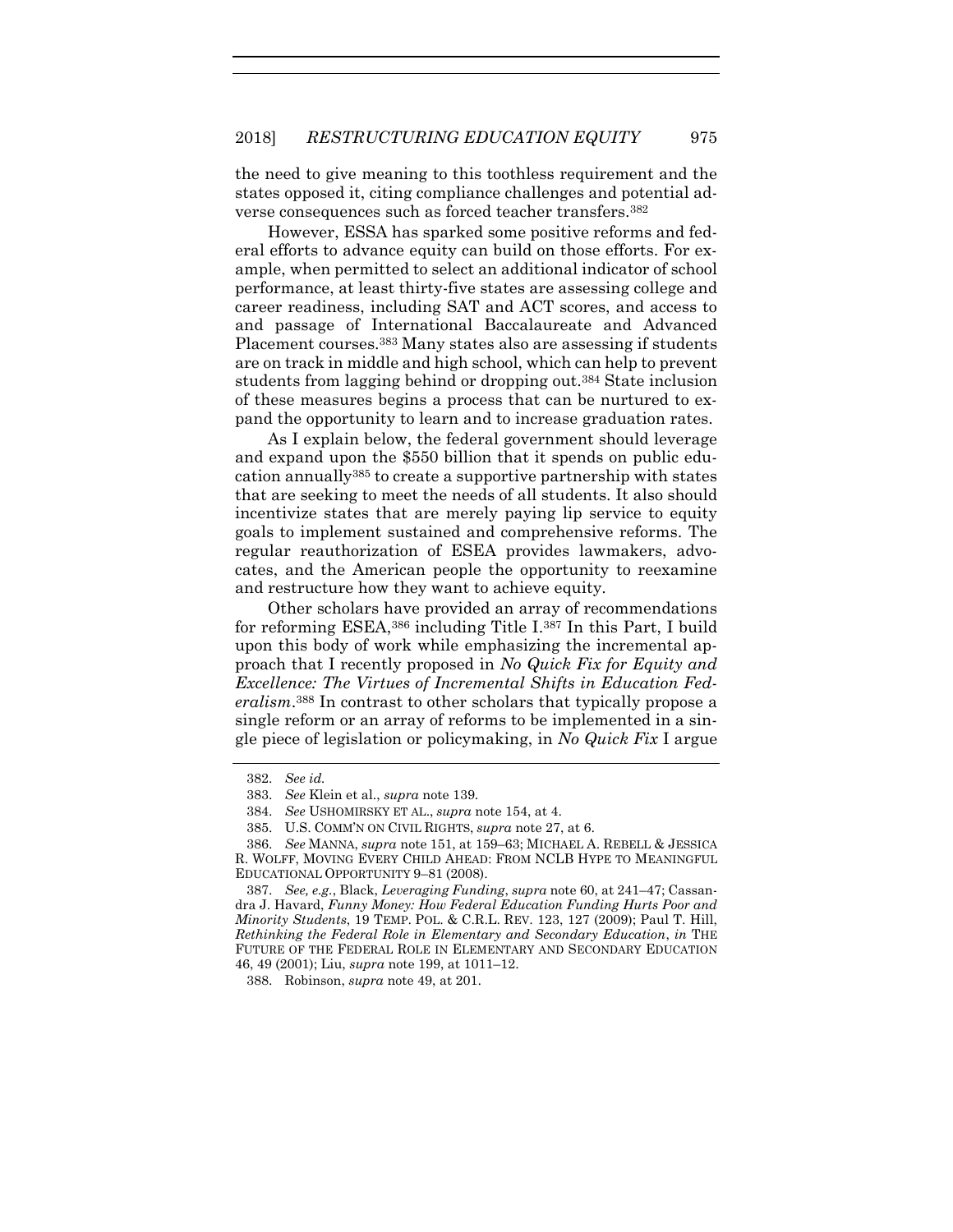that the backlash against the significant shift to education federalism embraced in No Child Left Behind should teach us that the nation will not embrace reforms that result in quick and radical shifts to education federalism.<sup>389</sup> Instead, a more effective approach would incrementally build toward the ultimate law and policymaking goal of equitable access to an excellent education. 390

In *No Quick Fix*, I proposed that the United States implement three types of reforms that could lead to comprehensive restructuring of education funding systems: inviting incentives, compelling (but not coercive) conditions, and meaningful mandates.<sup>391</sup> Here, I translate my lessons for school funding to inform adoption of my model for an institutional approach to equity that would prepare for and ultimately reauthorize ESEA. I recommend federal incentives and conditions that together provide a more powerful and ultimately sustainable engine for change than any one of these strategies alone. I also briefly consider when mandates might be employed to provide a long-term national commitment to norms and policymaking objectives that prove successful under ESEA.

Fundamentally, my recommendations acknowledge that the United States must change not just specific laws and policies but ultimately the nation's approach to education federalism. 392 Without a foundational change to education federalism, reforms that advance equitable access to an excellent education will continue to be sacrificed at the altar of state and local control. With incremental shifts to education federalism undergirding reform, the United States can enact policies that move the nation towards greater equality and quality of educational opportunities for all students. My proposal for reforming education federalism seeks to establish a more collaborative federal-state partnership for education that expands state capacity for reform while drawing upon federal policymaking strengths. The nature of the federal-state partnership will vary in part depending on the capacity of a state to enact reform and its need for federal support and expertise.

Although some might question why this Article recommends reforms at the federal level at a time when the federal govern-

<sup>389.</sup> *Id.* at 242–49.

<sup>390.</sup> *See id.*

<sup>391.</sup> *Id.* at 220–37.

<sup>392.</sup> *See* Robinson, *supra* note [50,](#page-11-0) at 983–85.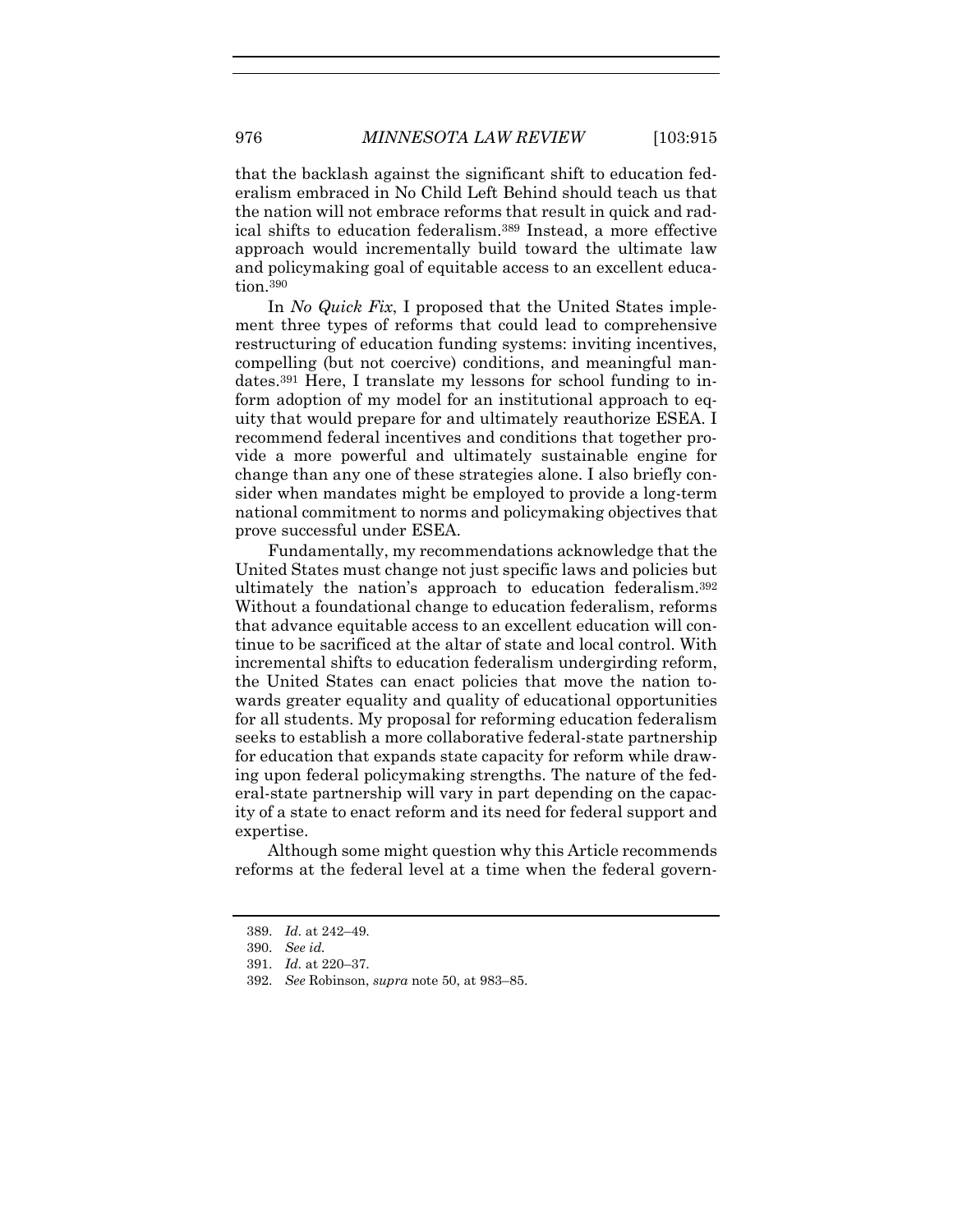ment has shifted toward greater state and local control of education, focusing on federal reforms makes sense given the federal government's superior track record for enacting reforms that promote equal opportunity as compared to the states. This track record has been established through an array of federal education laws, including Title IX of the Education Amendments of 1972, the Rehabilitation Act of 1973, the Education for All Handicapped Children Act of 1975, and Pell Grants under the Higher Education Act of 1965, to name a few. 393

<span id="page-63-0"></span>My recommendations for reforming ESEA move beyond my framework in *No Quick Fix* in three important ways. First, my current focus is on how the United States should restructure its approach to reauthorizing ESEA. ESEA often includes untested reforms that are sharply criticized when they prove ineffective. My recommendations reveal that an effectual and impactful ESEA depends upon testing potential ESEA reforms before they serve as conditions for federal education funds. Second, while *No Quick Fix* focused on a long-term agenda for moving toward equitable funding, this article applies this framework to four critical education building blocks that would work synergistically within ESEA to achieve equity. Finally, my recommendations for reforming ESEA are calibrated to each specific building block by analyzing the current state of research on these building blocks and anticipating potential obstacles to incorporating each building block into ESEA, including practical and political obstacles. Therefore, this Article provides novel insights to guide future reauthorizations of ESEA, bolstering the concepts introduced in *No Quick Fix* with practical implementation and sustainability measures.

Section A describes the components of my incremental approach and why I believe it represents a superior approach for the type of comprehensive education reform that restructuring ESEA will require. Sections B through E explore how this ap-

<sup>393.</sup> *See* Higher Education Act of 1965, Pub. L. No. 89-329, 79 Stat. 1219 (codified as amended in 20 U.S.C. § 1070); Education for All Handicapped Children Act of 1975, Pub. L. No. 94-142, 89 Stat. 773 (codified as amended at 20 U.S.C. §§ 1400–1409 (2012)); Title IX of the Education Amendments of 1972, Pub. L. No. 92-318, 86 Stat. 373 (codified as amended at 20 U.S.C. §§ 1681–1688 (2012)); Section 504 of the Rehabilitation Act of 1973, Pub. L. No. 93-112, 87 Stat. 355 (codified as amended at 29 U.S.C. § 794 (2006)); *see also* Barone & DeBray, *supra* note [6,](#page-3-1) at 61, 63; Brown, *supra* not[e 23,](#page-5-0) at 165; Robinson, *supra*  note [50,](#page-11-0) at 1005, 1015–16. For further details on my proposed reforms for restructuring education federalism, please *see* Robinson, *supra* note [50,](#page-11-0) at 983– 1005.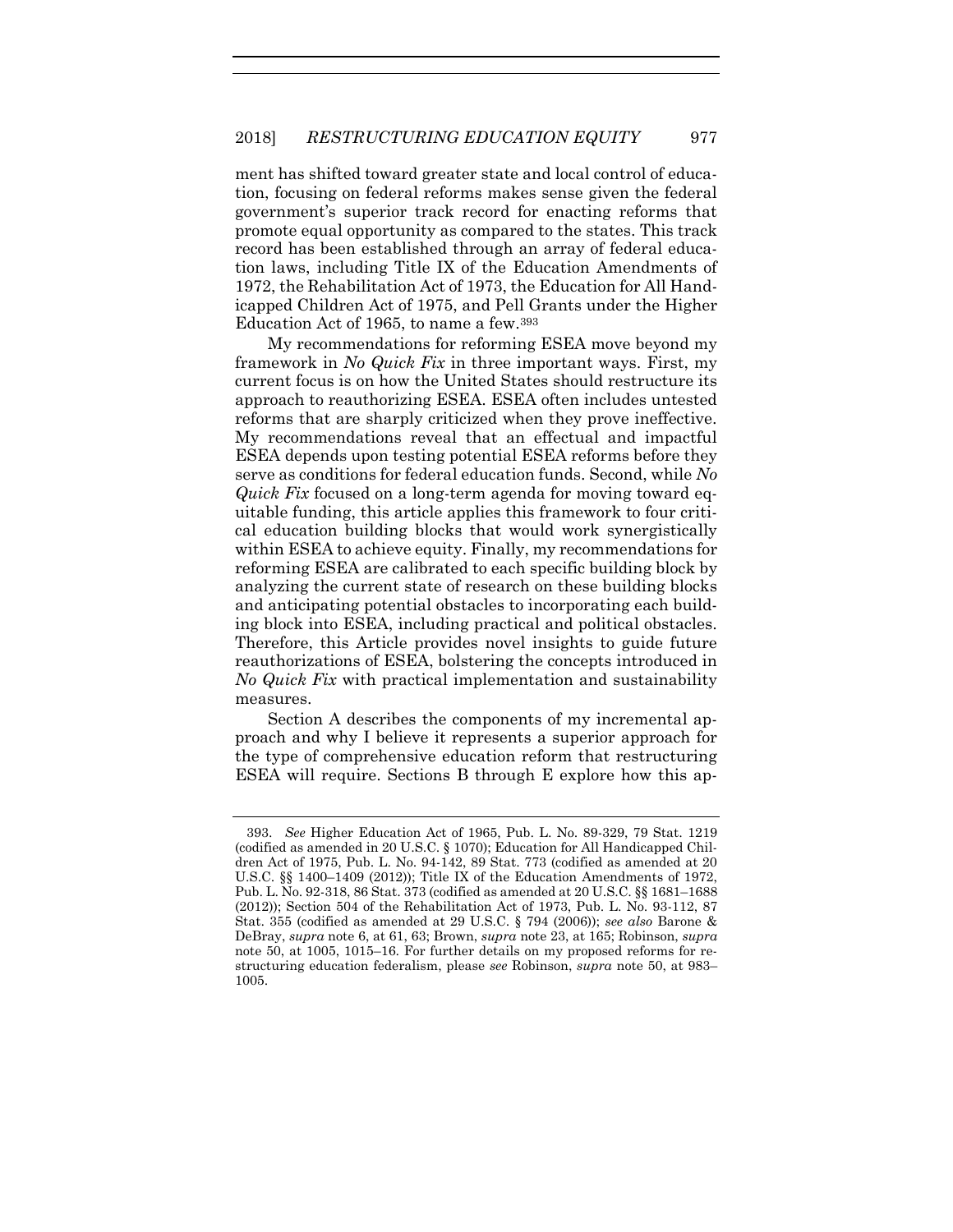proach could be applied to federal incentive grants and reauthorization of ESEA to ensure that states provide the essential building blocks for educational equity that are discussed in Part II, including fair funding, an equitable distribution of effective teachers, high-quality preK-12 opportunities to learn, and economic and racial integration.

## A. NO QUICK FIX

Before summarizing how incentives and conditions (with a limited discussion of future mandates) could be employed to support a reauthorization of ESEA that effectively advances equity, it is crucial to understand that each reform is intended to inform the structure of the preceding reform.<sup>394</sup> For example, new conditions in ESEA should build upon lessons learned from federal incentives that aim to achieve the same policymaking objective. Thus, my recommendations are preliminary in nature because it is difficult to predict the impact of, and response to, the preceding reform. However, it is important to consider the full array of potential reforms so that a comprehensive, long-term solution is designed, rather than a one-time solution that falls short of its goals.<sup>395</sup>

### 1. Inviting Incentives

Incentives offer federal support and funding to encourage states to consider adopting preferred policy approaches.<sup>396</sup> Even before such incentives are adopted, the federal government must make the case to the American people that reform is needed.<sup>397</sup> Once the need for reform is explained, federal incentives send a signal that the federal government is prioritizing a preferred reform within its policymaking agenda, while not insisting that states implement particular reforms. The expressive function of incentives highlights a change in the federal approach to education reform that is less threatening than conditions and mandates and thus can encourage state and local cooperation.<sup>398</sup>

Federal incentives can take several forms. Incentives for reform should begin by offering research and technical assistance that support state efforts to adopt equitable reforms. <sup>399</sup> Research

<sup>394.</sup> *See* Robinson, *supra* note [49,](#page-11-1) at 221.

<sup>395.</sup> *See id.*

<sup>396.</sup> *See id.* at 221–22.

<sup>397.</sup> *See id.* at 221.

<sup>398.</sup> *See id.*

<sup>399.</sup> *See id.* at 222.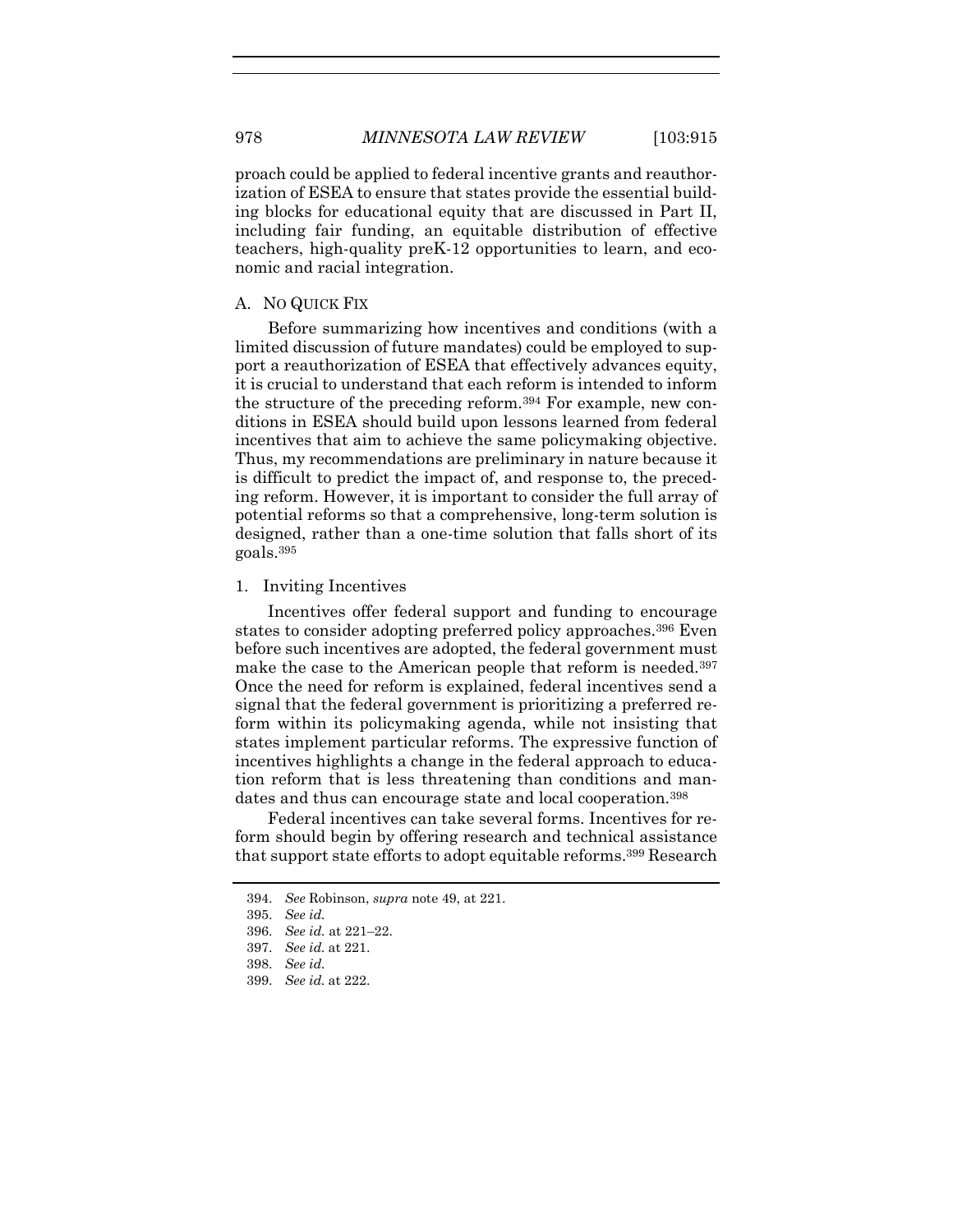and technical support can help states avoid approaches that have proven unsuccessful and concentrate on promising or proven reforms. Research and technical assistance help to expand the capacity of both state departments of education and local school districts, which have sometimes struggled to support effective reform, as evidenced with implementation of No Child Left Behind.<sup>400</sup> The initial implementation of ESSA also is confirming that states continue to lack the capacity to drive reform.<sup>401</sup> In a survey of forty-five states regarding ESSA implementation, all but one state indicated that the state lacked capacity to fulfill one or more requirement.<sup>402</sup>

<span id="page-65-0"></span>As discussed in greater detail below, federal incentives should include grants to help states and districts assess the nature of specific barriers to opportunity and to reward innovative and impactful state and district practices.<sup>403</sup> Such grants also spark additional dialogue about why reforms are needed and the potential avenues for reform.<sup>404</sup> In a state survey on ESSA implementation, some states noted that they lack sufficient funding to implement ESSA. <sup>405</sup> Federal incentives in the form of grants can help to fill this gap in state funding in ways that expand states' capacity and thereby empower states to undertake comprehensive reform.

<span id="page-65-1"></span>The Race to the Top (RTTT) initiative demonstrated that federal incentives can provide a powerful carrot that entices states to adopt desired reforms.<sup>406</sup> Given that some states have begun to pull back from reforms adopted when they hoped to secure RTTT funds that ultimately were not forthcoming, future federal incentives should build on the lessons learned from RTTT. For example, future federal incentives should provide technical assistance on how to write a successful grant application and ensure that the program has the ability to reward any

<sup>400.</sup> *See id.*

<sup>401.</sup> *See* USHOMIRSKY ET AL., *supra* note [154,](#page-26-2) at 9.

<sup>402.</sup> CTR. ON EDUC. POLICY, STATES REFLECT ON YEAR ONE IMPLEMENTA-TION OF ESSA 1 (2017).

<sup>403.</sup> *See* Robinson, *supra* note [49,](#page-11-1) at 222–23.

<sup>404.</sup> *See id.* at 223.

<sup>405.</sup> CTR. ON EDUC. POLICY, *supra* not[e 402,](#page-65-0) at 1.

<sup>406.</sup> Patrick McGuinn, *Stimulating Reform: Race to the Top, Competitive Grants and the Obama Education Agenda*, 26 EDUC. POL'Y 136, 143–47 (2012). *But see* Henig et al., *supra* note [90,](#page-17-0) at 29, 37–38 (arguing that "RTTT's actual impact on state policy is difficult to determine" because some studies show significant adoption of the preferred policies but it is unclear which of the policies would have been adopted in the absence of RTTT and some states may not sustain the adopted changes).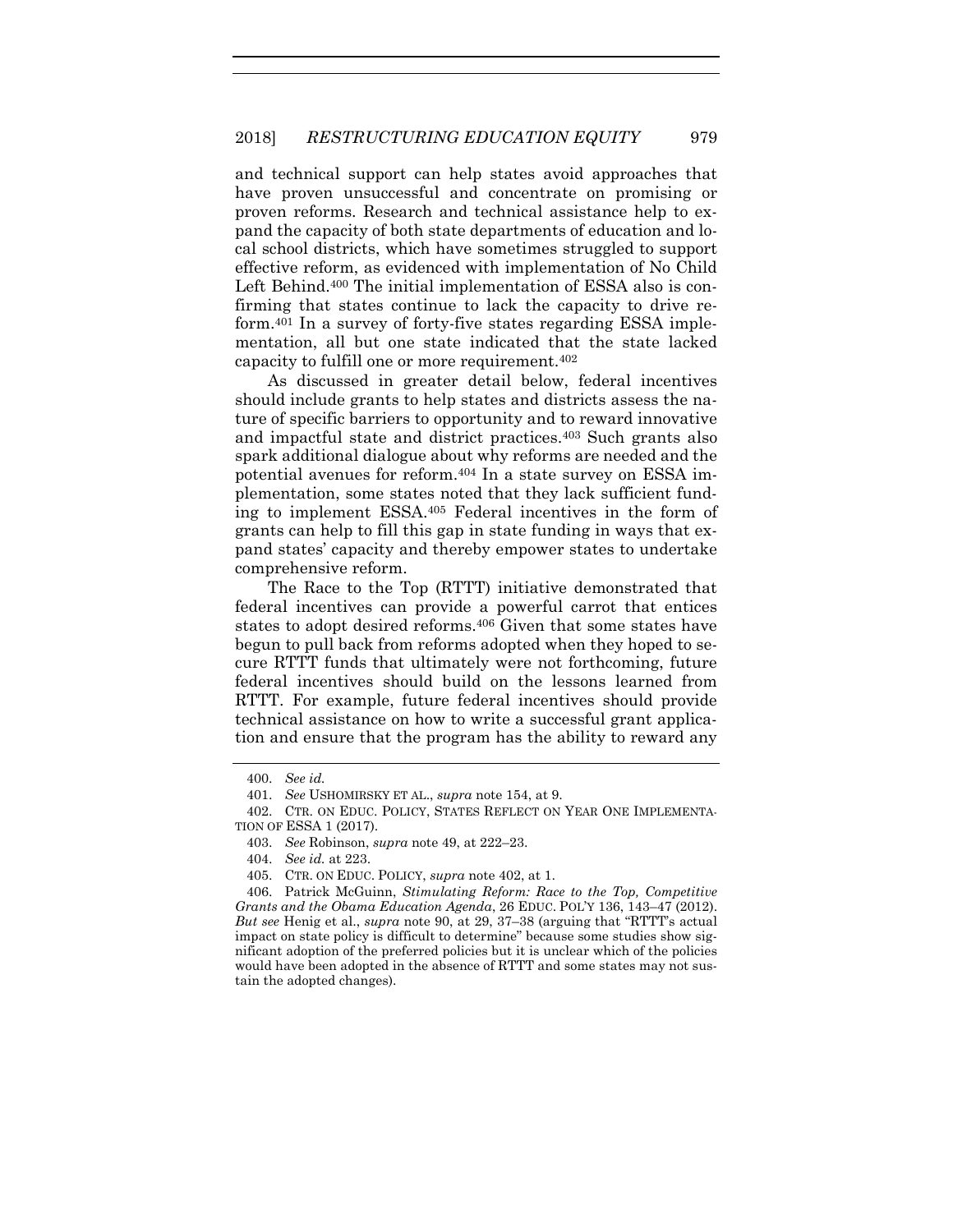state that demonstrates a strong commitment to lasting equity reforms. <sup>407</sup> Furthermore, future federal incentives should be distributed over several years with benchmarks established for the receipt of future funds rather than a one-time grant award. This can help to ensure that states follow through with the plans in grant applications.<sup>408</sup> Federal incentives should remain in place, even if federal conditions are adopted to provide ongoing encouragement for state investments in reform. 409

Incentive grants should use DOE's discretionary funding, rather than funds authorized under ESEA. RTTT resulted from \$4.35 billion that Congress provided to DOE for "state incentive grants."<sup>410</sup> This type of discretionary spending gives the Department greater authority to initiate reform efforts without getting mired in the types of political battles that kept ESEA from being reauthorized for more than seven years.<sup>411</sup> Employing discretionary funding also allows the Department greater flexibility to adjust the conditions of grant programs for subsequent years in response to research regarding the effectiveness of a program.

One might appropriately question what federal incentives have to do with reforming ESEA given that it is a conditional spending program. Federal incentives through discretionary spending can encourage the laboratory of the states to try reforms before they are included as federal conditions for the entire nation through ESEA. If this approach had been adopted for the accountability and school sanction approaches in No Child Left Behind, perhaps the nation could have avoided the perverse incentives of the law that led states to lower standards and cut scores and teachers to teach to standardized tests.<sup>412</sup> Rather than implement innovative reforms through ESEA that require the entire nation to test the reform at the same time, a robust system of federal incentives that precedes reauthorization could help the federal and state governments enter a partnership. In this way, states can assess which reforms deserve to be conditions within ESEA and which should be left behind because they are ill-conceived, ineffective, infeasible, or too costly. Even as the nation waits to see the impact of greater state and local control

<sup>407.</sup> *See* Robinson, *supra* note [49,](#page-11-1) at 223–24.

<sup>408.</sup> *See id.* at 224–25.

<sup>409.</sup> *See id.* at 225.

<sup>410.</sup> McGuinn, *supra* not[e 406,](#page-65-1) at 139.

<sup>411.</sup> *Cf.* Klein, *supra* note [17,](#page-4-0) at 43 (detailing the arduous political process behind the passage of the ESSA).

<sup>412.</sup> *See* RYAN, *supra* not[e 27,](#page-6-0) at 944–59, 973.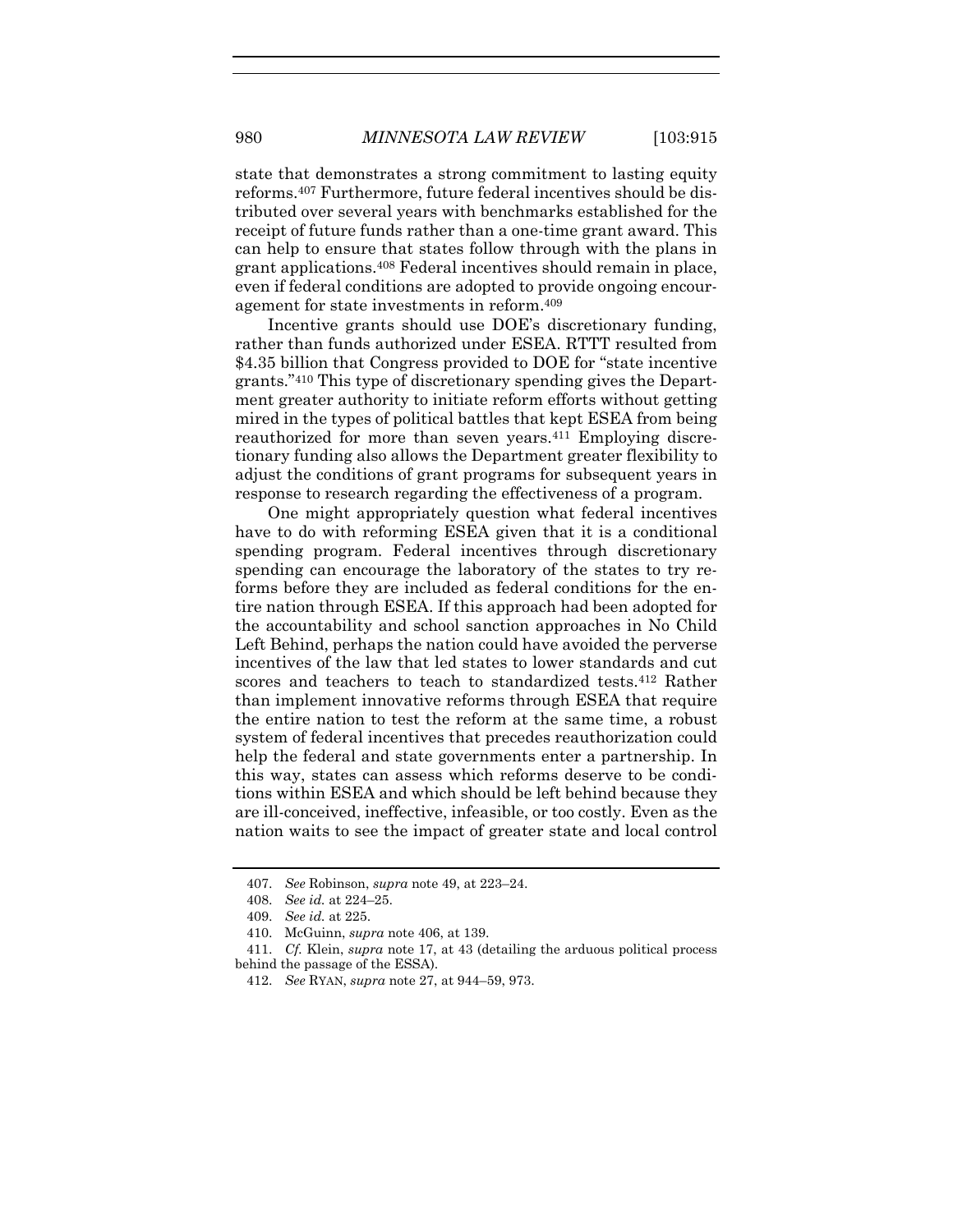over education under ESSA, the federal government should continue to encourage experimentation through an ongoing program of federal incentives for promising equity reforms that could be implemented in future ESEA reauthorizations.

2. Compelling (But Not Unconstitutionally Coercive) Conditions

As conditional spending legislation, reforms of ESEA will take the form of conditions within the law. Conditions explain what a state or district must do to receive federal funding. If the conditions for receiving funds are not met, the DOE is empowered to seek the return of the funds, although this rarely occurs.<sup>413</sup>

Conditions in ESEA must not violate the parameters for Spending Clause legislation in *National Federation of Independent Business v. Sebelius*, in which the U.S. Supreme Court held that the Affordable Care Act's Medicaid expansion was unconstitutionally coercive.<sup>414</sup> The Court struck down the law because states were ultimately compelled to accept the Medicaid program given the large size of the program, its deep entrenchment in the states, and the potential loss of both new and old Medicaid funding.<sup>415</sup> In contrast, any future reauthorization of ESEA would condition new money on new conditions that represent only a fraction of Medicaid funding and thus would not contravene *Sebelius*. 416

When considering potential ESEA conditions, it is helpful to understand that ESEA conditions currently range from merely setting forth possibilities for states to consider to very prescriptive terms. For instance, for the fourth indicator for accountability systems, ESSA states that public schools must include "one indicator of school quality or student success" and that this may include such measures as "student engagement," "educator engagement," "student access to and completion of advanced coursework," "postsecondary readiness," "school climate and safety," and "any other indicator the State chooses that meets

<sup>413.</sup> *See* MANNA, *supra* not[e 151,](#page-26-0) at 53.

<sup>414.</sup> Nat'l Fed'n of Indep. Bus. v. Sebelius, 567 U.S. 519, 579–80 (2012) (plurality opinion).

<sup>415.</sup> *See id.* at 579–80. In both *No Quick Fix* and *Disrupting Education Federalism*, I have analyzed in greater detail why *NFIB v. Sebelius* provides ample room for robust education legislation. *See* Robinson, *supra* note [49,](#page-11-1) at 225–26; Robinson, *supra* not[e 50,](#page-11-0) at 1006–11.

<sup>416.</sup> *See* Robinson, *supra* note [49,](#page-11-1) at 226; Robinson, *supra* note [50,](#page-11-0) at 1009– 10.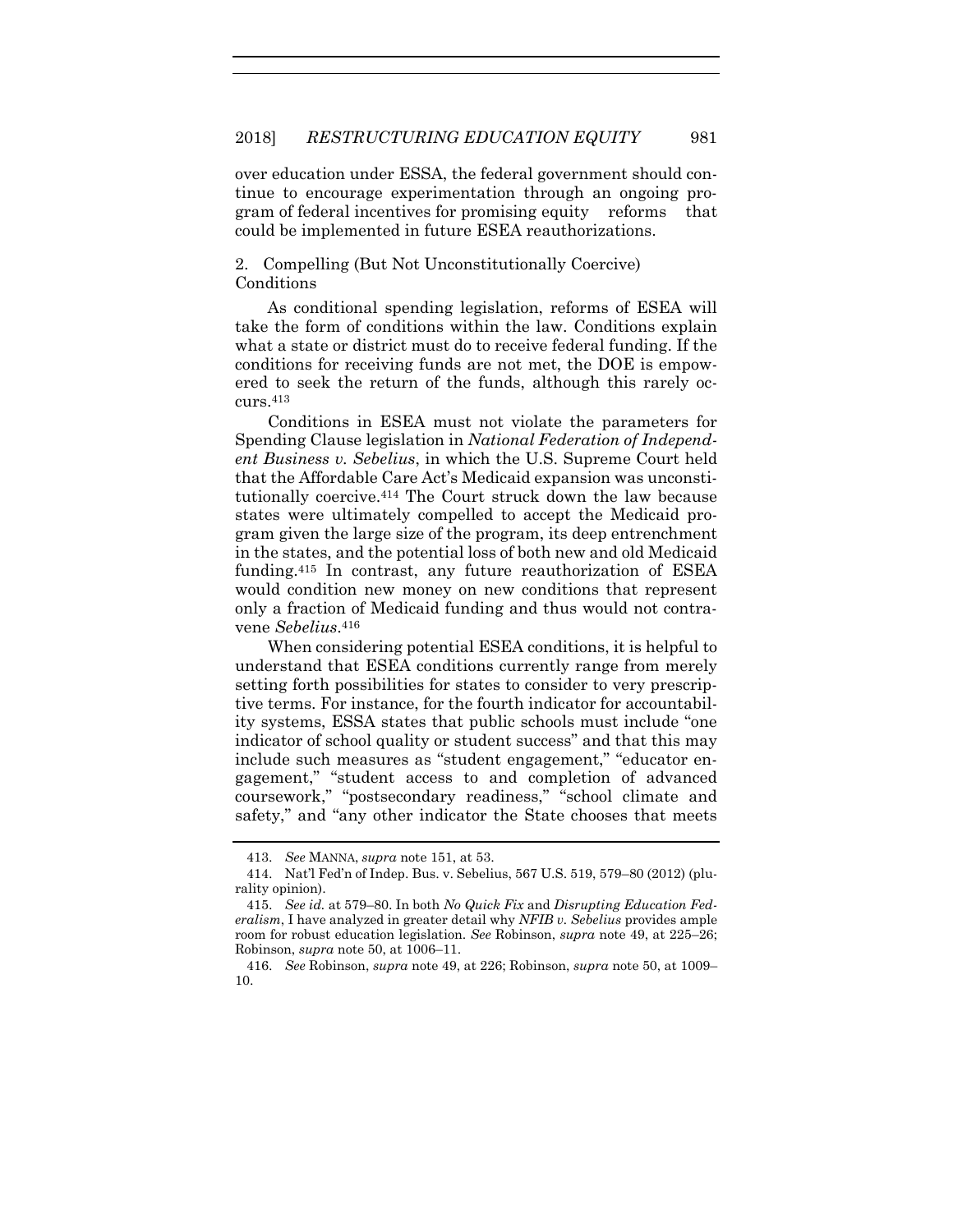the requirements of this clause."<sup>417</sup> This condition is really an invitation to states to decide on the additional school quality or student success indicator that they think will be most effective. The state plans may also include student growth if the state deems it appropriate.<sup>418</sup> In contrast, each state plan must include a statewide accountability system that identifies the achievement of all students and the achievement of economically disadvantaged, racial, ethnic, disabled, and English-learner student subgroups.<sup>419</sup>

The varying degrees of prescriptiveness in these conditions reveal that conditions can require states to adopt a very specific policy approach, invite states to adopt a policy approach on a particular topic, and everything in between. Therefore, it is important to calibrate recommendations for new ESEA conditions in light of the degree of prescriptiveness that is appropriate for the particular policy agenda. In Sections B through E, I provide greater detail on recommendations for potential ESEA conditions that could help to align ESEA to advance equity.

### 3. Meaningful Mandates

Once the United States embraces a set of principles for education that the nation believes are both effective and should stand the test of time, those conditions should be considered for a federal mandate through either law or regulation. Mandates would transform an ESEA condition that has stood the test of time into a permanent fixture on the nation's education landscape. Given the fact that education is consistently evolving in response to new research, federal mandates about educational equity should only rarely be adopted. Yet, some principles can and should be embraced for future generations and it is these principles that could first be tested with incentives and then as ESEA conditions, but ultimately be embraced with long-term legislation or regulations.

One example of such legislation is Title IX of the Education Amendments of 1972.<sup>420</sup> The United States no longer needs to debate whether sex discrimination is permissible in education. Instead, the Title IX prohibition on sex discrimination endures

<sup>417.</sup> *See* 20 U.S.C. § 6311(c)(4)(B)(v) (2016).

<sup>418.</sup> *See id.* § 6311(c)(4)(B)(i).

<sup>419.</sup> *See id.* § 6311(c)(1), (2), (4)(B)(i).

<sup>420.</sup> *See* Title IX of the Education Amendments of 1972, Education Amendments of 1972, Pub. L. No. 92-318, §§ 901–907, 86 Stat. 235, 373–75 (codified as amended at 20 U.S.C. §§ 1681–1688 (2012)).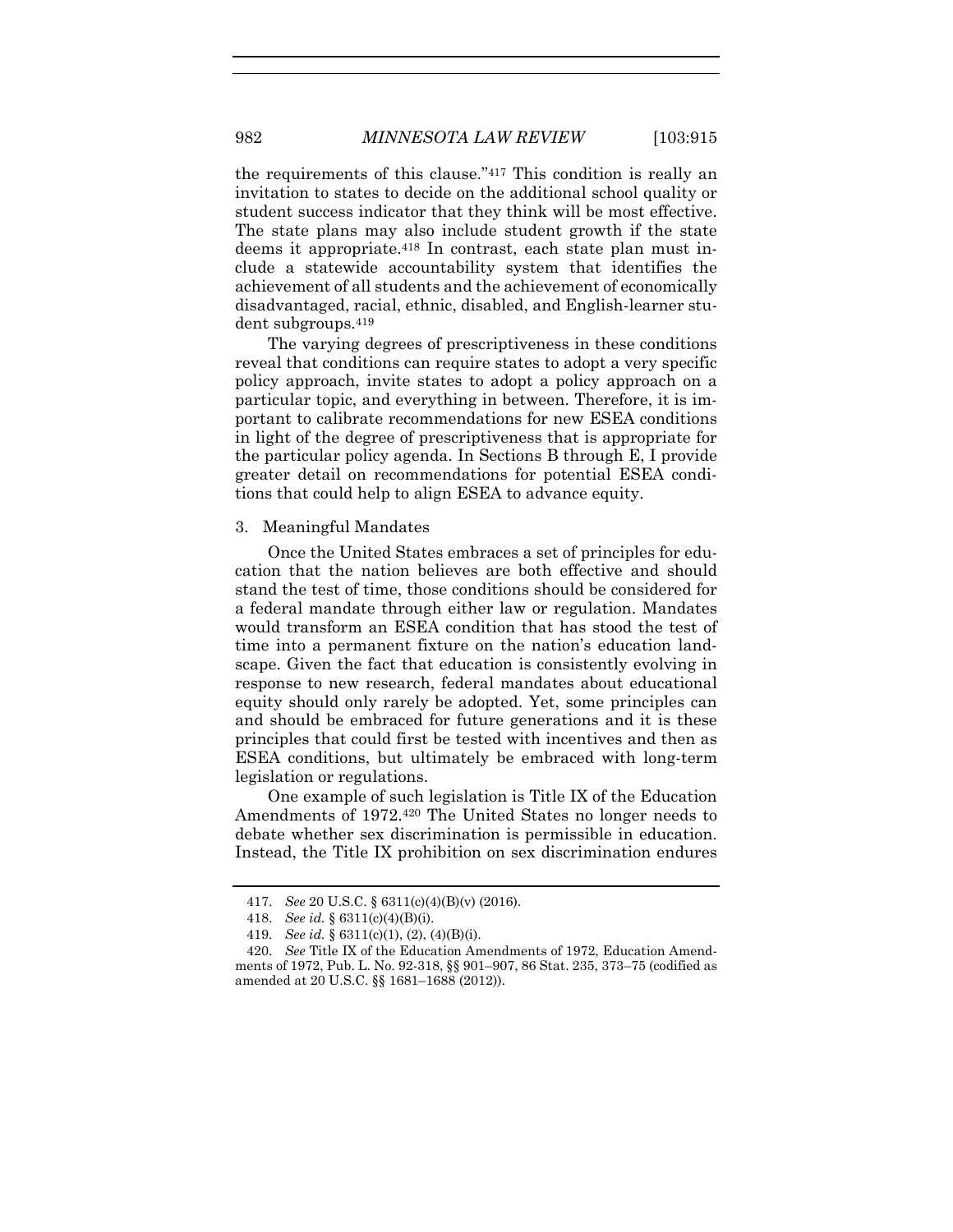while ESEA changes in each reauthorization. There are other requirements for education that are essential to an excellent and equitable education, and these requirements should not be permitted to terminate based on which way the political wind blows. For instance, adequate and equitable funding is essential for providing the components of an excellent and equitable education and the United States should embrace a national commitment to this critical foundation for educational equity.

#### 4. Opposition to the No Quick Fix Approach

Undoubtedly, some will be opposed to the approach I proposed in *No Quick Fix*. In *No Quick Fix*, I analyze the costs and benefits of my proposal and explain why an incremental approach to shifting education federalism would be superior to the approach in No Child Left Behind that adopted an immediate and dramatic change to education federalism. <sup>421</sup> Here, it is worth noting that the primary opposition to my proposal for restructuring education federalism will be the insistence that state and local control should continue to remain largely unfettered because states and localities possess superior knowledge on what their schools and schoolchildren need.

When it comes to equity, state action, in contrast to states' claims, has historically shown the states to be "uninterested in education equity" and states rarely respond to data that reveals inequities. <sup>422</sup> Federal leadership is essential for the United States to move beyond the rhetorical commitment to equal opportunity that most Americans espouse to the reality of equitable and excellent schools.<sup>423</sup> Congress must insist that educational equity remain a national priority, just as it has insisted upon other civil rights laws in education.<sup>424</sup>

Nevertheless, state and local control would remain an essential characteristic of the U.S. education system if my model is adopted. State and local actors would continue to decide such issues as standards, achievement goals, school design, and the lion's share of educational opportunities and resources. States and localities would merely be required to distribute educational opportunities and resources in ways that aim to meet students' needs rather than in ways that privilege certain groups while

<sup>421.</sup> *See* Robinson, *supra* note [49,](#page-11-1) at 237–49.

<sup>422.</sup> Brown, *supra* note [23,](#page-5-0) at 165.

<sup>423.</sup> JENNIFER HOCHSCHILD & NATHAN SCOVRONICK, THE AMERICAN DREAM AND THE PUBLIC SCHOOLS 10–11 (2003).

<sup>424.</sup> *See supra* text accompanying note [393.](#page-63-0)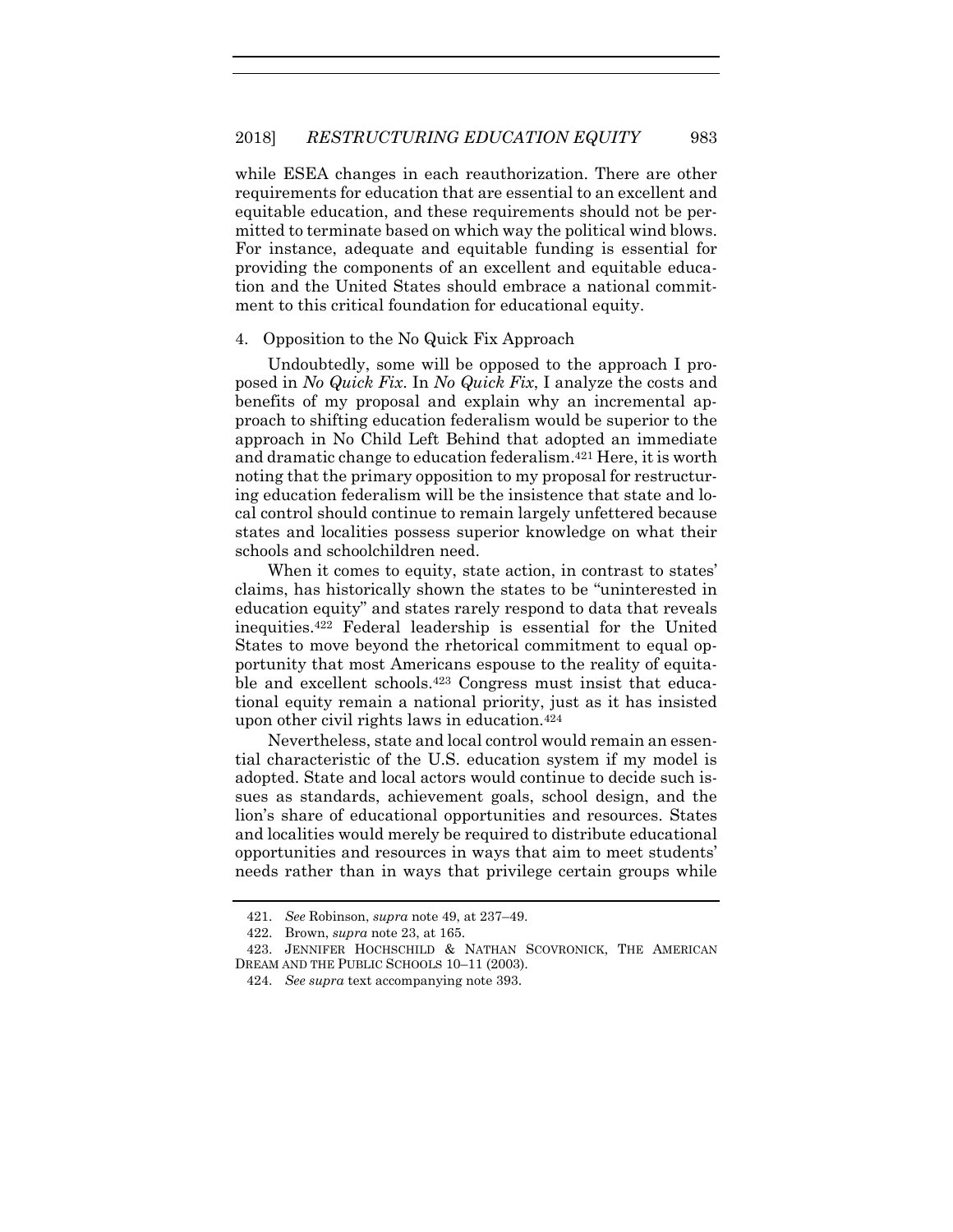shortchanging others. The latter form of state and local control has reigned for too long in the United States and must be replaced by state and local control that empowers but does not oppress.

In the next Sections, I consider how these three federal tools could be used to guide reforms that help to more effectively align ESEA to advance equity.

# B. FAIR FUNDING

*No Quick Fix* focuses exclusively on my recommendations that would lead states to reform school funding systems so that they ensure equitable access to an excellent education. I briefly summarize those recommendations here while offering some new insights on how fair funding could be advanced through a future ESEA reauthorization. Any conditions in ESEA on fair funding will likely be met with considerable opposition from states and districts. This opposition is likely given the longstanding opposition of most states to court-ordered reforms in school finance litigation.<sup>425</sup> Most recently, many state and local leaders also expressed opposition when DOE considered prohibiting spending disparities between Title I and non-Title I schools through its supplement-not-supplant regulation.<sup>426</sup> State opposition to funding equity occurs due to a variety of factors, including the reluctance of the states to increase or redistribute spending, the suburban domination of state legislatures, and the erroneous belief that money does not improve educational outcomes.<sup>427</sup>

The ESSA requirement to publicly report per-pupil spending will provide parents, communities, and school districts with new information about funding inequities. This data will breathe additional life into the ongoing dialogue among reformers, scholars, and legislators in states about the need for greater funding equity. However, as I explained in Part II.B.2, this additional data alone will not be sufficient to ignite widespread funding reform.

Once public scrutiny of school funding increases, the public, reformers, and some states should be hungry for—or at least more receptive to—federal support that will help increase the fairness of state funding systems.<sup>428</sup> Federal support for fair

<sup>425.</sup> *See* RYAN, *supra* note [27,](#page-6-0) at 153.

<sup>426.</sup> *See* Klein, *supra* note [205.](#page-33-0)

<sup>427.</sup> *See* RYAN, *supra* note [27,](#page-6-0) at 148, 153, 172.

<sup>428.</sup> *See* Robinson, *supra* not[e 49,](#page-11-1) at 223–24 (explaining how federal grants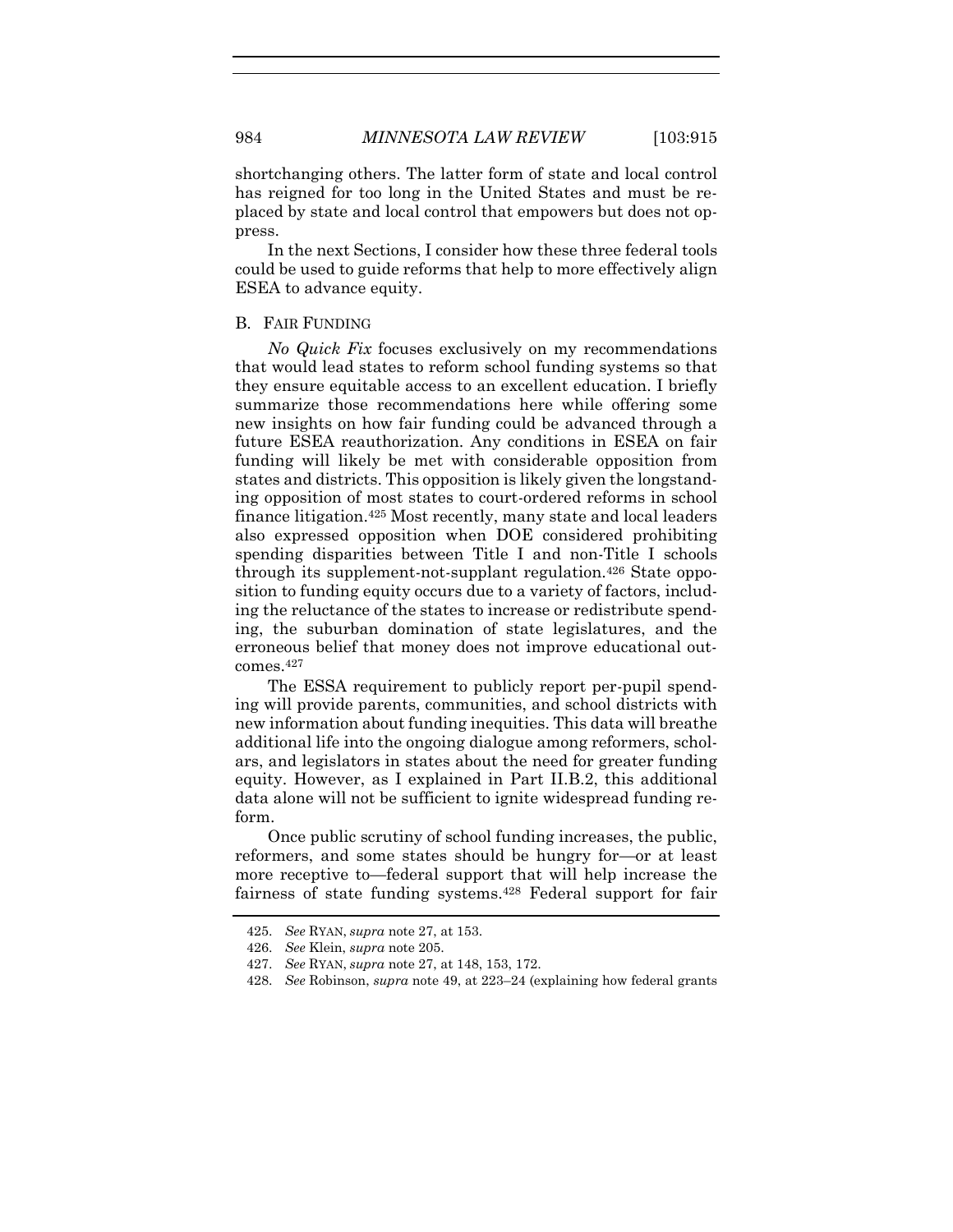funding should build state capacity for reform by offering research and technical assistance on how states can achieve fair funding and federal grants that incentivize state adoption of innovative approaches to fair funding.<sup>429</sup> Through research, the federal government should publicize the lessons that states have learned and will learn about fair funding. Technical assistance should send federal expertise to state legislatures and departments of education to help states comprehend how to operationalize fair funding within state budgets, which must be balanced annually. Funding incentives should encourage states to reform the practices that research has proven lead to inequitable school funding, including providing more funding to affluent families, failing to link funding systems to educational goals, low funding levels, and ineffective oversight of how funding is allocated and utilized.<sup>430</sup>

As these reforms confirm and reshape trends in law and policymaking about the necessary elements of a fair funding system, the United States should include fair funding conditions within ESEA. <sup>431</sup> Given the deeply-entrenched nature of state funding systems, I believe that conditions within ESEA on this topic should begin with a general requirement that states demonstrate how their funding systems fairly and equitably allocate state and local funding. This requirement should include some specificity to ensure that states explain how they are addressing the primary shortcomings of funding systems, such as regressive funding and low funding levels, rather than merely inviting vague generalizations from states that their funding systems are fair and equitable without a way to measure if fairness and equity have been achieved.<sup>432</sup> Once the nation has seen the impact of such a condition, Congress could design more prescriptive conditions based on the most effective reforms sparked by federal incentives and state funding reforms, such as requiring progressive funding and a robust system of oversight and accountability for ensuring that funds are being used both efficiently and effectively.

that reward innovation could be structured to encourage ongoing state reform of funding systems).

<sup>429.</sup> *See id.* at 222–23.

<sup>430.</sup> *See id.* at 210–20 (identifying these issues as some of the primary shortcomings of state funding systems).

<sup>431.</sup> *Id.* at 225–30.

<sup>432.</sup> *See id.* at 229.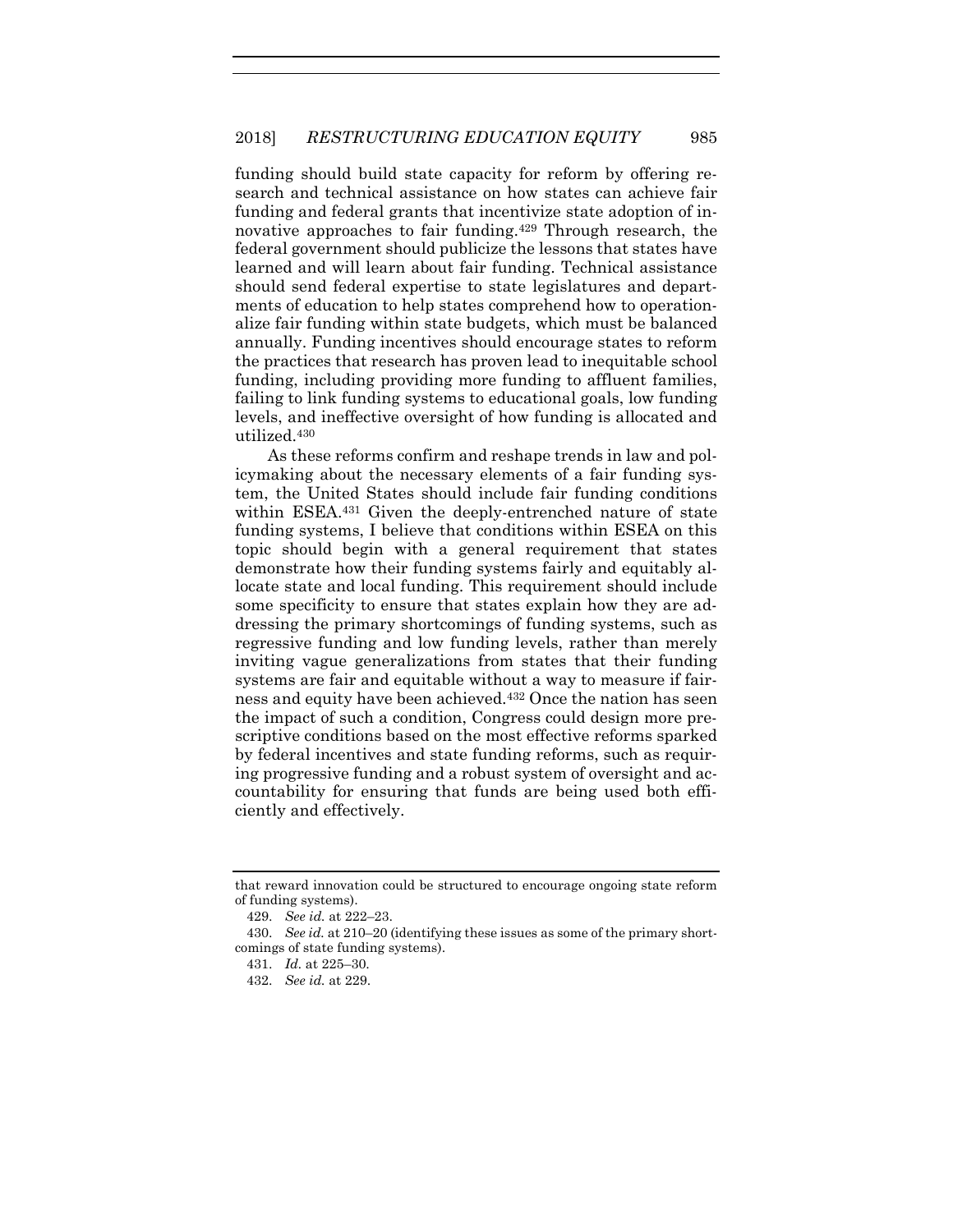By moving from a general to a prescriptive set of ESEA conditions regarding fair funding, the United States could avoid the backlash that would occur from moving from almost no conditions on fair funding to very prescriptive conditions. No Child Left Behind provides a cautionary tale that the nation should be slow to adopt prescriptive ESEA conditions that are untested in the laboratories of the states, particularly for an area as important as school funding that provides the very foundation of our nation's education system. My incremental approach provides an opportunity to determine which ESEA conditions would prove most fruitful and which conditions might engender unintended negative consequences.

One avenue for general and then prescriptive ESEA conditions to encourage fair funding would be to establish a separate program within ESEA focused on this issue.<sup>433</sup> One benefit of this approach is that states could choose to accept or reject funding for this program while continuing to accept funding for other ESEA programs.<sup>434</sup> The funding for these ESEA conditions must be sufficient to entice states to accept the funding. Once the nation is confident that the appropriate conditions for fair funding have been identified through state experimentation, funding conditions included within Title I provide the most likely route to encourage widespread state buy in and reform.<sup>435</sup>

The national conversation that new funding data sparks should increase the political feasibility of adopting grant programs that encourage fair funding as well as fair funding conditions within ESEA. Federal funding incentives also should increase public awareness of the benefits of reforms and their feasibility. My proposals as well as those of other scholars provide an array of potential conditions that could be studied and ultimately included within ESEA, including proposals to reform the comparability requirement within Title I.<sup>436</sup> For instance, education scholar Derek Black recently recommended that ESEA

<sup>433.</sup> *See id.* at 227.

<sup>434.</sup> *See id.*

<sup>435.</sup> *See id.* at 227–28.

<sup>436.</sup> *See* SABA BIREDA, CTR. FOR AM. PROGRESS, FUNDING EDUCATION EQUI-TABLY: THE "COMPARABILITY PROVISION" AND THE MOVE TO FAIR AND TRANS-PARENT SCHOOL BUDGETING SYSTEMS 2 (2011); ROBERT GORDON, CTR. FOR AM. PROGRESS, MORE EQUITY AND LESS RED TAPE: RETHINKING THE COMPARABIL-ITY AND COMPLIANCE PROVISIONS IN TITLE I OF THE ELEMENTARY AND SECOND-ARY EDUCATION ACT 3 (2008); LINDSEY LUEBCHOW, NEW AM. FOUND., EQUITA-BLE RESOURCES IN LOW INCOME SCHOOLS: TEACHER EQUITY AND THE FEDERAL TITLE I COMPARABILITY REQUIREMENT 3–4 (2009).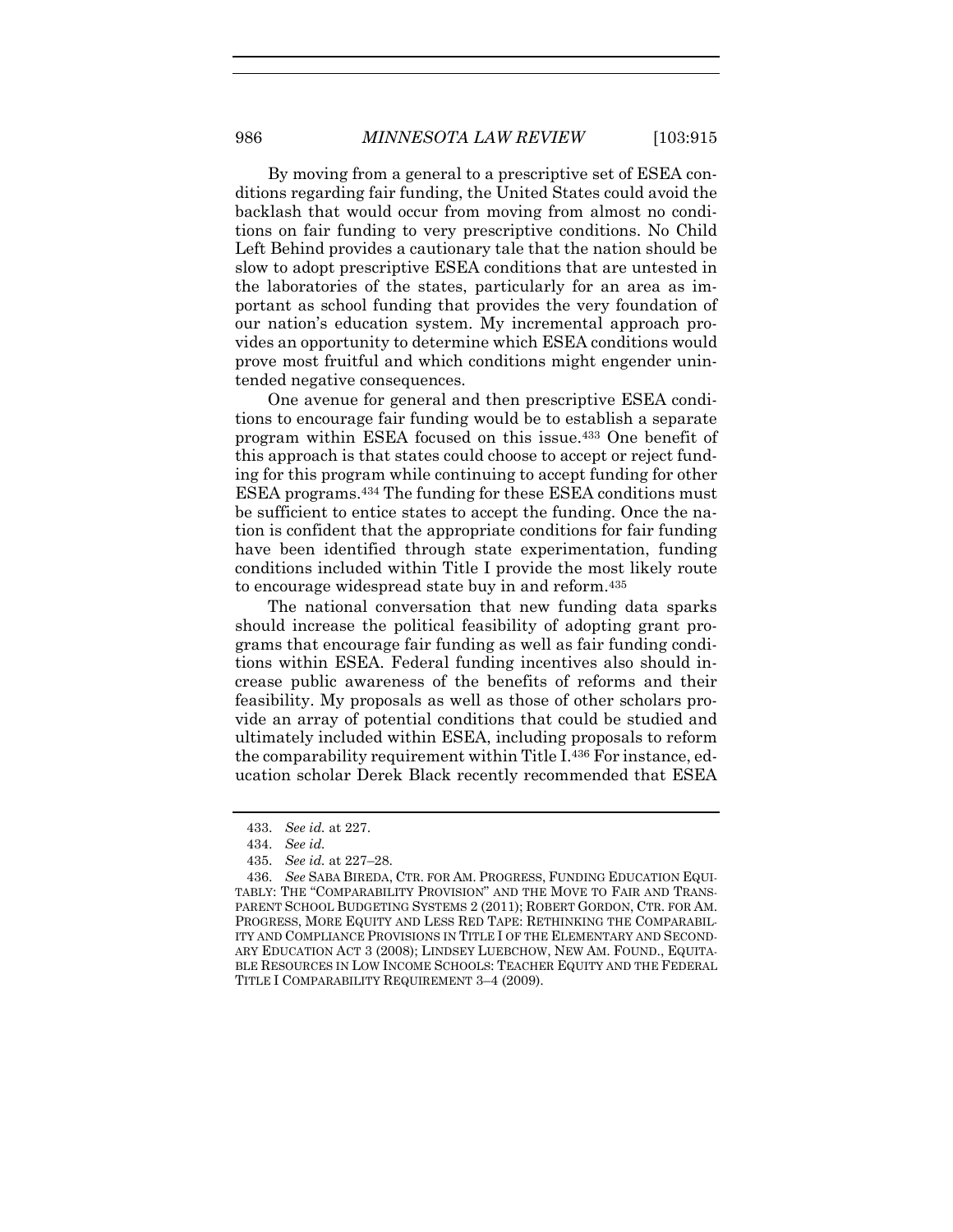funds be conditioned on states weighting their funding formulas to meet the needs of disadvantaged students while the federal government simultaneously increases its funding from \$15 billion to \$45 billion.<sup>437</sup> Congress should consider both the lessons from federal fair funding incentives and the full array of scholarly proposals for reform that include increasing federal education funding as it develops a separate fair funding program within ESEA or incorporates new conditions into Title I of ESEA.

Finally, the United States should consider future long-term legislation that requires progressive funding, with an appropriate transition period for states to reform their funding systems. This requirement would end the practice of favoring the rich over the poor<sup>438</sup> when poor students have greater needs, <sup>439</sup> and would bring the United States in line with most other developed nations that direct more funding to economically disadvantaged children.<sup>440</sup> Such a mandate could be embedded within a guarantee of a federal right to education, which is the right discussed in my forthcoming book *Thoughts on a Federal Right to Education*, <sup>441</sup> or adopted through legislation under Section 5 of the Fourteenth Amendment.<sup>442</sup> Furthermore, moving some reforms from conditions within ESEA to long-term legislation could reduce the burden on ESEA to solve the nation's education challenges. Further exploration of potential mandates on fair funding should await the insights of federal incentives and ESEA conditions that seek to achieve this aim.

Clearly, such a legislative mandate is not politically feasible at this time because ESSA represents a substantial reduction in the federal role in education. <sup>443</sup> Nevertheless, given that many other developed countries have embraced progressive funding and are outperforming the United States,<sup>444</sup> the United States

<sup>437.</sup> Black, *supra* note [3,](#page-2-0) at 1364–65.

<sup>438.</sup> *Cf.* BAKER ET AL., *supra* note [32,](#page-7-0) at 9 (showing that seventeen states provide less state and local funding to high-poverty districts).

<sup>439.</sup> *See* CLOSING THE OPPORTUNITY GAP, *supra* not[e 1,](#page-2-1) at 40; Rothstein, *supra* note [169,](#page-28-0) at 61–69.

<sup>440.</sup> *See* COUNCIL ON FOREIGN RELATIONS, REMEDIAL EDUCATION: FEDERAL EDUCATION POLICY 8 (2016).

<sup>441.</sup> KIMBERLY JENKINS ROBINSON, THOUGHTS ON A FEDERAL RIGHT TO ED-UCATION (Kimberly Jenkins Robinson ed., forthcoming New York University Press 2019).

<sup>442.</sup> *See generally* U.S. CONST. amend. XIV, §§ 2, 5.

<sup>443.</sup> *See* Klein, *supra* note [17,](#page-4-0) at 43.

<sup>444.</sup> *See* ERIC A. HANUSHEK ET AL., ENDANGERING PROSPERITY: A GLOBAL VIEW OF THE AMERICAN SCHOOL vii (2013); NAT'L CTR. FOR EDUC. STATISTICS, SELECTED FINDINGS FROM PISA 2015, https://nces.ed.gov/surveys/pisa/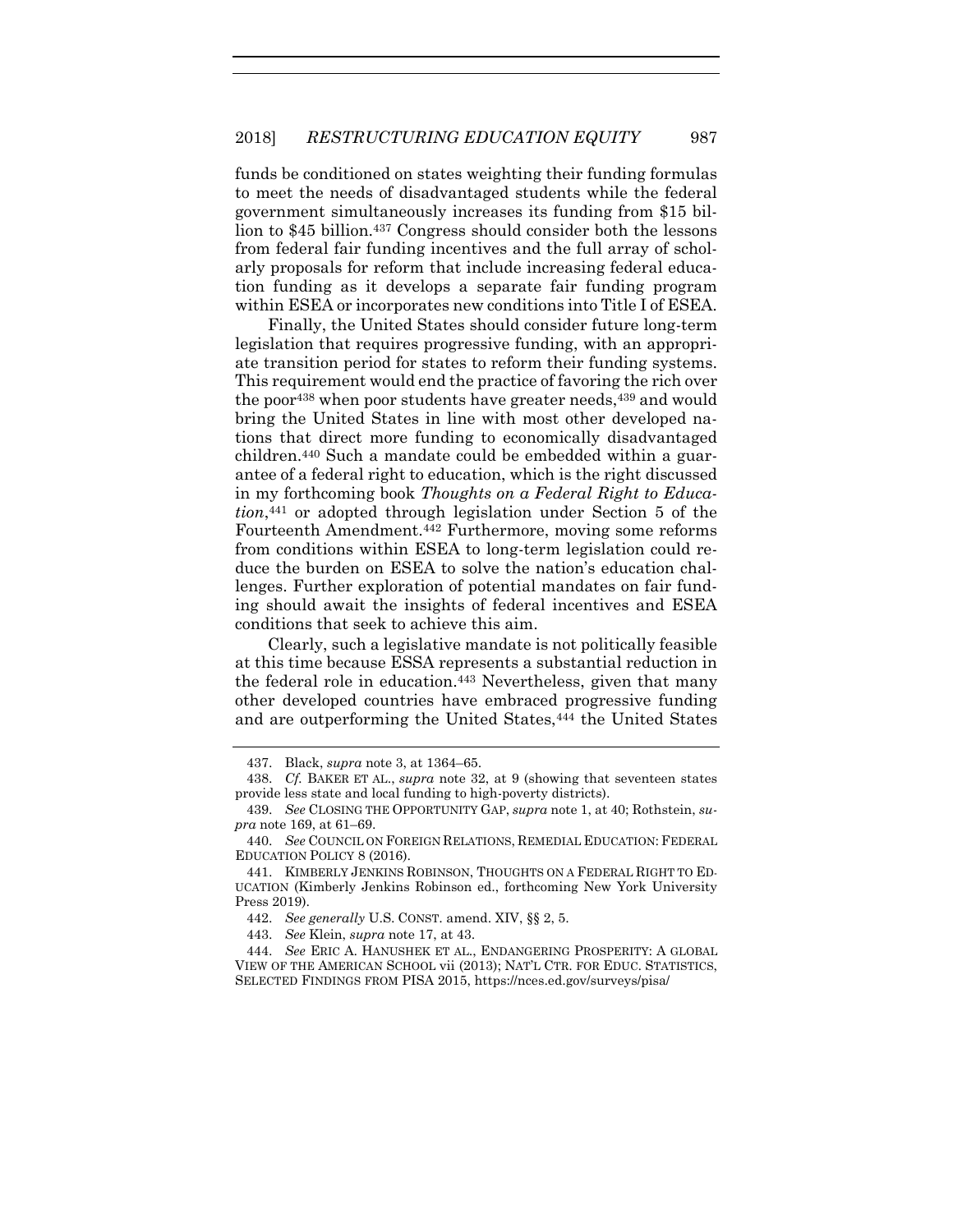may eventually come to view this as a policy approach that benefits the entire nation. ESSA's requirement to report per pupil spending may make such legislation more politically feasible for future generations. If federal incentives and ESEA conditions prove successful, they also could prepare the nation for future mandates on this issue.

An increase in state efforts to provide fair funding is an essential foundation for the remaining elements of my model for institutional equity. Therefore, within the reform agenda, funding should be prioritized for federal incentives and ESEA conditions.

## C. AN EQUITABLE DISTRIBUTION OF EFFECTIVE TEACHERS

Teacher quality factors such as the background, preparation, experience, and certification of teachers exert significant influence on student achievement.<sup>445</sup> Some of the current state approaches to evaluate teachers as well as state tenure and dismissal policies have hindered efforts to improve the quality of teachers and student outcomes. <sup>446</sup> However, the flaws of current teacher evaluation, tenure, and dismissal policies demonstrate that further research is needed on how to measure teacher quality consistently over time. Another challenge for improving the access of disadvantaged and minority students to effective teachers is that states do not directly control hiring or placement of teachers within districts.<sup>447</sup> In addition, high-poverty schools often pay their teachers less than low-poverty schools. For instance, math teachers in schools with 50% or more students in poverty earned approximately \$7,000 less than teachers in schools with 10% or less students in poverty.<sup>448</sup>

These challenges suggest that federal involvement in promoting the equitable distribution of effective teachers should proceed in four phases. First, the U.S. Department of Education should create a grant program that incentivizes states and districts to experiment with how teacher quality and effectiveness

pisa2015/pisa2015highlights\_1.asp (last visited Oct. 27, 2018).

<sup>445.</sup> *See* Darling-Hammond, *supra* note [32,](#page-7-0) at 87–89.

<sup>446.</sup> *See* McGuinn, *supra* note [406,](#page-65-0) at 145 (citations omitted).

<sup>447.</sup> Jochim, *supra* not[e 132,](#page-22-0) at 132. One scholar has suggested that the way to address this lack of direct control is for states to define, track and publish data on teacher effectiveness so that local advocates can use this information to challenge districts to distribute teachers in an equitable manner. *See id.*

<sup>448.</sup> NAT'L SCI. FOUND., *supra* not[e 233,](#page-38-0) at 1-28 fig. 1-11.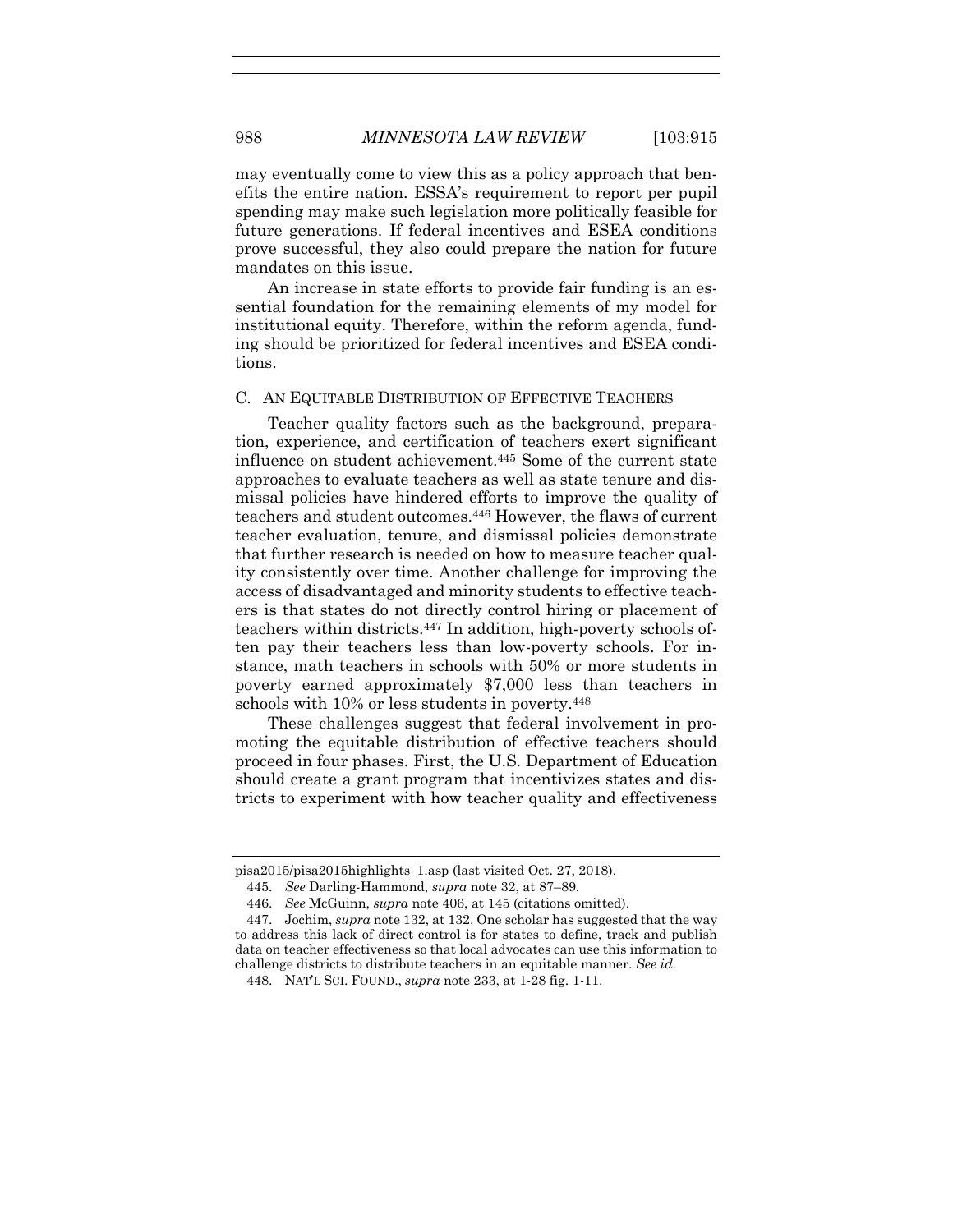can be consistently measured and reported over time and between classrooms, schools, and districts. This might include such efforts as developing teacher report cards or numerical scores for teachers that include an array of factors.

Second, DOE should employ grant programs to encourage experimentation with how states and districts can ensure an equitable distribution of high-quality teachers. This phase should include a priority for experimenting with which incentives are effective at attracting and retaining some of the best teachers for the students who have the greatest educational needs.<sup>449</sup> For instance, research indicates that limited administrative support, low salaries, and low-quality working conditions that are endemic to disadvantaged schools explain a great deal of the high teacher turnover rates in such schools.<sup>450</sup> Districts will be better able to recruit and retain high-quality teachers in disadvantaged schools when equitable funding enhances administrative support, creates competitive teacher salaries and benefits, and addresses other evidence-based factors that influence teacher recruitment and retention, such as effective training, ongoing teacher mentoring, and impactful professional development.<sup>451</sup>

<span id="page-75-0"></span>This phase should also encourage research on how teacher tenure and dismissal policies adversely affect the equitable distribution of high-quality teachers and how unions and districts can work together to achieve this goal.<sup>452</sup> Attention must be paid to ensuring the equitable distribution of teachers without creating perverse incentives for the teaching profession. For instance, if teachers were assigned to schools without any consideration of their preferences throughout their careers, the nation would witness a sharp decline in those entering the teaching profession. Successful collaborations between districts and teacher unions also should be examined.<sup>453</sup> Some research has been conducted

<sup>449.</sup> *See* ANNE PODOLSKY ET AL., LEARNING POLICY INST., SOLVING THE TEACHER SHORTAGE: HOW TO ATTRACT AND RETAIN EXCELLENT EDUCATORS v (2016).

<sup>450.</sup> LEIB SUTCHER ET AL., LEARNING POLICY INST., A COMING CRISIS IN TEACHING? TEACHER SUPPLY, DEMAND, AND SHORTAGES IN THE U.S. 49, 51 (2016); Brian A. Jacob, *The Challenges of Staffing Urban Schools with Effective Teachers*, 17 FUTURE CHILD. 129, 142 (2007).

<sup>451.</sup> *See* SUTCHER, *supra* note [450,](#page-75-0) at 54–70.

<sup>452.</sup> *See* PARTEE, *supra* not[e 226,](#page-37-0) at 14 (noting some of the policies and practices that prevent getting the most effective teachers to the students who most need them).

<sup>453.</sup> Unions can work together with school districts to improve teacher quality so that all students benefit. Montgomery County, Maryland provides one example of a successful collaboration between a district and union to achieve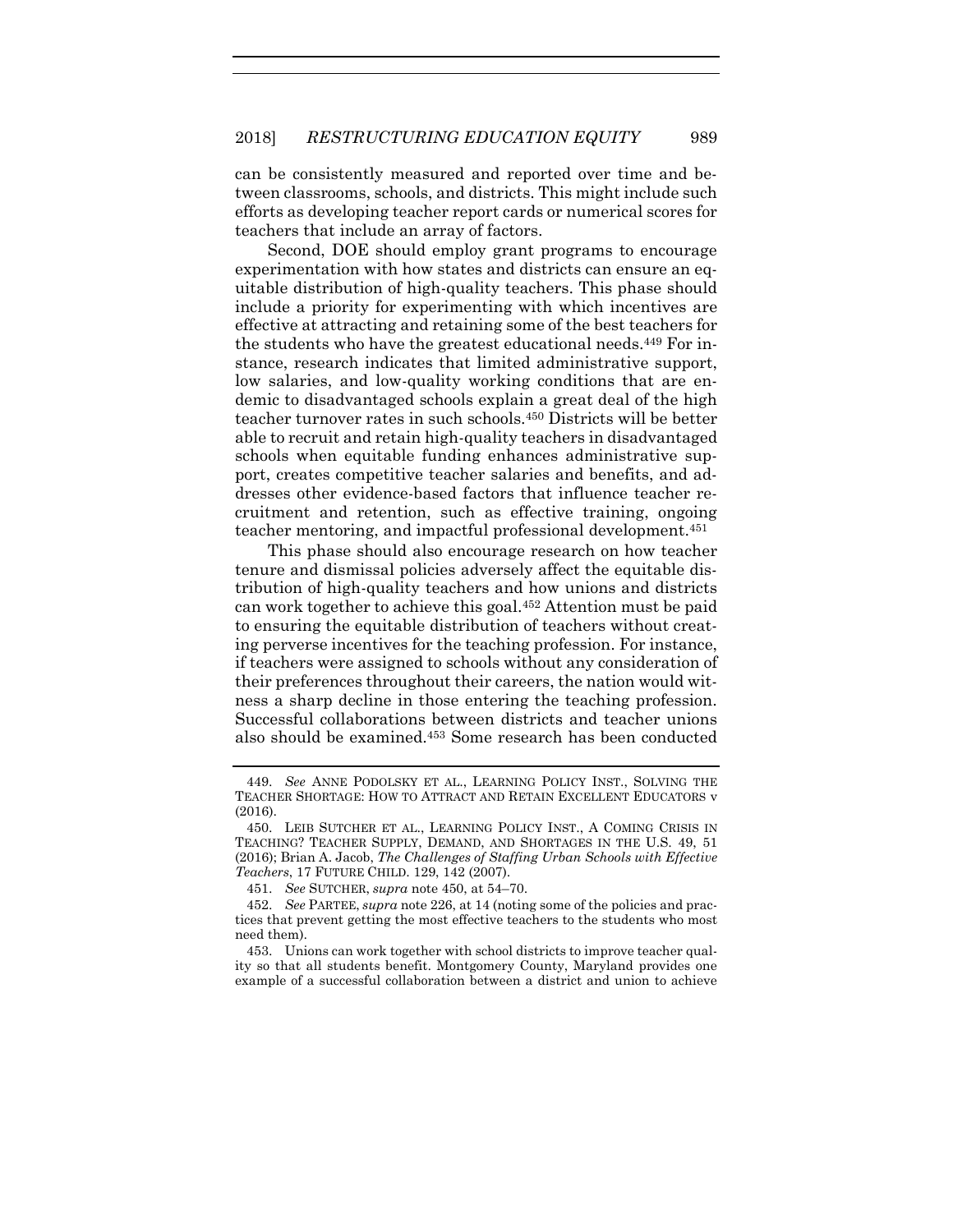on these issues, but additional research would be valuable if ESEA is ultimately going to condition funds to states and districts on having effective plans for the equitable distribution of teachers.

DOE should highlight and disseminate effective approaches from each of these phases.<sup>454</sup> In addition, technical assistance from DOE for states and districts can help them achieve their intended aims. <sup>455</sup> Multiyear payouts should be included with clear conditions on what is required for future payments given the tendency of states to take federal money while avoiding the required reforms.<sup>456</sup> These two phases would build upon ESEA and grant programs that seek to improve teacher quality, including the Transition to Teaching program that seeks to recruit experienced, mid-career professionals to teach in disadvantaged schools as well as the Race to the Top District program that invited grantees to develop innovative improvements to teaching that improve student achievement.<sup>457</sup>

Like the funding proposals noted in Part III.B, the proposed grant programs should use discretionary funding and be modeled after the RTTT program while simultaneously avoiding some of the pitfalls of RTTT.<sup>458</sup> Although some districts were already experimenting with evaluating teachers based on student achievement before RTTT, after RTTT some states repealed laws

this goal that has endured for over a decade. The district and the union adopted a collaborative approach to improve teacher quality that includes student test scores as a measure of student progress, embraces a peer support and review process, and promotes a continuous improvement model for teacher quality. Student achievement in the county has improved in all racial, ethnic, and income subgroups and achievement gaps have narrowed in all grades in math and reading. Stan Karp, *Taking Teacher Quality Seriously: A Collaborative Approach to Teacher Evaluation*, 26 RETHINKING SCHOOLS 46, 48–49 (2012).

<sup>454.</sup> *See* Robinson, *supra* note [50,](#page-11-0) at 994–96.

<sup>455.</sup> *See id.* at 996–97.

<sup>456.</sup> *See* Robinson, *supra* note [49,](#page-11-1) at 224–25.

<sup>457.</sup> *See generally* Office of Innovation & Improvement, *Teacher Quality*, U.S. DEP'T EDUC., https://innovation.ed.gov/what-we-do/teacher-quality (last visited Oct. 27, 2018). The Trump Administration's budget proposal for FY2019 sought to eliminate the Teacher Quality Partnership program, the Supporting Effective Educator Development Grant Program, and the Teacher and School Leader Incentive Program. U.S. DEP'T OF EDUC., FISCAL YEAR 2019 BUDGET SUMMARY AND BACKGROUND INFORMATION – PROGRAMS PROPOSED FOR ELIMI-NATION 51–56 (2018), https://www2.ed.gov/about/overview/budget/budget19/ summary/19summary.pdf. However, funding for these programs remained consistent in the approved FY2019 budget. DEP'T OF EDUC., FISCAL YEAR 2019 CON-GRESSIONAL ACTION (2018), https://www2.ed.gov/about/oveview/budget/ budget19/19action.pdf.

<sup>458.</sup> *Cf.* Robinson, *supra* note [49,](#page-11-1) at 223–24.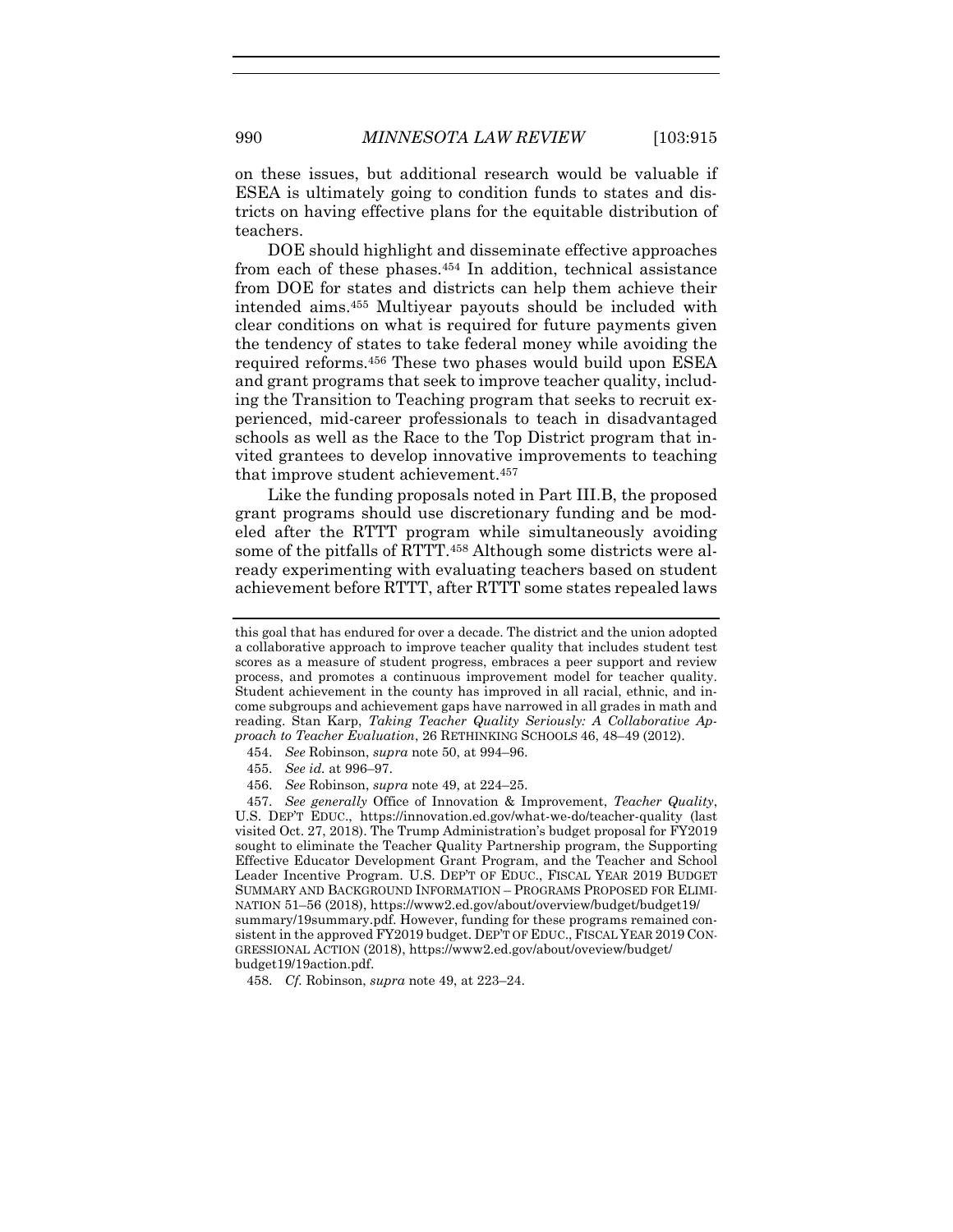that prohibited using student achievement data to evaluate teachers; other states adopted requirements that teacher evaluation or tenure decisions include student achievement data; and, still others used RTTT to build momentum for reforms of teacher evaluation.<sup>459</sup> Even though a majority of states did not enact reforms of teacher accountability,<sup>460</sup> RTTT can still be credited with sparking significant teacher quality reforms in numerous states. The success of RTTT demonstrates that a large grant program can entice many states to reconsider how it evaluates teachers. However, care should be taken to provide a broad program capable of helping most states so that the program survives the criticism of unsuccessful applicants and the Congressmen and women who represent them.<sup>461</sup>

The third phase of reform would focus on direct federal support for increasing the quality and distribution of teachers. For this phase, I agree with the recommendation of Linda Darling-Hammond and Gary Sykes that the United States should implement a "major education manpower program" modeled after federal support for training and distributing doctors to shortage areas.<sup>462</sup> This federal program would aim to achieve three goals: "enhancing the supply of qualified teachers targeted to highneed fields and locations;"<sup>463</sup> "improving retention of qualified teachers, especially in hard-to-staff schools;"<sup>464</sup> and, "creating a national labor market by removing interstate barriers to mobility."<sup>465</sup> This approach recognizes that some schools, districts, and

<sup>459.</sup> *See* McGuinn, *supra* note [406,](#page-65-0) at 146.

<sup>460.</sup> *See id.* at 147.

<sup>461.</sup> *See* Robinson, *supra* note [49,](#page-11-1) at 224.

<sup>462.</sup> *See* Linda Darling-Hammond & Gary Sykes, *Wanted: A National Teacher Supply Policy for Education: The Right Way to Meet the "Highly Qualified Teacher" Challenge*, 11 EDUC. POL'Y ANALYSIS ARCHIVES, 3 (2003).

<sup>463.</sup> To increase the supply of qualified teachers for high-needs fields and locals, Drs. Darling-Hammond and Sykes recommend creating both a long-term program of scholarships linked to service and loan forgiveness as well as grants to increase the teaching capacities within cities and rural areas. *See id.* at 32– 33.

<sup>464.</sup> To increase retention of qualified teachers in challenging schools, Drs. Darling-Hammond and Sykes suggest federal grants to states to create effective teacher induction programs that are integrated into certification and licensure requirements, research on effective strategies for improving compensation and working conditions in challenging schools, and identifying the needed inducements to enter and remain in teaching. *See id.* at 34–37.

<sup>465.</sup> *See id.* at 32. Drs. Darling-Hammond and Sykes propose that the federal government help to reduce barriers to teacher mobility by creating common licensing exams and interstate agreements that increases teacher mobility, sup-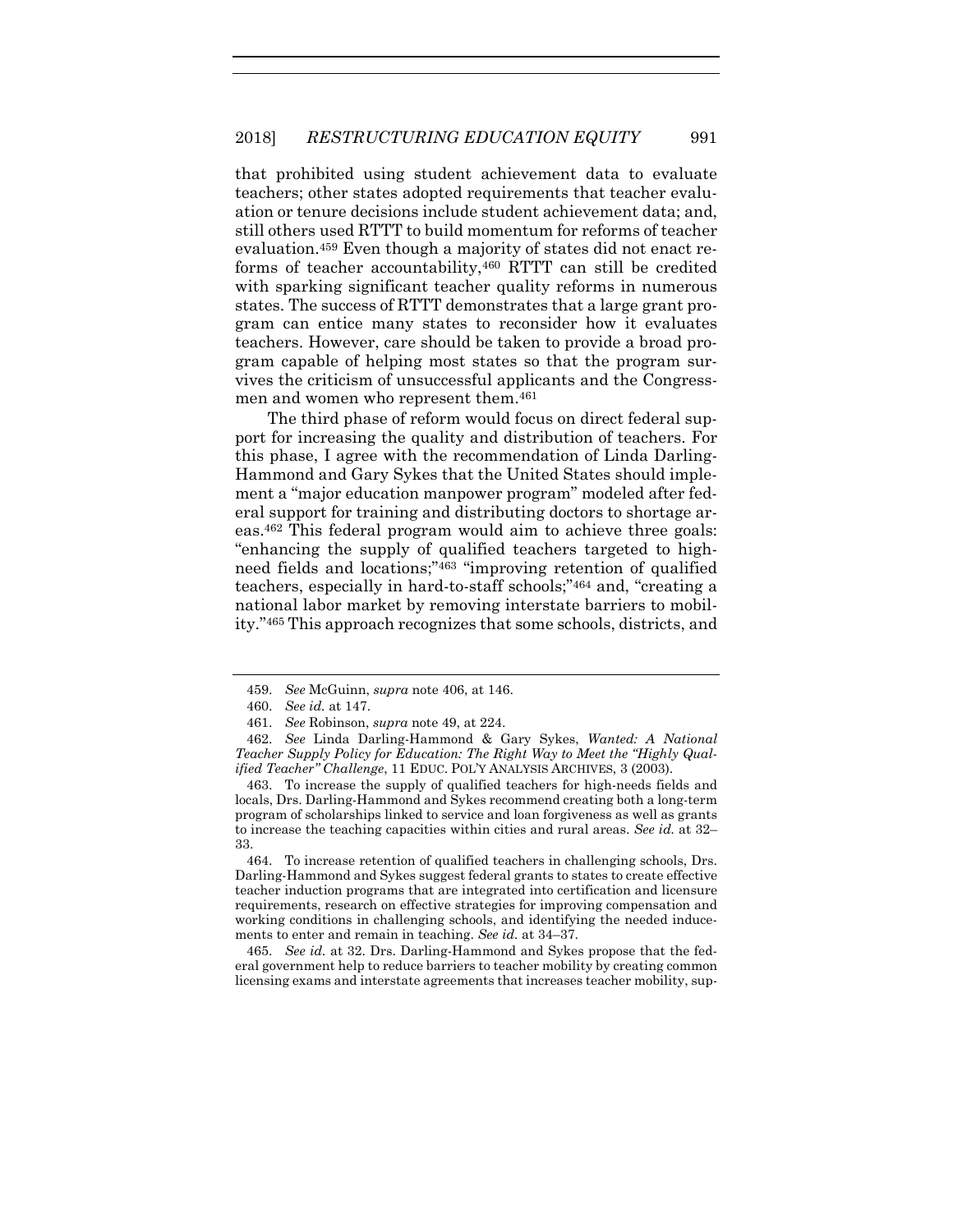states are hampered by limited access to high-quality teachers because of factors that are outside of their borders.<sup>466</sup> This phase would occur simultaneously with the first two phases.

Finally, conditions within ESEA also should be implemented in two phases. This final phase should begin with a separate program included in ESEA that provides funding to states to adopt the approaches that have proven effective. A separate program within ESEA will encourage states to be part of the laboratory of the states that develops effective approaches for teacher evaluation and the equitable distribution of teachers. Then, Title I conditions to measure and report teacher quality and effectiveness and to ensure equitable distribution of effective teachers should build upon the consensus that emerges from the first two phases. These provisions must be monitored by DOE and technical assistance must be provided to ensure that states and districts are complying with the requirements. Without this oversight, these conditions will remain empty rhetoric with little to no impact on schools and students and thus will remain as ineffectual as the current ESSA conditions. This four-step approach would provide a much stronger foundation of research and evidence for impactful ESEA requirements on the equitable distribution of effective teachers than the current approach in ESSA.

## D. HIGH-QUALITY PREK-12 OPPORTUNITIES TO LEARN

As I and others have previously recommended, the United States should embrace standards that assess and publish the state of preK-12 opportunities to learn.<sup>467</sup> Given the lack of success of past efforts to encourage states to measure and close opportunity gaps discussed in Part II.C, how could the federal government effectively motivate states to measure and tackle the widespread educational inequities that betray equal opportunity and the principles of the American dream? First, any federal incentives or conditions within ESEA must be supported by a national conversation about the costs of inequitable distributions

port for a portable pension system, and investing in research on the labor market at the federal, state, and local levels. *See id.* at 37.

<sup>466.</sup> *Id.* at 3.

<sup>467.</sup> *See* Robinson, *supra* note [50,](#page-11-0) at 988–94. Others also have argued for opportunity to learn standards. *See* LAWYERS' COMM. FOR CIVIL RIGHTS UNDER LAW ET AL., FRAMEWORK FOR PROVIDING ALL STUDENTS AN OPPORTUNITY TO LEARN THROUGH REAUTHORIZATION OF THE ELEMENTARY AND SECONDARY ED-UCATION ACT 2–3 (2010); NAT'L OPPORTUNITY TO LEARN CAMPAIGN, FEDERAL RECOMMENDATIONS 8–10 (2009).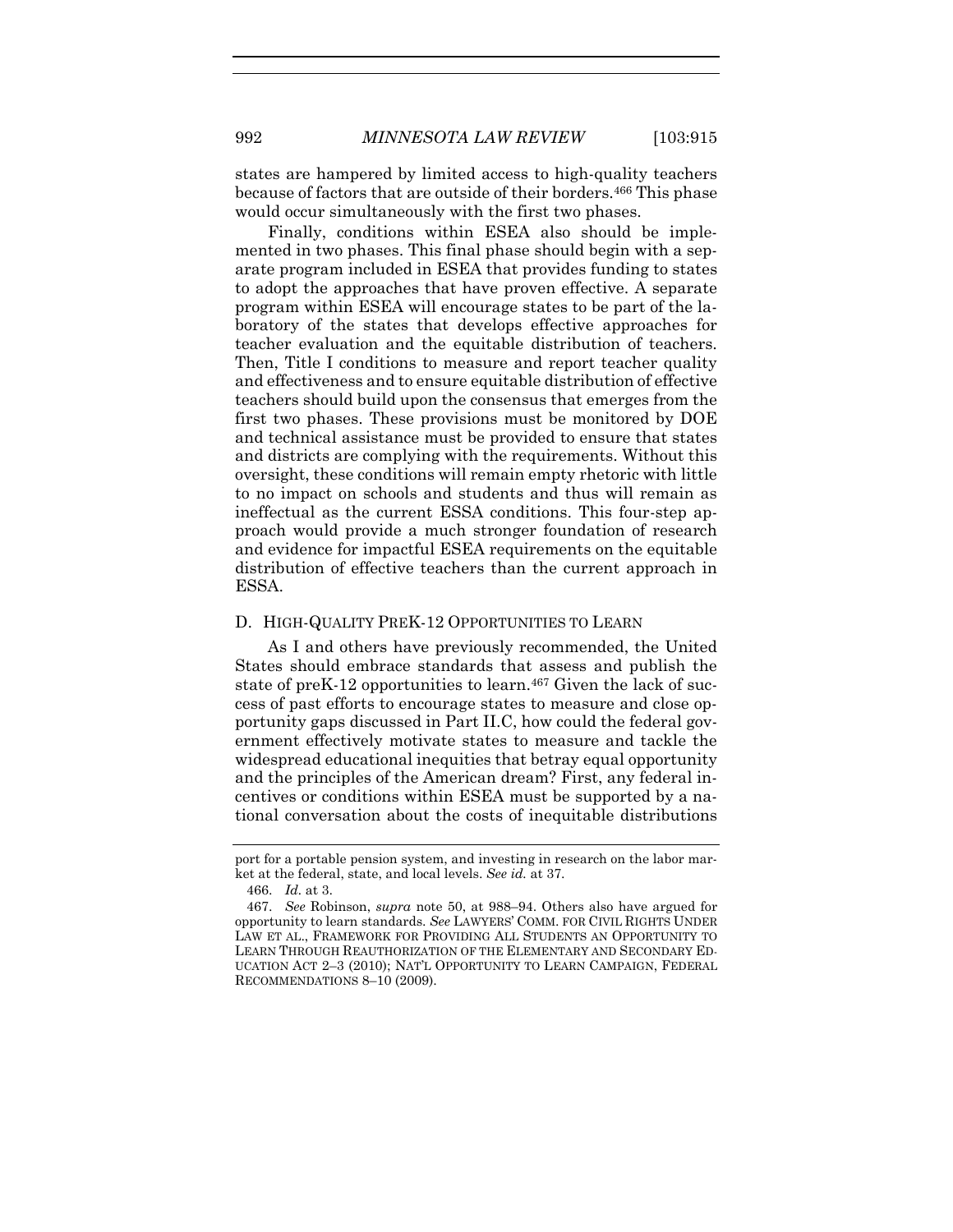in educational opportunity<sup>468</sup> and the importance of closing opportunity gaps to our democracy, economy and national security. Only when critical national interests, such as the interest in national security, economic prosperity, and equal opportunity, have been undermined by state transgressions has the federal government been willing to enact broad legislation to right these wrongs.<sup>469</sup>

Second, powerful federal incentives can entice states to adopt opportunity to learn standards and close opportunity gaps. These incentives should include two components. Federal support should be provided for states to experiment with the creation of opportunity to learn standards. For instance, one group of scholars recommended that states develop "opportunity dashboards" that would enable schools to report both student inputs and outputs.<sup>470</sup> Support for research on measuring opportunity will help states identify which opportunities should be measured to help both close opportunity gaps and improve student achievement. In this phase, the way in which states measure opportunity to learn should be left to the states.

In addition, opportunity to learn conditions within ESEA should be considered if and when state experimentation has proven that opportunity to learn standards provide an effective tool for guiding states in closing the opportunity gaps that cause achievement gaps. If opportunity to learn standards have a proven track record of success, political support for this approach should increase, although admittedly some states will never support opportunity to learn measures because of the spotlight that they shine on inequitable practices and their unwillingness to remedy them.

Congress should first create a separate opportunity to learn program in ESEA and then incorporate a condition within Title I that requires states to adopt such standards. <sup>471</sup> Creating a separate opportunity to learn program allows additional state experimentation before opportunity to learn standards become a condition to receive Title I funds. Any ESEA opportunity to learn

<sup>468.</sup> *See* Robinson, *supra* note [50,](#page-11-0) at 986.

<sup>469.</sup> *See* Barone & DeBray, *supra* not[e 6.](#page-3-0)

<sup>470.</sup> *See* CLOSING THE OPPORTUNITY GAP, *supra* not[e 1,](#page-2-1) at 42.

<sup>471.</sup> *See* Robinson, *supra* note [49,](#page-11-1) at 227–28 (discussing how federal support for state funding reform could occur through a separate program within ESEA or through conditions for Title I).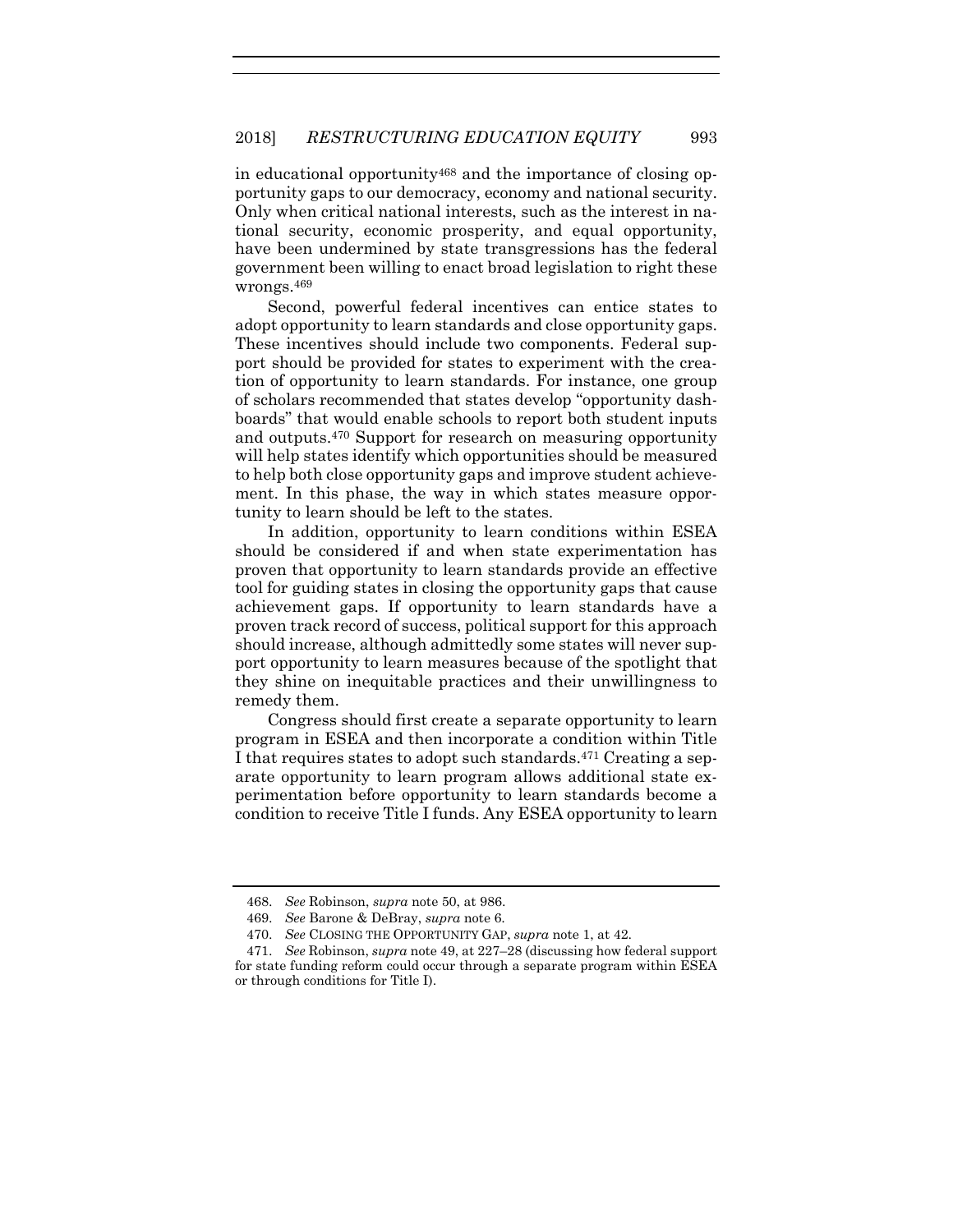conditions within Title I should include some minimum requirements on what the standards should include based upon state experimentation with such standards.<sup>472</sup>

Most importantly, both phases of federal support for opportunity to learn standards and closing opportunity gaps must include a substantial financial contribution to the price tag for closing opportunity gaps, just as federal fair funding incentives must bear some of the costs of reforms. Spending more is inadequate on its own, but it will be required to expand and improve educational opportunities, enhance their after-school and summer-school experiences, and offer the social supports that are essential for success. <sup>473</sup> Additional federal financial assistance will provide an essential supplement to the diverse array of state investments in education. For instance, state investments in early childhood education vary greatly. Only fourteen states mandate that children attend kindergarten. <sup>474</sup> Scholars offer an array of policy approaches for states to consider as they expand highquality early childhood education, including universal preschool for three and four year olds,<sup>475</sup> focusing early childhood education on low-income districts, and providing access to early childhood education on a sliding scale.<sup>476</sup> Federal financial support for closing opportunity gaps would indicate a firm commitment to making educational equity a reality for prekindergarten through secondary education.

Fortunately, this federal financial investment would not require a federal takeover of schools and districts, but rather a targeted investment that would strengthen state efforts to tackle these challenging disparities. This federal investment would transform the federal-state relationship into a true partnership that would be greatly superior to both the No Child Left Behind approach of substantial federal influence with limited investment and the ESSA approach of limited investment with little influence.<sup>477</sup> Collectively, these recommendations would replace

<sup>472.</sup> A mandate on opportunity to learn standards is not only politically unsustainable, but also would lack the flexibility that effective opportunity to learn standards would need so that they could evolve with new education research.

<sup>473.</sup> *See* CLOSING THE OPPORTUNITY GAP, *supra* not[e 1,](#page-2-1) at 42.

<sup>474.</sup> *Id.* at 29.

<sup>475.</sup> *See* Meredith J. Harbach, *Childcare, Vulnerability and the New Parens Patriae*, YALE L. & POL'Y REV. (forthcoming 2019) (proposing that more states should follow the lead of states that currently offer universal preK).

<sup>476.</sup> *See* CLOSING THE OPPORTUNITY GAP, *supra* not[e 1,](#page-2-1) at 30.

<sup>477.</sup> *See* Robinson, *supra* note [50,](#page-11-0) at 1005.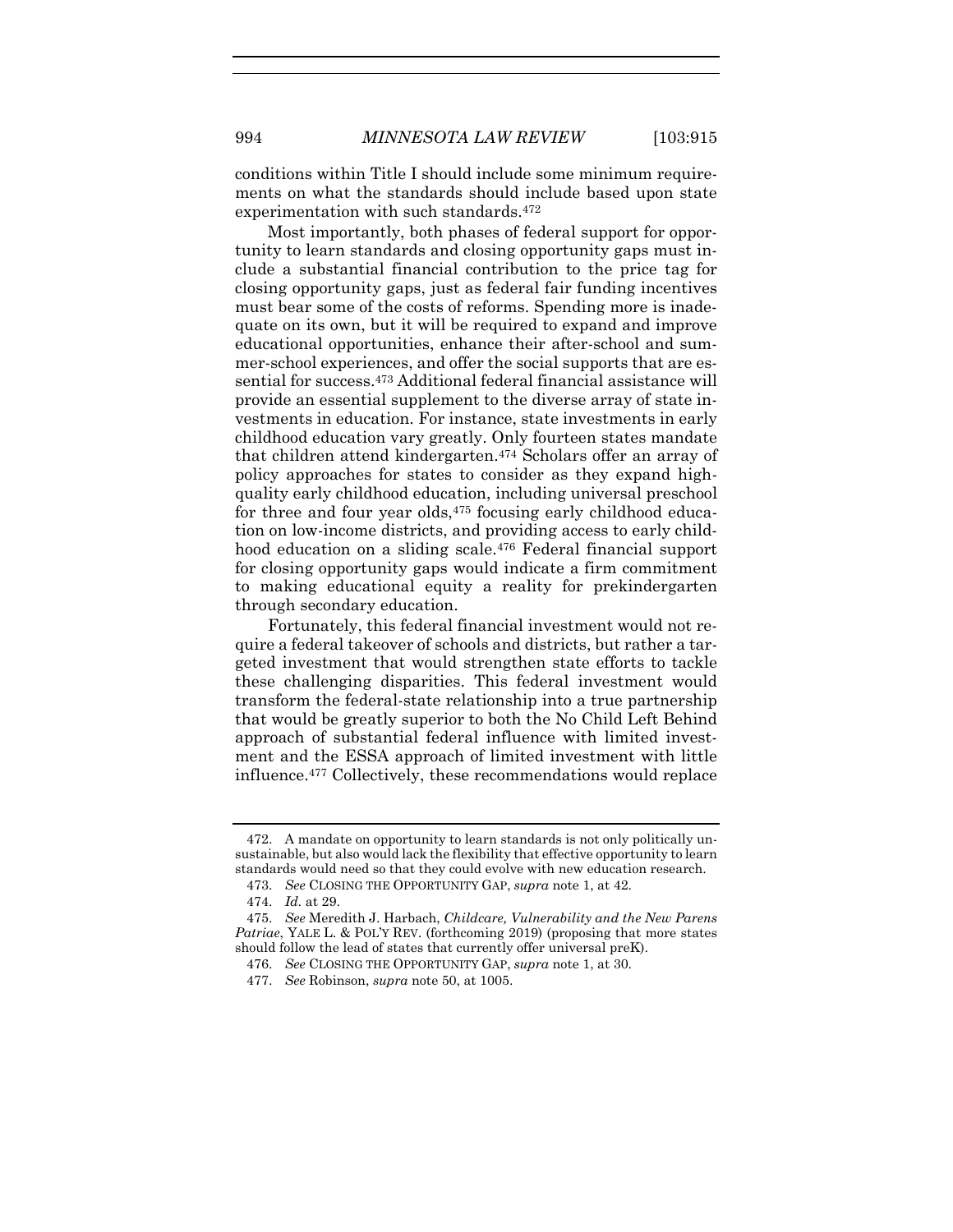the current federalism approach with a more collaborative approach in which the federal government serves as the ultimate guarantor of equal access to an excellent education.<sup>478</sup>

## E. ECONOMIC AND RACIAL INTEGRATION

The federal government also should incentivize efforts to promote socioeconomic and racial integration. Of the reforms that I recommend in my model for institutional design for equity, economic integration is in the most nascent stage. By 2016, eighty-three school districts and eight charter schools or charter networks sought to promote socioeconomic integration through student assignments.<sup>479</sup> This is a dramatic increase from 1996 when a study by the Century Foundation only found two districts that included socioeconomic integration as a factor in student assignment.<sup>480</sup> Nevertheless, these efforts are still only being made by significantly less than 1% of the nation's approximately 13,600 public school districts that educate 50.7 million students in 98,300 public schools, including about 6,900 charter schools.<sup>481</sup> In addition, racial integration has become a disfavored policy goal for many states and districts.<sup>482</sup> A recent study found sixty districts that are pursuing racial or socioeconomic integration or both and that these districts enroll more than 3.5 million students.<sup>483</sup>

Efforts to pursue socioeconomic and racial integration must rely on the other three elements of my model to be successful. Integration is only achievable when parents may choose among well-funded, successful schools with effective teachers that also are socioeconomically and racially integrated. Even then, considerable effort will need to be made to convince parents of the benefits and importance of integrated school settings. Without fair funding, effective teachers and high-quality learning opportunities, parents will forego integration to pursue these other essential components of an excellent education.

<sup>478.</sup> *See id.* at 1002–05.

<sup>479.</sup> THE CENTURY FOUND., THE GROWTH OF SOCIOECONOMIC INTEGRATION 2 (2016), https://tcf.org/content/facts/the-growth-of-socioeconomic-school -integration.

<sup>480.</sup> *Id.*

<sup>481.</sup> *Fast Facts: Back to School Statistics* (2018), NAT'L CTR. FOR EDUC. STAT., https://nces.ed.gov/fastfacts/display.asp?id=372.

<sup>482.</sup> *See* RYAN, *supra* note [27,](#page-6-0) at 273 (explaining that more states are now interested in academic achievement than racial and socioeconomic integration).

<sup>483.</sup> ERICA FRANKENBERG ET AL., CTR. FOR EDUC. & CIVIL RIGHTS, VOLUN-TARY INTEGRATION IN U.S. SCHOOL DISTRICTS, 2000-2015 3 (2017).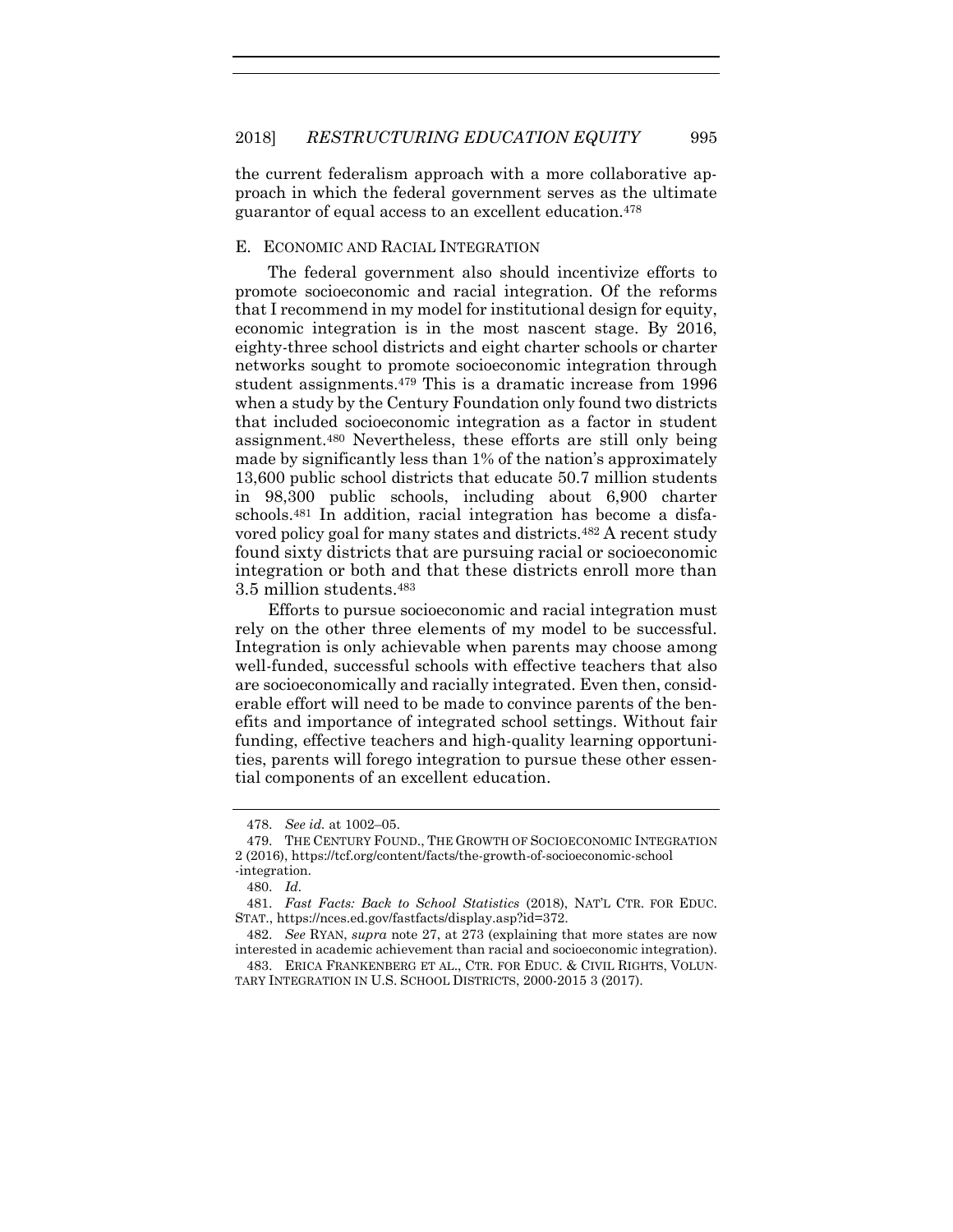The limited adoption of socioeconomic integration and the waning support for racial integration makes my incremental approach essential for guiding federal support that promotes integration. As with the recommendation for teacher evaluations, federal support should begin with long-term discretionary grants to districts that support experimentation with integration. Such a grant must greatly exceed the size of the Magnet Schools Assistance Program because that program only reaches thirty-two grantees in sixteen states and approximately 2.5 million students.<sup>484</sup> This new grant program will help districts and states experiment with how to promote integration and to tailor approaches to local conditions. For instance, research indicates that implementing districtwide choice policies and changing attendance zone boundaries have the greatest ability to socioeconomically integrate most or all schools in a district by class.<sup>485</sup> However, districts also use magnet and charter school admissions and transfer policies to promote integration.<sup>486</sup>

This grant program should be combined with federal research and technical assistance to grantees. It also should include federal efforts to publicize the beneficial impacts of integration. For example, the public must be made aware that concentrated poverty depresses the achievement of children from economically disadvantaged families, while socioeconomic integration that maintains a strong middle class majority does not harm the achievement of more affluent children. <sup>487</sup> Even with favorable research on the benefits of socioeconomic and racial integration, opposition to integration remains likely. The federal government may be able to overcome some opposition through concerted campaigns that highlight that integration is an effective approach to raising student achievement and countering the adverse effects of concentrated poverty and racial isolation that harm the nation. 488

A new ESEA program that promotes integration should be included once more states and districts have experimented with such efforts. Broader experimentation and success with grants should provide the support needed in Congress to embrace more

<sup>484.</sup> Office of Innovation & Improvement, *Magnet Schools Assistance Program*, U.S. DEP'T OF EDUC., https://innovation.ed.gov/what-we-do/parental -options/magnet-school-assistance-program-msap/ (last visited Oct. 27, 2018).

<sup>485.</sup> HALLEY POTTER ET AL., A NEW WAVE OF SCHOOL INTEGRATION: DIS-TRICTS AND CHARTERS PURSUING SOCIOECONOMIC DIVERSITY 11 (2016).

<sup>486.</sup> *See id.*

<sup>487.</sup> *Cf.* Kahlenberg, *supra* not[e 356,](#page-57-0) at 2, 5.

<sup>488.</sup> *See id.* at 3–4, 7.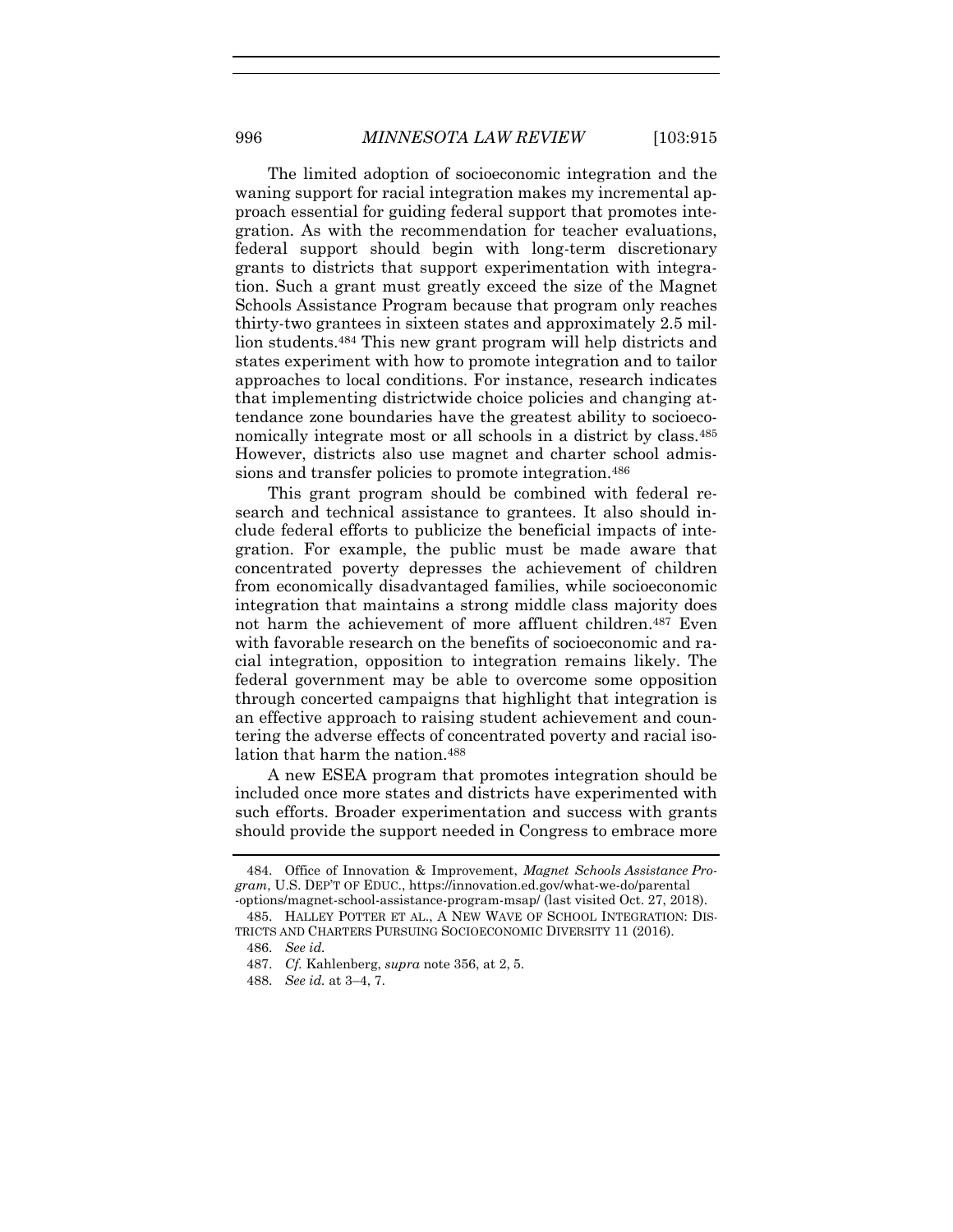substantial support for integration than the Magnet Schools Assistance Program has received. Given the embryonic state of socioeconomic integration efforts and declining support for racial integration, the United States is quite a long way off from the political support that would be required to include promoting integration as a condition for Title I funds. Nevertheless, I agree with those who have suggested that integration should be incorporated within Title I, <sup>489</sup> with the caveat that an incremental build up to its incorporation will be essential for it to be added and retained as a Title I condition in a meaningful way.

## **CONCLUSION**

As understanding of opportunity gaps and theirs costs increases, the American public should begin to seek solutions.<sup>490</sup> This search must be accompanied by a shift in the national dialogue from seeking solutions for the challenges of other people's children to seeking solutions for all of our children.<sup>491</sup> John Dewey's recognition of the importance of an excellent education for the success of our democracy still rings true today. Undoubtedly, the state chiefs are taking an important first step toward developing solutions to address opportunity gaps by signing on to a commitment to equity.<sup>492</sup> However, federal support and reform will be essential to address the limited capacity and political will of most states to make equitable access to an excellent education a legislative and policy priority.

This Article lays bare the ways in which ESSA does not provide an effective framework to advance equity. Fortunately, there is substantial untapped potential and authority at the federal level to support equity. Future federal incentives and ESEA reauthorizations should restructure ESSA's fundamentally flawed approach to equity and instead embrace my model for institutional design to achieve equity. This approach will prove superior to ESSA because it embraces an incremental approach to restructuring education federalism to support federal leadership on equity. It also emphasizes a more balanced federal-state partnership that makes closing opportunity gaps an essential national objective as the United States aims to reduce achievement

<sup>489.</sup> *See, e.g.*, Black, *Leveraging Funding*, *supra* note [60,](#page-13-0) at 244–46 (recommending that Title I should advance integration).

<sup>490.</sup> *See* CLOSING THE OPPORTUNITY GAP, *supra* not[e 1,](#page-2-1) at 7, 11.

<sup>491.</sup> *See id.* at 12.

<sup>492.</sup> THE ASPEN INST. EDUC. & SOC'Y PROGRAM, *supra* note [8;](#page-3-1) Burnette II, *supra* note [8;](#page-3-1) Klein, *supra* note [8.](#page-3-1)